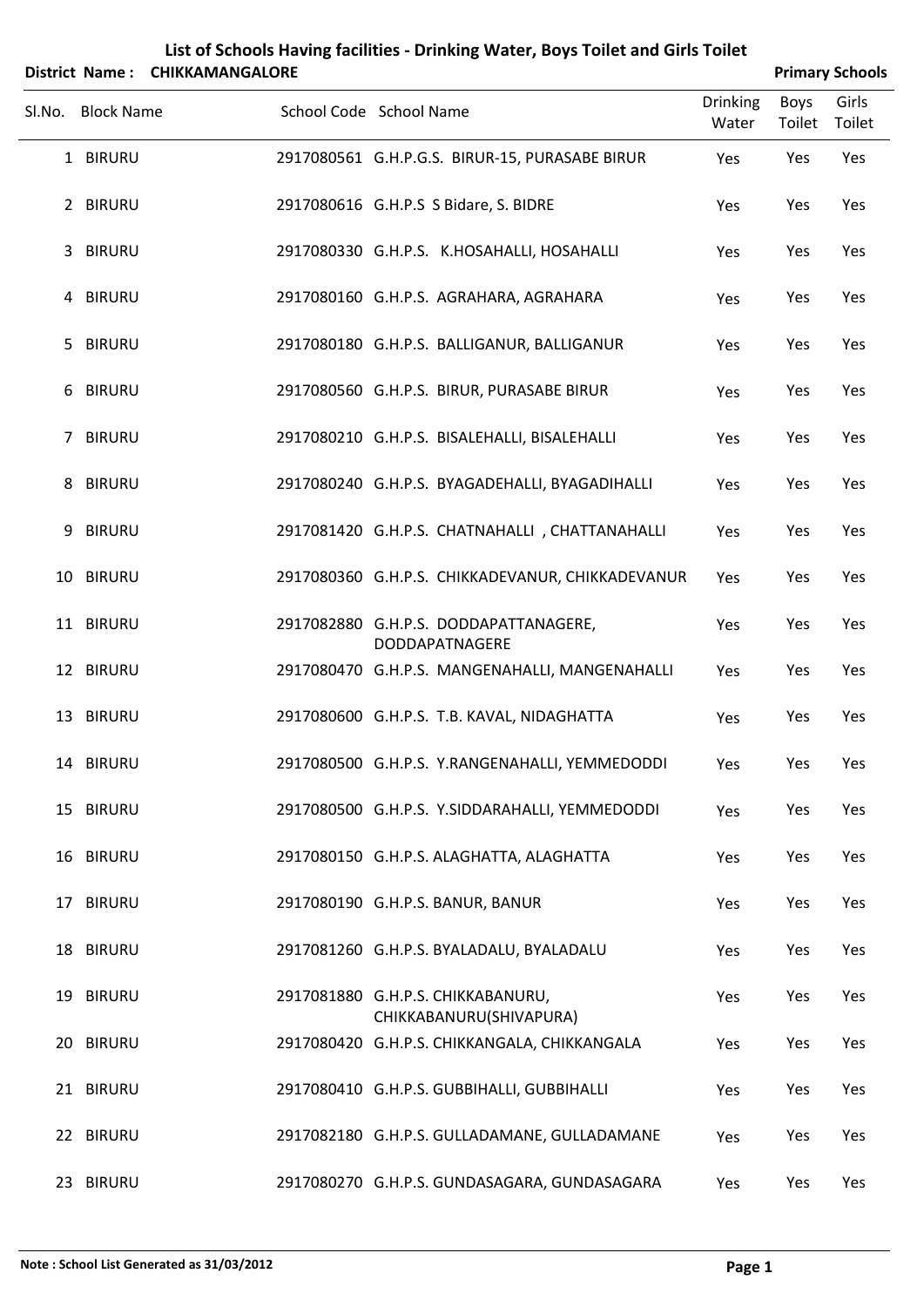|  | List of Schools Having facilities - Drinking Water, Boys Toilet and Girls Toilet |
|--|----------------------------------------------------------------------------------|
|  |                                                                                  |

|        | District Name: CHIKKAMANGALORE |                                                                     |                          |                | <b>Primary Schools</b> |
|--------|--------------------------------|---------------------------------------------------------------------|--------------------------|----------------|------------------------|
| Sl.No. | <b>Block Name</b>              | School Code School Name                                             | <b>Drinking</b><br>Water | Boys<br>Toilet | Girls<br>Toilet        |
|        | 24 BIRURU                      | 2917082650 G.H.P.S. HALEPETE, BIRUR, WARD NO 2                      | Yes                      | Yes            | Yes                    |
|        | 25 BIRURU                      | 2917081990 G.H.P.S. HOGAREHALLI, HOGAREHALLI                        | Yes                      | Yes            | Yes                    |
|        | 26 BIRURU                      | 2917080320 G.H.P.S. HOOVINAHALLI, HOOVINAHALLI                      | Yes                      | Yes            | Yes                    |
|        | 27 BIRURU                      | 2917080340 G.H.P.S. HULLEHALLI, HULLEHALLI                          | Yes                      | Yes            | Yes                    |
|        | 28 BIRURU                      | 2917080350 G.H.P.S. JIGANEHALLI, JIGENEHALLI                        | Yes                      | Yes            | Yes                    |
|        | 29 BIRURU                      | 2917081540 G.H.P.S. JODILINGADAHALLI,<br>JODILINGDAHALLI            | Yes                      | Yes            | Yes                    |
|        | 30 BIRURU                      | 2917082060 G.H.P.S. JODITHIMMAPURA,<br><b>JODITHIMMAPURA</b>        | Yes                      | Yes            | Yes                    |
|        | 31 BIRURU                      | 2917080510 G.H.P.S. K.M. ROAD SAKREPATNA,<br>SAKREPATNA             | Yes                      | Yes            | Yes                    |
|        | 32 BIRURU                      | 2917080640 G.H.P.S. KAMENAHALLI, KAMENAHALLI                        | Yes                      | Yes            | Yes                    |
|        | 33 BIRURU                      | 2917080430 G.H.P.S. KETHUMARANAHALLI,<br>KETHUMARANAHALLI           | Yes                      | Yes            | Yes                    |
|        | 34 BIRURU                      | 2917080560 G.H.P.S. KURUBARA BEEDI, BIRUR,<br><b>PURASABE BIRUR</b> | Yes                      | Yes            | Yes                    |
|        | 35 BIRURU                      | 2917080590 G.H.P.S. NAGENAHALLI, NAGENAHALLI                        | Yes                      | Yes            | Yes                    |
|        | 36 BIRURU                      | 2917080600 G.H.P.S. NIDAGATTA, NIDAGHATTA                           | Yes                      | Yes            | Yes                    |
|        | 37 BIRURU                      | 2917080580 G.H.P.S. PANCHEHOSAHALLI,<br>PANCHESHOSAHALLI            | Yes                      | Yes            | Yes                    |
|        | 38 BIRURU                      | 2917080560 G.H.P.S. RAILWAY COLONY, BIRUR,<br><b>PURASABE BIRUR</b> | Yes                      | Yes            | Yes                    |
|        | 39 BIRURU                      | 2917082680 G.H.P.S. S. PURAM, BIRUR, WARD NO 5                      | Yes                      | Yes            | Yes                    |
|        | 40 BIRURU                      | 2917080510 G.H.P.S. SAKARAYAPATNA, SAKREPATNA                       | Yes                      | Yes            | Yes                    |
|        | 41 BIRURU                      | 2917080560 G.H.P.S. UPPAR CAMP, BIRUR, PURASABE<br><b>BIRUR</b>     | Yes                      | Yes            | Yes                    |
|        | 42 BIRURU                      | 2917081410 G.L.P.S SIDDARAHALLI, SIDDARAHALLI                       | Yes                      | Yes            | Yes                    |
|        | 43 BIRURU                      | 2917082890 G.L.P.S, Halleganguru, GANGURU                           | Yes                      | Yes            | Yes                    |
|        | 44 BIRURU                      | 2917080600 G.L.P.S. NIDAGATTA A.K.COLONY,<br>NIDAGHATTA             | Yes                      | Yes            | Yes                    |
|        | 45 BIRURU                      | 2917080561 G.L.P.S. SHIVAJINAGAR, BIRUR, PURASABE<br><b>BIRUR</b>   | Yes                      | Yes            | Yes                    |
|        | 46 BIRURU                      | 2917080420 G.L.P.S. ANDENAHALLI, CHIKKANGALA                        | Yes                      | Yes            | Yes                    |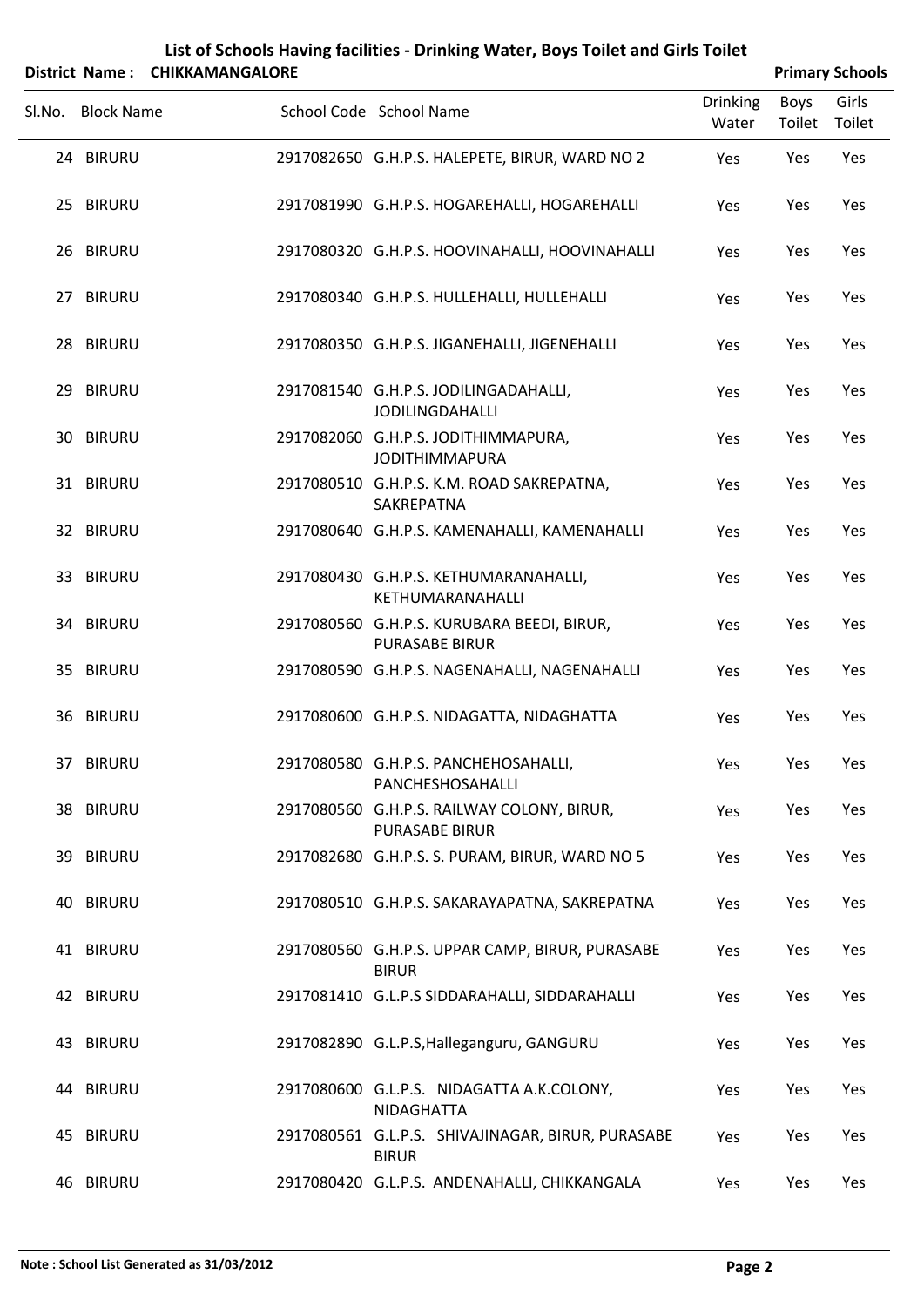|        |                   | District Name: CHIKKAMANGALORE | List of Schools Having facilities - Drinking Water, Boys Toilet and Girls Toilet |                          |                       | <b>Primary Schools</b> |
|--------|-------------------|--------------------------------|----------------------------------------------------------------------------------|--------------------------|-----------------------|------------------------|
| Sl.No. | <b>Block Name</b> |                                | School Code School Name                                                          | <b>Drinking</b><br>Water | <b>Boys</b><br>Toilet | Girls<br>Toilet        |
|        | 47 BIRURU         |                                | 2917080260 G.L.P.S. B.KAREHALLI, KAREHALLI. B                                    | Yes                      | Yes                   | Yes                    |
|        | 48 BIRURU         |                                | 2917081120 G.L.P.S. CHANNAPURA, CHENNAPURA                                       | Yes                      | Yes                   | Yes                    |
|        | 49 BIRURU         |                                | 2917081130 G.L.P.S. CHANNENAHALLI, CHENNENAHALLI                                 | Yes                      | Yes                   | Yes                    |
|        | 50 BIRURU         |                                | 2917080400 G.L.P.S. DOGEHALLI, DOGIHALLI                                         | Yes                      | Yes                   | Yes                    |
|        | 51 BIRURU         |                                | 2917080500 G.L.P.S. HOSASIDDARAHALLI, YEMMEDODDI                                 | Yes                      | Yes                   | Yes                    |
|        | 52 BIRURU         |                                | 2917080340 G.L.P.S. KALAYYANA KOPPLU, HULLEHALLI                                 | Yes                      | Yes                   | Yes                    |
|        | 53 BIRURU         |                                | 2917080440 G.L.P.S. KURUBAGERE, KURUBAGERE                                       | Yes                      | Yes                   | Yes                    |
|        | 54 BIRURU         |                                | 2917080480 G.L.P.S. MANJIHALLI, MANJIHALLI                                       | Yes                      | Yes                   | Yes                    |
|        | 55 BIRURU         |                                | 2917080150 G.L.P.S. A. GOLLARAHATTI, ALAGHATTA                                   | Yes                      | Yes                   | Yes                    |
|        | 56 BIRURU         |                                | 2917080630 G.L.P.S. ALADAHALLI, ALADAHALLI                                       | Yes                      | Yes                   | Yes                    |
|        | 57 BIRURU         |                                | 2917080340 G.L.P.S. B.K. HOSURU, HULLEHALLI                                      | Yes                      | Yes                   | Yes                    |
|        | 58 BIRURU         |                                | 2917081070 G.L.P.S. BHARAMA SAMUDRA,<br>BRAHMASAMUDRA                            | Yes                      | Yes                   | Yes                    |
|        | 59 BIRURU         |                                | 2917081840 G.L.P.S. BYADARAHALLI, BYDARAHALLI                                    | Yes                      | Yes                   | Yes                    |
|        | 60 BIRURU         |                                | 2917082020 G.L.P.S. DEVARAHALLI, DEVARAHALLI                                     | Yes                      | Yes                   | Yes                    |
|        | 61 BIRURU         |                                | 2917081080 G.L.P.S. DODDABUKKASAGARA,<br>DODDABUKKASAGARA                        | Yes                      | Yes                   | Yes                    |
|        | 62 BIRURU         |                                | 2917082070 G.L.P.S. DODDAGHATTA, DODDAGHATTA                                     | Yes                      | Yes                   | Yes                    |
|        | 63 BIRURU         |                                | 2917080360 G.L.P.S. DODDIBIRANAHALLI,<br>CHIKKADEVANUR                           | Yes                      | Yes                   | Yes                    |
|        | 64 BIRURU         |                                | 2917080390 G.L.P.S. GANGABASAVANAHALLI,<br>GANGABASAVANAHALLI                    | Yes                      | Yes                   | Yes                    |
|        | 65 BIRURU         |                                | 2917081140 G.L.P.S. GOVINAPUR, GOVINAPURA                                        | Yes                      | Yes                   | Yes                    |
|        | 66 BIRURU         |                                | 2917082010 G.L.P.S. HALADAHALLI, HALADAHALLI                                     | Yes                      | Yes                   | Yes                    |
|        | 67 BIRURU         |                                | 2917081730 G.L.P.S. HONNENAHALLI, HONNENAHALLI                                   | Yes                      | Yes                   | Yes                    |
|        | 68 BIRURU         |                                | 2917081850 G.L.P.S. HUDIGARAHALLI, HUDIGARAHALLI                                 | Yes                      | Yes                   | Yes                    |
|        | 69 BIRURU         |                                | 2917081350 G.L.P.S. KABBALI, KABBALI                                             | Yes                      | Yes                   | Yes                    |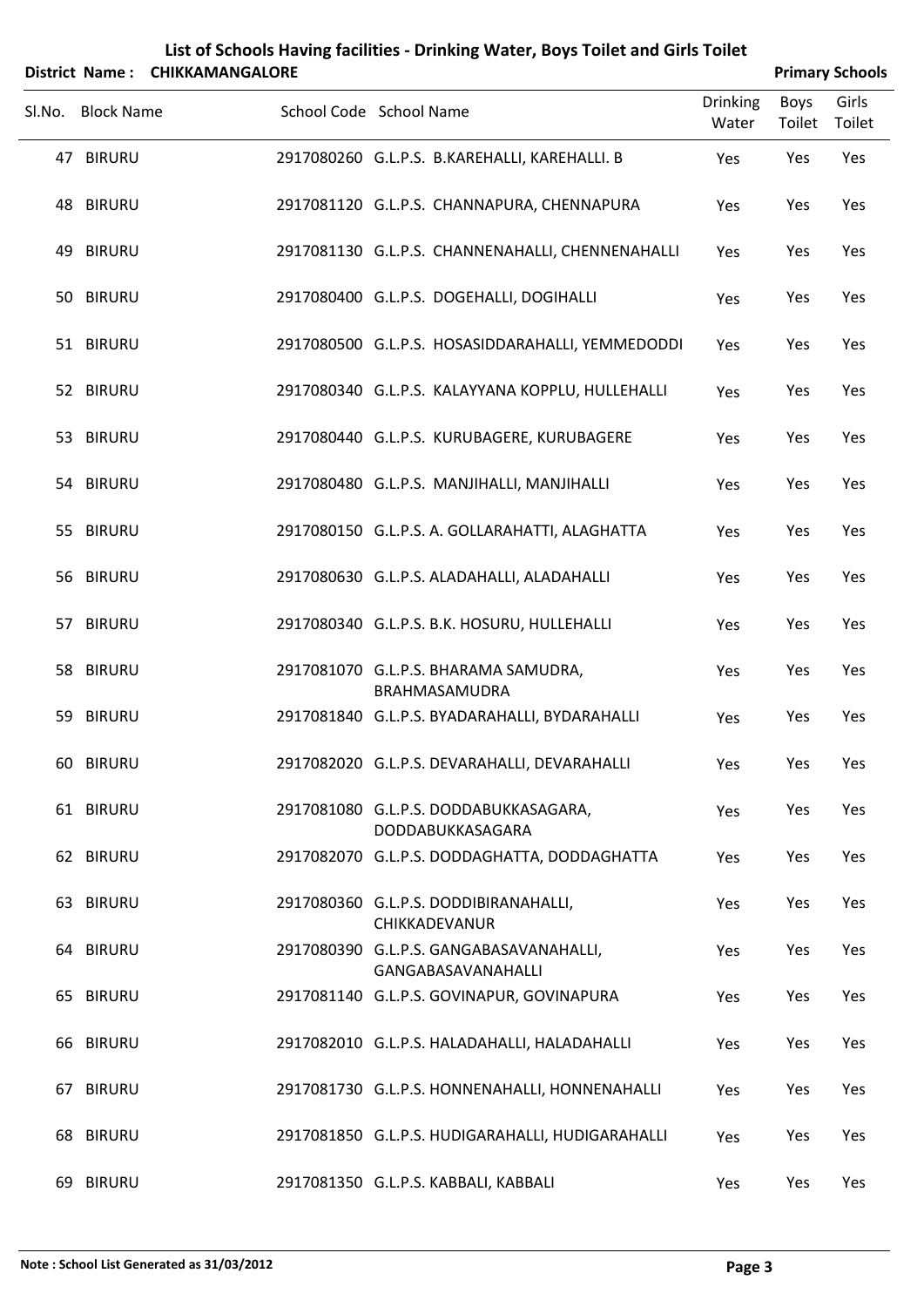|        |                   | District Name: CHIKKAMANGALORE |                                                                        |                          | <b>Primary Schools</b> |                 |
|--------|-------------------|--------------------------------|------------------------------------------------------------------------|--------------------------|------------------------|-----------------|
| Sl.No. | <b>Block Name</b> |                                | School Code School Name                                                | <b>Drinking</b><br>Water | Boys<br>Toilet         | Girls<br>Toilet |
|        | 70 BIRURU         |                                | 2917080590 G.L.P.S. KANCHUGARANAHALLI,<br>NAGENAHALLI                  | Yes                      | Yes                    | Yes             |
|        | 71 BIRURU         |                                | 2917080640 G.L.P.S. KANNENAHALLI, KAMENAHALLI                          | Yes                      | Yes                    | Yes             |
|        | 72 BIRURU         |                                | 2917081310 G.L.P.S. KAREKALLAHALLI, KAREKALLAHALLI                     | Yes                      | Yes                    | Yes             |
|        | 73 BIRURU         |                                | 2917082170 G.L.P.S. KENCHAPURA, KENCHAPURA                             | Yes                      | Yes                    | Yes             |
|        | 74 BIRURU         |                                | 2917081760 G.L.P.S. LAXMISAGARA, LAXMI SAGARA                          | Yes                      | Yes                    | Yes             |
|        | 75 BIRURU         |                                | 2917081320 G.L.P.S. MELIHALLI, MELEHALLI                               | Yes                      | Yes                    | Yes             |
|        | 76 BIRURU         |                                | 2917082890 G.L.P.S. METUR (New School), GANGURU                        | Yes                      | Yes                    | Yes             |
|        | 77 BIRURU         |                                | 2917082150 G.L.P.S. NANDIHOSALLI, NANDHIHOSALLI                        | Yes                      | Yes                    | Yes             |
|        | 78 BIRURU         |                                | 2917082740 G.L.P.S. RAJINAGARA, BRUR, WARD NO 11                       | Yes                      | Yes                    | Yes             |
|        | 79 BIRURU         |                                | 2917080501 G.L.P.S. SAGANI BASAVANAHALLI,<br><b>YEMMEDODDI</b>         | Yes                      | Yes                    | Yes             |
|        | 80 BIRURU         |                                | 2917080580 G.L.P.S. SANNEGOWDANA KOPPALU,<br>PANCHESHOSAHALLI          | Yes                      | Yes                    | Yes             |
|        | 81 BIRURU         |                                | 2917082100 G.L.P.S. SHANKARAGHATTA,<br>SHANKARAGHATTA                  | Yes                      | Yes                    | Yes             |
|        | 82 BIRURU         |                                | 2917081440 G.L.P.S. THIPPANAHALLI, THIPPANAHALLI                       | Yes                      | Yes                    | Yes             |
|        | 83 BIRURU         |                                | 2917080360 G.L.P.S. URDU CHIKKADEVANUR,<br>CHIKKADEVANUR               | Yes                      | Yes                    | Yes             |
|        | 84 BIRURU         |                                | 2917080310 G.L.P.S. URDU HULIKERE, HOLIKERE                            | Yes                      | Yes                    | Yes             |
|        | 85 BIRURU         |                                | 2917081330 G.L.P.S. VADERAHALLI, VADERAHALLI                           | Yes                      | Yes                    | Yes             |
|        | 86 BIRURU         |                                | 2917081770 G.L.P.S.HASTINAPURA (HALEHATTI),<br>HASTINAPURA (HALEHATTI) | Yes                      | Yes                    | Yes             |
|        | 87 BIRURU         |                                | 2917082090 G.L.P.S.INGLARANAHALLI, INGLARANAHALLI                      | Yes                      | Yes                    | Yes             |
|        | 88 BIRURU         |                                | 2917082910 G.L.P.S.SHIVAPURA, SHIVAPURA                                | Yes                      | Yes                    | Yes             |
|        | 89 BIRURU         |                                | 2917080260 G.L.PS Dasara Hatti, KAREHALLI. B                           | Yes                      | Yes                    | Yes             |
|        | 90 BIRURU         |                                | 2917080561 G.M.H.P. BOYS SCHOOL, BIRUR 16,<br><b>PURASABE BIRUR</b>    | Yes                      | Yes                    | Yes             |
|        | 91 BIRURU         |                                | 2917080370 G.M.H.P.S. DEVANUR, DEVANUR                                 | Yes                      | Yes                    | Yes             |

92 BIRURU 2917080310 G.M.H.P.S. HULIKERE, HOLIKERE Yes Yes Yes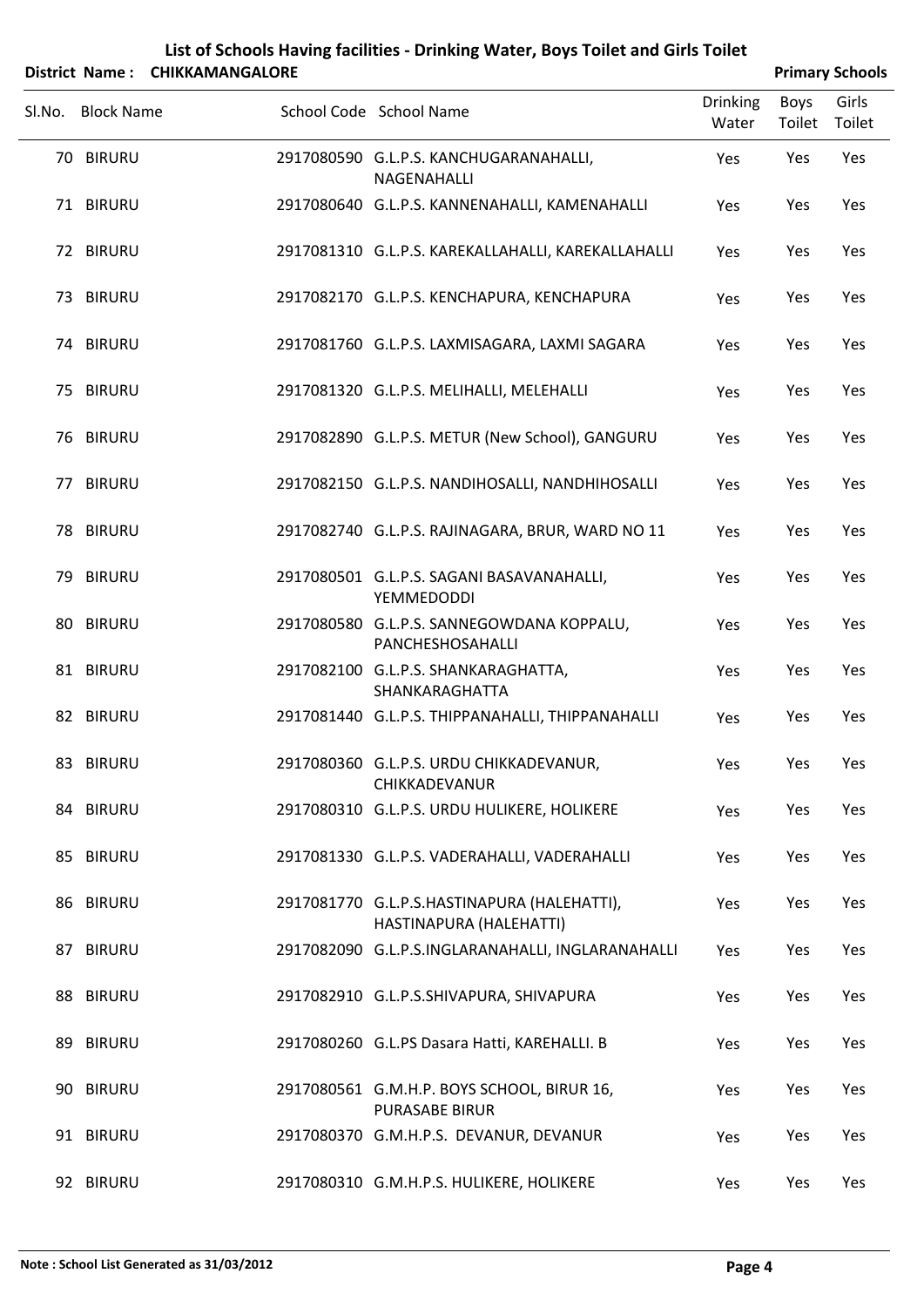|        | <b>District Name:</b> | <b>CHIKKAMANGALORE</b> | List of Schools Having facilities - Drinking Water, Boys Toilet and Girls Toilet |                          |                       | <b>Primary Schools</b> |
|--------|-----------------------|------------------------|----------------------------------------------------------------------------------|--------------------------|-----------------------|------------------------|
| SI.No. | <b>Block Name</b>     |                        | School Code School Name                                                          | <b>Drinking</b><br>Water | <b>Boys</b><br>Toilet | Girls<br>Toilet        |
|        | 93 BIRURU             |                        | 2917080570 G.M.H.P.S. PILLENAHALLI, PILLENAHALLI                                 | Yes                      | Yes                   | Yes                    |
|        | 94 BIRURU             |                        | 2917080540 G.P.S. SWAMYKATTE, SWAMYKATTE                                         | Yes                      | Yes                   | Yes                    |
|        | 95 BIRURU             |                        | 2917080560 G.U.H.P.S. BIRUR, PURASABE BIRUR                                      | Yes                      | Yes                   | Yes                    |
|        | 96 BIRURU             |                        | 2917080561 G.U.L.P.S. BIRUR-2, PURASABE BIRUR                                    | Yes                      | Yes                   | Yes                    |
|        | 97 BIRURU             |                        | 2917080510 G.U.L.P.S. SAKREPATNA, SAKREPATNA                                     | Yes                      | Yes                   | Yes                    |
|        | 98 BIRURU             |                        | 2917080060 GELPS LINGADAHALLI, LINGADAHALLI                                      | Yes                      | Yes                   | Yes                    |
|        | 99 BIRURU             |                        | 2917080060 GHPBS LINGADAHALLI, LINGADAHALLI                                      | Yes                      | Yes                   | Yes                    |
|        | 100 BIRURU            |                        | 2917080060 GHPGS LINGADAHALLI, LINGADAHALLI                                      | Yes                      | Yes                   | Yes                    |
|        | 101 BIRURU            |                        | 2917080180 GHPS B.KODIHALLI, BALLIGANUR                                          | Yes                      | Yes                   | Yes                    |
|        | 102 BIRURU            |                        | 2917080010 GHPS BALLAVARA, BALLAVARA                                             | Yes                      | Yes                   | Yes                    |
|        | 103 BIRURU            |                        | 2917080020 GHPS GONGILAKATTE, GONAGILAKATTE                                      | Yes                      | Yes                   | Yes                    |
|        | 104 BIRURU            |                        | 2917080503 GHPS HELAVARA COLONY, YEMMEDODDI                                      | Yes                      | Yes                   | Yes                    |
|        | 105 BIRURU            |                        | 2917080590 GHPS HOSAHALLI, NAGENAHALLI                                           | Yes                      | Yes                   | Yes                    |
|        | 106 BIRURU            |                        | 2917080290 GHPS JODIHOCHIHALLI, JODI HOCHIHALLI                                  | Yes                      | Yes                   | Yes                    |
|        | 107 BIRURU            |                        | 2917080490 GHPS NAGARALU, NAGARAHALU                                             | Yes                      | Yes                   | Yes                    |
|        | 108 BIRURU            |                        | 2917080110 GHPS NANDI, NANDI                                                     | Yes                      | Yes                   | Yes                    |
|        | 109 BIRURU            |                        | 2917080520 GHPS SARASWATHIPURA, SARASWATHIPURA                                   | Yes                      | Yes                   | Yes                    |
|        | 110 BIRURU            |                        | 2917080140 GHPS SUNNADAHALLY, SUNNADAHALLI                                       | Yes                      | Yes                   | Yes                    |
|        | 111 BIRURU            |                        | 2917080090 GHPS UDEVA, UDEVA                                                     | Yes                      | Yes                   | Yes                    |
|        | 112 BIRURU            |                        | 2917080290 GHPS VADERAHALLI, JODI HOCHIHALLI                                     | Yes                      | Yes                   | Yes                    |
|        | 113 BIRURU            |                        | 2917081040 GHPS, H.RAMPURA, HARALAGHATTA                                         | Yes                      | Yes                   | Yes                    |
|        | 114 BIRURU            |                        | 2917080070 GHPS, KEMMANGUNDI, THIGADA                                            | Yes                      | Yes                   | Yes                    |
|        | 115 BIRURU            |                        | 2917080620 GHPS,LAXMIPURA, RAMANAHALLI                                           | Yes                      | Yes                   | Yes                    |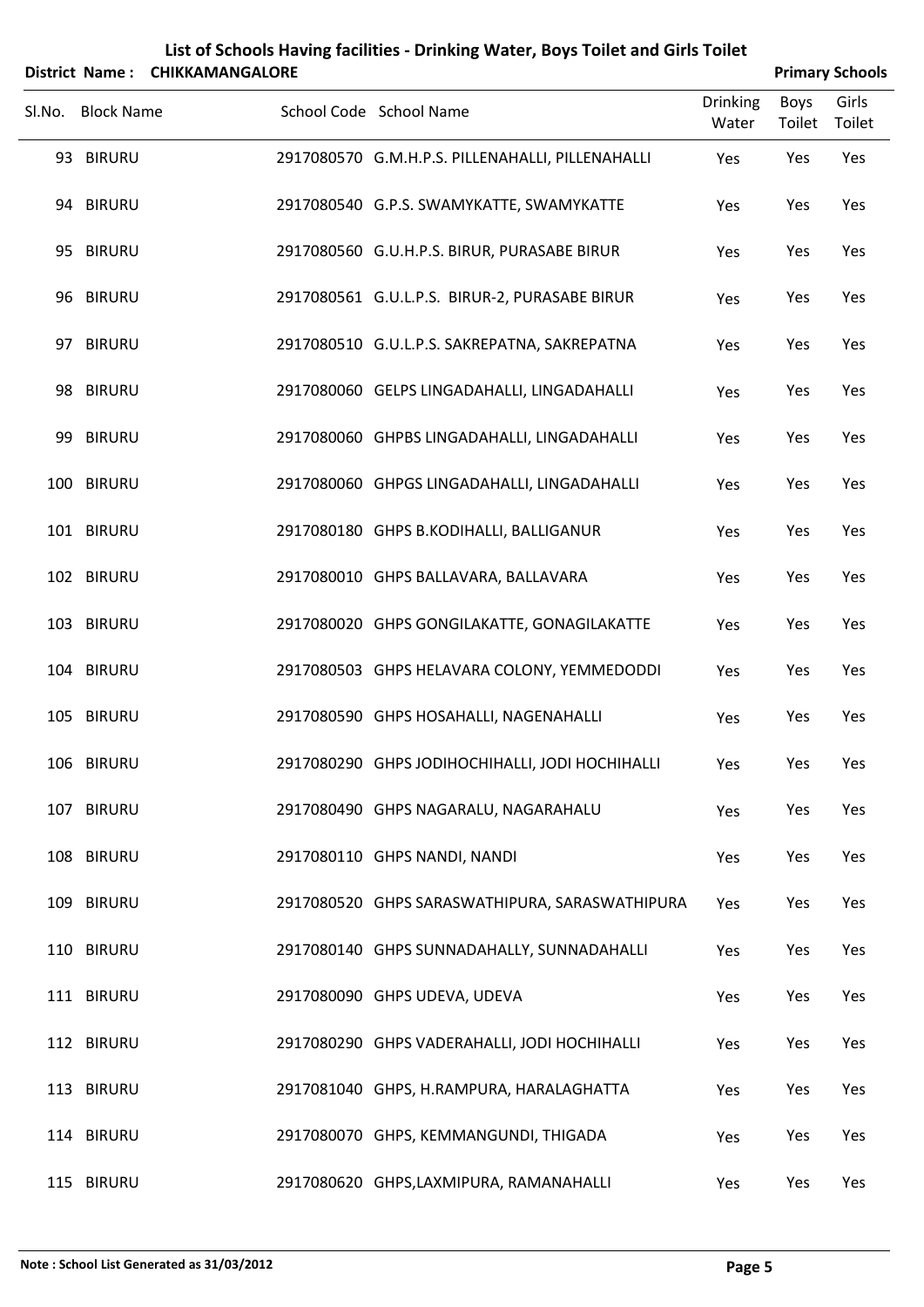|        |                          | District Name: CHIKKAMANGALORE |                                                                                      |                          |                | <b>Primary Schools</b> |
|--------|--------------------------|--------------------------------|--------------------------------------------------------------------------------------|--------------------------|----------------|------------------------|
| Sl.No. | <b>Block Name</b>        |                                | School Code School Name                                                              | <b>Drinking</b><br>Water | Boys<br>Toilet | Girls<br>Toilet        |
|        | 116 BIRURU               |                                | 2917082410 GHPS, TANIGE BYLU, MANCHE TEVARU                                          | Yes                      | Yes            | Yes                    |
|        | 117 BIRURU               |                                | 2917080670 GHPS. MALLENAHALLI, MALENAHALLI                                           | Yes                      | Yes            | Yes                    |
|        | 118 BIRURU               |                                | 2917080120 GHPS. NANDIBATTALU COLONEY, NANDI<br><b>BATTALU</b>                       | Yes                      | Yes            | Yes                    |
|        | 119 BIRURU               |                                | 2917080050 GKHPS, SANTHAVERI, KAMANADURGA                                            | Yes                      | Yes            | Yes                    |
|        | 120 BIRURU               |                                | 2917080290 GLPS BYALADALUTANDYA, JODI HOCHIHALLI                                     | Yes                      | Yes            | Yes                    |
|        | 121 BIRURU               |                                | 2917080502 GLPS D.B.K HATTI, YEMMEDODDI                                              | Yes                      | Yes            | Yes                    |
|        | 122 BIRURU               |                                | 2917080502 GLPS HALASINAMARADAHATTI,<br><b>YEMMEDODDI</b>                            | Yes                      | Yes            | Yes                    |
|        | 123 BIRURU               |                                | 2917082060 GLPS HORITHIMMANAHALLI,<br><b>JODITHIMMAPURA</b>                          | Yes                      | Yes            | Yes                    |
|        | 124 BIRURU               |                                | 2917082890 GLPS HOSAGANGUR, GANGURU                                                  | Yes                      | Yes            | Yes                    |
|        | 125 BIRURU               |                                | 2917080310 GLPS K.GOLLARAHATTI, HOLIKERE                                             | Yes                      | Yes            | Yes                    |
|        | 126 BIRURU               |                                | 2917080502 GLPS KALLUHOLE, YEMMEDODDI                                                | Yes                      | Yes            | Yes                    |
|        | 127 BIRURU               |                                | 2917082180 GLPS MALLIGENAHALLI, GULLADAMANE                                          | Yes                      | Yes            | Yes                    |
|        | 128 BIRURU               |                                | 2917080220 GLPS RAMANAHALLI, BOLANAHALLI                                             | Yes                      | Yes            | Yes                    |
|        | 129 BIRURU               |                                | 2917080616 GLPS T.M.HATTI, S. BIDRE                                                  | Yes                      | Yes            | Yes                    |
|        | 130 BIRURU               |                                | 2917080080 GLPS TYAGADABAGI TANDYA, TYAGADABAGI                                      | Yes                      | Yes            | Yes                    |
|        | 131 BIRURU               |                                | 2917080080 GLPS TYAGADABAGI, TYAGADABAGI                                             | Yes                      | Yes            | Yes                    |
|        | 132 BIRURU               |                                | 2917080350 GLPS YAREHALLI, JIGENEHALLI                                               | Yes                      | Yes            | Yes                    |
|        | 133 BIRURU<br>134 BIRURU |                                | 2917080616 GLPS, B.GOLLARAHATTI, S. BIDRE<br>2917080490 GLPS, GANDINAGAR, NAGARAHALU | Yes                      | Yes<br>Yes     | Yes<br>Yes             |
|        | 135 BIRURU               |                                | 2917081770 GLPS, HONNAVARAKE, HASTINAPURA                                            | Yes                      | Yes            | Yes                    |
|        | 136 BIRURU               |                                | (HALEHATTI)<br>2917081460 GLPS, N.G.TANDYA, T.B. KAVAL                               | Yes<br>Yes               | Yes            | Yes                    |
|        | 137 BIRURU               |                                | 2917080501 GLPS, B.G.GOPALPURA, YEMMEDODDI                                           | Yes                      | Yes            | Yes                    |
|        |                          |                                |                                                                                      |                          |                |                        |

138 BIRURU 2917081540 GLPS,BEERNAHALLI, JODILINGDAHALLI Yes Yes Yes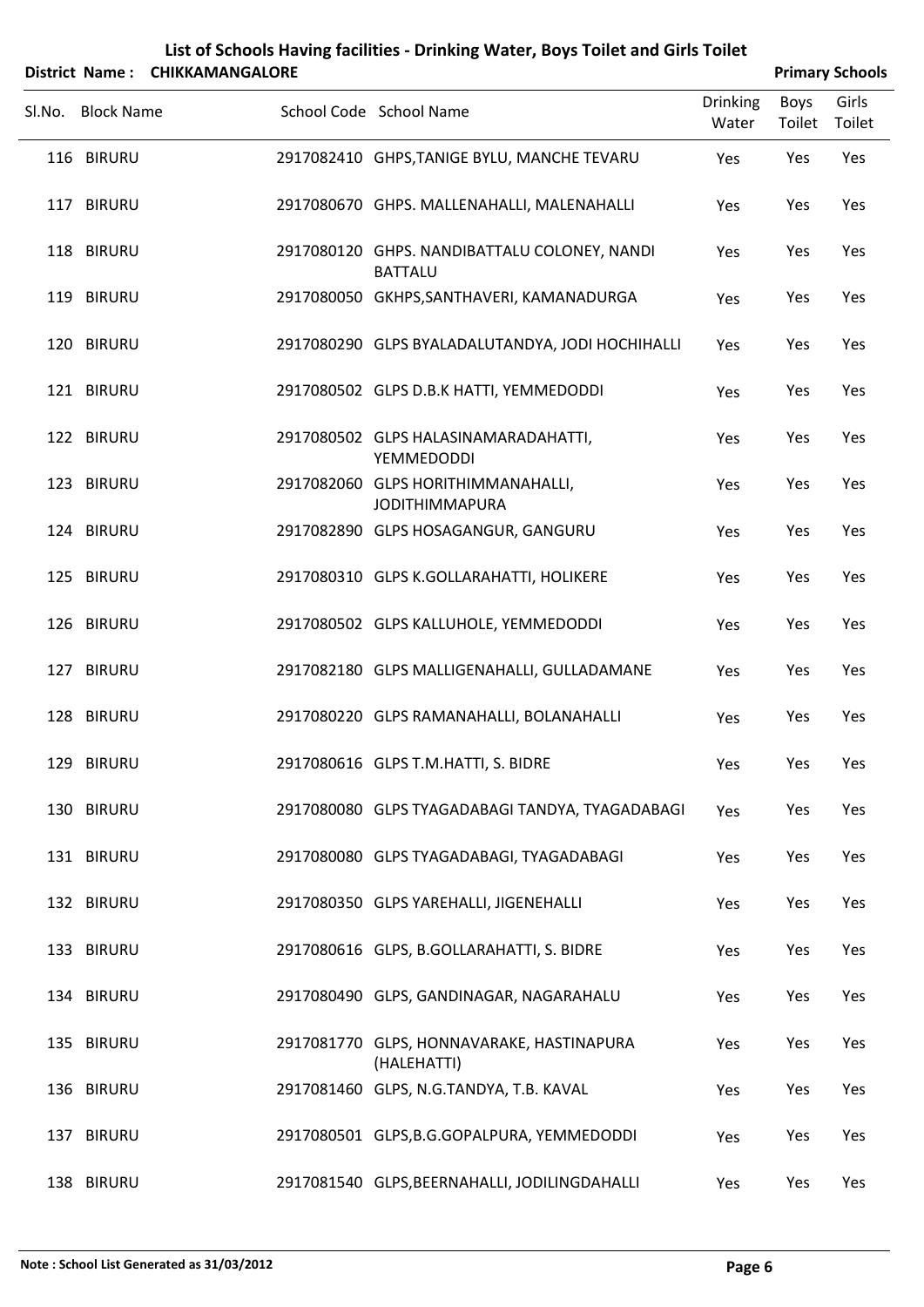|        | <b>District Name:</b> | <b>CHIKKAMANGALORE</b> | List of Schools Having facilities - Drinking Water, Boys Toilet and Girls Toilet |                          |                       | <b>Primary Schools</b> |
|--------|-----------------------|------------------------|----------------------------------------------------------------------------------|--------------------------|-----------------------|------------------------|
| Sl.No. | <b>Block Name</b>     |                        | School Code School Name                                                          | <b>Drinking</b><br>Water | <b>Boys</b><br>Toilet | Girls<br>Toilet        |
|        | 139 BIRURU            |                        | 2917080220 GLPS, BOLNAHALLI TANDYA, BOLANAHALLI                                  | Yes                      | Yes                   | Yes                    |
|        | 140 BIRURU            |                        | 2917081420 GLPS, C.B. TANDYA, CHATTANAHALLI                                      | Yes                      | Yes                   | Yes                    |
|        | 141 BIRURU            |                        | 2917080501 GLPS, CHIKKALAGATTA, YEMMEDODDI                                       | Yes                      | Yes                   | Yes                    |
|        | 142 BIRURU            |                        | 2917080250 GLPS, D.K.A.K.COLONI, KEREHALLI. D                                    | Yes                      | Yes                   | Yes                    |
|        | 143 BIRURU            |                        | 2917080250 GLPS, D.K.BOVI COLONI, KEREHALLI. D                                   | Yes                      | Yes                   | Yes                    |
|        | 144 BIRURU            |                        | 2917081460 GLPS, DASARA COLONI, T.B. KAVAL                                       | Yes                      | Yes                   | Yes                    |
|        | 145 BIRURU            |                        | 2917080670 GLPS,DODDALINGENAHALLI, MALENAHALLI                                   | Yes                      | Yes                   | Yes                    |
|        | 146 BIRURU            |                        | 2917080580 GLPS, G.KOPPALU, PANCHESHOSAHALLI                                     | Yes                      | Yes                   | Yes                    |
|        | 147 BIRURU            |                        | 2917080530 GLPS, GANAPATHIHALLI, SHANABINAGUNDI                                  | Yes                      | Yes                   | Yes                    |
|        | 148 BIRURU            |                        | 2917080502 GLPS, GANDINAGARA, YEMMEDODDI                                         | Yes                      | Yes                   | Yes                    |
|        | 149 BIRURU            |                        | 2917080400 GLPS, HANDIJOGIHATTI, DOGIHALLI                                       | Yes                      | Yes                   | Yes                    |
|        | 150 BIRURU            |                        | 2917080502 GLPS, ISLAMPURA, YEMMEDODDI                                           | Yes                      | Yes                   | Yes                    |
|        | 151 BIRURU            |                        | 2917080290 GLPS, J.H.DASARAHATTI, JODI HOCHIHALLI                                | Yes                      | Yes                   | Yes                    |
|        | 152 BIRURU            |                        | 2917080290 GLPS, J.H.GOLLARAHATTI, JODI HOCHIHALLI                               | Yes                      | Yes                   | Yes                    |
|        | 153 BIRURU            |                        | 2917080530 GLPS, JADAKANAKATTE, SHANABINAGUNDI                                   | Yes                      | Yes                   | Yes                    |
|        | 154 BIRURU            |                        | 2917081770 GLPS, JANSHALE, HASTINAPURA (HALEHATTI)                               | Yes                      | Yes                   | Yes                    |
|        | 155 BIRURU            |                        | 2917080040 GLPS, KALLATHI ESTATE, KALLATHIPURA                                   | Yes                      | Yes                   | Yes                    |
|        | 156 BIRURU            |                        | 2917080511 GLPS, KALMARADI MATA, SAKREPATNA                                      | Yes                      | Yes                   | Yes                    |
|        | 157 BIRURU            |                        | 2917082170 GLPS, KENCHAPURA GATE, KENCHAPURA                                     | Yes                      | Yes                   | Yes                    |
|        | 158 BIRURU            |                        | 2917081540 GLPS,L.GOLLARAHATTI, JODILINGDAHALLI                                  | Yes                      | Yes                   | Yes                    |
|        | 159 BIRURU            |                        | 2917081540 GLPS, L.TANDYA, JODILINGDAHALLI                                       | Yes                      | Yes                   | Yes                    |
|        | 160 BIRURU            |                        | 2917080502 GLPS,LAKKENAHALLI, YEMMEDODDI                                         | Yes                      | Yes                   | Yes                    |
|        | 161 BIRURU            |                        | 2917082880 GLPS, N.G.KOPPALU, DODDAPATNAGERE                                     | Yes                      | Yes                   | Yes                    |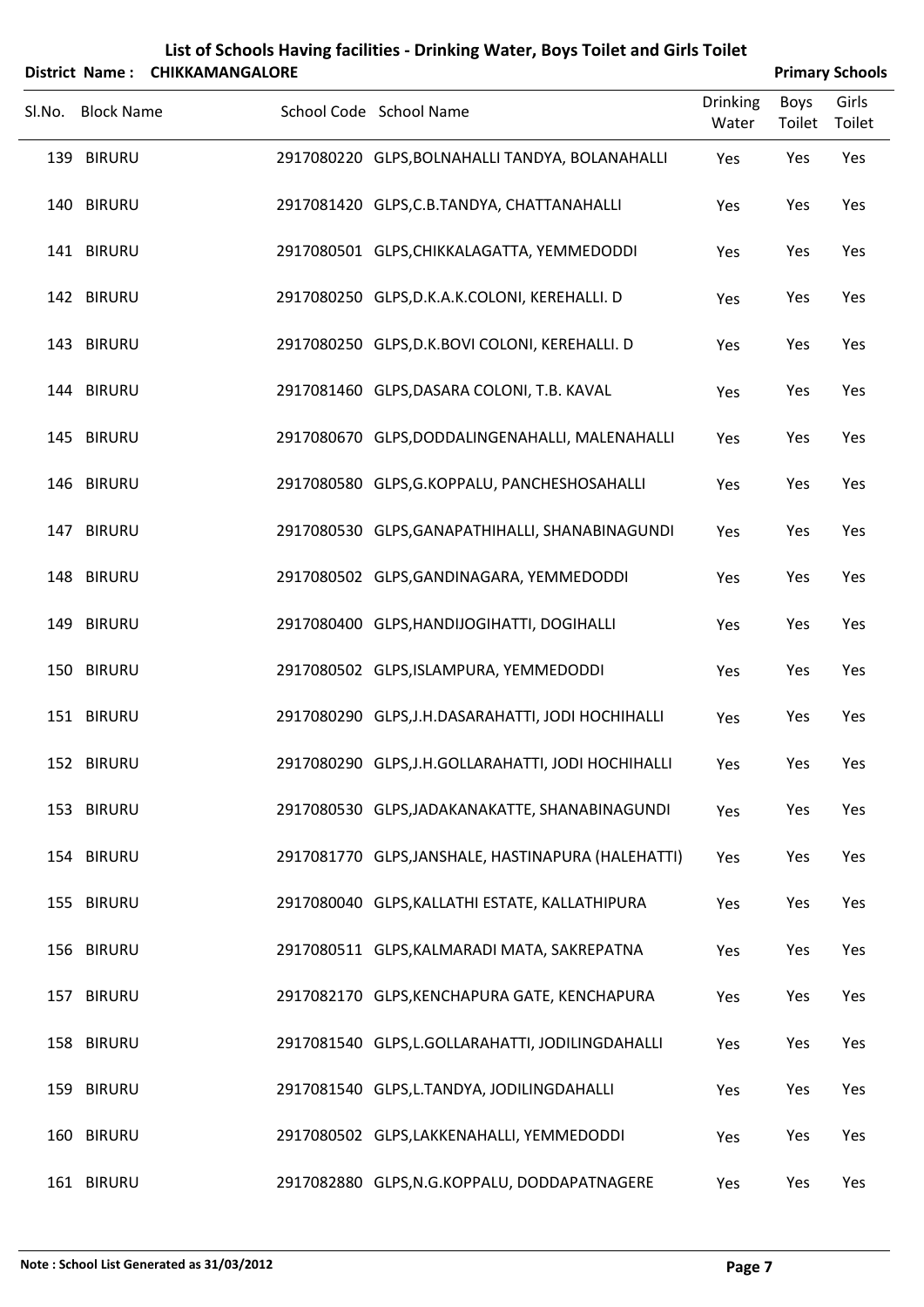|        | District Name:    | <b>CHIKKAMANGALORE</b> | List of Schools Having facilities - Drinking Water, Boys Toilet and Girls Toilet |                          |                       | <b>Primary Schools</b> |
|--------|-------------------|------------------------|----------------------------------------------------------------------------------|--------------------------|-----------------------|------------------------|
| Sl.No. | <b>Block Name</b> |                        | School Code School Name                                                          | <b>Drinking</b><br>Water | <b>Boys</b><br>Toilet | Girls<br>Toilet        |
|        | 162 BIRURU        |                        | 2917081460 GLPS, N.G. MATTA, T.B. KAVAL                                          | Yes                      | Yes                   | Yes                    |
|        | 163 BIRURU        |                        | 2917081540 GLPS, NEELANAHALLI, JODILINGDAHALLI                                   | Yes                      | Yes                   | Yes                    |
|        | 164 BIRURU        |                        | 2917080502 GLPS, PARVATHINAGAR, YEMMEDODDI                                       | Yes                      | Yes                   | Yes                    |
|        | 165 BIRURU        |                        | 2917082410 GLPS, ROAPLINE, MANCHE TEVARU                                         | Yes                      | Yes                   | Yes                    |
|        | 166 BIRURU        |                        | 2917080616 GLPS, SIDDAPURA, S. BIDRE                                             | Yes                      | Yes                   | Yes                    |
|        | 167 BIRURU        |                        | 2917080120 GLPS, SYDHUKHAN, NANDI BATTALU                                        | Yes                      | Yes                   | Yes                    |
|        | 168 BIRURU        |                        | 2917080502 GLPS, Y.GOLLARAHATTI, YEMMEDODDI                                      | Yes                      | Yes                   | Yes                    |
|        | 169 BIRURU        |                        | 2917080502 GLPS, Y.SRIRAMPURA, YEMMEDODDI                                        | Yes                      | Yes                   | Yes                    |
|        | 170 BIRURU        |                        | 2917080130 GLPS. DOOPADAKHAN, TANIGEBYLU                                         | Yes                      | Yes                   | Yes                    |
|        | 171 BIRURU        |                        | 2917080040 GLPS. KALLATHIPURA, KALLATHIPURA                                      | Yes                      | Yes                   | Yes                    |
|        | 172 BIRURU        |                        | 2917080120 GLPS. NANDIBATTALU, NANDI BATTALU                                     | Yes                      | Yes                   | Yes                    |
|        | 173 BIRURU        |                        | 2917080130 GLPS. THIMMAIANA BYLU, TANIGEBYLU                                     | Yes                      | Yes                   | Yes                    |
|        | 174 BIRURU        |                        | 2917080070 GLPS. VARTHE GUNDI, THIGADA                                           | Yes                      | Yes                   | Yes                    |
|        | 175 BIRURU        |                        | 2917080050 GTHPS, SANTHAVERI, KAMANADURGA                                        | Yes                      | Yes                   | Yes                    |
|        | 176 BIRURU        |                        | 2917080060 GULPS LINGADAHALLI, LINGADAHALLI                                      | Yes                      | Yes                   | Yes                    |
|        | 177 BIRURU        |                        | 2917080050 GULPS, SANTHAVERI, KAMANADURGA                                        | Yes                      | Yes                   | Yes                    |
|        | 178 BIRURU        |                        | 2917080250 H.P.S. D.KAREHALLI, KEREHALLI. D                                      | Yes                      | Yes                   | Yes                    |
|        | 179 BIRURU        |                        | 2917080450 H.P.S. L. AGRAHARA, L AGRAHARA                                        | Yes                      | Yes                   | Yes                    |
|        | 180 BIRURU        |                        | 2917080530 H.P.S. SANABINAGUNDI, SHANABINAGUNDI                                  | Yes                      | Yes                   | Yes                    |
|        | 181 BIRURU        |                        | 2917080500 H.P.S. YEMMEDODDI, YEMMEDODDI                                         | Yes                      | Yes                   | Yes                    |
|        | 182 BIRURU        |                        | 2917081660 H.P.S. MACHAGONDANAHALLI,<br>MACHAGONDANAHALLI                        | Yes                      | Yes                   | Yes                    |
|        | 183 BIRURU        |                        | 2917080380 L.P.S. GALIHALLI, GALIHALLI                                           | Yes                      | Yes                   | Yes                    |
|        | 184 BIRURU        |                        | 2917080230 L.P.S. S. BOMMENAHALLI, BOMMENAHALLI.<br>S                            | Yes                      | Yes                   | Yes                    |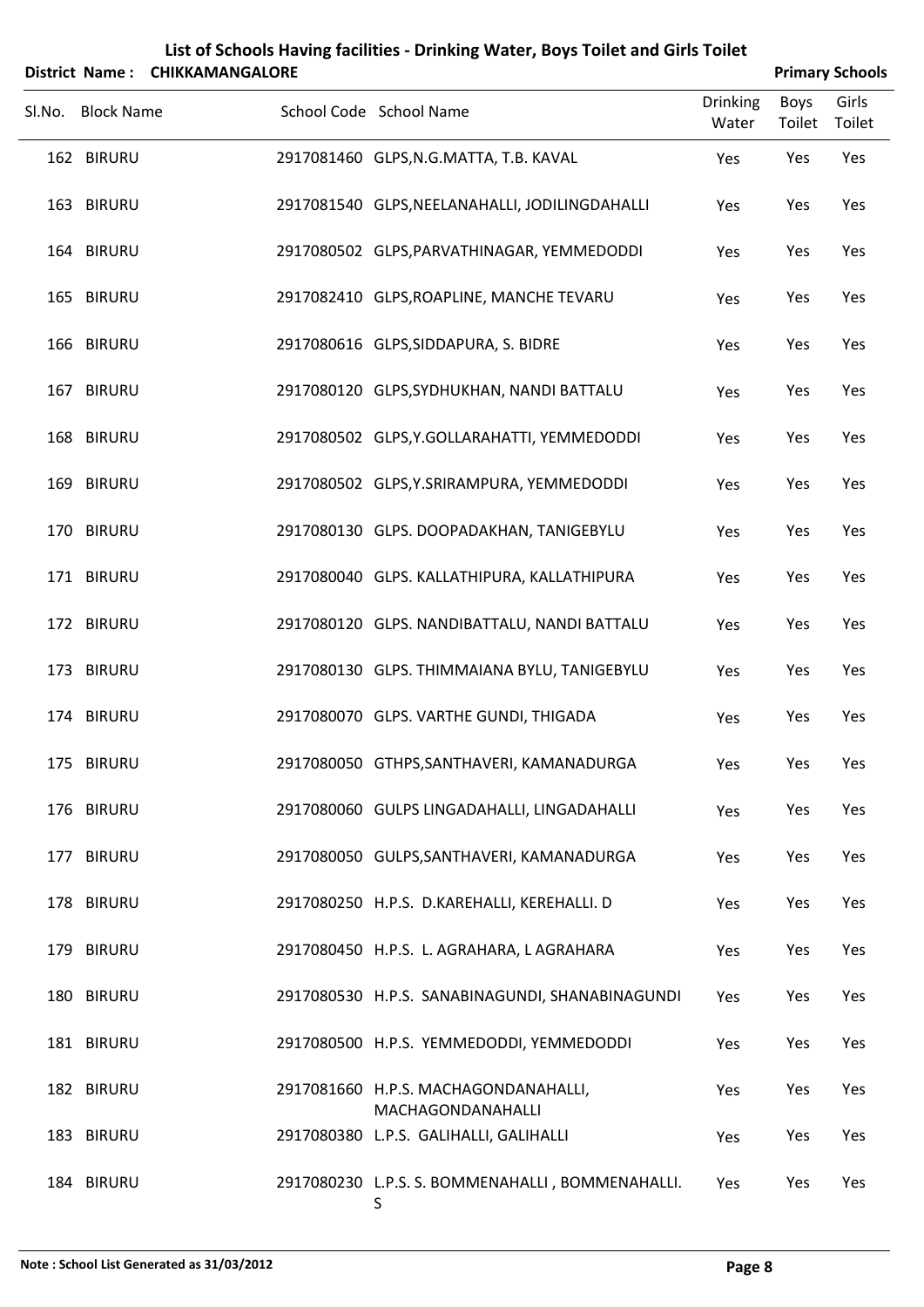|            |                                                                                                                                                                                                                                                                                                                                                                                                                                  |                                |                                                                                                                                                                                                                                                                                                                                                                                                                                                                                                                                                                                                                                                                                                                                                                                                                                                                                                                                                                                                                                    |                | <b>Primary Schools</b> |
|------------|----------------------------------------------------------------------------------------------------------------------------------------------------------------------------------------------------------------------------------------------------------------------------------------------------------------------------------------------------------------------------------------------------------------------------------|--------------------------------|------------------------------------------------------------------------------------------------------------------------------------------------------------------------------------------------------------------------------------------------------------------------------------------------------------------------------------------------------------------------------------------------------------------------------------------------------------------------------------------------------------------------------------------------------------------------------------------------------------------------------------------------------------------------------------------------------------------------------------------------------------------------------------------------------------------------------------------------------------------------------------------------------------------------------------------------------------------------------------------------------------------------------------|----------------|------------------------|
|            |                                                                                                                                                                                                                                                                                                                                                                                                                                  |                                | <b>Drinking</b><br>Water                                                                                                                                                                                                                                                                                                                                                                                                                                                                                                                                                                                                                                                                                                                                                                                                                                                                                                                                                                                                           | Boys<br>Toilet | Girls<br>Toilet        |
| 185 BIRURU |                                                                                                                                                                                                                                                                                                                                                                                                                                  |                                | Yes                                                                                                                                                                                                                                                                                                                                                                                                                                                                                                                                                                                                                                                                                                                                                                                                                                                                                                                                                                                                                                | Yes            | Yes                    |
|            |                                                                                                                                                                                                                                                                                                                                                                                                                                  |                                | Yes                                                                                                                                                                                                                                                                                                                                                                                                                                                                                                                                                                                                                                                                                                                                                                                                                                                                                                                                                                                                                                | Yes            | Yes                    |
|            |                                                                                                                                                                                                                                                                                                                                                                                                                                  |                                | Yes                                                                                                                                                                                                                                                                                                                                                                                                                                                                                                                                                                                                                                                                                                                                                                                                                                                                                                                                                                                                                                | Yes            | Yes                    |
|            |                                                                                                                                                                                                                                                                                                                                                                                                                                  |                                | Yes                                                                                                                                                                                                                                                                                                                                                                                                                                                                                                                                                                                                                                                                                                                                                                                                                                                                                                                                                                                                                                | Yes            | Yes                    |
|            |                                                                                                                                                                                                                                                                                                                                                                                                                                  |                                | Yes                                                                                                                                                                                                                                                                                                                                                                                                                                                                                                                                                                                                                                                                                                                                                                                                                                                                                                                                                                                                                                | Yes            | Yes                    |
|            |                                                                                                                                                                                                                                                                                                                                                                                                                                  |                                | Yes                                                                                                                                                                                                                                                                                                                                                                                                                                                                                                                                                                                                                                                                                                                                                                                                                                                                                                                                                                                                                                | Yes            | Yes                    |
|            |                                                                                                                                                                                                                                                                                                                                                                                                                                  |                                | Yes                                                                                                                                                                                                                                                                                                                                                                                                                                                                                                                                                                                                                                                                                                                                                                                                                                                                                                                                                                                                                                | Yes            | Yes                    |
|            |                                                                                                                                                                                                                                                                                                                                                                                                                                  |                                | Yes                                                                                                                                                                                                                                                                                                                                                                                                                                                                                                                                                                                                                                                                                                                                                                                                                                                                                                                                                                                                                                | Yes            | Yes                    |
|            |                                                                                                                                                                                                                                                                                                                                                                                                                                  |                                | Yes                                                                                                                                                                                                                                                                                                                                                                                                                                                                                                                                                                                                                                                                                                                                                                                                                                                                                                                                                                                                                                | Yes            | Yes                    |
|            |                                                                                                                                                                                                                                                                                                                                                                                                                                  | MACHAGONDANAHALLI              | Yes                                                                                                                                                                                                                                                                                                                                                                                                                                                                                                                                                                                                                                                                                                                                                                                                                                                                                                                                                                                                                                | Yes            | Yes                    |
|            |                                                                                                                                                                                                                                                                                                                                                                                                                                  |                                | Yes                                                                                                                                                                                                                                                                                                                                                                                                                                                                                                                                                                                                                                                                                                                                                                                                                                                                                                                                                                                                                                | Yes            | Yes                    |
|            |                                                                                                                                                                                                                                                                                                                                                                                                                                  |                                | Yes                                                                                                                                                                                                                                                                                                                                                                                                                                                                                                                                                                                                                                                                                                                                                                                                                                                                                                                                                                                                                                | Yes            | Yes                    |
|            |                                                                                                                                                                                                                                                                                                                                                                                                                                  |                                | Yes                                                                                                                                                                                                                                                                                                                                                                                                                                                                                                                                                                                                                                                                                                                                                                                                                                                                                                                                                                                                                                | Yes            | Yes                    |
|            |                                                                                                                                                                                                                                                                                                                                                                                                                                  |                                | Yes                                                                                                                                                                                                                                                                                                                                                                                                                                                                                                                                                                                                                                                                                                                                                                                                                                                                                                                                                                                                                                | Yes            | Yes                    |
|            |                                                                                                                                                                                                                                                                                                                                                                                                                                  |                                | Yes                                                                                                                                                                                                                                                                                                                                                                                                                                                                                                                                                                                                                                                                                                                                                                                                                                                                                                                                                                                                                                | Yes            | Yes                    |
|            |                                                                                                                                                                                                                                                                                                                                                                                                                                  |                                | Yes                                                                                                                                                                                                                                                                                                                                                                                                                                                                                                                                                                                                                                                                                                                                                                                                                                                                                                                                                                                                                                | Yes            | Yes                    |
|            |                                                                                                                                                                                                                                                                                                                                                                                                                                  |                                | Yes                                                                                                                                                                                                                                                                                                                                                                                                                                                                                                                                                                                                                                                                                                                                                                                                                                                                                                                                                                                                                                | Yes            | Yes                    |
|            |                                                                                                                                                                                                                                                                                                                                                                                                                                  |                                | Yes                                                                                                                                                                                                                                                                                                                                                                                                                                                                                                                                                                                                                                                                                                                                                                                                                                                                                                                                                                                                                                | Yes            | Yes                    |
|            |                                                                                                                                                                                                                                                                                                                                                                                                                                  |                                | Yes                                                                                                                                                                                                                                                                                                                                                                                                                                                                                                                                                                                                                                                                                                                                                                                                                                                                                                                                                                                                                                | Yes            | Yes                    |
|            |                                                                                                                                                                                                                                                                                                                                                                                                                                  |                                | Yes                                                                                                                                                                                                                                                                                                                                                                                                                                                                                                                                                                                                                                                                                                                                                                                                                                                                                                                                                                                                                                | Yes            | Yes                    |
|            |                                                                                                                                                                                                                                                                                                                                                                                                                                  |                                | Yes                                                                                                                                                                                                                                                                                                                                                                                                                                                                                                                                                                                                                                                                                                                                                                                                                                                                                                                                                                                                                                | Yes            | Yes                    |
|            |                                                                                                                                                                                                                                                                                                                                                                                                                                  |                                | Yes                                                                                                                                                                                                                                                                                                                                                                                                                                                                                                                                                                                                                                                                                                                                                                                                                                                                                                                                                                                                                                | Yes            | Yes                    |
|            | <b>Block Name</b><br>186 CHIKMAGALUR<br>187 CHIKMAGALUR<br>188 CHIKMAGALUR<br>189 CHIKMAGALUR<br>190 CHIKMAGALUR<br>191 CHIKMAGALUR<br>192 CHIKMAGALUR<br>193 CHIKMAGALUR<br>194 CHIKMAGALUR<br>195 CHIKMAGALUR<br>196 CHIKMAGALUR<br>197 CHIKMAGALUR<br>198 CHIKMAGALUR<br>199 CHIKMAGALUR<br>200 CHIKMAGALUR<br>201 CHIKMAGALUR<br>202 CHIKMAGALUR<br>203 CHIKMAGALUR<br>204 CHIKMAGALUR<br>205 CHIKMAGALUR<br>206 CHIKMAGALUR | District Name: CHIKKAMANGALORE | School Code School Name<br>2917082870 YAREHALLI, YAREHALLI<br>2917060390 G.H.P.S BYARAVALLY, BYARAVALLI<br>2917062090 G.H.P.S RAMEDEVARAHALLI, MAGADI<br>2917061880 G.H.P.S. BANNUR, DODDAMAGARAVALLI<br>2917062000 G.H.P.S. BHOOTHANAKADU, HANDI<br>2917062150 G.H.P.S. BILLENAHALLI CROSS, BILLENAHALLI<br>2917060391 G.H.P.S. KELAMALLANDUR, BYARAVALLI<br>2917062030 G.H.P.S. KODIHALLI, AMBLE<br>2917060880 G.H.P.S. KURUVANGI, KURUVANGI<br>2917061980 G.H.P.S. MACHAGONDANAHALLI,<br>2917060880 G.L.P.S BANDIHALLI, KURUVANGI<br>2917061990 G.L.P.S. BALEHALLI, BALEHALLI<br>2917060031 G.L.P.S. BILUGOLA, BOGGASE<br>2917060080 G.L.P.S. CHOTTEGADDE, HUIGERE<br>2917060210 G.L.P.S. GALIGUDDE, SUGUDUVANI<br>2917060210 G.L.P.S. GANGEGIRI, SUGUDUVANI<br>2917060210 G.L.P.S. HOSAMBALA, SUGUDUVANI<br>2917061870 G.L.P.S. K DURGA, KESAVINAHAKLU<br>2917060190 G.L.P.S. KASKE, MELINAHULUVATHI<br>2917062000 G.L.P.S. KELAHANDI, HANDI<br>2917060030 G.L.P.S. KELAHOLA, BOGGASE<br>2917061990 G.L.P.S. KODALU, BALEHALLI |                |                        |

207 CHIKMAGALUR 2917061720 G.L.P.S. KODUVALLI COLONI, KUDUVALLI Yes Yes Yes

**List of Schools Having facilities ‐ Drinking Water, Boys Toilet and Girls Toilet**

### **Note : School List Generated as 31/03/2012 Page 9**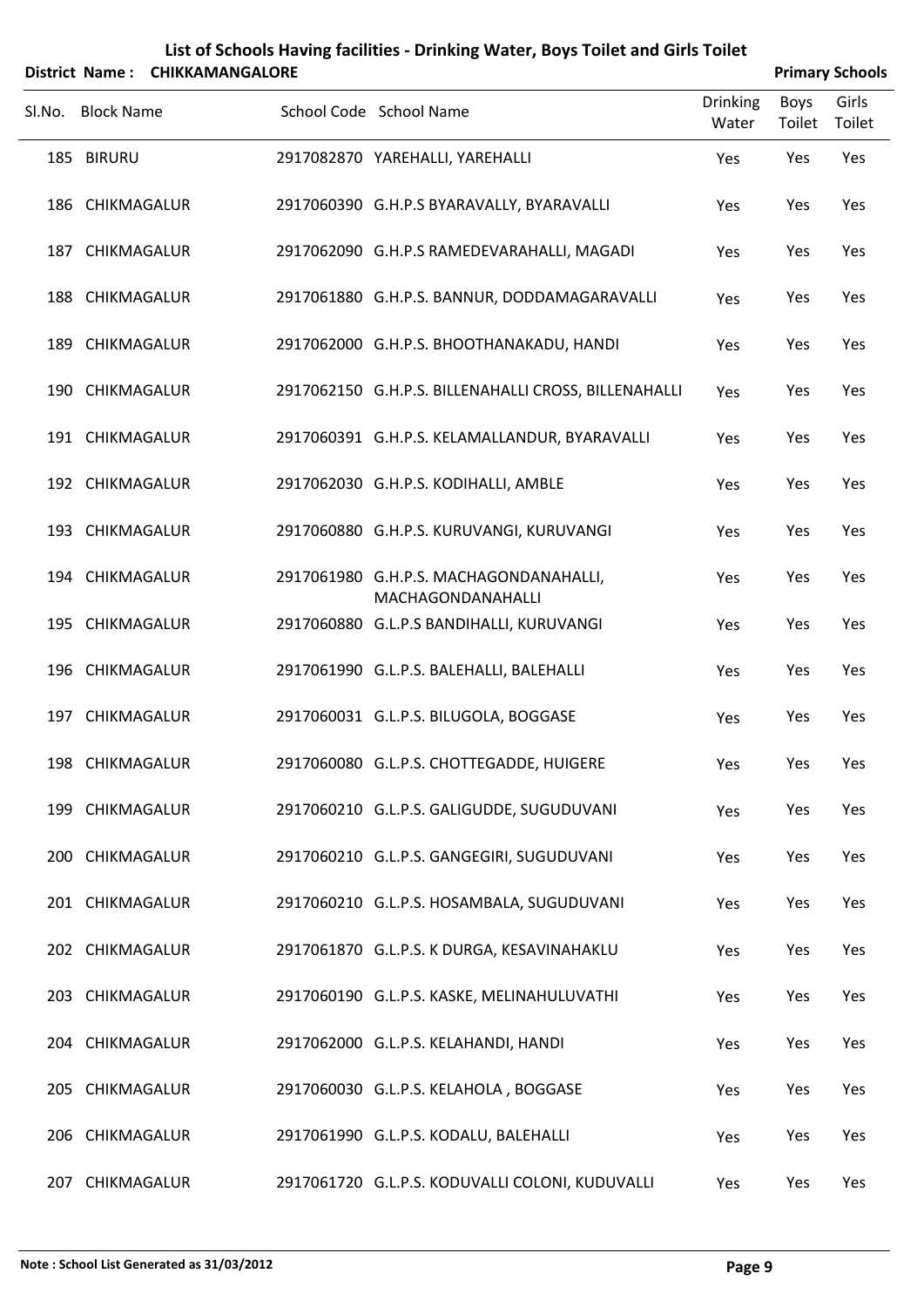| District Name: CHIKKAMANGALORE |                   |  |                                                            |                          |                | <b>Primary Schools</b> |
|--------------------------------|-------------------|--|------------------------------------------------------------|--------------------------|----------------|------------------------|
| Sl.No.                         | <b>Block Name</b> |  | School Code School Name                                    | <b>Drinking</b><br>Water | Boys<br>Toilet | Girls<br>Toilet        |
|                                | 208 CHIKMAGALUR   |  | 2917062080 G.L.P.S. M THIMMANAHALLI, MARLE                 | Yes                      | Yes            | Yes                    |
|                                | 209 CHIKMAGALUR   |  | 2917060460 G.L.P.S. MAGODU, BASARAVALLI                    | Yes                      | Yes            | Yes                    |
|                                | 210 CHIKMAGALUR   |  | 2917061990 G.L.P.S. MANIMAKKI, BALEHALLI                   | Yes                      | Yes            | Yes                    |
|                                | 211 CHIKMAGALUR   |  | 2917061400 G.L.P.S. VADERAHALLI, ESWARAHALLI               | Yes                      | Yes            | Yes                    |
|                                | 212 CHIKMAGALUR   |  | 2917061990 G.L.P.S.BHADRANAGARA, BALEHALLI                 | Yes                      | Yes            | Yes                    |
|                                | 213 CHIKMAGALUR   |  | 2917062390 GBHPS BELUR ROAD CKM, WARD NO.10                | Yes                      | Yes            | Yes                    |
|                                | 214 CHIKMAGALUR   |  | 2917062550 GHPBS BASAVANALLI, WARD NO.26                   | Yes                      | Yes            | Yes                    |
|                                | 215 CHIKMAGALUR   |  | 2917062390 GHPGS BELUR ROAD CKM, WARD NO.10                | Yes                      | Yes            | Yes                    |
|                                | 216 CHIKMAGALUR   |  | 2917060700 GHPS ALLAMPURA, ALLAMPURA                       | Yes                      | Yes            | Yes                    |
|                                | 217 CHIKMAGALUR   |  | 2917062030 GHPS AMBLE, AMBLE                               | Yes                      | Yes            | Yes                    |
|                                | 218 CHIKMAGALUR   |  | 2917060610 GHPS ARASINAGUPPE, ARASINAGUPPE                 | Yes                      | Yes            | Yes                    |
|                                | 219 CHIKMAGALUR   |  | 2917060500 GHPS AVATHI, AVATHI                             | Yes                      | Yes            | Yes                    |
|                                | 220 CHIKMAGALUR   |  | 2917060750 GHPS BEEKANAHALLI,<br>BEEKANAHALLI(RURAL)       | Yes                      | Yes            | Yes                    |
|                                | 221 CHIKMAGALUR   |  | 2917060350 GHPS BERANAGODU, BERANAGODU                     | Yes                      | Yes            | Yes                    |
|                                | 222 CHIKMAGALUR   |  | 2917061300 GHPS BHAKTHARAHALLI, BHAKTHARAHALLI             | Yes                      | Yes            | Yes                    |
|                                | 223 CHIKMAGALUR   |  | 2917060020 GHPS BIDARE, BIDARE                             | Yes                      | Yes            | Yes                    |
|                                | 224 CHIKMAGALUR   |  | 2917061260 GHPS BUCHENAHALLI CAVALU,<br>BOOCHENAHALLIKAVAL | Yes                      | Yes            | Yes                    |
|                                | 225 CHIKMAGALUR   |  | 2917060020 GHPS BYADIGERE, BIDARE                          | Yes                      | Yes            | Yes                    |
|                                | 226 CHIKMAGALUR   |  | 2917060670 GHPS BYAGADAHALLI, ARALAGUPPE                   | Yes                      | Yes            | Yes                    |
|                                | 227 CHIKMAGALUR   |  | 2917060490 GHPS BYGOOR, BYGOOR                             | Yes                      | Yes            | Yes                    |
|                                | 228 CHIKMAGALUR   |  | 2917061130 GHPS CHIKKAGOWJA, CHIKKAGOWJA                   | Yes                      | Yes            | Yes                    |
|                                | 229 CHIKMAGALUR   |  | 2917060420 GHPS DANIHALLI, DANIHALLI                       | Yes                      | Yes            | Yes                    |

230 CHIKMAGALUR 2917062500 GHPS DANTARAMAKKI, WARD NO.21 Yes Yes Yes

| List of Schools Having facilities - Drinking Water, Boys Toilet and Girls Toilet |  |  |
|----------------------------------------------------------------------------------|--|--|
|                                                                                  |  |  |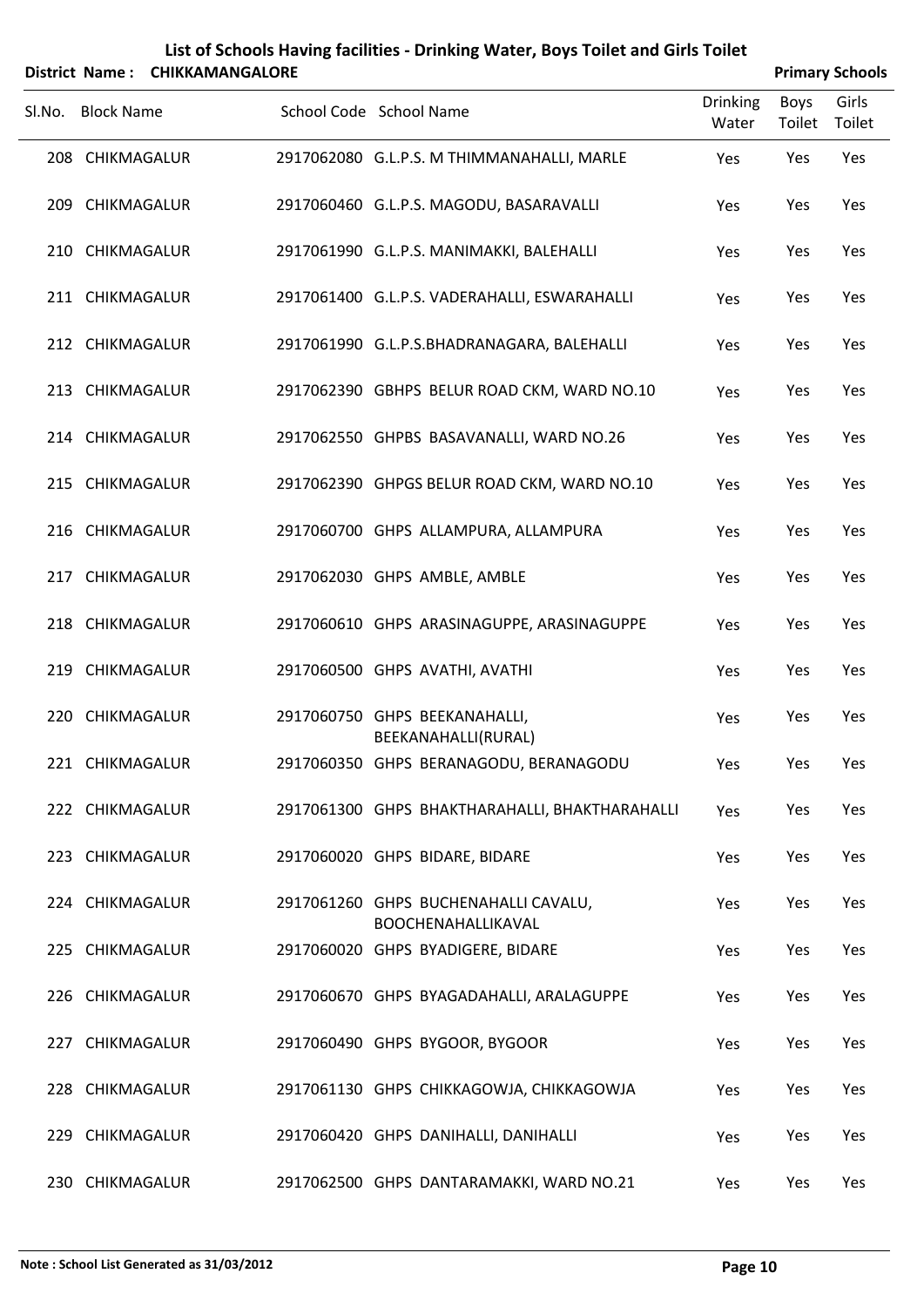| List of Schools Having facilities - Drinking Water, Boys Toilet and Girls Toilet |
|----------------------------------------------------------------------------------|
| $$                                                                               |

| District Name: CHIKKAMANGALORE |                                                       |                          |                | <b>Primary Schools</b> |
|--------------------------------|-------------------------------------------------------|--------------------------|----------------|------------------------|
| Sl.No. Block Name              | School Code School Name                               | <b>Drinking</b><br>Water | Boys<br>Toilet | Girls<br>Toilet        |
| 231 CHIKMAGALUR                | 2917060060 GHPS DEVADANA, DEVADANA                    | Yes                      | Yes            | Yes                    |
| 232 CHIKMAGALUR                | 2917061170 GHPS DEVAGONDANAHALLI,<br>DEVAGONDANAHALLI | Yes                      | Yes            | Yes                    |
| 233 CHIKMAGALUR                | 2917061400 GHPS ESHWARAHALLI, ESWARAHALLI             | Yes                      | Yes            | Yes                    |
| 234 CHIKMAGALUR                | 2917061900 GHPS GALIGANDI, CHIKKAMAGARAVALLI          | Yes                      | Yes            | Yes                    |
| 235 CHIKMAGALUR                | 2917061380 GHPS GALIHALLI, GALIHALLI                  | Yes                      | Yes            | Yes                    |
| 236 CHIKMAGALUR                | 2917060550 GHPS HANGARAVALLY, HANGARAVALLI            | Yes                      | Yes            | Yes                    |
| 237 CHIKMAGALUR                | 2917062070 GHPS HARIHARADA HALLI, HOSKOTE             | Yes                      | Yes            | Yes                    |
| 238 CHIKMAGALUR                | 2917061570 GHPS HEDADALU, HEDADALU                    | Yes                      | Yes            | Yes                    |
| 239 CHIKMAGALUR                | 2917060560 GHPS HIREKOLALE, HIREKOLALE                | Yes                      | Yes            | Yes                    |
| 240 CHIKMAGALUR                | 2917062070 GHPS HOSAKOTE, HOSKOTE                     | Yes                      | Yes            | Yes                    |
| 241 CHIKMAGALUR                | 2917062306 GHPS HOUSING BOARD, WARD NO.1              | Yes                      | Yes            | Yes                    |
| 242 CHIKMAGALUR                | 2917060080 GHPS HUIGERE, HUIGERE                      | Yes                      | Yes            | Yes                    |
| 243 CHIKMAGALUR                | 2917060760 GHPS HUKKUNDA, HUKKUNDA                    | Yes                      | Yes            | Yes                    |
| 244 CHIKMAGALUR                | 2917060690 GHPS INDAVARA, INDAVARA                    | Yes                      | Yes            | Yes                    |
| 245 CHIKMAGALUR                | 2917060230 GHPS JAGARA, JAGARA                        | Yes                      | Yes            | Yes                    |
| 246 CHIKMAGALUR                | 2917060070 GHPS JENNAGADDE, HYARAMBI                  | Yes                      | Yes            | Yes                    |
| 247 CHIKMAGALUR                | 2917061540 GHPS JOLADALU, JOLADALU                    | Yes                      | Yes            | Yes                    |
| 248 CHIKMAGALUR                | 2917060560 GHPS KABBINAHALLI, HIREKOLALE              | Yes                      | Yes            | Yes                    |
| 249 CHIKMAGALUR                | 2917060040 GHPS KADAVANTHI, KADAVANTHI                | Yes                      | Yes            | Yes                    |
| 250 CHIKMAGALUR                | 2917060180 GHPS KAMBIHALLI, THOGARIHANKAL             | Yes                      | Yes            | Yes                    |
| 251 CHIKMAGALUR                | 2917060490 GHPS KANATHI, BYGOOR                       | Yes                      | Yes            | Yes                    |
| 252 CHIKMAGALUR                | 2917061220 GHPS KANIVEHALLI, KANIVEHALLI              | Yes                      | Yes            | Yes                    |
| 253 CHIKMAGALUR                | 2917062620 GHPS KARKI PETE, WARD NO.33                | Yes                      | Yes            | Yes                    |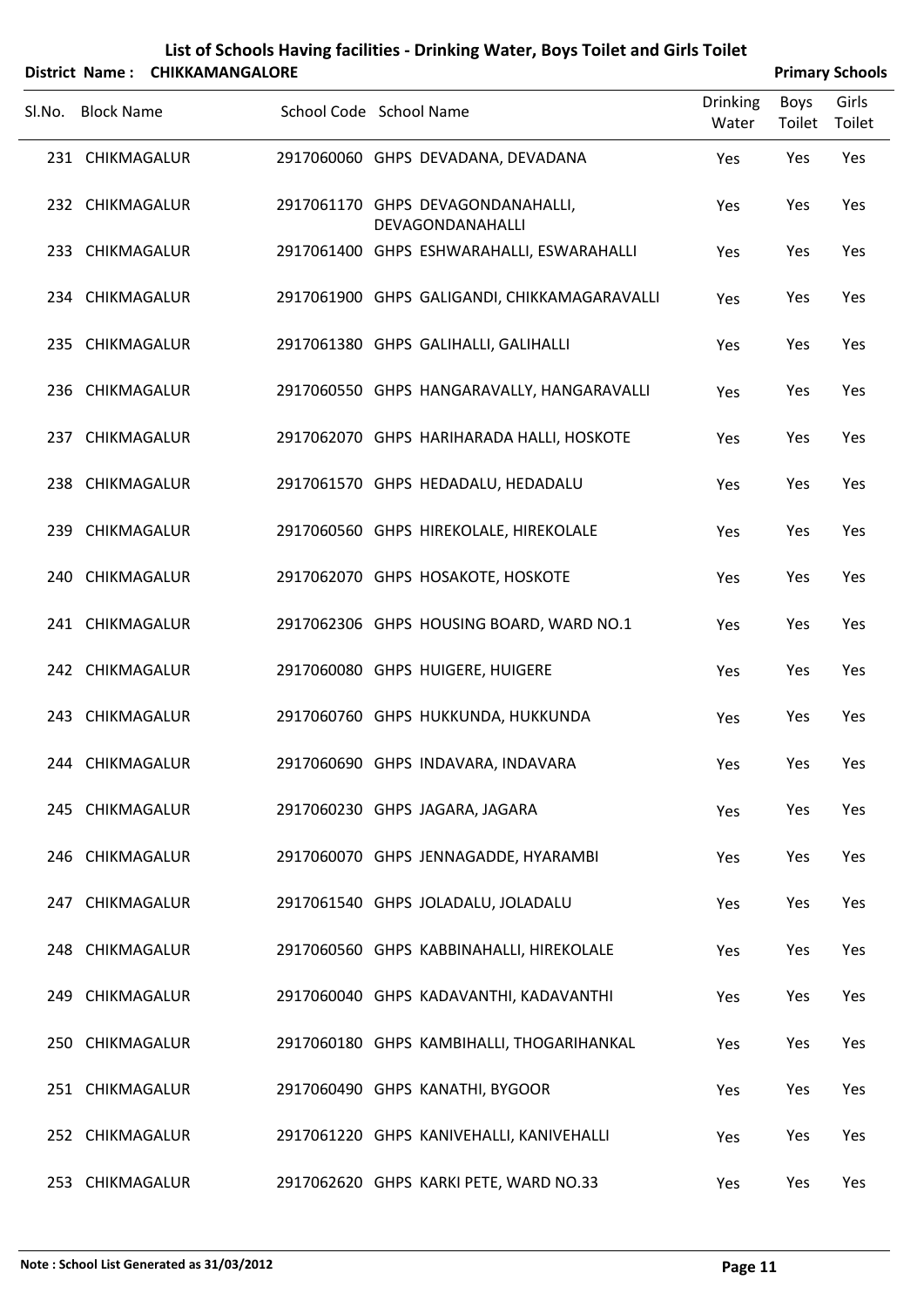|        |                   | District Name: CHIKKAMANGALORE |                         |                                                |                          |                | <b>Primary Schools</b> |
|--------|-------------------|--------------------------------|-------------------------|------------------------------------------------|--------------------------|----------------|------------------------|
| Sl.No. | <b>Block Name</b> |                                | School Code School Name |                                                | <b>Drinking</b><br>Water | Boys<br>Toilet | Girls<br>Toilet        |
|        | 254 CHIKMAGALUR   |                                |                         | 2917060870 GHPS KARTHIKERE, KARTHIKERE         | Yes                      | Yes            | Yes                    |
|        | 255 CHIKMAGALUR   |                                |                         | 2917060070 GHPS KATAGAR, HYARAMBI              | Yes                      | Yes            | Yes                    |
|        | 256 CHIKMAGALUR   |                                |                         | 2917062640 GHPS KEMPANAHALLI, WARD NO.35       | Yes                      | Yes            | Yes                    |
|        | 257 CHIKMAGALUR   |                                |                         | 2917061030 GHPS KENGENAHALLI, KENGENAHALLI     | Yes                      | Yes            | Yes                    |
|        | 258 CHIKMAGALUR   |                                |                         | 2917060510 GHPS KEREMAKKI, KEERMAKKI           | Yes                      | Yes            | Yes                    |
|        | 259 CHIKMAGALUR   |                                |                         | 2917062680 GHPS KESARIKE, KESARIKE             | Yes                      | Yes            | Yes                    |
|        | 260 CHIKMAGALUR   |                                |                         | 2917061620 GHPS KODUVALLI, KODUVALLI           | Yes                      | Yes            | Yes                    |
|        | 261 CHIKMAGALUR   |                                |                         | 2917060240 GHPS KOLAGAME, KOLAGAVE             | Yes                      | Yes            | Yes                    |
|        | 262 CHIKMAGALUR   |                                |                         | 2917062340 GHPS KOTE, WARD NO.5                | Yes                      | Yes            | Yes                    |
|        | 263 CHIKMAGALUR   |                                |                         | 2917061990 GHPS KRISHNAPPA BADAVANE, BALEHALLI | Yes                      | Yes            | Yes                    |
|        | 264 CHIKMAGALUR   |                                |                         | 2917061720 GHPS KUDUVALLI, KUDUVALLI           | Yes                      | Yes            | Yes                    |
|        | 265 CHIKMAGALUR   |                                |                         | 2917061060 GHPS KUNNALU, KUNNALU               | Yes                      | Yes            | Yes                    |
|        | 266 CHIKMAGALUR   |                                |                         | 2917061190 GHPS LAKYA, LAKYA                   | Yes                      | Yes            | Yes                    |
|        | 267 CHIKMAGALUR   |                                |                         | 2917062090 GHPS MAGADI, MAGADI                 | Yes                      | Yes            | Yes                    |
|        | 268 CHIKMAGALUR   |                                |                         | 2917062120 GHPS MALALUR, MALALUR               | Yes                      | Yes            | Yes                    |
|        | 269 CHIKMAGALUR   |                                |                         | 2917060390 GHPS MALLANDUR, BYARAVALLI          | Yes                      | Yes            | Yes                    |
|        | 270 CHIKMAGALUR   |                                |                         | 2917060620 GHPS MALLENAHALLI, BINDIGA          | Yes                      | Yes            | Yes                    |
|        | 271 CHIKMAGALUR   |                                |                         | 2917062080 GHPS MARLE, MARLE                   | Yes                      | Yes            | Yes                    |
|        | 272 CHIKMAGALUR   |                                |                         | 2917060770 GHPS MATHAVARA, MATHAVARA           | Yes                      | Yes            | Yes                    |
|        | 273 CHIKMAGALUR   |                                |                         | 2917062250 GHPS MATHIKERE, MATHIKERE           | Yes                      | Yes            | Yes                    |
|        | 274 CHIKMAGALUR   |                                |                         | 2917061400 GHPS MEDARAHALLI, ESWARAHALLI       | Yes                      | Yes            | Yes                    |
|        | 275 CHIKMAGALUR   |                                |                         | 2917061590 GHPS MYLIMANE, MYLIMANE             | Yes                      | Yes            | Yes                    |
|        | 276 CHIKMAGALUR   |                                |                         | 2917061460 GHPS NARASIPURA, NARASIPURA         | Yes                      | Yes            | Yes                    |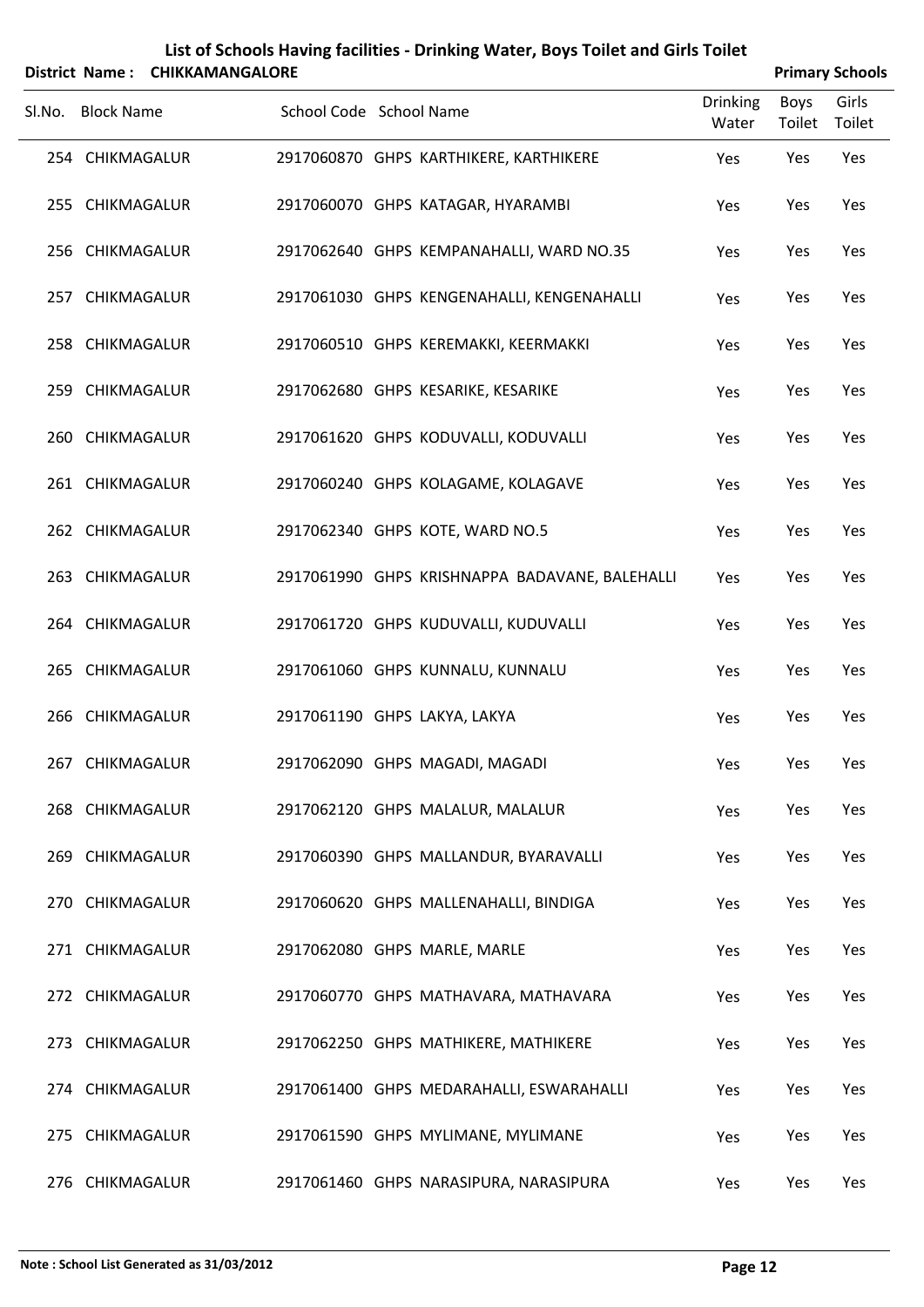|        | <b>District Name:</b> | <b>CHIKKAMANGALORE</b> |                                                            |                          |                | <b>Primary Schools</b> |
|--------|-----------------------|------------------------|------------------------------------------------------------|--------------------------|----------------|------------------------|
| Sl.No. | <b>Block Name</b>     |                        | School Code School Name                                    | <b>Drinking</b><br>Water | Boys<br>Toilet | Girls<br>Toilet        |
|        | 277 CHIKMAGALUR       |                        | 2917060880 GHPS NETTEKERE HALLI, KURUVANGI                 | Yes                      | Yes            | Yes                    |
|        | 278 CHIKMAGALUR       |                        | 2917062400 GHPS PORTERPET CKM, WARD NO.11                  | Yes                      | Yes            | Yes                    |
|        | 279 CHIKMAGALUR       |                        | 2917062390 GHPS SHANKARAPURA, WARD NO.10                   | Yes                      | Yes            | Yes                    |
|        | 280 CHIKMAGALUR       |                        | 2917060010 GHPS SHIRAGOLA, SIRAGOLA                        | Yes                      | Yes            | Yes                    |
|        | 281 CHIKMAGALUR       |                        | 2917060220 GHPS SHIRAVASE, SHIRAVASE                       | Yes                      | Yes            | Yes                    |
|        | 282 CHIKMAGALUR       |                        | 2917061240 GHPS SINDIGERE, SINDIGERE                       | Yes                      | Yes            | Yes                    |
|        | 283 CHIKMAGALUR       |                        | 2917061150 GHPS SIRABADIGE, SHIRABADIGE                    | Yes                      | Yes            | Yes                    |
|        | 284 CHIKMAGALUR       |                        | 2917062490 GHPS TAMIL COLONY, WARD NO.20                   | Yes                      | Yes            | Yes                    |
|        | 285 CHIKMAGALUR       |                        | 2917060840 GHPS THEGUR, THEGUR                             | Yes                      | Yes            | Yes                    |
|        | 286 CHIKMAGALUR       |                        | 2917061000 GHPS UDDEBORANAHALLI,<br><b>UDDEBORANAHALLI</b> | Yes                      | Yes            | Yes                    |
|        | 287 CHIKMAGALUR       |                        | 2917062450 GHPS UPPALLI, WARD NO.16                        | Yes                      | Yes            | Yes                    |
|        | 288 CHIKMAGALUR       |                        | 2917061470 GHPS VADDARAHALLI, VADDARAHALLI                 | Yes                      | Yes            | Yes                    |
| 289    | CHIKMAGALUR           |                        | 2917061670 GHPS VASTHARE, VASTHARE                         | Yes                      | Yes            | Yes                    |
|        | 290 CHIKMAGALUR       |                        | 2917062540 GHPS VIJAYAPURA (1), WARD NO.25                 | Yes                      | Yes            | Yes                    |
|        | 291 CHIKMAGALUR       |                        | 2917061941 GHPS ALDUR, ALDUR                               | Yes                      | Yes            | Yes                    |
|        | 292 CHIKMAGALUR       |                        | 2917061610 GHPS ANOOR, ANOOR                               | Yes                      | Yes            | Yes                    |
|        | 293 CHIKMAGALUR       |                        | 2917062350 GHPS AZAD PARK, WARD NO.6                       | Yes                      | Yes            | Yes                    |
|        | 294 CHIKMAGALUR       |                        | 2917061860 GHPS BASKAL, BASAGAL                            | Yes                      | Yes            | Yes                    |
|        | 295 CHIKMAGALUR       |                        | 2917060040 GHPS BOGASE, KADAVANTHI                         | Yes                      | Yes            | Yes                    |
|        | 296 CHIKMAGALUR       |                        | 2917061880 GHPS DODDAMAGARAVALLI,                          | Yes                      | Yes            | Yes                    |
|        | 297 CHIKMAGALUR       |                        | DODDAMAGARAVALLI<br>2917062420 GHPS GAVANALLI, WARD NO.13  | Yes                      | Yes            | Yes                    |
|        | 298 CHIKMAGALUR       |                        | 2917061930 GHPS GUDDADA MANE, HAWALLI                      | Yes                      | Yes            | Yes                    |
|        | 299 CHIKMAGALUR       |                        | 2917062000 GHPS HAANDI, HANDI                              | Yes                      | Yes            | Yes                    |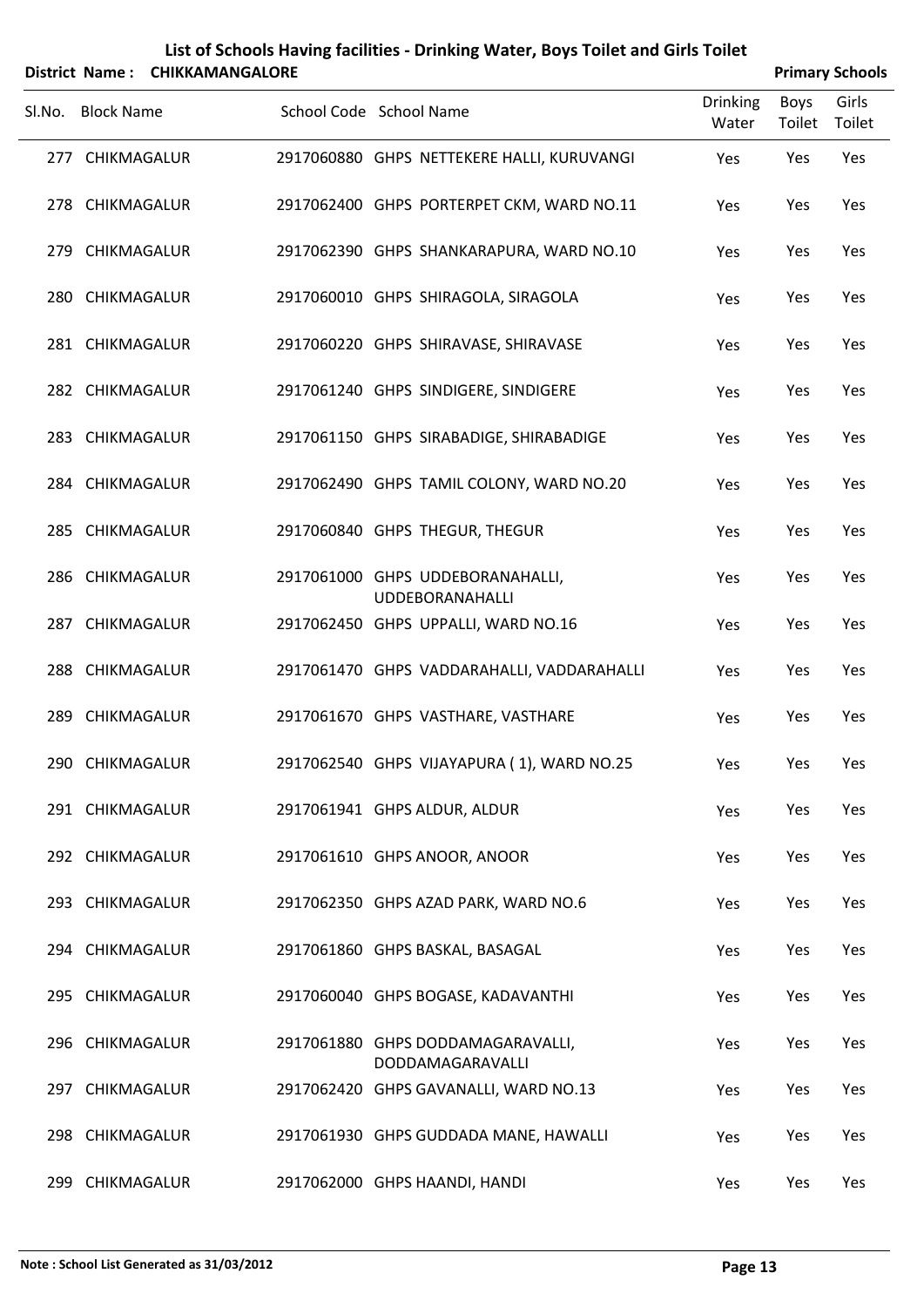| List of Schools Having facilities - Drinking Water, Boys Toilet and Girls Toilet |
|----------------------------------------------------------------------------------|
| District Name: CHIKKAMANGALORE                                                   |

| <b>Primary Schools</b> |  |
|------------------------|--|

|        | . טוווסיו ועוווס<br><b>CHINNAIVIAIVOALUNL</b> |                                                             |                          |                | Fillindiy Juliuuls |
|--------|-----------------------------------------------|-------------------------------------------------------------|--------------------------|----------------|--------------------|
| Sl.No. | <b>Block Name</b>                             | School Code School Name                                     | <b>Drinking</b><br>Water | Boys<br>Toilet | Girls<br>Toilet    |
|        | 300 CHIKMAGALUR                               | 2917061960 GHPS HARAVINA GANDI PALYA, YELAGUDIGE            | Yes                      | Yes            | Yes                |
|        | 301 CHIKMAGALUR                               | 2917062280 GHPS KABBIKERE, KABBIKERE                        | Yes                      | Yes            | Yes                |
|        | 302 CHIKMAGALUR                               | 2917061950 GHPS KELAGURU COLONI, KELAGOOR                   | Yes                      | Yes            | Yes                |
|        | 303 CHIKMAGALUR                               | 2917061950 GHPS KELAGURU, KELAGOOR                          | Yes                      | Yes            | Yes                |
|        | 304 CHIKMAGALUR                               | 2917061900 GHPS SANTHE MAIDANA,<br>CHIKKAMAGARAVALLI        | Yes                      | Yes            | Yes                |
|        | 305 CHIKMAGALUR                               | 2917061970 GHPS SATTIHALLI, SATHIHALLI                      | Yes                      | Yes            | Yes                |
|        | 306 CHIKMAGALUR                               | 2917060080 GHPS SH BAILU, HUIGERE                           | Yes                      | Yes            | Yes                |
|        | 307 CHIKMAGALUR                               | 2917060440 GHPS, BETTADAMALALI, BETTADAMALALI               | Yes                      | Yes            | Yes                |
|        | 308 CHIKMAGALUR                               | 2917062610 GKHPS SHANTHI NAGAR, WARD NO.32                  | Yes                      | Yes            | Yes                |
|        | 309 CHIKMAGALUR                               | 2917062670 GKLPS GALIPET, GALIPETE                          | Yes                      | Yes            | Yes                |
|        | 310 CHIKMAGALUR                               | 2917061480 GLP GOVINDAPURA, GOVINDAPURA                     | Yes                      | Yes            | Yes                |
|        | 311 CHIKMAGALUR                               | 2917062510 GLPS AIT EXTENTION, WARD NO.22                   | Yes                      | Yes            | Yes                |
|        | 312 CHIKMAGALUR                               | 2917061680 GLPS ALADAGUDDE, ALADAGUDDE                      | Yes                      | Yes            | Yes                |
|        | 313 CHIKMAGALUR                               | 2917061680 GLPS AMEKATTE, ALADAGUDDE                        | Yes                      | Yes            | Yes                |
|        | 314 CHIKMAGALUR                               | 2917060910 GLPS ARADAKKI BAILU, PADAMANE                    | Yes                      | Yes            | Yes                |
|        | 315 CHIKMAGALUR                               | 2917062050 GLPS ARADAVALLI, ARADAVALLI                      | Yes                      | Yes            | Yes                |
|        | 316 CHIKMAGALUR                               | 2917060310 GLPS ATTIGUNDI, INAM DATTATHREYA<br><b>PEETA</b> | Yes                      | Yes            | Yes                |
|        | 317 CHIKMAGALUR                               | 2917061970 GLPS B KAREHATTI, SATHIHALLI                     | Yes                      | Yes            | Yes                |
|        | 318 CHIKMAGALUR                               | 2917061050 GLPS BALENAHALLI, BALENAHALLI                    | Yes                      | Yes            | Yes                |
|        | 319 CHIKMAGALUR                               | 2917062260 GLPS BANAVARA, BANAVARA                          | Yes                      | Yes            | Yes                |
|        | 320 CHIKMAGALUR                               | 2917060050 GLPS BASAPURA, BASAPURA                          | Yes                      | Yes            | Yes                |
|        | 321 CHIKMAGALUR                               | 2917060460 GLPS BASARAVALLI, BASARAVALLI                    | Yes                      | Yes            | Yes                |
|        | 322 CHIKMAGALUR                               | 2917061140 GLPS BEERANAHALLI, BEERANAHALLI                  | Yes                      | Yes            | Yes                |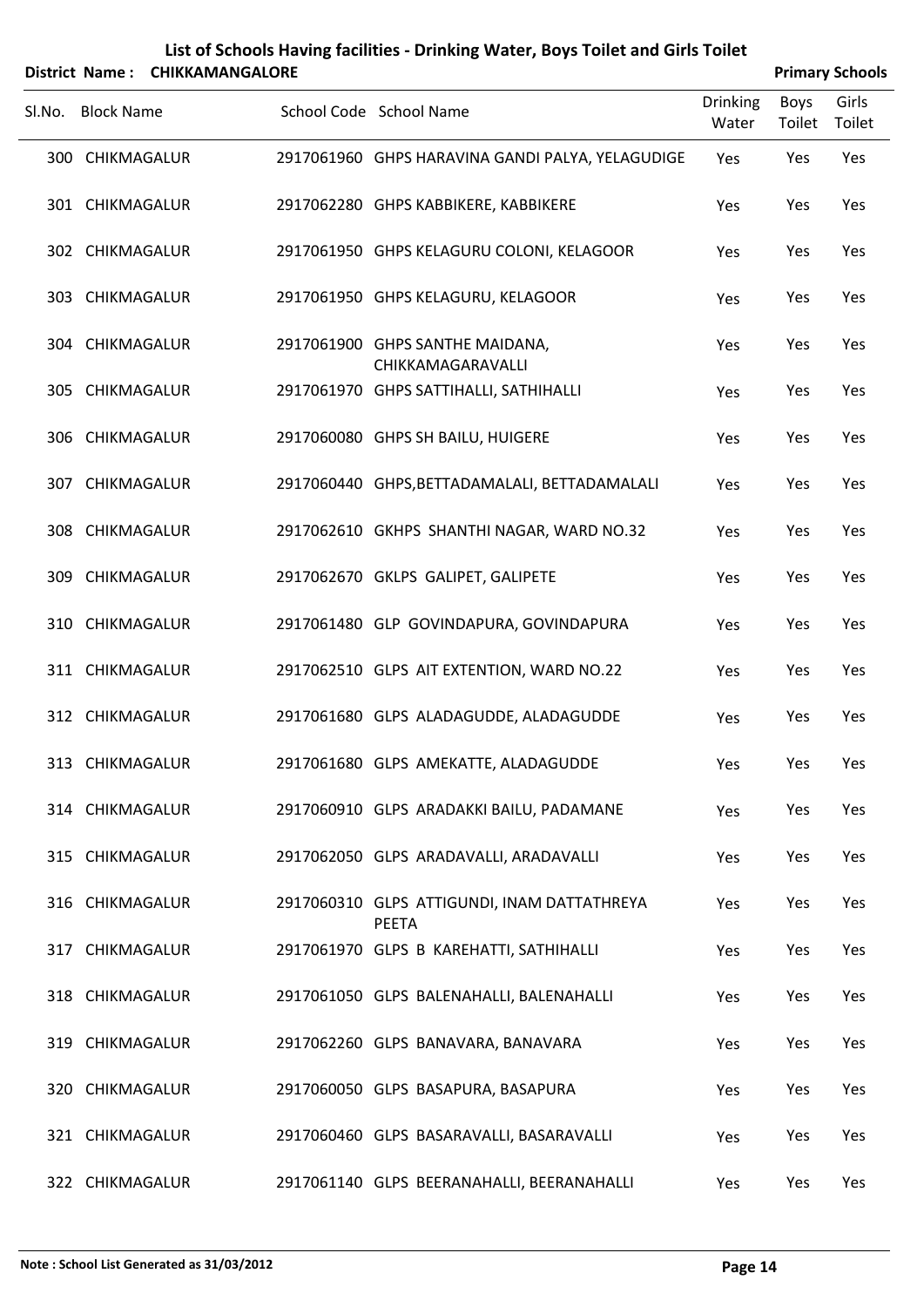|        |                   | District Name: CHIKKAMANGALORE |                                                         |                          |                | <b>Primary Schools</b> |
|--------|-------------------|--------------------------------|---------------------------------------------------------|--------------------------|----------------|------------------------|
| SI.No. | <b>Block Name</b> |                                | School Code School Name                                 | <b>Drinking</b><br>Water | Boys<br>Toilet | Girls<br>Toilet        |
|        | 323 CHIKMAGALUR   |                                | 2917061300 GLPS BHOVI COLONY, BHAKTHARAHALLI            | Yes                      | Yes            | Yes                    |
|        | 324 CHIKMAGALUR   |                                | 2917062110 GLPS BIGGADEVANAHALLI,<br>BIGGADEVANAHALLI   | Yes                      | Yes            | Yes                    |
|        | 325 CHIKMAGALUR   |                                | 2917062130 GLPS BIKKEMANE, BIKKEMANE                    | Yes                      | Yes            | Yes                    |
|        | 326 CHIKMAGALUR   |                                | 2917060750 GLPS BILEKALLU, BEEKANAHALLI(RURAL)          | Yes                      | Yes            | Yes                    |
|        | 327 CHIKMAGALUR   |                                | 2917060620 GLPS BINDIGA, BINDIGA                        | Yes                      | Yes            | Yes                    |
|        | 328 CHIKMAGALUR   |                                | 2917061900 GLPS CHIKKAMAGARAVALLI,<br>CHIKKAMAGARAVALLI | Yes                      | Yes            | Yes                    |
|        | 329 CHIKMAGALUR   |                                | 2917060680 GLPS CHIKKOLALE, CHIKKOLALE                  | Yes                      | Yes            | Yes                    |
|        | 330 CHIKMAGALUR   |                                | 2917061730 GLPS CHITHAVALLI, CHITHAVALLI                | Yes                      | Yes            | Yes                    |
|        | 331 CHIKMAGALUR   |                                | 2917060780 GLPS DAMBADAHALLI, DAMBADAHALLI              | Yes                      | Yes            | Yes                    |
|        | 332 CHIKMAGALUR   |                                | 2917062290 GLPS DEGALAPURA, NAGARAHALLI                 | Yes                      | Yes            | Yes                    |
|        | 333 CHIKMAGALUR   |                                | 2917060530 GLPS DEVARAHALLI, DEVARAHALLI                | Yes                      | Yes            | Yes                    |
|        | 334 CHIKMAGALUR   |                                | 2917061120 GLPS DEVARAHALLI, DEVARAHALLI                | Yes                      | Yes            | Yes                    |
|        | 335 CHIKMAGALUR   |                                | 2917062720 GLPS DINNEKERE, DINNEKERE                    | Yes                      | Yes            | Yes                    |
|        | 336 CHIKMAGALUR   |                                | 2917061920 GLPS DONAGUDIGE, DONAGUDIGE                  | Yes                      | Yes            | Yes                    |
|        | 337 CHIKMAGALUR   |                                | 2917061550 GLPS ELEHOLE, ILEHOLE                        | Yes                      | Yes            | Yes                    |
|        | 338 CHIKMAGALUR   |                                | 2917061940 GLPS ELEKHAN, ALDUR                          | Yes                      | Yes            | Yes                    |
|        | 339 CHIKMAGALUR   |                                | 2917060270 GLPS EMMEKHAN, MUTHINAPURA                   | Yes                      | Yes            | Yes                    |
|        | 340 CHIKMAGALUR   |                                | 2917060330 GLPS GALIPOOJE, GALIPOOJE                    | Yes                      | Yes            | Yes                    |
|        | 341 CHIKMAGALUR   |                                | 2917060070 GLPS GUDDEKOPPA, HYARAMBI                    | Yes                      | Yes            | Yes                    |
|        | 342 CHIKMAGALUR   |                                | 2917060010 GLPS GUNDIHOMBALA, SIRAGOLA                  | Yes                      | Yes            | Yes                    |
|        | 343 CHIKMAGALUR   |                                | 2917060940 GLPS GUNGARAHALLI, GUNGARAHALLI              | Yes                      | Yes            | Yes                    |
|        | 344 CHIKMAGALUR   |                                | 2917061820 GLPS HACHADAMANE, HACHADAMANE                | Yes                      | Yes            | Yes                    |
|        | 345 CHIKMAGALUR   |                                | 2917061800 GLPS HALASUMANE, HALASUMANE                  | Yes                      | Yes            | Yes                    |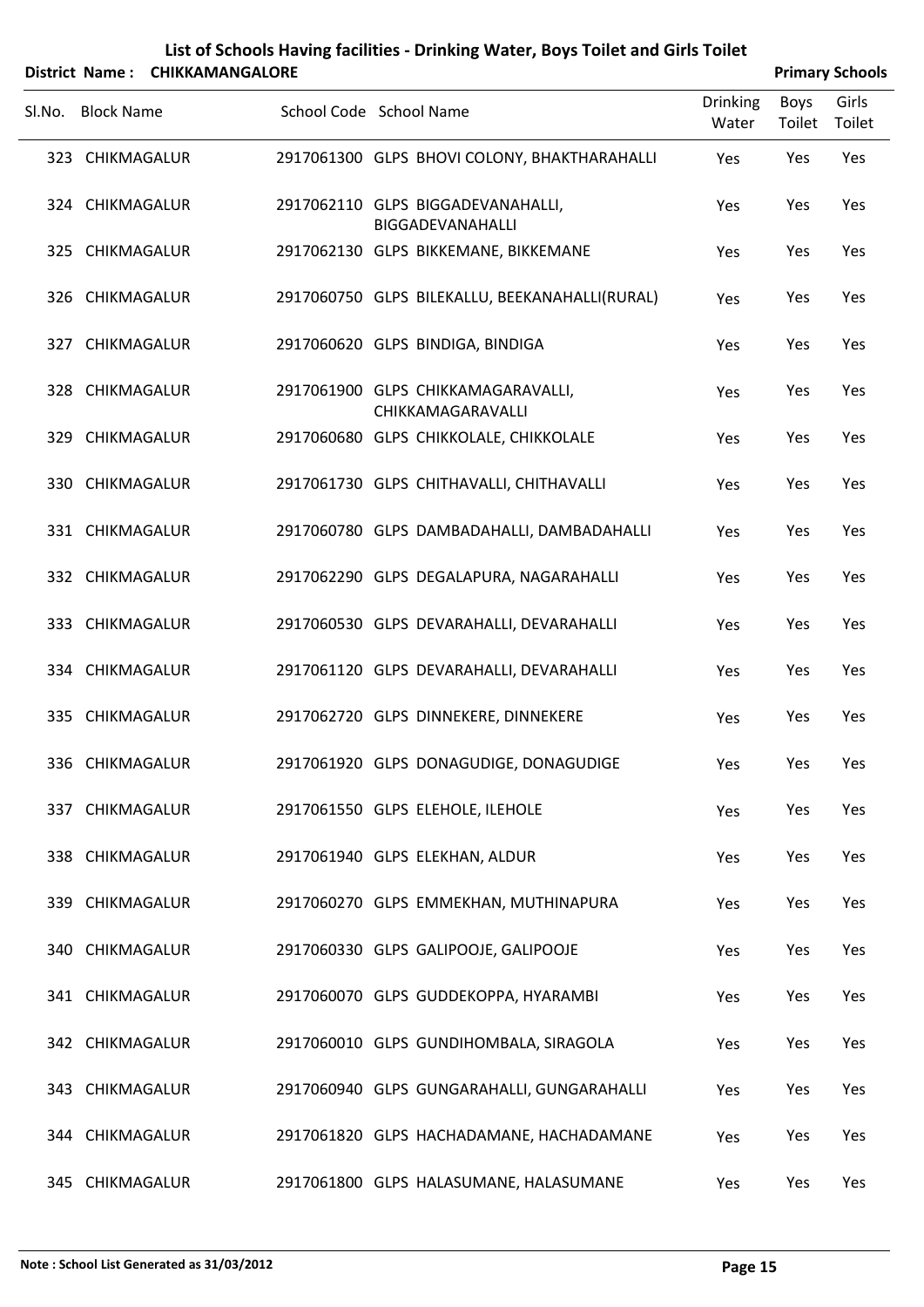|        | List of Schools Having facilities - Drinking Water, Boys Toilet and Girls Toilet<br>District Name: CHIKKAMANGALORE<br><b>Primary Schools</b> |  |                         |  |                                                 |                          |                       |                 |  |
|--------|----------------------------------------------------------------------------------------------------------------------------------------------|--|-------------------------|--|-------------------------------------------------|--------------------------|-----------------------|-----------------|--|
| Sl.No. | <b>Block Name</b>                                                                                                                            |  | School Code School Name |  |                                                 | <b>Drinking</b><br>Water | <b>Boys</b><br>Toilet | Girls<br>Toilet |  |
|        | 346 CHIKMAGALUR                                                                                                                              |  |                         |  | 2917061200 GLPS HALELAKYA, HALELAKYA            | Yes                      | Yes                   | Yes             |  |
|        | 347 CHIKMAGALUR                                                                                                                              |  |                         |  | 2917062220 GLPS HALUVALLI, HALUVALLI            | Yes                      | Yes                   | Yes             |  |
|        | 348 CHIKMAGALUR                                                                                                                              |  |                         |  | 2917060740 GLPS HAMPAPURA, HAMPAPURA            | Yes                      | Yes                   | Yes             |  |
|        | 349 CHIKMAGALUR                                                                                                                              |  |                         |  | 2917061400 GLPS HANCHIHALLI, ESWARAHALLI        | Yes                      | Yes                   | Yes             |  |
|        | 350 CHIKMAGALUR                                                                                                                              |  |                         |  | 2917060420 GLPS HARJI HALLI, DANIHALLI          | Yes                      | Yes                   | Yes             |  |
|        | 351 CHIKMAGALUR                                                                                                                              |  |                         |  | 2917061520 GLPS HATHANE MYLIKALLU, JAKKANAHALLI | Yes                      | Yes                   | Yes             |  |
|        | 352 CHIKMAGALUR                                                                                                                              |  |                         |  | 2917060640 GLPS HEBBALLI, HEBBALLI              | Yes                      | Yes                   | Yes             |  |
|        | 353 CHIKMAGALUR                                                                                                                              |  |                         |  | 2917062100 GLPS HEJJIGENA HALLI, HEJJIGANAHALLI | Yes                      | Yes                   | Yes             |  |
|        | 354 CHIKMAGALUR                                                                                                                              |  |                         |  | 2917060260 GLPS HIREBIDRE, GONAKAL              | Yes                      | Yes                   | Yes             |  |
|        | 355 CHIKMAGALUR                                                                                                                              |  |                         |  | 2917060390 GLPS HOLADAGADDE, BYARAVALLI         | Yes                      | Yes                   | Yes             |  |
|        | 356 CHIKMAGALUR                                                                                                                              |  |                         |  | 2917062660 GLPS HORAKERE, SIRGOOR               | Yes                      | Yes                   | Yes             |  |
|        | 357 CHIKMAGALUR                                                                                                                              |  |                         |  | 2917061010 GLPS HOSAHALLI, THADABENAHALLI       | Yes                      | Yes                   | Yes             |  |
|        | 358 CHIKMAGALUR                                                                                                                              |  |                         |  | 2917060560 GLPS HOSAPURA, HIREKOLALE            | Yes                      | Yes                   | Yes             |  |
|        | 359 CHIKMAGALUR                                                                                                                              |  |                         |  | 2917060210 GLPS HOSKHAN, SUGUDUVANI             | Yes                      | Yes                   | Yes             |  |
|        | 360 CHIKMAGALUR                                                                                                                              |  |                         |  | 2917062050 GLPS HULLICHICKKNAHALLI, ARADAVALLI  | Yes                      | Yes                   | Yes             |  |
|        | 361 CHIKMAGALUR                                                                                                                              |  |                         |  | 2917061630 GLPS HUNASEMAKKI, KOTEVOORU          | Yes                      | Yes                   | Yes             |  |
|        | 362 CHIKMAGALUR                                                                                                                              |  |                         |  | 2917060670 GLPS INDIRANAGARA, ARALAGUPPE        | Yes                      | Yes                   | Yes             |  |
|        | 363 CHIKMAGALUR                                                                                                                              |  |                         |  | 2917061520 GLPS JAKKANAHALLI, JAKKANAHALLI      | Yes                      | Yes                   | Yes             |  |
|        | 364 CHIKMAGALUR                                                                                                                              |  |                         |  | 2917061540 GLPS JOLDAL PALYA, JOLADALU          | Yes                      | Yes                   | Yes             |  |
|        | 365 CHIKMAGALUR                                                                                                                              |  |                         |  | 2917061160 GLPS KABBIGARAHALLI, KABBIGARAHALLI  | Yes                      | Yes                   | Yes             |  |
|        | 366 CHIKMAGALUR                                                                                                                              |  |                         |  | 2917062020 GLPS KADRIMIDRI, KADRIMIDRI          | Yes                      | Yes                   | Yes             |  |
|        | 367 CHIKMAGALUR                                                                                                                              |  |                         |  | 2917060900 GLPS KAMENAHALLI, KAMENAHALLIKAVAL   | Yes                      | Yes                   | Yes             |  |
|        | 368 CHIKMAGALUR                                                                                                                              |  |                         |  | 2917062750 GLPS KANIVE DASARAHALLI,             | Yes                      | Yes                   | Yes             |  |

KANIVEDASARAHALLI

### **Note : School List Generated as 31/03/2012 Page 16**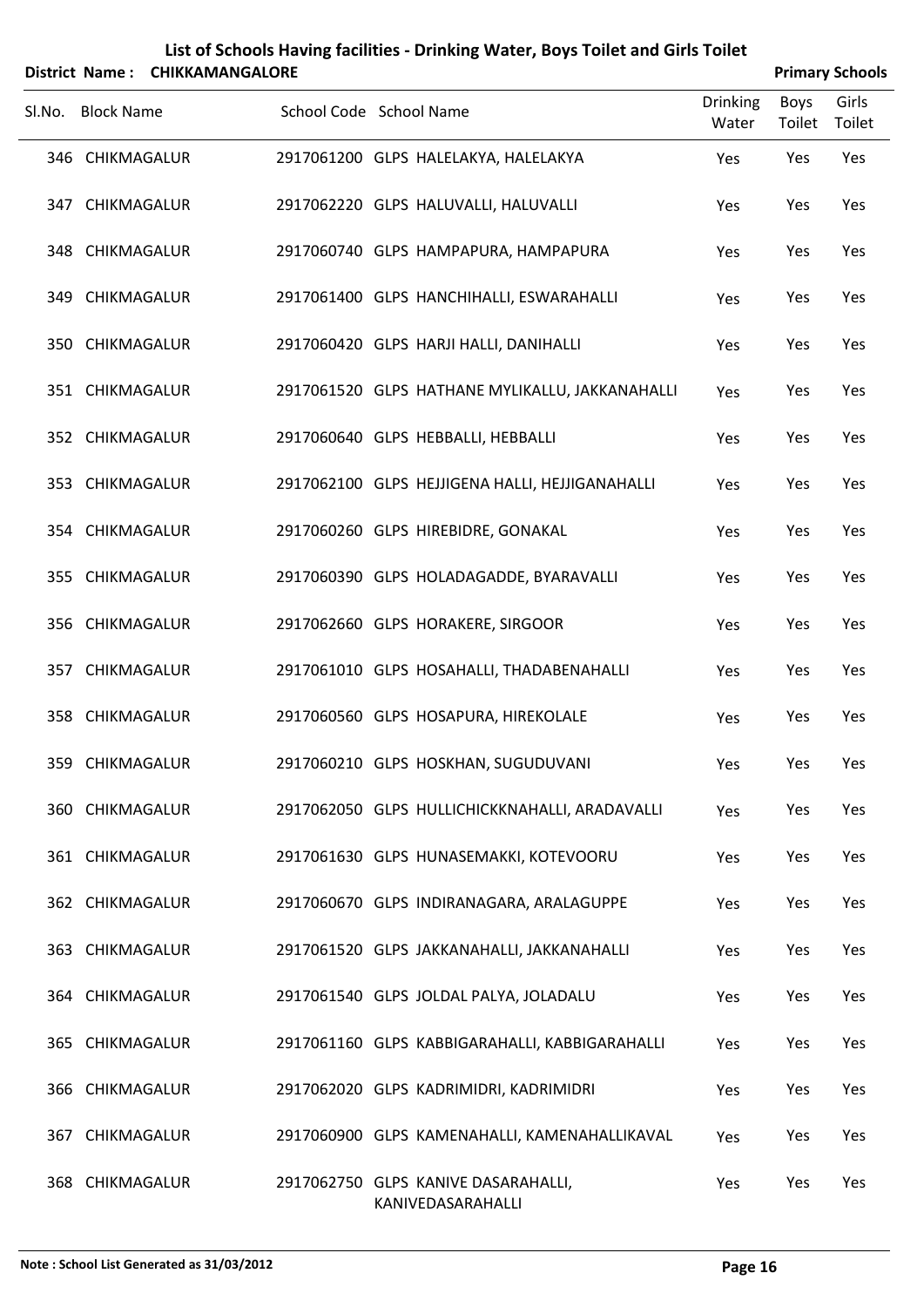|        |                   | District Name: CHIKKAMANGALORE |                                                             |                          |                | <b>Primary Schools</b> |
|--------|-------------------|--------------------------------|-------------------------------------------------------------|--------------------------|----------------|------------------------|
| Sl.No. | <b>Block Name</b> |                                | School Code School Name                                     | <b>Drinking</b><br>Water | Boys<br>Toilet | Girls<br>Toilet        |
|        | 369 CHIKMAGALUR   |                                | 2917061020 GLPS KARISIDDANAHALLI,<br>KARISIDDANAHALLI       | Yes                      | Yes            | Yes                    |
|        | 370 CHIKMAGALUR   |                                | 2917061930 GLPS KATARADAHALLY, HAWALLI                      | Yes                      | Yes            | Yes                    |
|        | 371 CHIKMAGALUR   |                                | 2917061150 GLPS KATHE GOLLARAHATTI, SHIRABADIGE             | Yes                      | Yes            | Yes                    |
|        | 372 CHIKMAGALUR   |                                | 2917061510 GLPS KATRUMANE, THALIHALLA                       | Yes                      | Yes            | Yes                    |
|        | 373 CHIKMAGALUR   |                                | 2917061400 GLPS KATTE THIMMANA HALLI,<br><b>ESWARAHALLI</b> | Yes                      | Yes            | Yes                    |
|        | 374 CHIKMAGALUR   |                                | 2917062140 GLPS KENCHENAHALLI, KENCHENAHALLI                | Yes                      | Yes            | Yes                    |
|        | 375 CHIKMAGALUR   |                                | 2917060220 GLPS KEREHARA, SHIRAVASE                         | Yes                      | Yes            | Yes                    |
|        | 376 CHIKMAGALUR   |                                | 2917062010 GLPS KESAVINAMANE, KESAVINAMANE                  | Yes                      | Yes            | Yes                    |
|        | 377 CHIKMAGALUR   |                                | 2917061630 GLPS KOTEVOORU, KOTEVOORU                        | Yes                      | Yes            | Yes                    |
|        | 378 CHIKMAGALUR   |                                | 2917061490 GLPS KOTTIGENAHALLI, KOTTIGENAHALLI              | Yes                      | Yes            | Yes                    |
|        | 379 CHIKMAGALUR   |                                | 2917062081 GLPS KULARAHALLI, MARLE                          | Yes                      | Yes            | Yes                    |
|        | 380 CHIKMAGALUR   |                                | 2917060890 GLPS KUMARAGIRI, CHURCHUGUDDE KAVAL              | Yes                      | Yes            | Yes                    |
|        | 381 CHIKMAGALUR   |                                | 2917060890 GLPS KUMBUGATHI, CHURCHUGUDDE<br><b>KAVAL</b>    | Yes                      | Yes            | Yes                    |
|        | 382 CHIKMAGALUR   |                                | 2917061090 GLPS KURICHIKKANAHALLI,<br>KURICHIKKANAHALLI     | Yes                      | Yes            | Yes                    |
|        | 383 CHIKMAGALUR   |                                | 2917062050 GLPS KURUBARA HALLI, ARADAVALLI                  | Yes                      | Yes            | Yes                    |
|        | 384 CHIKMAGALUR   |                                | 2917061070 GLPS LAKKAMMANAHALLI,<br>LAKKAMANAHALLI          | Yes                      | Yes            | Yes                    |
|        | 385 CHIKMAGALUR   |                                | 2917061410 GLPS LAMBANIHATTI, BELAWADI                      | Yes                      | Yes            | Yes                    |
|        | 386 CHIKMAGALUR   |                                | 2917062280 GLPS LAXMIPURA, KABBIKERE                        | Yes                      | Yes            | Yes                    |
|        | 387 CHIKMAGALUR   |                                | 2917061940 GLPS LPS ALDUR HOSAHALLI, ALDUR                  | Yes                      | Yes            | Yes                    |
|        | 388 CHIKMAGALUR   |                                | 2917060790 GLPS M M D HALLI, SIRAGUNDA                      | Yes                      | Yes            | Yes                    |
|        | 389 CHIKMAGALUR   |                                | 2917060060 GLPS MAGALU, DEVADANA                            | Yes                      | Yes            | Yes                    |
|        | 390 CHIKMAGALUR   |                                | 2917060280 GLPS MAHAL, BISAGNIMUTT                          | Yes                      | Yes            | Yes                    |
|        | 391 CHIKMAGALUR   |                                | 2917060410 GLPS MAKODU, MAKODU                              | Yes                      | Yes            | Yes                    |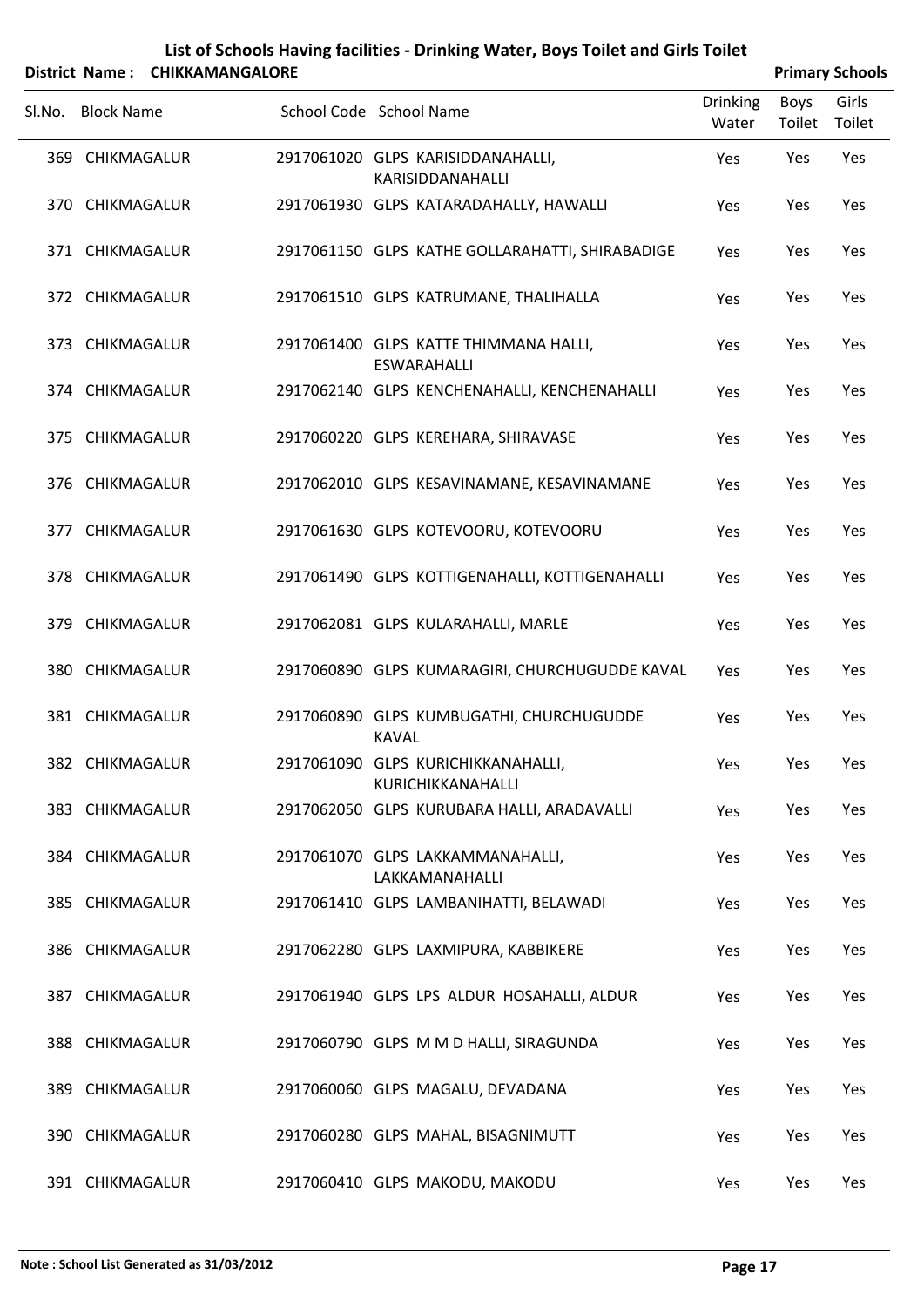|        |                   | District Name: CHIKKAMANGALORE |              | List of Schools Having facilities - Drinking Water, Boys Toilet and Girls Toilet |                          |                       | <b>Primary Schools</b> |
|--------|-------------------|--------------------------------|--------------|----------------------------------------------------------------------------------|--------------------------|-----------------------|------------------------|
| SI.No. | <b>Block Name</b> | School Code School Name        |              |                                                                                  | <b>Drinking</b><br>Water | <b>Boys</b><br>Toilet | Girls<br>Toilet        |
|        | 392 CHIKMAGALUR   |                                |              | 2917060290 GLPS MALAGARU, MALAGARU                                               | Yes                      | Yes                   | Yes                    |
|        | 393 CHIKMAGALUR   |                                |              | 2917062080 GLPS MARLE HOSAHALLI, MARLE                                           | Yes                      | Yes                   | Yes                    |
|        | 394 CHIKMAGALUR   |                                |              | 2917060360 GLPS MASAGALI, MASAGALI                                               | Yes                      | Yes                   | Yes                    |
|        | 395 CHIKMAGALUR   |                                |              | 2917060840 GLPS MOORUMANEHALLI, THEGUR                                           | Yes                      | Yes                   | Yes                    |
|        | 396 CHIKMAGALUR   |                                |              | 2917062290 GLPS NAGARAHALLI, NAGARAHALLI                                         | Yes                      | Yes                   | Yes                    |
|        | 397 CHIKMAGALUR   |                                |              | 2917060830 GLPS NALLUR, NALLUR                                                   | Yes                      | Yes                   | Yes                    |
|        | 398 CHIKMAGALUR   |                                |              | 2917061690 GLPS NANDIKERE, NANDIKERE                                             | Yes                      | Yes                   | Yes                    |
|        | 399 CHIKMAGALUR   |                                |              | 2917061810 GLPS NERADI, NERADI                                                   | Yes                      | Yes                   | Yes                    |
|        | 400 CHIKMAGALUR   |                                |              | 2917062660 GLPS NIDAGODU, SIRGOOR                                                | Yes                      | Yes                   | Yes                    |
|        | 401 CHIKMAGALUR   |                                | <b>KAVAL</b> | 2917060890 GLPS NINGENAHALLI, CHURCHUGUDDE                                       | Yes                      | Yes                   | Yes                    |
|        | 402 CHIKMAGALUR   |                                |              | 2917060910 GLPS PADAMANE, PADAMANE                                               | Yes                      | Yes                   | Yes                    |
|        | 403 CHIKMAGALUR   |                                |              | 2917060300 GLPS PANDARAVALLI, PANDARAVALLI                                       | Yes                      | Yes                   | Yes                    |
|        | 404 CHIKMAGALUR   |                                |              | 2917061940 GLPS PURA, ALDUR                                                      | Yes                      | Yes                   | Yes                    |
|        | 405 CHIKMAGALUR   |                                |              | 2917060880 GLPS SAGANIPURA, KURUVANGI                                            | Yes                      | Yes                   | Yes                    |
|        | 406 CHIKMAGALUR   |                                |              | 2917060211 GLPS SIDDAPURA, SUGUDUVANI                                            | Yes                      | Yes                   | Yes                    |
|        | 407 CHIKMAGALUR   |                                |              | 2917062160 GLPS SIDDARAHATTI, THIRUGUNA                                          | Yes                      | Yes                   | Yes                    |
|        | 408 CHIKMAGALUR   |                                |              | 2917061240 GLPS SURASHETTY HALLI, SINDIGERE                                      | Yes                      | Yes                   | Yes                    |
|        | 409 CHIKMAGALUR   |                                |              | 2917061640 GLPS THORANAMAVU, THORANAMAVU                                         | Yes                      | Yes                   | Yes                    |
|        | 410 CHIKMAGALUR   |                                |              | 2917061940 GLPS TUDUKURU, ALDUR                                                  | Yes                      | Yes                   | Yes                    |
|        | 411 CHIKMAGALUR   |                                |              | 2917060020 GLPS UJJANIHOSAPETE, BIDARE                                           | Yes                      | Yes                   | Yes                    |
|        | 412 CHIKMAGALUR   |                                |              | 2917060020 GLPS UJJINI, BIDARE                                                   | Yes                      | Yes                   | Yes                    |
|        | 413 CHIKMAGALUR   |                                |              | 2917060300 GLPS UKKUDA, PANDARAVALLI                                             | Yes                      | Yes                   | Yes                    |
|        | 414 CHIKMAGALUR   |                                |              | 2917062390 GLPS UNDEDASARAHALLI, WARD NO.10                                      | Yes                      | Yes                   | Yes                    |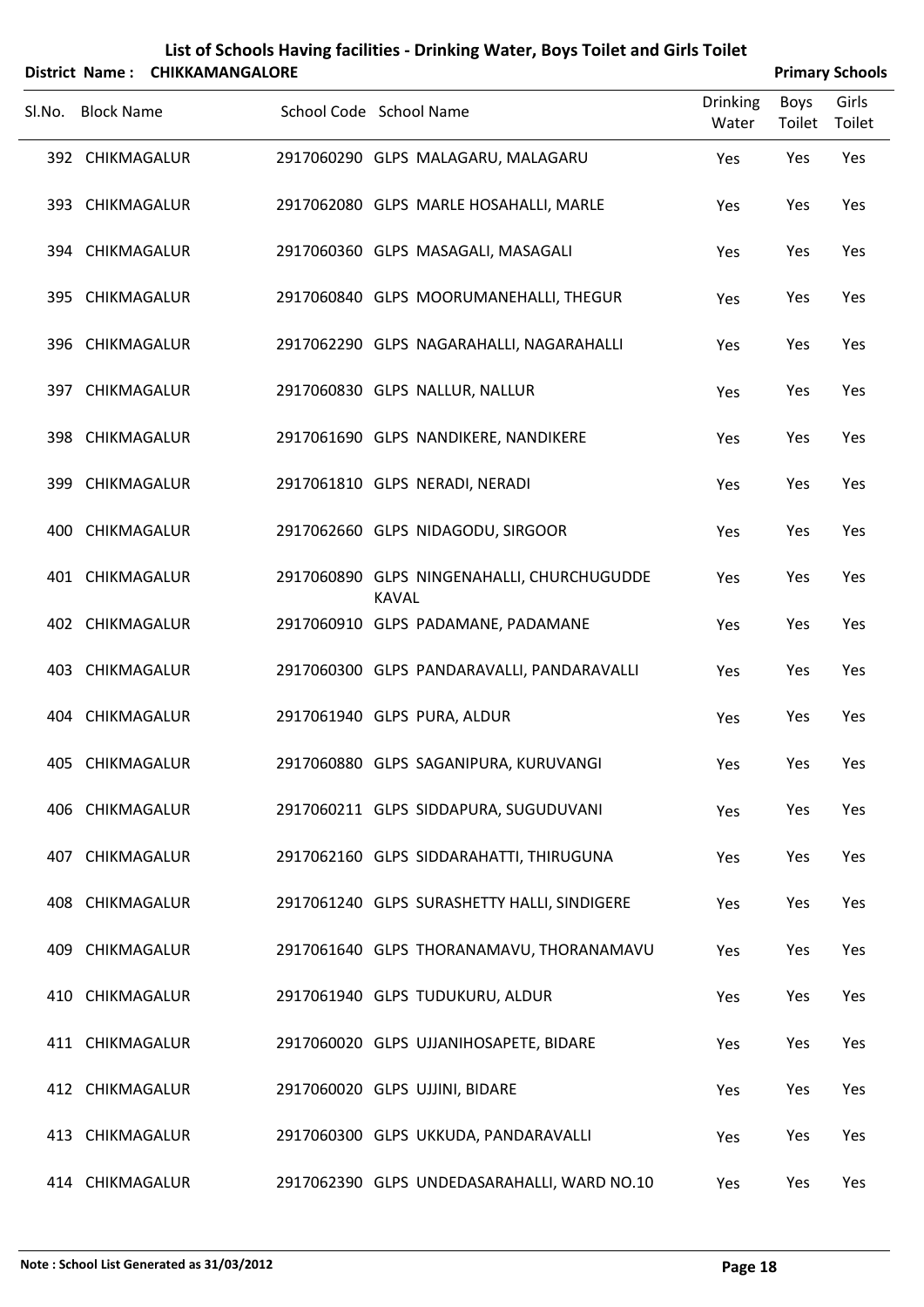| List of Schools Having facilities - Drinking Water, Boys Toilet and Girls Toilet |
|----------------------------------------------------------------------------------|
| $$                                                                               |

|        | District Name: CHIKKAMANGALORE |                                                                  | <b>Primary Schools</b>   |                |                 |  |
|--------|--------------------------------|------------------------------------------------------------------|--------------------------|----------------|-----------------|--|
| Sl.No. | <b>Block Name</b>              | School Code School Name                                          | <b>Drinking</b><br>Water | Boys<br>Toilet | Girls<br>Toilet |  |
|        | 415 CHIKMAGALUR                | 2917061760 GLPS VALAGERAHALLI, VALAGAREHALLI                     | Yes                      | Yes            | Yes             |  |
|        | 416 CHIKMAGALUR                | 2917062700 GLPS AJJANAHATTI, AJJANAHATTI                         | Yes                      | Yes            | Yes             |  |
|        | 417 CHIKMAGALUR                | 2917060180 GLPS ARAVINDANAGAR, THOGARIHANKAL                     | Yes                      | Yes            | Yes             |  |
|        | 418 CHIKMAGALUR                | 2917060170 GLPS ATTIGIRI, ATHIGIRI                               | Yes                      | Yes            | Yes             |  |
|        | 419 CHIKMAGALUR                | 2917060061 GLPS BAIRANAMAKKI, DEVADANA                           | Yes                      | Yes            | Yes             |  |
|        | 420 CHIKMAGALUR                | 2917062040 GLPS BAIRAPURA, MUGULAVALLI                           | Yes                      | Yes            | Yes             |  |
|        | 421 CHIKMAGALUR                | 2917061560 GLPS BASAGODU, BASAGODU                               | Yes                      | Yes            | Yes             |  |
|        | 422 CHIKMAGALUR                | 2917061560 GLPS BOMBAILU, BASAGODU                               | Yes                      | Yes            | Yes             |  |
|        | 423 CHIKMAGALUR                | 2917060070 GLPS CHAKALU MANE, HYARAMBI                           | Yes                      | Yes            | Yes             |  |
|        | 424 CHIKMAGALUR                | 2917061920 GLPS CHANDU GODU, DONAGUDIGE                          | Yes                      | Yes            | Yes             |  |
|        | 425 CHIKMAGALUR                | 2917062310 GLPS CHIKKAKURUBARAHALLI, WARD NO.2                   | Yes                      | Yes            | Yes             |  |
|        | 426 CHIKMAGALUR                | 2917061340 GLPS DHARMAPURA, KALASAPURA                           | Yes                      | Yes            | Yes             |  |
|        | 427 CHIKMAGALUR                | 2917062310 GLPS DODDAKURUBARAHALLI, WARD NO.2                    | Yes                      | Yes            | Yes             |  |
|        | 428 CHIKMAGALUR                | 2917060890 GLPS HAKKI PIKKI COLONY, CHURCHUGUDDE<br><b>KAVAL</b> | Yes                      | Yes            | Yes             |  |
|        | 429 CHIKMAGALUR                | 2917060460 GLPS HAKKIMAKKI, BASARAVALLI                          | Yes                      | Yes            | Yes             |  |
|        | 430 CHIKMAGALUR                | 2917061941 GLPS HALE ALDURU, ALDUR                               | Yes                      | Yes            | Yes             |  |
|        | 431 CHIKMAGALUR                | 2917061941 GLPS HAWALLI COLONY, ALDUR                            | Yes                      | Yes            | Yes             |  |
|        | 432 CHIKMAGALUR                | 2917062070 GLPS JADAGANAHALLI, HOSKOTE                           | Yes                      | Yes            | Yes             |  |
|        | 433 CHIKMAGALUR                | 2917060040 GLPS KAADUBAILU, KADAVANTHI                           | Yes                      | Yes            | Yes             |  |
|        | 434 CHIKMAGALUR                | 2917060060 GLPS KADABAGERE, DEVADANA                             | Yes                      | Yes            | Yes             |  |
|        | 435 CHIKMAGALUR                | 2917060080 GLPS KHANAGUDDA, HUIGERE                              | Yes                      | Yes            | Yes             |  |
|        | 436 CHIKMAGALUR                | 2917060211 GLPS KONDADHAKAAN, SUGUDUVANI                         | Yes                      | Yes            | Yes             |  |
|        | 437 CHIKMAGALUR                | 2917061590 GLPS M.HUKKUNDA, MYLIMANE                             | Yes                      | Yes            | Yes             |  |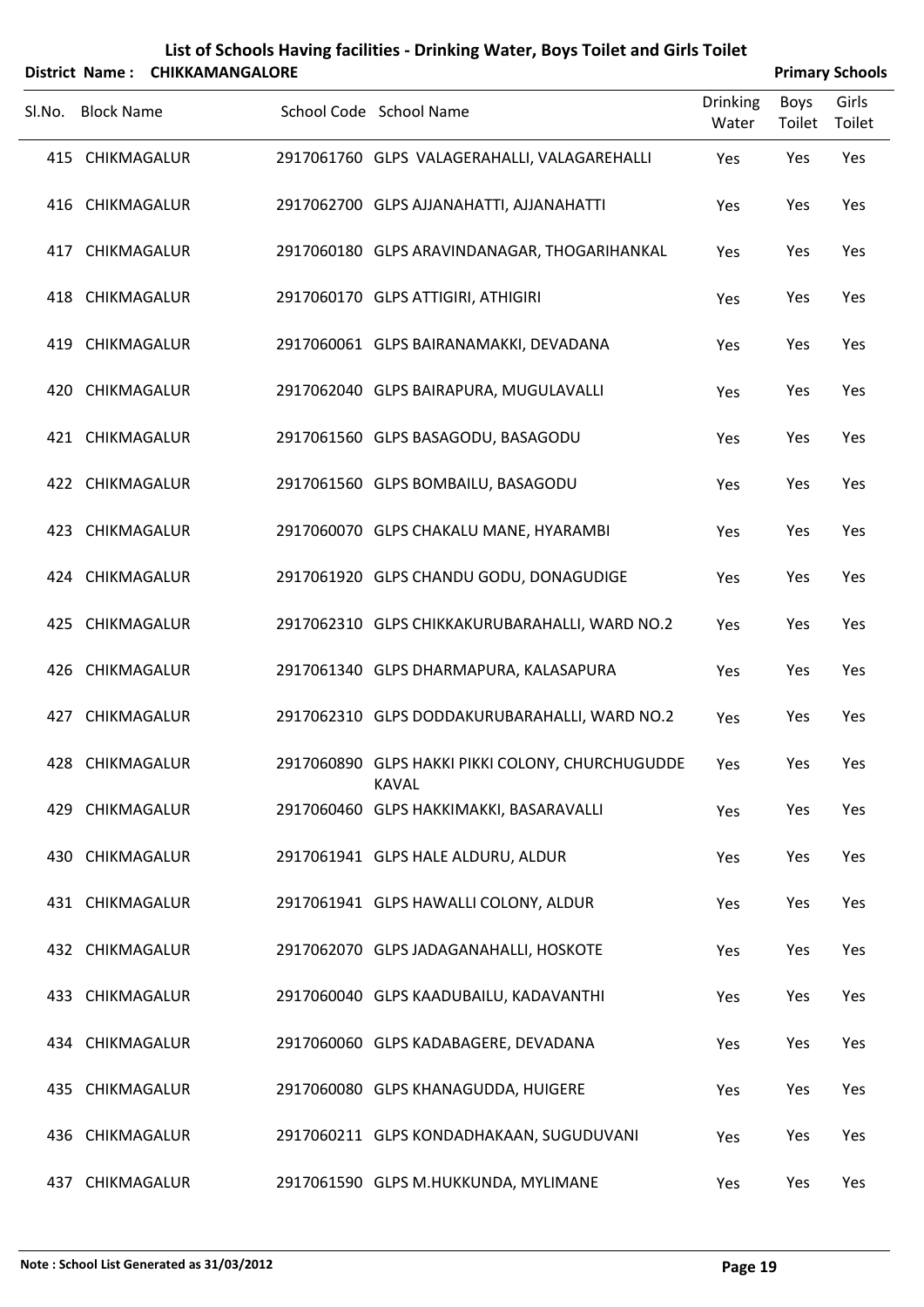|        |                   | District Name: CHIKKAMANGALORE |                                                     |                          | <b>Primary Schools</b> |                 |
|--------|-------------------|--------------------------------|-----------------------------------------------------|--------------------------|------------------------|-----------------|
| Sl.No. | <b>Block Name</b> |                                | School Code School Name                             | <b>Drinking</b><br>Water | <b>Boys</b><br>Toilet  | Girls<br>Toilet |
|        | 438 CHIKMAGALUR   |                                | 2917060870 GLPS MALLEDEVARAHALLI, KARTHIKERE        | Yes                      | Yes                    | Yes             |
|        | 439 CHIKMAGALUR   |                                | 2917062310 GLPS NARIGUDDENAHALLI, WARD NO.2         | Yes                      | Yes                    | Yes             |
| 440    | CHIKMAGALUR       |                                | 2917061100 GLPS SARAPANAHALLI, HIREGOWJA            | Yes                      | Yes                    | Yes             |
|        | 441 CHIKMAGALUR   |                                | 2917061100 GLPS SRINIVASAPURA, HIREGOWJA            | Yes                      | Yes                    | Yes             |
|        | 442 CHIKMAGALUR   |                                | 2917061010 GLPS THADABENAHALLI, THADABENAHALLI      | Yes                      | Yes                    | Yes             |
|        | 443 CHIKMAGALUR   |                                | 2917061980 GLPS THOLOOR, MACHAGONDANAHALLI          | Yes                      | Yes                    | Yes             |
|        | 444 CHIKMAGALUR   |                                | 2917061750 GLPS THONDAVALLI, THONDAVALLI            | Yes                      | Yes                    | Yes             |
|        | 445 CHIKMAGALUR   |                                | 2917061960 GLPS YALAGUDIGE, YELAGUDIGE              | Yes                      | Yes                    | Yes             |
|        | 446 CHIKMAGALUR   |                                | 2917060300 GLPS YELNOORKHAN, PANDARAVALLI           | Yes                      | Yes                    | Yes             |
|        | 447 CHIKMAGALUR   |                                | 2917062550 GMHPGS BASAVANAHALLI, WARD NO.26         | Yes                      | Yes                    | Yes             |
|        | 448 CHIKMAGALUR   |                                | 2917061410 GMHPS BELAVADI, BELAWADI                 | Yes                      | Yes                    | Yes             |
|        | 449 CHIKMAGALUR   |                                | 2917060980 GMHPS BILEKALLAHALLI, BILEKALLAHALLI     | Yes                      | Yes                    | Yes             |
| 450    | CHIKMAGALUR       |                                | 2917061100 GMHPS HIREGOWJA, HIREGOWJA               | Yes                      | Yes                    | Yes             |
|        | 451 CHIKMAGALUR   |                                | 2917062320 GMHPS HIREMAGALUR, WARD NO.3             | Yes                      | Yes                    | Yes             |
|        | 452 CHIKMAGALUR   |                                | 2917061280 GMHPS JODI MACHENAHALLI,<br>MACHENAHALLI | Yes                      | Yes                    | Yes             |
|        | 453 CHIKMAGALUR   |                                | 2917061500 GMHPS K B HALL, KURUBARA BOODI HALU      | Yes                      | Yes                    | Yes             |
|        | 454 CHIKMAGALUR   |                                | 2917061340 GMHPS KALASAPURA, KALASAPURA             | Yes                      | Yes                    | Yes             |
|        | 455 CHIKMAGALUR   |                                | 2917060810 GMHPS MUGTHIHALLI, MUGATHIHALLI          | Yes                      | Yes                    | Yes             |
|        | 456 CHIKMAGALUR   |                                | 2917062040 GMHPS MUGULAVALLI, MUGULAVALLI           | Yes                      | Yes                    | Yes             |
|        | 457 CHIKMAGALUR   |                                | 2917062620 GMHPS RAMANAHALLI, WARD NO.33            | Yes                      | Yes                    | Yes             |
|        | 458 CHIKMAGALUR   |                                | 2917062580 GMHPS VIJAYAPURA 2, WARD NO.29           | Yes                      | Yes                    | Yes             |
|        | 459 CHIKMAGALUR   |                                | 2917062660 GPS SIRUGURU, SIRGOOR                    | Yes                      | Yes                    | Yes             |
|        |                   |                                |                                                     |                          |                        |                 |

460 CHIKMAGALUR 2917060670 GTHPS ARALAGUPPE, ARALAGUPPE Yes Yes Yes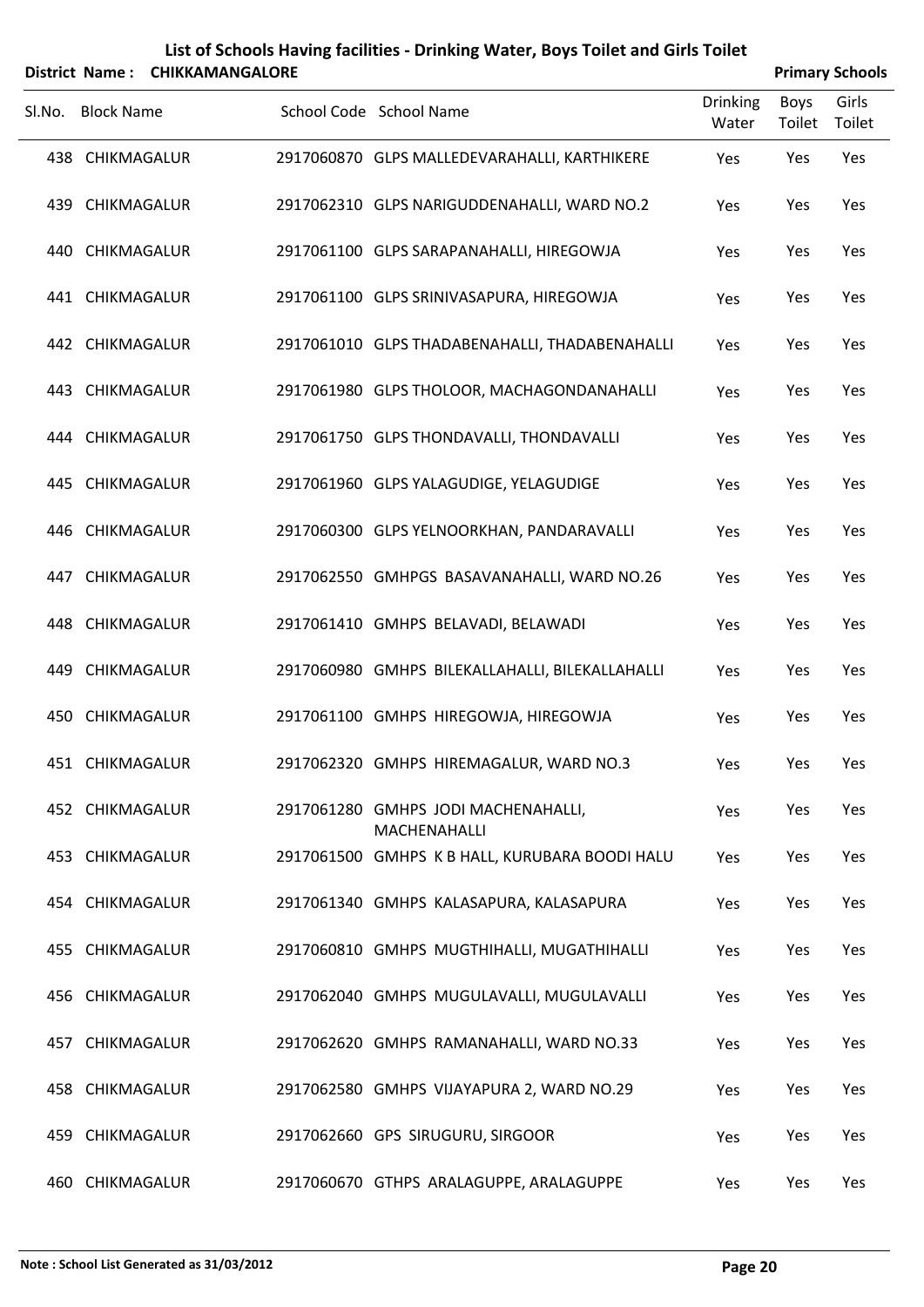| List of Schools Having facilities - Drinking Water, Boys Toilet and Girls Toilet |
|----------------------------------------------------------------------------------|
| _ _ _ .                                                                          |

|        | District Name: CHIKKAMANGALORE |                                                                  |                          |                | <b>Primary Schools</b> |
|--------|--------------------------------|------------------------------------------------------------------|--------------------------|----------------|------------------------|
| Sl.No. | <b>Block Name</b>              | School Code School Name                                          | <b>Drinking</b><br>Water | Boys<br>Toilet | Girls<br>Toilet        |
|        | 461 CHIKMAGALUR                | 2917062350 GTHPS AZAD PARK, WARD NO.6                            | Yes                      | Yes            | Yes                    |
|        | 462 CHIKMAGALUR                | 2917062670 GTLPS GALIPET, GALIPETE                               | Yes                      | Yes            | Yes                    |
|        | 463 CHIKMAGALUR                | 2917060180 GTLPS HOSPET, THOGARIHANKAL                           | Yes                      | Yes            | Yes                    |
|        | 464 CHIKMAGALUR                | 2917060820 GTLPS RAMPURA, GAVANAHALLI(RURAL)                     | Yes                      | Yes            | Yes                    |
|        | 465 CHIKMAGALUR                | 2917061970 GUHPA GULLAN PET, SATHIHALLI                          | Yes                      | Yes            | Yes                    |
|        | 466 CHIKMAGALUR                | 2917062690 GUHPS ADISHAKTHI NAGARA,<br><b>ADISHATHINAGAR</b>     | Yes                      | Yes            | Yes                    |
|        | 467 CHIKMAGALUR                | 2917060310 GUHPS BUDHEENNAGARA, INAM<br><b>DATTATHREYA PEETA</b> | Yes                      | Yes            | Yes                    |
|        | 468 CHIKMAGALUR                | 2917061730 GUHPS CHITHAVALLI, CHITHAVALLI                        | Yes                      | Yes            | Yes                    |
|        | 469 CHIKMAGALUR                | 2917062500 GUHPS DANTARAMAKKI, WARD NO.21                        | Yes                      | Yes            | Yes                    |
|        | 470 CHIKMAGALUR                | 2917062620 GUHPS HALENAHALLI, WARD NO.33                         | Yes                      | Yes            | Yes                    |
|        | 471 CHIKMAGALUR                | 2917062400 GUHPS J M ROAD, WARD NO.11                            | Yes                      | Yes            | Yes                    |
|        | 472 CHIKMAGALUR                | 2917061280 GUHPS JODIMACHENAHALLI,<br>MACHENAHALLI               | Yes                      | Yes            | Yes                    |
|        | 473 CHIKMAGALUR                | 2917060620 GUHPS MALLENAHALLI, BINDIGA                           | Yes                      | Yes            | Yes                    |
|        | 474 CHIKMAGALUR                | 2917062610 GUHPS SHANTHI NAGAR, WARD NO.32                       | Yes                      | Yes            | Yes                    |
|        | 475 CHIKMAGALUR                | 2917062410 GUHPS SHARIFF STREET, WARD NO.12                      | Yes                      | Yes            | Yes                    |
|        | 476 CHIKMAGALUR                | 2917062450 GUHPS UPPALLI, WARD NO.16                             | Yes                      | Yes            | Yes                    |
|        | 477 CHIKMAGALUR                | 2917062580 GUHPS VIJAYAPURA, WARD NO.29                          | Yes                      | Yes            | Yes                    |
|        | 478 CHIKMAGALUR                | 2917061941 GUHPS ALDUR, ALDUR                                    | Yes                      | Yes            | Yes                    |
|        | 479 CHIKMAGALUR                | 2917060660 GUHPS HOSAHALLI PET, HOSAHALLI                        | Yes                      | Yes            | Yes                    |
|        | 480 CHIKMAGALUR                | 2917061410 GULPS BELAVADI, BELAWADI                              | Yes                      | Yes            | Yes                    |
|        | 481 CHIKMAGALUR                | 2917060530 GULPS DEVARAHALLI, DEVARAHALLI                        | Yes                      | Yes            | Yes                    |
|        | 482 CHIKMAGALUR                | 2917060070 GULPS JANNAGADDE, HYARAMBI                            | Yes                      | Yes            | Yes                    |
|        | 483 CHIKMAGALUR                | 2917060670 GULPS KAIMARA, ARALAGUPPE                             | Yes                      | Yes            | Yes                    |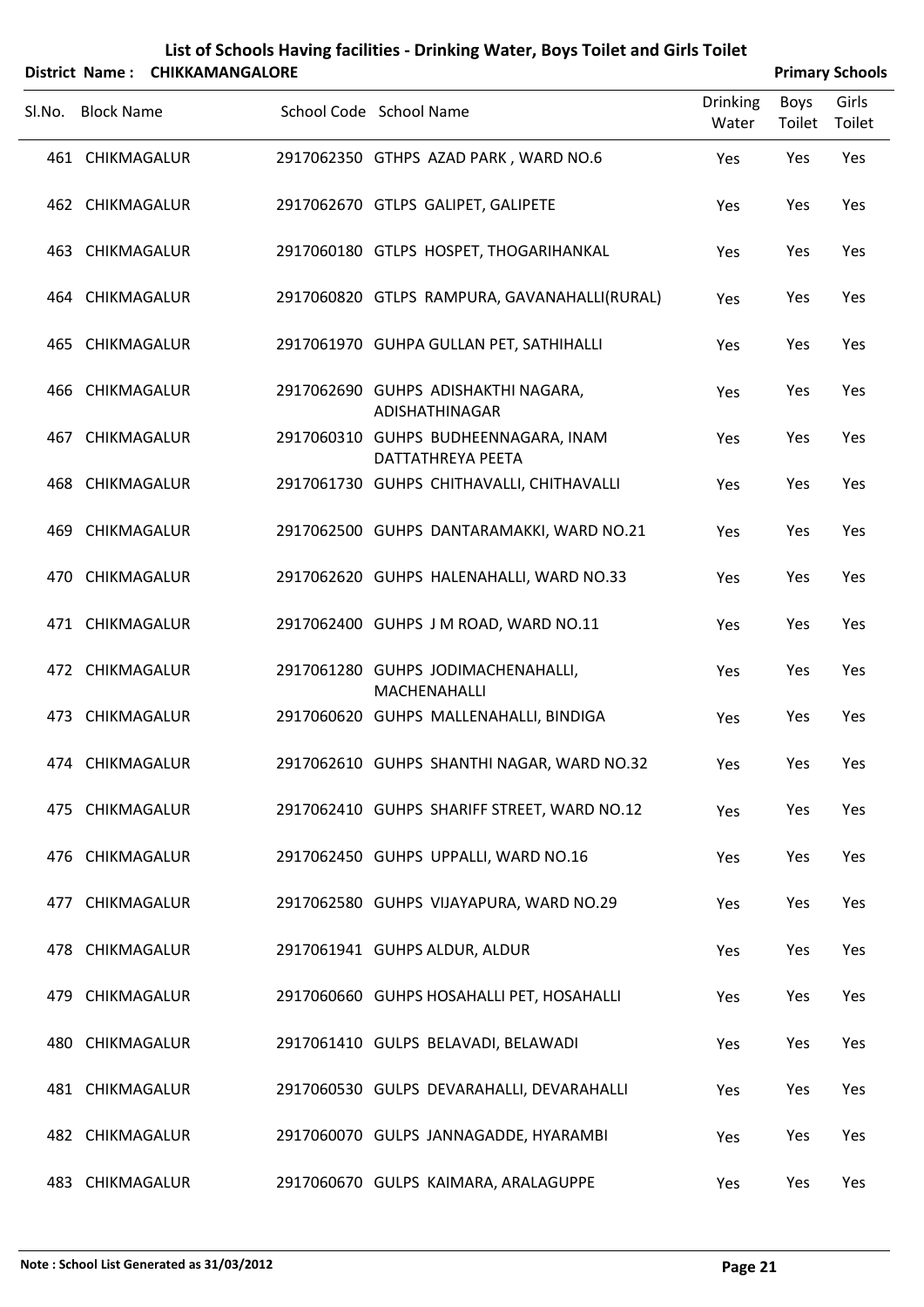| List of Schools Having facilities - Drinking Water, Boys Toilet and Girls Toilet |
|----------------------------------------------------------------------------------|
| --------------------                                                             |

|        |                   | District Name: CHIKKAMANGALORE |                                                          |                          |                | <b>Primary Schools</b> |
|--------|-------------------|--------------------------------|----------------------------------------------------------|--------------------------|----------------|------------------------|
| Sl.No. | <b>Block Name</b> |                                | School Code School Name                                  | <b>Drinking</b><br>Water | Boys<br>Toilet | Girls<br>Toilet        |
|        | 484 CHIKMAGALUR   |                                | 2917061190 GULPS LAKYA, LAKYA                            | Yes                      | Yes            | Yes                    |
|        | 485 CHIKMAGALUR   |                                | 2917060390 GULPS MALLANDUR, BYARAVALLI                   | Yes                      | Yes            | Yes                    |
|        | 486 CHIKMAGALUR   |                                | 2917062400 GULPS MARKET ROAD, WARD NO.11                 | Yes                      | Yes            | Yes                    |
|        | 487 CHIKMAGALUR   |                                | 2917062620 GULPS RAMANAHALLI, WARD NO.33                 | Yes                      | Yes            | Yes                    |
|        | 488 CHIKMAGALUR   |                                | 2917060060 GULPS SANGAMESHWARAPETE, DEVADANA             | Yes                      | Yes            | Yes                    |
|        | 489 CHIKMAGALUR   |                                | 2917062670 GULPS GALIPETE, GALIPETE                      | Yes                      | Yes            | Yes                    |
|        | 490 CHIKMAGALUR   |                                | 2917060690 GULPS HUKKNDA, INDAVARA                       | Yes                      | Yes            | Yes                    |
|        | 491 CHIKMAGALUR   |                                | 2917062690 HPS ADISHAKTHI NAGARA,<br>ADISHATHINAGAR      | Yes                      | Yes            | Yes                    |
|        | 492 CHIKMAGALUR   |                                | 2917060870 HPS BEERADEVARA HALLY, KARTHIKERE             | Yes                      | Yes            | Yes                    |
|        | 493 CHIKMAGALUR   |                                | 2917060630 HPS BHAKTHARA HALLI, HALASABALU               | Yes                      | Yes            | Yes                    |
|        | 494 CHIKMAGALUR   |                                | 2917061530 HPS CHANNAGONDANAHALLI,<br>CHANNAGONDANAHALLI | Yes                      | Yes            | Yes                    |
|        | 495 CHIKMAGALUR   |                                | 2917062030 HPS GOWDANA HALLI, AMBLE                      | Yes                      | Yes            | Yes                    |
|        | 496 CHIKMAGALUR   |                                | 2917062210 HPS HADIHALLI, HADIHALLI                      | Yes                      | Yes            | Yes                    |
|        | 497 CHIKMAGALUR   |                                | 2917060630 HPS HALASABALU, HALASABALU                    | Yes                      | Yes            | Yes                    |
|        | 498 CHIKMAGALUR   |                                | 2917062230 HPS KR PET, BIGGANAHALLI                      | Yes                      | Yes            | Yes                    |
|        | 499 CHIKMAGALUR   |                                | 2917060670 HPS KAIMARA, ARALAGUPPE                       | Yes                      | Yes            | Yes                    |
|        | 500 CHIKMAGALUR   |                                | 2917061210 HPS KYATHANABEEDU, KYATHANABEEDU              | Yes                      | Yes            | Yes                    |
|        | 501 CHIKMAGALUR   |                                | 2917061080 HPS SADARAHALLI, SADARAHALLI                  | Yes                      | Yes            | Yes                    |
|        | 502 CHIKMAGALUR   |                                | 2917061510 HPS THALIHALLA, THALIHALLA                    | Yes                      | Yes            | Yes                    |
|        | 503 CHIKMAGALUR   |                                | 2917060180 HPS THOGARIHANKAL, THOGARIHANKAL              | Yes                      | Yes            | Yes                    |
|        | 504 CHIKMAGALUR   |                                | 2917061530 HPS ULAVAGILU, CHANNAGONDANAHALLI             | Yes                      | Yes            | Yes                    |
|        | 505 CHIKMAGALUR   |                                | 2917060090 LPS BIKKARANE, BIKKARANE                      | Yes                      | Yes            | Yes                    |
|        | 506 CHIKMAGALUR   |                                | 2917062170 LPS BUDANIKE, BOODANIKE                       | Yes                      | Yes            | Yes                    |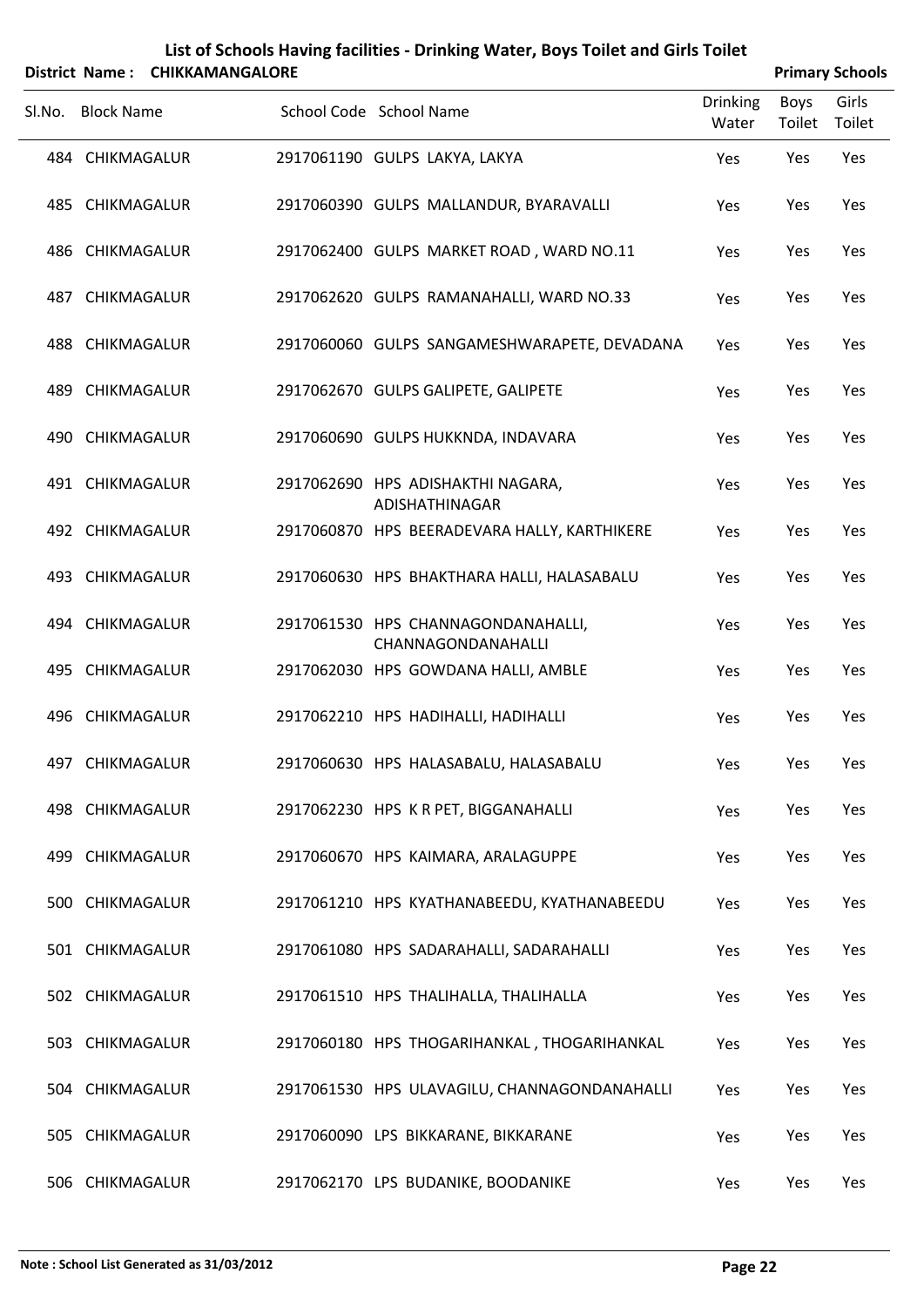|        | <b>District Name:</b> | <b>CHIKKAMANGALORE</b> |                         | List of Schools Having facilities - Drinking Water, Boys Toilet and Girls Toilet |                          |                | <b>Primary Schools</b> |
|--------|-----------------------|------------------------|-------------------------|----------------------------------------------------------------------------------|--------------------------|----------------|------------------------|
| SI.No. | <b>Block Name</b>     |                        | School Code School Name |                                                                                  | <b>Drinking</b><br>Water | Boys<br>Toilet | Girls<br>Toilet        |
|        | 507 CHIKMAGALUR       |                        |                         | 2917060870 LPS CHIKKANA HALLY, KARTHIKERE                                        | Yes                      | Yes            | Yes                    |
|        | 508 CHIKMAGALUR       |                        |                         | 2917060560 LPS CHUNGANAMAKKI, HIREKOLALE                                         | Yes                      | Yes            | Yes                    |
|        | 509 CHIKMAGALUR       |                        |                         | 2917061110 LPS DASARAHALLI, DASARAHALLI                                          | Yes                      | Yes            | Yes                    |
|        | 510 CHIKMAGALUR       |                        |                         | 2917061590 LPS GADABANAHALLI, MYLIMANE                                           | Yes                      | Yes            | Yes                    |
|        | 511 CHIKMAGALUR       |                        |                         | 2917062270 LPS GANJALAGODU, GANGALAGODU                                          | Yes                      | Yes            | Yes                    |
|        | 512 CHIKMAGALUR       |                        |                         | 2917062081 LPS GIDDENAHALLI, MARLE                                               | Yes                      | Yes            | Yes                    |
|        | 513 CHIKMAGALUR       |                        |                         | 2917062080 LPS HANUMANAHALLI, MARLE                                              | Yes                      | Yes            | Yes                    |
|        | 514 CHIKMAGALUR       |                        |                         | 2917060070 LPS HYARAMBI, HYARAMBI                                                | Yes                      | Yes            | Yes                    |
|        | 515 CHIKMAGALUR       |                        |                         | 2917061580 LPS KALLUGUDDE, HANCHARAVALLI                                         | Yes                      | Yes            | Yes                    |
|        | 516 CHIKMAGALUR       |                        |                         | 2917062200 LPS KAMBIHALLI, KAMBIHALLI                                            | Yes                      | Yes            | Yes                    |
|        | 517 CHIKMAGALUR       |                        |                         | 2917060080 LPS KARAGANA, HUIGERE                                                 | Yes                      | Yes            | Yes                    |
|        | 518 CHIKMAGALUR       |                        |                         | 2917060110 LPS KASKEMANE, SARAGODU                                               | Yes                      | Yes            | Yes                    |
|        | 519 CHIKMAGALUR       |                        |                         | 2917061430 LPS KURUBARAHALLI, KURUBARAHALLI                                      | Yes                      | Yes            | Yes                    |
|        | 520 CHIKMAGALUR       |                        |                         | 2917062090 LPS MAGADI - KAIMARA, MAGADI                                          | Yes                      | Yes            | Yes                    |
|        | 521 CHIKMAGALUR       |                        |                         | 2917060100 LPS MANABOOR, MANABOOR                                                | Yes                      | Yes            | Yes                    |
|        | 522 CHIKMAGALUR       |                        |                         | 2917062080 LPS MANENA HALLI, MARLE                                               | Yes                      | Yes            | Yes                    |
|        | 523 CHIKMAGALUR       |                        |                         | 2917062240 LPS MAVINAKERE, MAVINAKERE                                            | Yes                      | Yes            | Yes                    |
|        | 524 CHIKMAGALUR       |                        |                         | 2917060560 LPS NARAGANAHALLI, HIREKOLALE                                         | Yes                      | Yes            | Yes                    |
|        | 525 CHIKMAGALUR       |                        |                         | 2917062060 LPS RAMANAHALLI, RAMANAHALLI                                          | Yes                      | Yes            | Yes                    |
|        | 526 CHIKMAGALUR       |                        |                         | 2917062250 LPS SIRAGAPURA, MATHIKERE                                             | Yes                      | Yes            | Yes                    |
|        | 527 CHIKMAGALUR       |                        |                         | 2917060210 LPS SUGADAVANI, SUGUDUVANI                                            | Yes                      | Yes            | Yes                    |
|        | 528 CHIKMAGALUR       |                        |                         | 2917060060 LPS VALAGODU, DEVADANA                                                | Yes                      | Yes            | Yes                    |
|        | 529 CHIKMAGALUR       |                        |                         | 2917062400 UHPGS IG ROAD, WARD NO.11                                             | Yes                      | Yes            | Yes                    |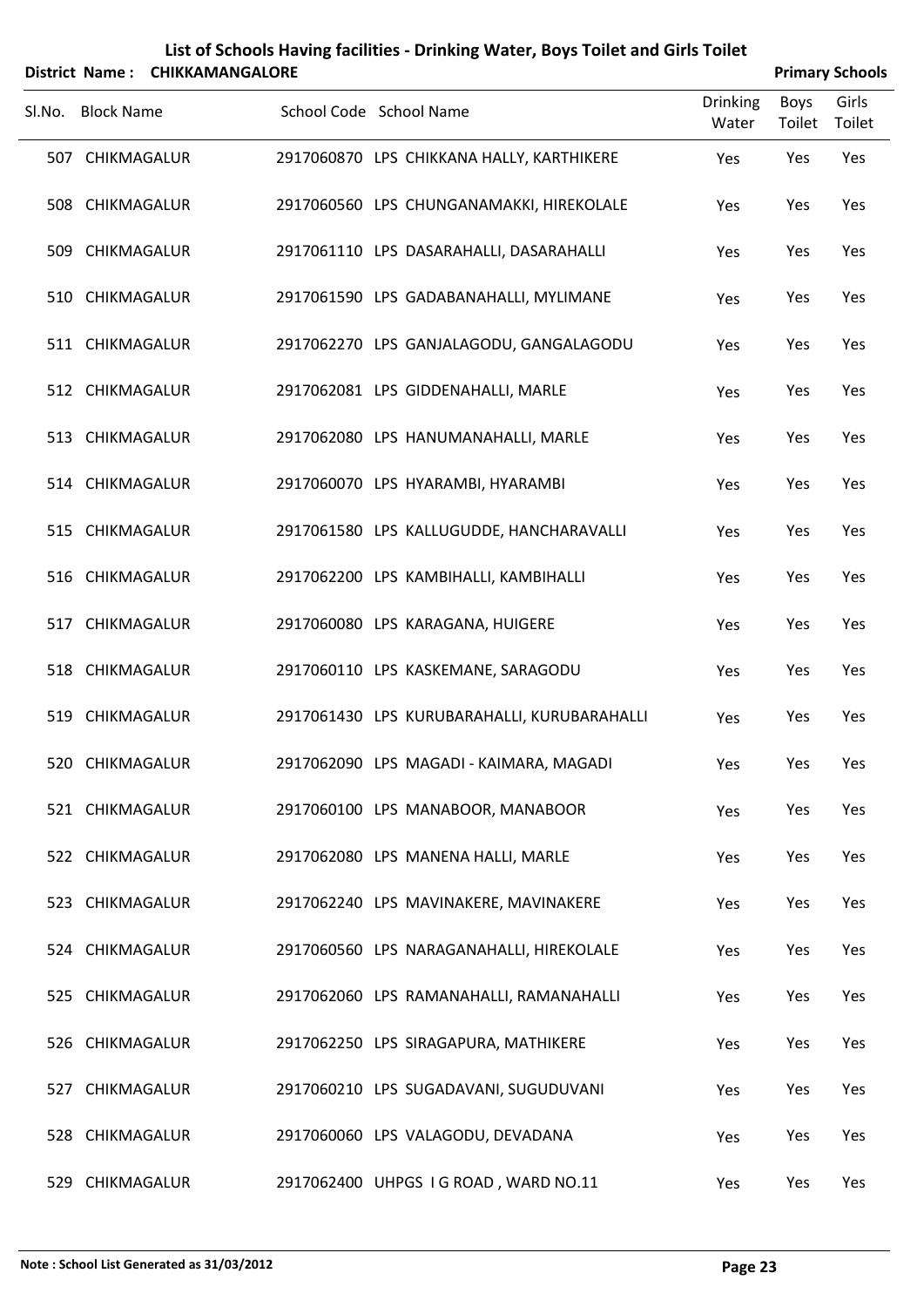|        |                   | District Name: CHIKKAMANGALORE | List of Schools Having facilities - Drinking Water, Boys Toilet and Girls Toilet |                          |                | <b>Primary Schools</b> |
|--------|-------------------|--------------------------------|----------------------------------------------------------------------------------|--------------------------|----------------|------------------------|
| Sl.No. | <b>Block Name</b> |                                | School Code School Name                                                          | <b>Drinking</b><br>Water | Boys<br>Toilet | Girls<br>Toilet        |
|        | 530 KADUR         |                                | 2917052011 GULP S, KUPPALU, KUPPALU                                              | Yes                      | Yes            | Yes                    |
|        | 531 KADUR         |                                | 2917053400 G.H.P.S. K.H.M.BADAVANE-23, WORD NO 23                                | Yes                      | Yes            | Yes                    |
|        | 532 KADUR         |                                | 2917051520 G.H.P.S. BILUVALA, BILUVALA                                           | Yes                      | Yes            | Yes                    |
|        | 533 KADUR         |                                | 2917051060 G.H.P.S. GARJE, GARJE                                                 | Yes                      | Yes            | Yes                    |
|        | 534 KADUR         |                                | 2917053360 G.H.P.S. H.N.HALLI, WARD-19, WORD NO 19                               | Yes                      | Yes            | Yes                    |
|        | 535 KADUR         |                                | 2917050640 G.H.P.S. HADAGALU, HADAGALU                                           | Yes                      | Yes            | Yes                    |
|        | 536 KADUR         |                                | 2917051660 G.H.P.S. KALLAPURA, KALLAPURA                                         | Yes                      | Yes            | Yes                    |
|        | 537 KADUR         |                                | 2917050940 G.H.P.S. M.KODIHALLI, M. KODIHALLI                                    | Yes                      | Yes            | Yes                    |
|        | 538 KADUR         |                                | 2917050890 G.H.P.S. P.KODIHALLI, P. KODIHALLI                                    | Yes                      | Yes            | Yes                    |
|        | 539 KADUR         |                                | 2917051630 G.H.P.S. R.G. KOPPALU, KADURHALLI                                     | Yes                      | Yes            | Yes                    |
|        | 540 KADUR         |                                | 2917051220 G.H.P.S. SEETHAPURA, SEETHAPURA                                       | Yes                      | Yes            | Yes                    |
|        | 541 KADUR         |                                | 2917052400 G.H.P.S. ANCHECHOMANAHALLI,<br>ANCHECHOMANAHALLI                      | Yes                      | Yes            | Yes                    |
|        | 542 KADUR         |                                | 2917051430 G.H.P.S. ANEGERE, ANNEGERE                                            | Yes                      | Yes            | Yes                    |
|        | 543 KADUR         |                                | 2917053480 G.H.P.S. ANNIGERE, ANNIGERE                                           | Yes                      | Yes            | Yes                    |
|        | 544 KADUR         |                                | 2917052080 G.H.P.S. B BASAVANAHALLI, B.<br>BASAVANAHALLI                         | Yes                      | Yes            | Yes                    |
|        | 545 KADUR         |                                | 2917051830 G.H.P.S. BALLEKERE, BALLEKERE                                         | Yes                      | Yes            | Yes                    |
|        | 546 KADUR         |                                | 2917051960 G.H.P.S. BANJENAHALLI, BANJENAHALLI                                   | Yes                      | Yes            | Yes                    |
|        | 547 KADUR         |                                | 2917050760 G.H.P.S. BASURU, BASURU                                               | Yes                      | Yes            | Yes                    |
|        | 548 KADUR         |                                | 2917051860 G.H.P.S. BEERANAHALLI, BEERANAHALLI                                   | Yes                      | Yes            | Yes                    |
|        | 549 KADUR         |                                | 2917050830 G.H.P.S. BISALERE, BISLERE                                            | Yes                      | Yes            | Yes                    |
|        | 550 KADUR         |                                | 2917052330 G.H.P.S. BITTENALLI, BITTENAHALLI                                     | Yes                      | Yes            | Yes                    |
|        | 551 KADUR         |                                | 2917050970 G.H.P.S. BYRAGONDANAHALLI,<br>BYREGONDANAHALLI                        | Yes                      | Yes            | Yes                    |
|        | 552 KADUR         |                                | 2917053080 G.H.P.S. CHATTANAHALLI, CHATNAHALLI                                   | Yes                      | Yes            | Yes                    |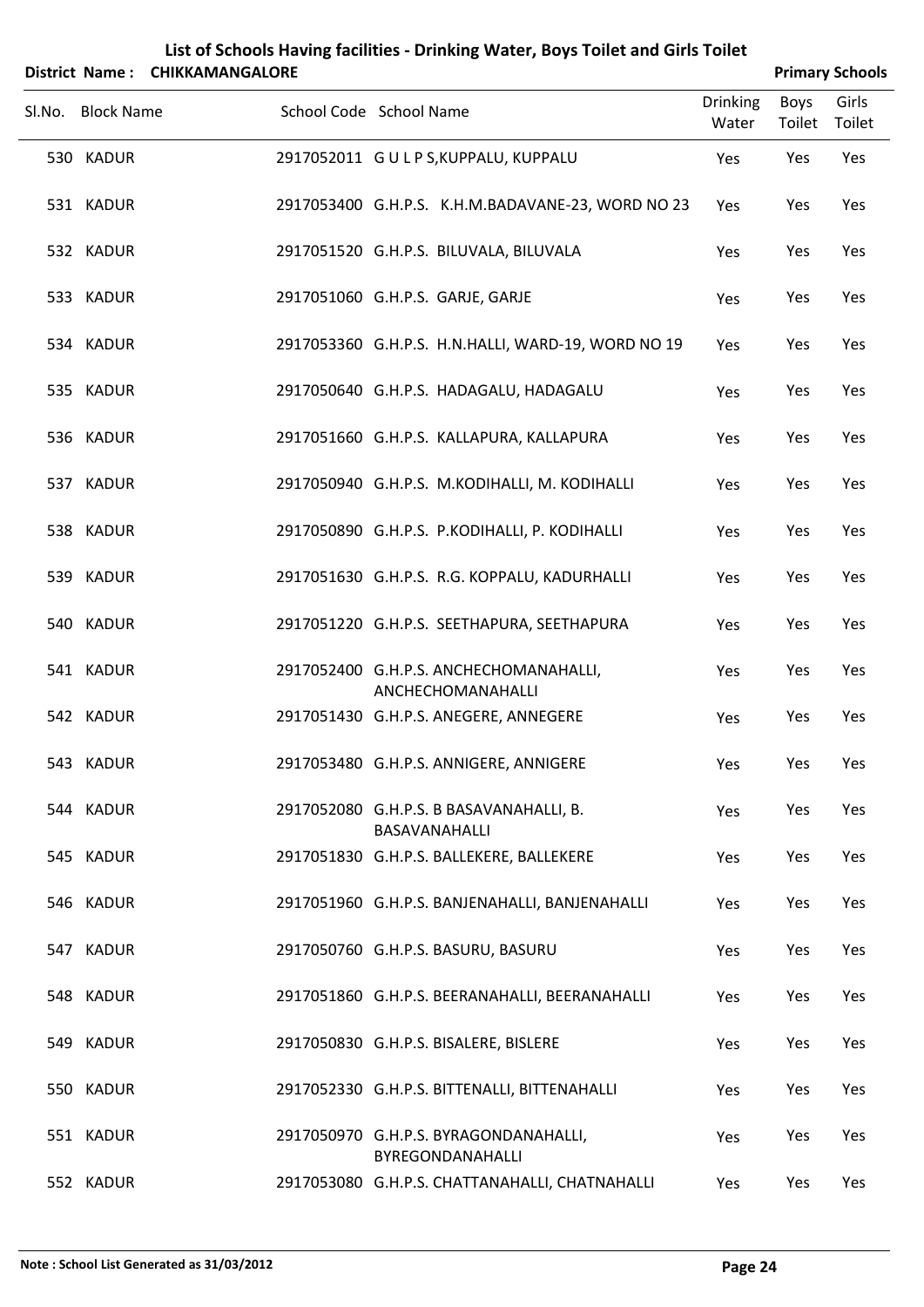| List of Schools Having facilities - Drinking Water, Boys Toilet and Girls Toilet |
|----------------------------------------------------------------------------------|
| --------------------                                                             |

| District Name: CHIKKAMANGALORE |                                                             |                          |                | <b>Primary Schools</b> |
|--------------------------------|-------------------------------------------------------------|--------------------------|----------------|------------------------|
| Sl.No. Block Name              | School Code School Name                                     | <b>Drinking</b><br>Water | Boys<br>Toilet | Girls<br>Toilet        |
| 553 KADUR                      | 2917053170 G.H.P.S. CHIKKAPATTANAGERE,<br>CHIKKAPATTANAGERE | Yes                      | Yes            | Yes                    |
| 554 KADUR                      | 2917050900 G.H.P.S. DONNEKORANAHALLI,<br>DONNEKORANAHALLI   | Yes                      | Yes            | Yes                    |
| 555 KADUR                      | 2917053330 G.H.P.S. FORT KADUR, WORD NO 16                  | Yes                      | Yes            | Yes                    |
| 556 KADUR                      | 2917050730 G.H.P.S. GEDLEHALLI, GEDLEHALLI                  | Yes                      | Yes            | Yes                    |
| 557 KADUR                      | 2917053470 G.H.P.S. GUJJENAHALLI, GUJJENAHALLI              | Yes                      | Yes            | Yes                    |
| 558 KADUR                      | 2917051550 G.H.P.S. H.M. HALLI,<br>MALLAPPANAHALLI(RURAL)   | Yes                      | Yes            | Yes                    |
| 559 KADUR                      | 2917053290 G.H.P.S. HALEPETE, WORD NO 12                    | Yes                      | Yes            | Yes                    |
| 560 KADUR                      | 2917050790 G.H.P.S. K. DASARAHALLI, K.DASARAHALLI           | Yes                      | Yes            | Yes                    |
| 561 KADUR                      | 2917050470 G.H.P.S. K.GOLLARAHATTY, KALKERE                 | Yes                      | Yes            | Yes                    |
| 562 KADUR                      | 2917051630 G.H.P.S. KADURAHALLY, KADURHALLI                 | Yes                      | Yes            | Yes                    |
| 563 KADUR                      | 2917050470 G.H.P.S. KALKERE, KALKERE                        | Yes                      | Yes            | Yes                    |
| 564 KADUR                      | 2917051600 G.H.P.S. KAMSAGARA, KAMSAGARA                    | Yes                      | Yes            | Yes                    |
| 565 KADUR                      | 2917051720 G.H.P.S. KANAGONDANAHALLI,<br>KANAGONDANAHALLI   | Yes                      | Yes            | Yes                    |
| 566 KADUR                      | 2917052010 G.H.P.S. KUPPALU, KUPPALU                        | Yes                      | Yes            | Yes                    |
| 567 KADUR                      | 2917051990 G.H.P.S. LAKKENAHALLI, LAKKENAHALLI              | Yes                      | Yes            | Yes                    |
| 568 KADUR                      | 2917051650 G.H.P.S. MACHERI, MACHERI                        | Yes                      | Yes            | Yes                    |
| 569 KADUR                      | 2917051760 G.H.P.S. MARADIHLLI, MARADIHALLI                 | Yes                      | Yes            | Yes                    |
| 570 KADUR                      | 2917051110 G.H.P.S. MARAVANJI, MARAVANJI                    | Yes                      | Yes            | Yes                    |
| 571 KADUR                      | 2917051980 G.H.P.S. MATHIGHATTA, MATHIGATTA                 | Yes                      | Yes            | Yes                    |
| 572 KADUR                      | 2917052500 G.H.P.S. MUTHANAGERE, MUTHANAGERE                | Yes                      | Yes            | Yes                    |
| 573 KADUR                      | 2917052290 G.H.P.S. NIDUVALLI, NIDUVALLI                    | Yes                      | Yes            | Yes                    |
| 574 KADUR                      | 2917052300 G.H.P.S. PANCHANAHALLI, PANCHANAHALLI            | Yes                      | Yes            | Yes                    |
| 575 KADUR                      | 2917053460 G.H.P.S. PATHENAHALLI, PATHENAHALLI              | Yes                      | Yes            | Yes                    |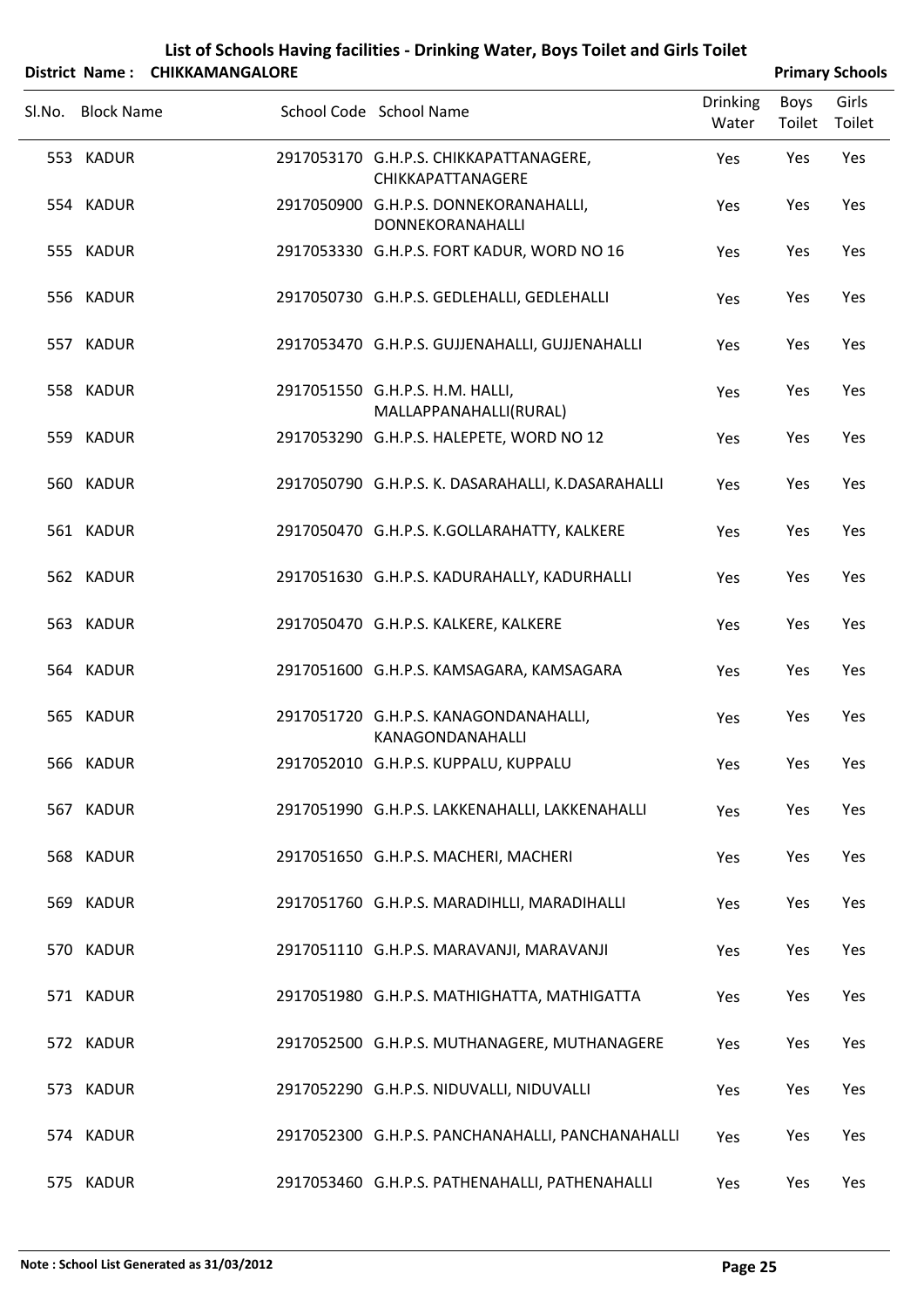| List of Schools Having facilities - Drinking Water, Boys Toilet and Girls Toilet |                   |                                |  |                                                                 |                          |                        |                 |  |
|----------------------------------------------------------------------------------|-------------------|--------------------------------|--|-----------------------------------------------------------------|--------------------------|------------------------|-----------------|--|
|                                                                                  |                   | District Name: CHIKKAMANGALORE |  |                                                                 |                          | <b>Primary Schools</b> |                 |  |
| SI.No.                                                                           | <b>Block Name</b> |                                |  | School Code School Name                                         | <b>Drinking</b><br>Water | <b>Boys</b><br>Toilet  | Girls<br>Toilet |  |
|                                                                                  | 576 KADUR         |                                |  | 2917051000 G.H.P.S. PURA, PURA                                  | Yes                      | Yes                    | <b>Yes</b>      |  |
|                                                                                  | 577 KADUR         |                                |  | 2917052250 G.H.P.S. S. BSAVANAHALLI, S.<br><b>BASAVANAHALLI</b> | Yes                      | Yes                    | Yes             |  |
| 578.                                                                             | KADUR             |                                |  | 2917053450 G.H.P.S. SANEHALLI, SANEHALLI                        | Yes                      | Yes                    | Yes             |  |
|                                                                                  |                   |                                |  |                                                                 |                          |                        |                 |  |

| 576 KADUR | 2917051000 G.H.P.S. PURA, PURA                                   | Yes | Yes | Yes |
|-----------|------------------------------------------------------------------|-----|-----|-----|
| 577 KADUR | 2917052250 G.H.P.S. S. BSAVANAHALLI, S.<br>BASAVANAHALLI         | Yes | Yes | Yes |
| 578 KADUR | 2917053450 G.H.P.S. SANEHALLI, SANEHALLI                         | Yes | Yes | Yes |
| 579 KADUR | 2917052350 G.H.P.S. SHETTIHALLI, SHETTYHALLI                     | Yes | Yes | Yes |
| 580 KADUR | 2917051640 G.H.P.S. TANGLI, TANGLI                               | Yes | Yes | Yes |
| 581 KADUR | 2917053250 G.H.P.S. VENKATESHWARANAGARA, WORD<br>NO <sub>8</sub> | Yes | Yes | Yes |
| 582 KADUR | 2917052210 G.K.L.P.S. NANJAPPANAHALLI, KERESANTHE                | Yes | Yes | Yes |
| 583 KADUR | 2917053190 G.K.V.H.P.S. CHOULTRY STREET, WORD NO 2               | Yes | Yes | Yes |
| 584 KADUR | 2917052210 G.L.P.S, KERESANTHE, KERESANTHE                       | Yes | Yes | Yes |
| 585 KADUR | 2917052330 G.L.P.S. B.VADDARAHATTI, BITTENAHALLI                 | Yes | Yes | Yes |
| 586 KADUR | 2917052520 G.L.P.S. B.T. MALLENAHALLI, B.T.<br>MALLENAHALLI      | Yes | Yes | Yes |
| 587 KADUR | 2917050490 G.L.P.S. C.DASARAHALLI, C DASARAHALLI                 | Yes | Yes | Yes |
| 588 KADUR | 2917052520 G.L.P.S. C.L. THANDYA, B.T. MALLENAHALLI              | Yes | Yes | Yes |
| 589 KADUR | 2917051470 G.L.P.S. CHOWDALAPURA, CHOWDLAPURA                    | Yes | Yes | Yes |
| 590 KADUR | 2917051750 G.L.P.S. G. THIMMAPURA, G. THIMMAPURA                 | Yes | Yes | Yes |
| 591 KADUR | 2917051050 G.L.P.S. G.MADAPURA, G. MADAPURA                      | Yes | Yes | Yes |
| 592 KADUR | 2917052130 G.L.P.S. G.VADDARAHATTY, GARUGADAHALLI                | Yes | Yes | Yes |
| 593 KADUR | 2917052300 G.L.P.S. GANDHINAGARA, PANCHANAHALLI                  | Yes | Yes | Yes |
| 594 KADUR | 2917051280 G.L.P.S. H. GOLLARAHATTI, KOTHIGERE                   | Yes | Yes | Yes |
| 595 KADUR | 2917051440 G.L.P.S. K.BASAVANAHALLI, K.<br>BASAVANAHALLI         | Yes | Yes | Yes |
| 596 KADUR | 2917051000 G.L.P.S. L.K. HATTI, PURA                             | Yes | Yes | Yes |
| 597 KADUR | 2917050470 G.L.P.S. MANJUNATHAPURA, KALKERE                      | Yes | Yes | Yes |
| 598 KADUR | 2917051200 G.L.P.S. VITTALAPURA, VITTALAPURA                     | Yes | Yes | Yes |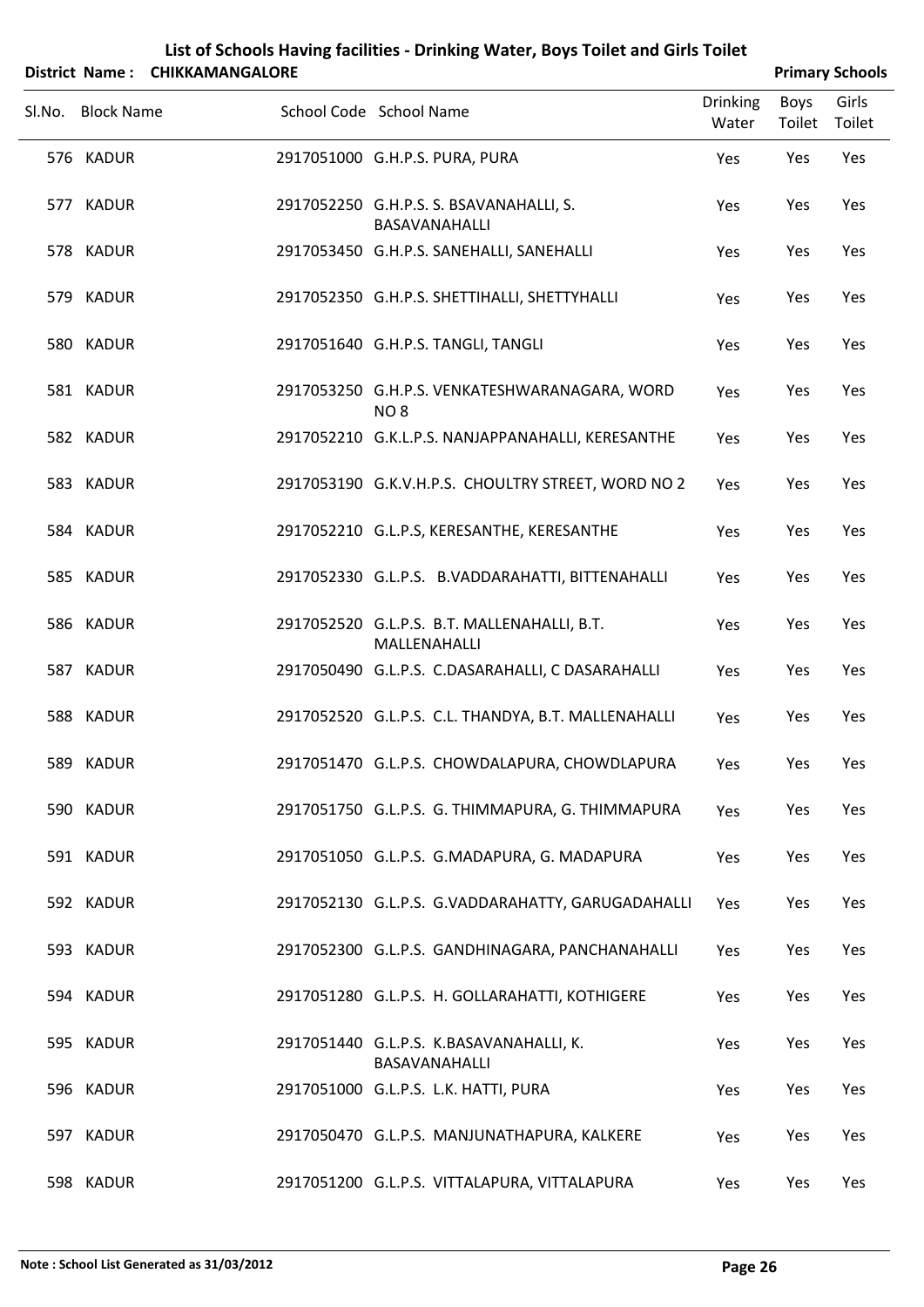|        |                   | District Name: CHIKKAMANGALORE |                                                                         |                          |                | <b>Primary Schools</b> |
|--------|-------------------|--------------------------------|-------------------------------------------------------------------------|--------------------------|----------------|------------------------|
| Sl.No. | <b>Block Name</b> |                                | School Code School Name                                                 | <b>Drinking</b><br>Water | Boys<br>Toilet | Girls<br>Toilet        |
|        | 599 KADUR         |                                | 2917052030 G.L.P.S. Y.BASAVANAHALLI, Y.<br>BASAVANAHALLI                | Yes                      | Yes            | Yes                    |
|        | 600 KADUR         |                                | 2917050180 G.L.P.S. ALADAHALLI TANDYA, ALADAHALLI                       | Yes                      | Yes            | Yes                    |
|        | 601 KADUR         |                                | 2917050180 G.L.P.S. ALADAHALLI, ALADAHALLI                              | Yes                      | Yes            | Yes                    |
|        | 602 KADUR         |                                | 2917053251 G.L.P.S. AMBEDKAR NAGAR, WORD NO 8                           | Yes                      | Yes            | Yes                    |
|        | 603 KADUR         |                                | 2917052140 G.L.P.S. B BOMMENAHALLI, B.<br><b>BOMMENAHALLI</b>           | Yes                      | Yes            | Yes                    |
|        | 604 KADUR         |                                | 2917051830 G.L.P.S. B. GOLLARAHATTI, BALLEKERE                          | Yes                      | Yes            | Yes                    |
|        | 605 KADUR         |                                | 2917050680 G.L.P.S. B.N. BADAVANE, CHOWLAHIRIY,<br><b>CHOWLIHIRIYUR</b> | Yes                      | Yes            | Yes                    |
|        | 606 KADUR         |                                | 2917053170 G.L.P.S. BANDIKOPPALU,<br>CHIKKAPATTANAGERE                  | Yes                      | Yes            | Yes                    |
|        | 607 KADUR         |                                | 2917052400 G.L.P.S. BAPOOJI COLONY,<br>ANCHECHOMANAHALLI                | Yes                      | Yes            | Yes                    |
|        | 608 KADUR         |                                | 2917051210 G.L.P.S. CHIKKANAYAKANAHALLI,<br>CHIKKANAYAKANAHALLI         | Yes                      | Yes            | Yes                    |
|        | 609 KADUR         |                                | 2917051270 G.L.P.S. DODDAPPANAHALLY, ULIGERE                            | Yes                      | Yes            | Yes                    |
|        | 610 KADUR         |                                | 2917051840 G.L.P.S. G. BHOVI COLONY, GEDLEHALLI                         | Yes                      | Yes            | Yes                    |
|        | 611 KADUR         |                                | 2917051850 G.L.P.S. G. KAREHALLY, KAREHALLI                             | Yes                      | Yes            | Yes                    |
|        | 612 KADUR         |                                | 2917053510 G.L.P.S. GIRISOMANATHAPURA,<br><b>GIRISOMNATHPURA</b>        | Yes                      | Yes            | Yes                    |
|        | 613 KADUR         |                                | 2917051270 G.L.P.S. GIRITHIMMALAPURA, ULIGERE                           | Yes                      | Yes            | Yes                    |
|        | 614 KADUR         |                                | 2917051890 G.L.P.S. GUDDADAHATTY, CHEELANAHALLI                         | Yes                      | Yes            | Yes                    |
|        | 615 KADUR         |                                | 2917050480 G.L.P.S. GUMMANAHALLI, GUMMANAHALLI                          | Yes                      | Yes            | Yes                    |
|        | 616 KADUR         |                                | 2917052020 G.L.P.S. H. HOSUR, YARADAKERE                                | Yes                      | Yes            | Yes                    |
|        | 617 KADUR         |                                | 2917051080 G.L.P.S. HARISAMUDRA, HARISAMUDRA                            | Yes                      | Yes            | Yes                    |
|        | 618 KADUR         |                                | 2917051560 G.L.P.S. HARUVANAHALLI,<br>HARUVANAHALLI(RURAL)              | Yes                      | Yes            | Yes                    |
|        | 619 KADUR         |                                | 2917051020 G.L.P.S. HIREGARJE, HIREGARJE                                | Yes                      | Yes            | Yes                    |
|        | 620 KADUR         |                                | 2917050550 G.L.P.S. HIRENALLURUKAVAL,<br>HIRENALLURUKAVAL               | Yes                      | Yes            | Yes                    |
|        | 621 KADUR         |                                | 2917052020 G.L.P.S. HOSAHATTY, YARADAKERE                               | Yes                      | Yes            | Yes                    |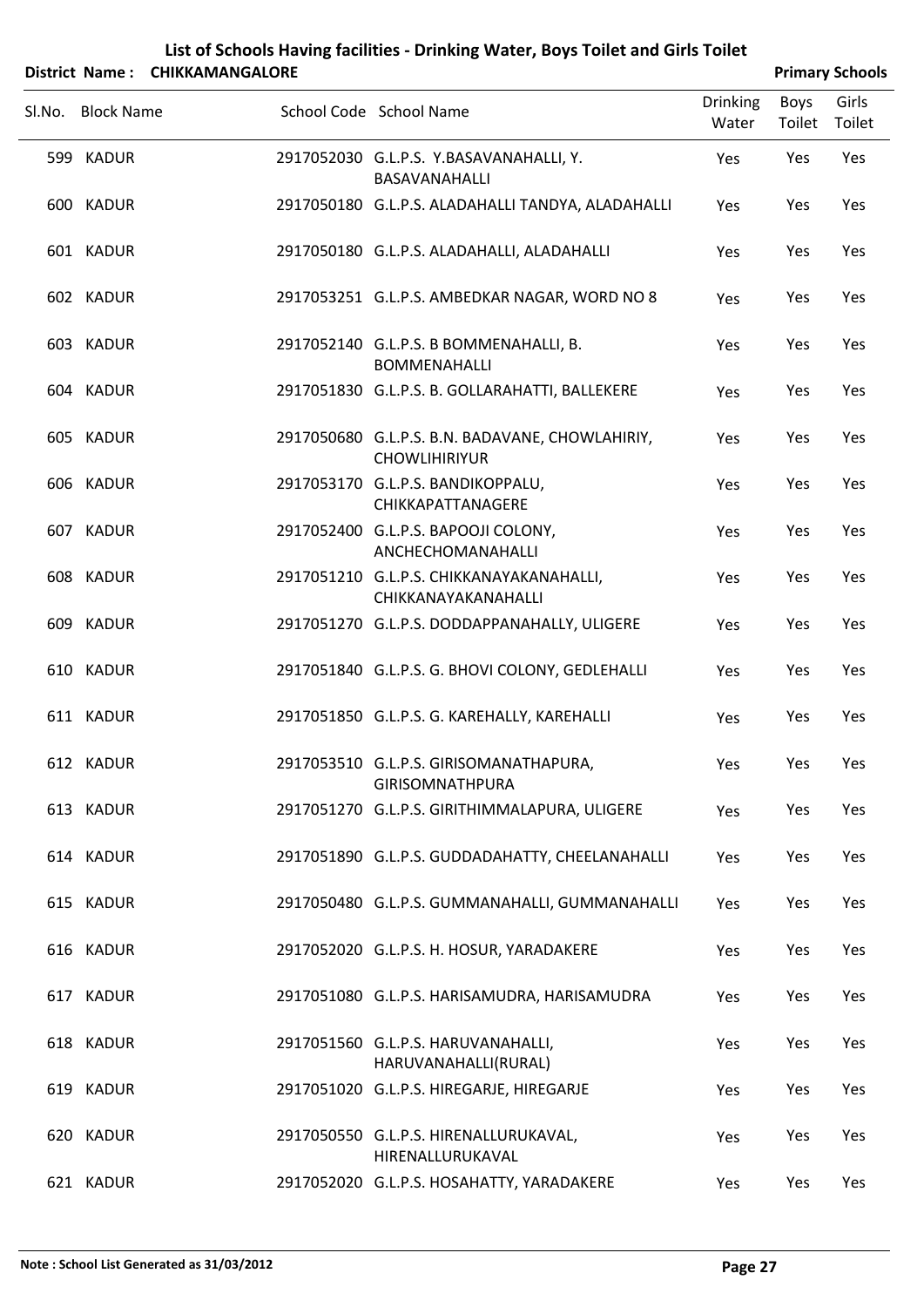| List of Schools Having facilities - Drinking Water, Boys Toilet and Girls Toilet<br><b>Primary Schools</b><br>District Name:<br><b>CHIKKAMANGALORE</b> |                   |  |                                                                |                          |                       |                 |
|--------------------------------------------------------------------------------------------------------------------------------------------------------|-------------------|--|----------------------------------------------------------------|--------------------------|-----------------------|-----------------|
| Sl.No.                                                                                                                                                 | <b>Block Name</b> |  | School Code School Name                                        | <b>Drinking</b><br>Water | <b>Boys</b><br>Toilet | Girls<br>Toilet |
|                                                                                                                                                        | 622 KADUR         |  | 2917050680 G.L.P.S. HOSANAGARA, CHOWLIHIRIYUR                  | Yes                      | Yes                   | Yes             |
|                                                                                                                                                        | 623 KADUR         |  | 2917052010 G.L.P.S. K. GOLLARAHATTI, KUPPALU                   | Yes                      | Yes                   | Yes             |
|                                                                                                                                                        | 624 KADUR         |  | 2917051890 G.L.P.S. K.DASARAHATTI, CHEELANAHALLI               | Yes                      | Yes                   | Yes             |
|                                                                                                                                                        | 625 KADUR         |  | 2917051240 G.L.P.S. KALLEDEVARAHALLI, KUNKANADU                | Yes                      | Yes                   | Yes             |
|                                                                                                                                                        | 626 KADUR         |  | 2917052000 G.L.P.S. KARIYANAHALLI, KARIYANAHALLI               | Yes                      | Yes                   | Yes             |
|                                                                                                                                                        | 627 KADUR         |  | 2917050670 G.L.P.S. KURUBARAHALLI, KURUBARAHALLI               | Yes                      | Yes                   | Yes             |
|                                                                                                                                                        | 628 KADUR         |  | 2917050260 G.L.P.S. LINGALAPURA, LINGALAPURA                   | Yes                      | Yes                   | Yes             |
|                                                                                                                                                        | 629 KADUR         |  | 2917051980 G.L.P.S. M. SIDDARAHATTI, MATHIGATTA                | Yes                      | Yes                   | Yes             |
|                                                                                                                                                        | 630 KADUR         |  | 2917050960 G.L.P.S. M.JAKKANAHALLI, M. JAKKANAHALLI            | Yes                      | Yes                   | Yes             |
|                                                                                                                                                        | 631 KADUR         |  | 2917051550 G.L.P.S. MALLAPPANAHALLI,<br>MALLAPPANAHALLI(RURAL) | Yes                      | Yes                   | Yes             |
|                                                                                                                                                        | 632 KADUR         |  | 2917053390 G.L.P.S. MURTHYHAL, KADUR, WORD NO 22               | Yes                      | Yes                   | Yes             |
|                                                                                                                                                        | 633 KADUR         |  | 2917051430 G.L.P.S. NARANAPURA, ANNEGERE                       | Yes                      | Yes                   | Yes             |
|                                                                                                                                                        | 634 KADUR         |  | 2917050990 G.L.P.S. P.MALLAPURA, P. MALLAPURA                  | Yes                      | Yes                   | Yes             |
|                                                                                                                                                        | 635 KADUR         |  | 2917051070 G.L.P.S. PARAVATHANA HALLI, YAGATI                  | Yes                      | Yes                   | Yes             |
|                                                                                                                                                        | 636 KADUR         |  | 2917051030 G.L.P.S. RAMPURA, RAMPURA                           | Yes                      | Yes                   | Yes             |
|                                                                                                                                                        | 637 KADUR         |  | 2917051130 G.L.P.S. SANNENAHALLI, UDUGERE                      | Yes                      | Yes                   | Yes             |
|                                                                                                                                                        | 638 KADUR         |  | 2917050500 G.L.P.S. SIDDAPUR, SIDDAPURA                        | Yes                      | Yes                   | Yes             |
|                                                                                                                                                        | 639 KADUR         |  | 2917051890 G.L.P.S. SIDDARAMANAHALLY,<br>CHEELANAHALLI         | Yes                      | Yes                   | Yes             |
|                                                                                                                                                        | 640 KADUR         |  | 2917051630 G.L.P.S. SRI RAMAPURA, KADURHALLI                   | Yes                      | Yes                   | Yes             |
|                                                                                                                                                        | 641 KADUR         |  | 2917051360 G.L.P.S. SURAPURA, SOORAPURA                        | Yes                      | Yes                   | Yes             |
|                                                                                                                                                        | 642 KADUR         |  | 2917051640 G.L.P.S. TANGALI TANDYA, TANGLI                     | Yes                      | Yes                   | Yes             |
|                                                                                                                                                        | 643 KADUR         |  | 2917051431 G.L.P.S. THERASAPURA, ANNEGERE                      | Yes                      | Yes                   | Yes             |
|                                                                                                                                                        | 644 KADUR         |  | 2917050900 G.L.P.S. URDU DONNEKORANAHALLI,<br>DONNEKORANAHALLI | Yes                      | Yes                   | Yes             |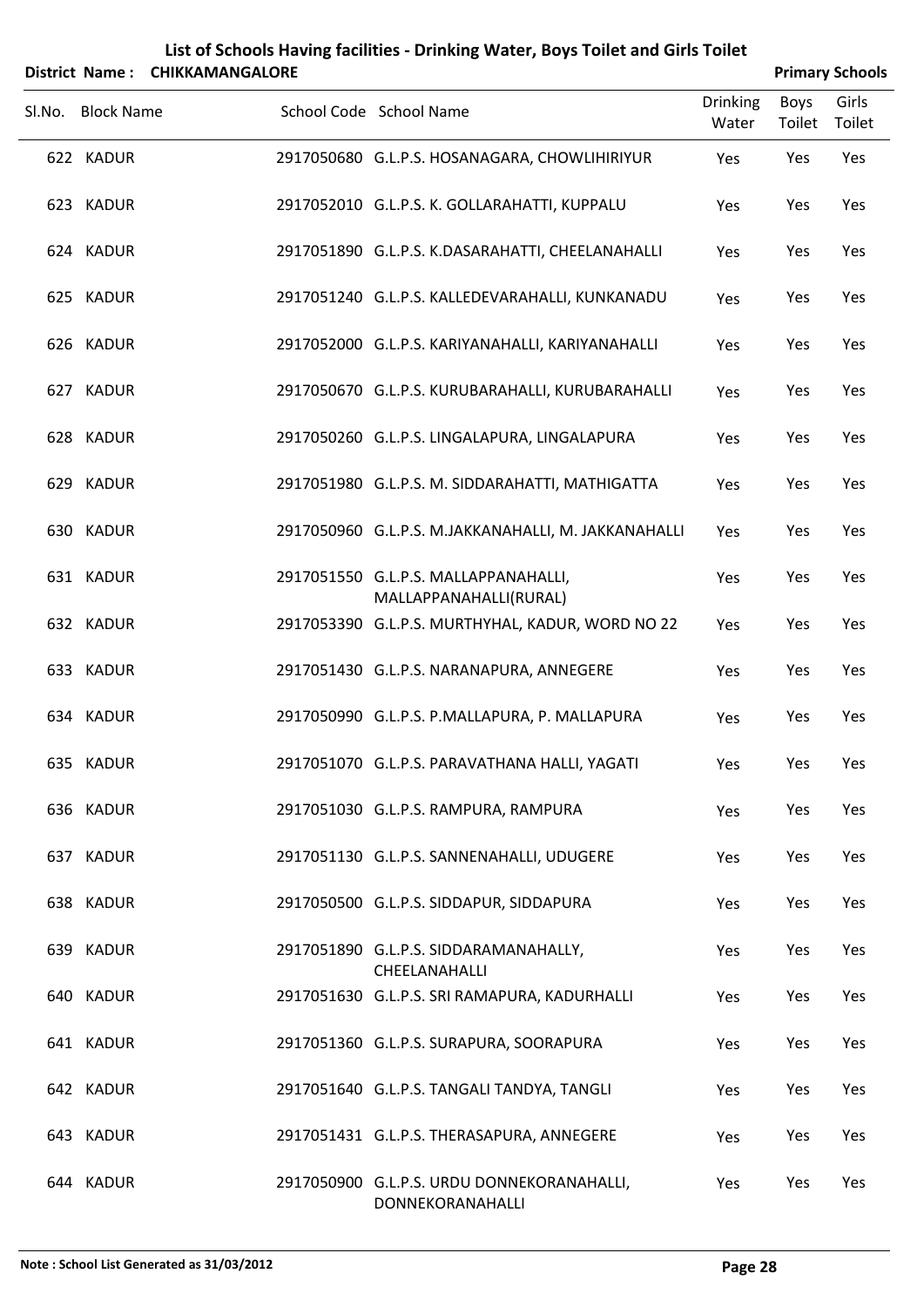|        |                   | District Name: CHIKKAMANGALORE |                                                                       |                          | <b>Primary Schools</b> |                 |  |
|--------|-------------------|--------------------------------|-----------------------------------------------------------------------|--------------------------|------------------------|-----------------|--|
| Sl.No. | <b>Block Name</b> |                                | School Code School Name                                               | <b>Drinking</b><br>Water | Boys<br>Toilet         | Girls<br>Toilet |  |
|        | 645 KADUR         |                                | 2917051760 G.L.P.S.M. BHOVI COLONY, MARADIHALLI                       | Yes                      | Yes                    | Yes             |  |
|        | 646 KADUR         |                                | 2917051070 G.M.H.P.S. YAGATI, YAGATI                                  | Yes                      | Yes                    | Yes             |  |
|        | 647 KADUR         |                                | 2917053310 G.U.H.P.S. KM ROAD, WORD NO 14                             | Yes                      | Yes                    | Yes             |  |
|        | 648 KADUR         |                                | 2917051660 G.U.H.P.S. KALLAPUR, KALLAPURA                             | Yes                      | Yes                    | Yes             |  |
|        | 649 KADUR         |                                | 2917052210 G.U.H.P.S. NANJAPPANAHALLI, KERESANTHE                     | Yes                      | Yes                    | Yes             |  |
|        | 650 KADUR         |                                | 2917053180 G.U.L.P.S. REHAMET NAGAR, WORD NO 1                        | Yes                      | Yes                    | Yes             |  |
|        | 651 KADUR         |                                | 2917051640 G.U.L.P.S. TANGLI, TANGLI                                  | Yes                      | Yes                    | Yes             |  |
|        | 652 KADUR         |                                | 2917053260 G.U.L.P.S. LAKSHISHA NAGARA, KADU, WORD<br><b>NO9</b>      | Yes                      | Yes                    | Yes             |  |
|        | 653 KADUR         |                                | 2917053390 G.U.L.P.S. SUBASHNAGAR KADUR, TQ KA,<br>WORD NO 22         | Yes                      | Yes                    | Yes             |  |
|        | 654 KADUR         |                                | 2917052240 G.URDU L.P.S. SINGATAGERE, SINGATAGERE                     | Yes                      | Yes                    | Yes             |  |
|        | 655 KADUR         |                                | 2917050681 GGHPS, CHOWLIHIRIYUR, CHOWLIHIRIYUR                        | Yes                      | Yes                    | Yes             |  |
|        | 656 KADUR         |                                | 2917050740 GHPS AREHALLI, AREHALLI                                    | Yes                      | Yes                    | Yes             |  |
|        | 657 KADUR         |                                | 2917050420 GHPS ASANDI, ASANDI                                        | Yes                      | Yes                    | Yes             |  |
|        | 658 KADUR         |                                | 2917050780 GHPS BANTAGANA HALLI, BANTIGANAHALLI                       | Yes                      | Yes                    | Yes             |  |
|        | 659 KADUR         |                                | 2917050710 GHPS CHIKKA BALLEKERE, CHIKKABALLEKERE                     | Yes                      | Yes                    | Yes             |  |
|        | 660 KADUR         |                                | 2917050810 GHPS CHIKKA BASUR, CHIKKABASUR                             | Yes                      | Yes                    | Yes             |  |
|        | 661 KADUR         |                                | 2917050410 GHPS CHIKKANALLUR, CHIKKANALLURU                           | Yes                      | Yes                    | Yes             |  |
|        | 662 KADUR         |                                | 2917053430 GHPS DODDABALLAKERE, DODDABALLEKERE                        | Yes                      | Yes                    | Yes             |  |
|        | 663 KADUR         |                                | 2917050400 GHPS GIRIYAPURA, GIRIYAPURA                                | Yes                      | Yes                    | Yes             |  |
|        | 664 KADUR         |                                | 2917050820 GHPS GK HALLI, GOWDANAKATTEHALLI                           | Yes                      | Yes                    | Yes             |  |
|        | 665 KADUR         |                                | 2917050650 GHPS H THIMMAPURA, KALKERE POST TQ, H<br><b>THIMMAPURA</b> | Yes                      | Yes                    | Yes             |  |
|        | 666 KADUR         |                                | 2917050540 GHPS HIRENALLUR, HIRENALLURU                               | Yes                      | Yes                    | Yes             |  |

KADUR 2917050770 GHPS KAMANAKERE, KAMENAKERE Yes Yes Yes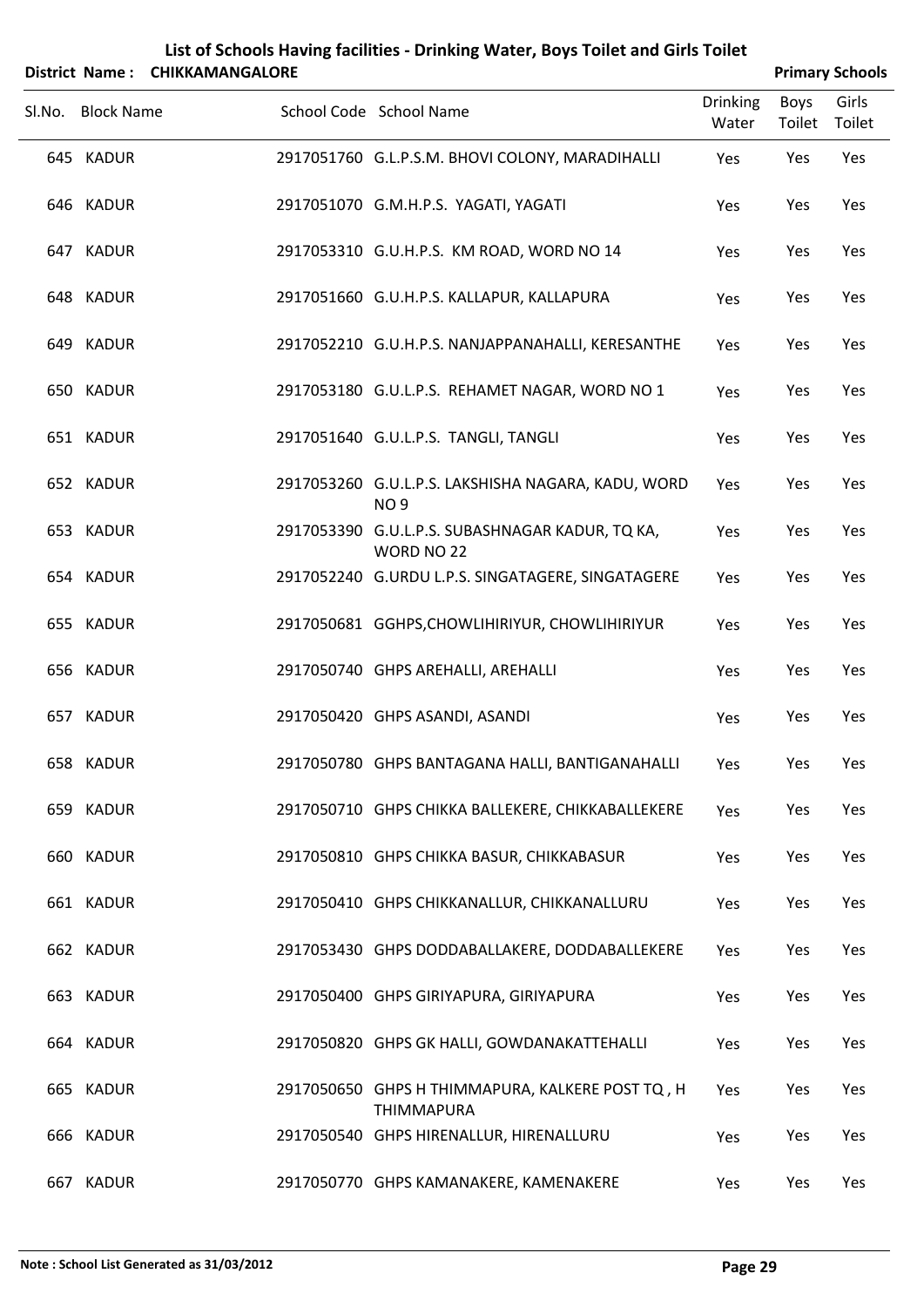|        | List of Schools Having facilities - Drinking Water, Boys Toilet and Girls Toilet<br><b>CHIKKAMANGALORE</b><br><b>Primary Schools</b><br>District Name: |  |                                                        |                 |               |               |  |  |
|--------|--------------------------------------------------------------------------------------------------------------------------------------------------------|--|--------------------------------------------------------|-----------------|---------------|---------------|--|--|
| Sl.No. | <b>Block Name</b>                                                                                                                                      |  | School Code School Name                                | <b>Drinking</b> | Boys          | Girls         |  |  |
|        | 668 KADUR                                                                                                                                              |  | 2917050530 GHPS KYADIGERE, KEDIGERE                    | Water<br>Yes    | Toilet<br>Yes | Toilet<br>Yes |  |  |
|        |                                                                                                                                                        |  |                                                        |                 |               |               |  |  |
|        | 669 KADUR                                                                                                                                              |  | 2917051380 GHPS MADALU, MADALU                         | Yes             | Yes           | Yes           |  |  |
|        | 670 KADUR                                                                                                                                              |  | 2917051340 GHPS MALLIDEVI HALLI, MALLIDEVIHALLI        | Yes             | Yes           | Yes           |  |  |
|        | 671 KADUR                                                                                                                                              |  | 2917053420 GHPS SEEGEHADLU, SEEGEHADLU                 | Yes             | Yes           | Yes           |  |  |
|        | 672 KADUR                                                                                                                                              |  | 2917051480 GHPS VAPPUNASE, UPPUNSE                     | Yes             | Yes           | Yes           |  |  |
|        | 673 KADUR                                                                                                                                              |  | 2917051400 GHPS Y MALLAPURA, Y MALLAPURA               | Yes             | Yes           | Yes           |  |  |
|        | 674 KADUR                                                                                                                                              |  | 2917051390 GHPS YALAGONDANA HALLI,<br>YALAGONDANAHALLI | Yes             | Yes           | Yes           |  |  |
|        | 675 KADUR                                                                                                                                              |  | 2917051350 GHPS YALLAMBALASE, YALAMBALASE              | Yes             | Yes           | Yes           |  |  |
|        | 676 KADUR                                                                                                                                              |  | 2917052510 GHPS, CHOUDIPALYA, THIMLAPURA               | Yes             | Yes           | Yes           |  |  |
|        | 677 KADUR                                                                                                                                              |  | 2917050920 GHPS, G YARADAKERE, YARADAKERE G            | Yes             | Yes           | Yes           |  |  |
|        | 678 KADUR                                                                                                                                              |  | 2917052120 GHPS, GANGANAHALLI, GANGANAHALLI            | Yes             | Yes           | Yes           |  |  |
|        | 679 KADUR                                                                                                                                              |  | 2917052130 GHPS, GARUGADAHALLI, GARUGADAHALLI          | Yes             | Yes           | Yes           |  |  |
|        | 680 KADUR                                                                                                                                              |  | 2917051230 GHPS, GUDDEHALLI, GUDDEHALLI                | Yes             | Yes           | Yes           |  |  |
|        | 681 KADUR                                                                                                                                              |  | 2917052600 GHPS, HOCHIHALLI, HOCHIHALLI                | Yes             | Yes           | Yes           |  |  |
|        | 682 KADUR                                                                                                                                              |  | 2917051120 GHPS, HONNENAHALLI, HONNENAHALLI            | Yes             | Yes           | Yes           |  |  |
|        | 683 KADUR                                                                                                                                              |  | 2917052190 GHPS, HULIGUNDI, HULIGUNDI                  | Yes             | Yes           | Yes           |  |  |
|        | 684 KADUR                                                                                                                                              |  | 2917050310 GHPS, HYRALAGATTA, HYARALAGATTA             | Yes             | Yes           | Yes           |  |  |
|        | 685 KADUR                                                                                                                                              |  | 2917052260 GHPS, KANCHAGALLU, KANCHAGALLU              | Yes             | Yes           | Yes           |  |  |
|        | 686 KADUR                                                                                                                                              |  | 2917051280 GHPS, KOTHIGERE, KOTHIGERE                  | Yes             | Yes           | Yes           |  |  |
|        | 687 KADUR                                                                                                                                              |  | 2917052530 GHPS, KUNDUR, KUNDUR                        | Yes             | Yes           | Yes           |  |  |
|        | 688 KADUR                                                                                                                                              |  | 2917051240 GHPS, KUNKANADU, KUNKANADU                  | Yes             | Yes           | Yes           |  |  |
|        | 689 KADUR                                                                                                                                              |  | 2917052230 GHPS, MALLAGATTA, MALLAGATTA                | Yes             | Yes           | Yes           |  |  |
|        | 690 KADUR                                                                                                                                              |  | 2917051290 GHPS, MUGALIKATTE, MUGLIKATTE               | Yes             | Yes           | Yes           |  |  |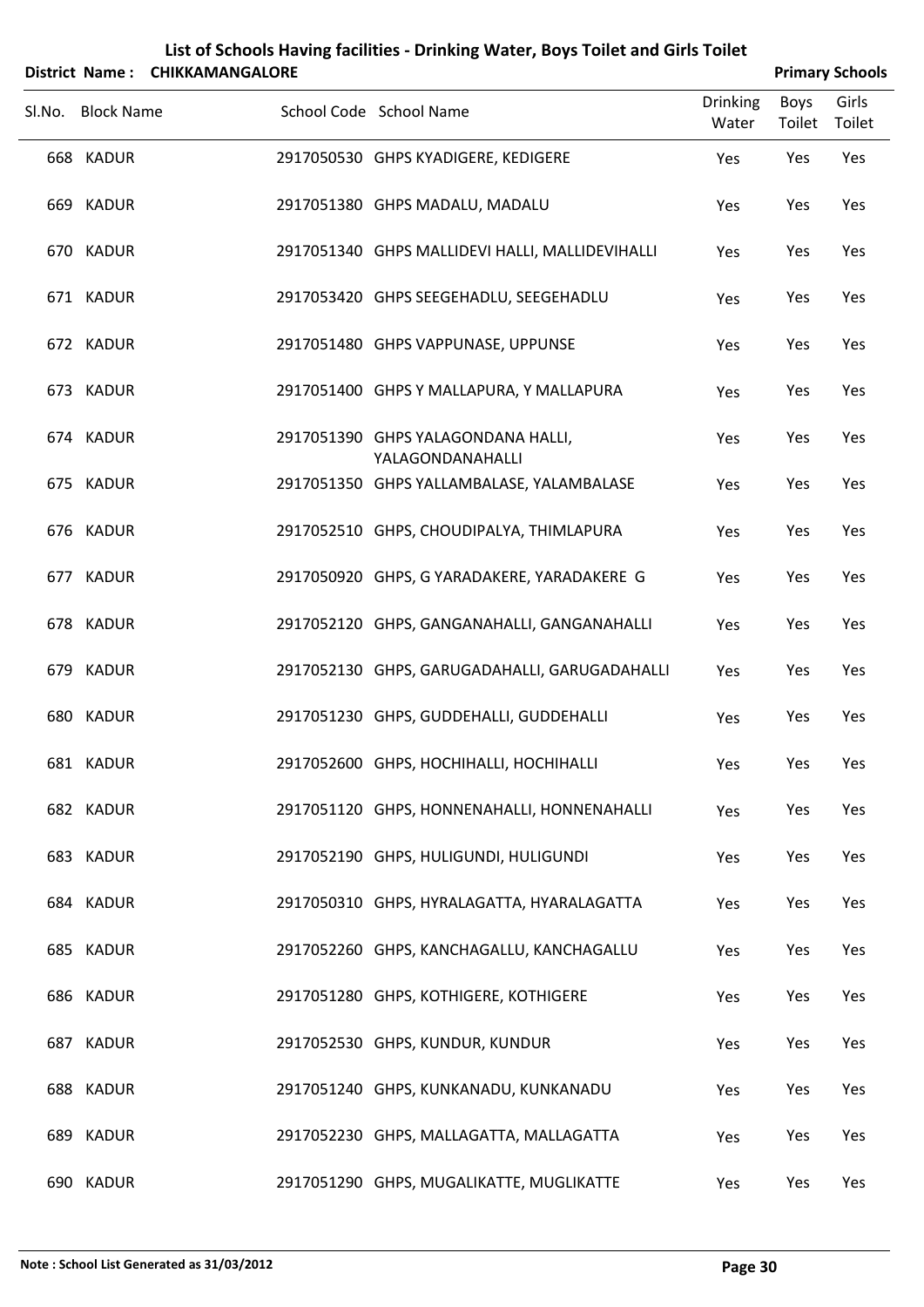|        |                   | District Name: CHIKKAMANGALORE |                                                         |                          | <b>Primary Schools</b> |                 |
|--------|-------------------|--------------------------------|---------------------------------------------------------|--------------------------|------------------------|-----------------|
| Sl.No. | <b>Block Name</b> |                                | School Code School Name                                 | <b>Drinking</b><br>Water | <b>Boys</b><br>Toilet  | Girls<br>Toilet |
|        | 691 KADUR         |                                | 2917052480 GHPS, S MADAPURA, S. MADAPURA                | Yes                      | Yes                    | Yes             |
|        | 692 KADUR         |                                | 2917052380 GHPS, SOMANAHALLI, SOMANAHALLI               | Yes                      | Yes                    | Yes             |
|        | 693 KADUR         |                                | 2917052510 GHPS, TIMLAPURA, THIMLAPURA                  | Yes                      | Yes                    | Yes             |
|        | 694 KADUR         |                                | 2917051130 GHPS, UDUGERE, UDUGERE                       | Yes                      | Yes                    | Yes             |
|        | 695 KADUR         |                                | 2917051270 GHPS, ULIGERE, ULIGERE                       | Yes                      | Yes                    | Yes             |
|        | 696 KADUR         |                                | 2917052110 GHPS, UPPINAHALLI, UPPINAHALLI               | Yes                      | Yes                    | Yes             |
|        | 697 KADUR         |                                | 2917050240 GHPS, V. KODIHALLI, V.KODIHALLI              | Yes                      | Yes                    | Yes             |
|        | 698 KADUR         |                                | 2917051260 GHPS, VADERAHALLI, VADERAHALLI               | Yes                      | Yes                    | Yes             |
|        | 699 KADUR         |                                | 2917050930 GHPS, VAKKALAGERE, VAKKALAGERE               | Yes                      | Yes                    | Yes             |
|        | 700 KADUR         |                                | 2917052020 GHPS, YARADAKERE, YARADAKERE                 | Yes                      | Yes                    | Yes             |
|        | 701 KADUR         |                                | 2917050420 GLPS ADIGERE, ASANDI                         | Yes                      | Yes                    | Yes             |
|        | 702 KADUR         |                                | 2917051040 GLPS G JAKKANA HALLI, G. JAKKANAHALLI        | Yes                      | Yes                    | Yes             |
|        | 703 KADUR         |                                | 2917050520 GLPS GADAGANA HALLI, GADUGANAHALLI           | Yes                      | Yes                    | Yes             |
|        | 704 KADUR         |                                | 2917051840 GLPS GEDLE HALLI, GEDLEHALLI                 | Yes                      | Yes                    | Yes             |
|        | 705 KADUR         |                                | 2917050720 GLPS HANUMANA HALLI, HANUMANAHALLI           | Yes                      | Yes                    | Yes             |
|        | 706 KADUR         |                                | 2917050620 GLPS HURUKANA HALLI, HURUKANAHALLI           | Yes                      | Yes                    | Yes             |
|        | 707 KADUR         |                                | 2917050430 GLPS K CHOMANA HALLI, K. CHOMONAHALLI        | Yes                      | Yes                    | Yes             |
|        | 708 KADUR         |                                | 2917052180 GLPS KALLELINGANAHALLI,<br>KALLELINGANAHALLI | Yes                      | Yes                    | Yes             |
|        | 709 KADUR         |                                | 2917050630 GLPS KALLI HOSALLI, KALLI HOSAHALLI          | Yes                      | Yes                    | Yes             |
|        | 710 KADUR         |                                | 2917050681 GLPS KURUBARAHALLI, CHOWLIHIRIYUR            | Yes                      | Yes                    | Yes             |
|        | 711 KADUR         |                                | 2917050560 GLPS M CHOMANA HALLI, M.<br>CHOMANAHALLI     | Yes                      | Yes                    | Yes             |
|        | 712 KADUR         |                                | 2917050800 GLPS MARULANA HALLI, MARULANAHALLI           | Yes                      | Yes                    | Yes             |
|        | 713 KADUR         |                                | 2917050880 GLPS MAVINA HALLI, MAVINAHALLI               | Yes                      | Yes                    | Yes             |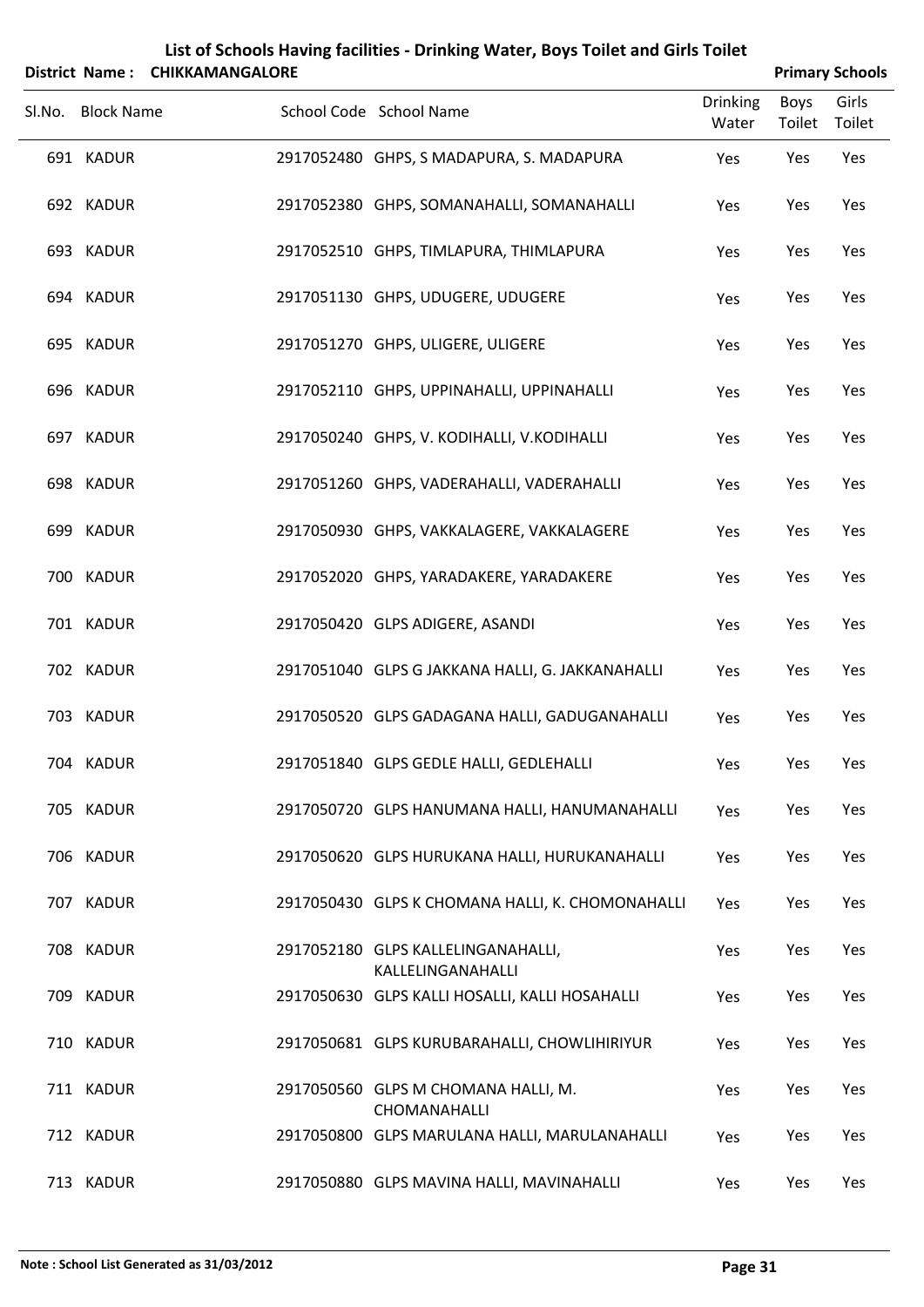|        |                   | District Name: CHIKKAMANGALORE |                                                                |                          |                | <b>Primary Schools</b> |
|--------|-------------------|--------------------------------|----------------------------------------------------------------|--------------------------|----------------|------------------------|
| Sl.No. | <b>Block Name</b> |                                | School Code School Name                                        | <b>Drinking</b><br>Water | Boys<br>Toilet | Girls<br>Toilet        |
|        | 714 KADUR         |                                | 2917050570 GLPS MELENAHALLI, MELENAHALLI                       | Yes                      | Yes            | Yes                    |
|        | 715 KADUR         |                                | 2917050580 GLPS NARASIPURA, NARASIPURA                         | Yes                      | Yes            | Yes                    |
|        | 716 KADUR         |                                | 2917051370 GLPS SADARAHALLI, SADARAHALLI                       | Yes                      | Yes            | Yes                    |
|        | 717 KADUR         |                                | 2917050460 GLPS SANKALAPURA, CHOWLAHIORIYURU P,<br>SANKLAPURA  | Yes                      | Yes            | Yes                    |
|        | 718 KADUR         |                                | 2917051480 GLPS SHANUBOGANA HALLI, UPPUNSE                     | Yes                      | Yes            | Yes                    |
|        | 719 KADUR         |                                | 2917050440 GLPS VIDYANAGAR, ANTHARAGATTE POST,<br>ANTHARAGATTE | Yes                      | Yes            | Yes                    |
|        | 720 KADUR         |                                | 2917052120 GLPS, B KAVALAHATTI, GANGANAHALLI                   | Yes                      | Yes            | Yes                    |
|        | 721 KADUR         |                                | 2917052380 GLPS, BM KOPPALU, SOMANAHALLI                       | Yes                      | Yes            | Yes                    |
|        | 722 KADUR         |                                | 2917050681 GLPS, CD GOLLARAHATI, CHOWLIHIRIYUR                 | Yes                      | Yes            | Yes                    |
|        | 723 KADUR         |                                | 2917051700 GLPS, CHIKKATANGALI, CHIKKATANGLI                   | Yes                      | Yes            | Yes                    |
|        | 724 KADUR         |                                | 2917050950 GLPS, CHINAKARIHALLI, CHINAKARAHALLI                | Yes                      | Yes            | Yes                    |
|        | 725 KADUR         |                                | 2917052270 GLPS, D HOSALLI, D. HOSAHALLI                       | Yes                      | Yes            | Yes                    |
|        | 726 KADUR         |                                | 2917052460 GLPS, DEVARAHALLI, DEVARAHALLI                      | Yes                      | Yes            | Yes                    |
|        | 727 KADUR         |                                | 2917052130 GLPS, G TIMMAPURA, GARUGADAHALLI                    | Yes                      | Yes            | Yes                    |
|        | 728 KADUR         |                                | 2917053520 GLPS, HAMPAPURA, HAMPAPURA                          | Yes                      | Yes            | Yes                    |
|        | 729 KADUR         |                                | 2917052240 GLPS, HANUMANTHAPURA, SINGATAGERE                   | Yes                      | Yes            | Yes                    |
|        | 730 KADUR         |                                | 2917052050 GLPS, KASUVANAHALLI, KASUVANAHALLI                  | Yes                      | Yes            | Yes                    |
|        | 731 KADUR         |                                | 2917052500 GLPS, M GOLLARAHATTI, MUTHANAGERE                   | Yes                      | Yes            | Yes                    |
|        | 732 KADUR         |                                | 2917052370 GLPS, MATTIHALLI, MATHIHALLI                        | Yes                      | Yes            | Yes                    |
|        | 733 KADUR         |                                | 2917052500 GLPS, ML TANDYA, MUTHANAGERE                        | Yes                      | Yes            | Yes                    |
|        | 734 KADUR         |                                | 2917051690 GLPS, MUDDENAHALLI, MUDDENAHALLI                    | Yes                      | Yes            | Yes                    |
|        | 735 KADUR         |                                | 2917052290 GLPS, NIDUVALLI TANDYA, NIDUVALLI                   | Yes                      | Yes            | Yes                    |
|        | 736 KADUR         |                                | 2917052360 GLPS, PATTEDEVARAHALLI,<br>PATTADEVARAHALLI         | Yes                      | Yes            | Yes                    |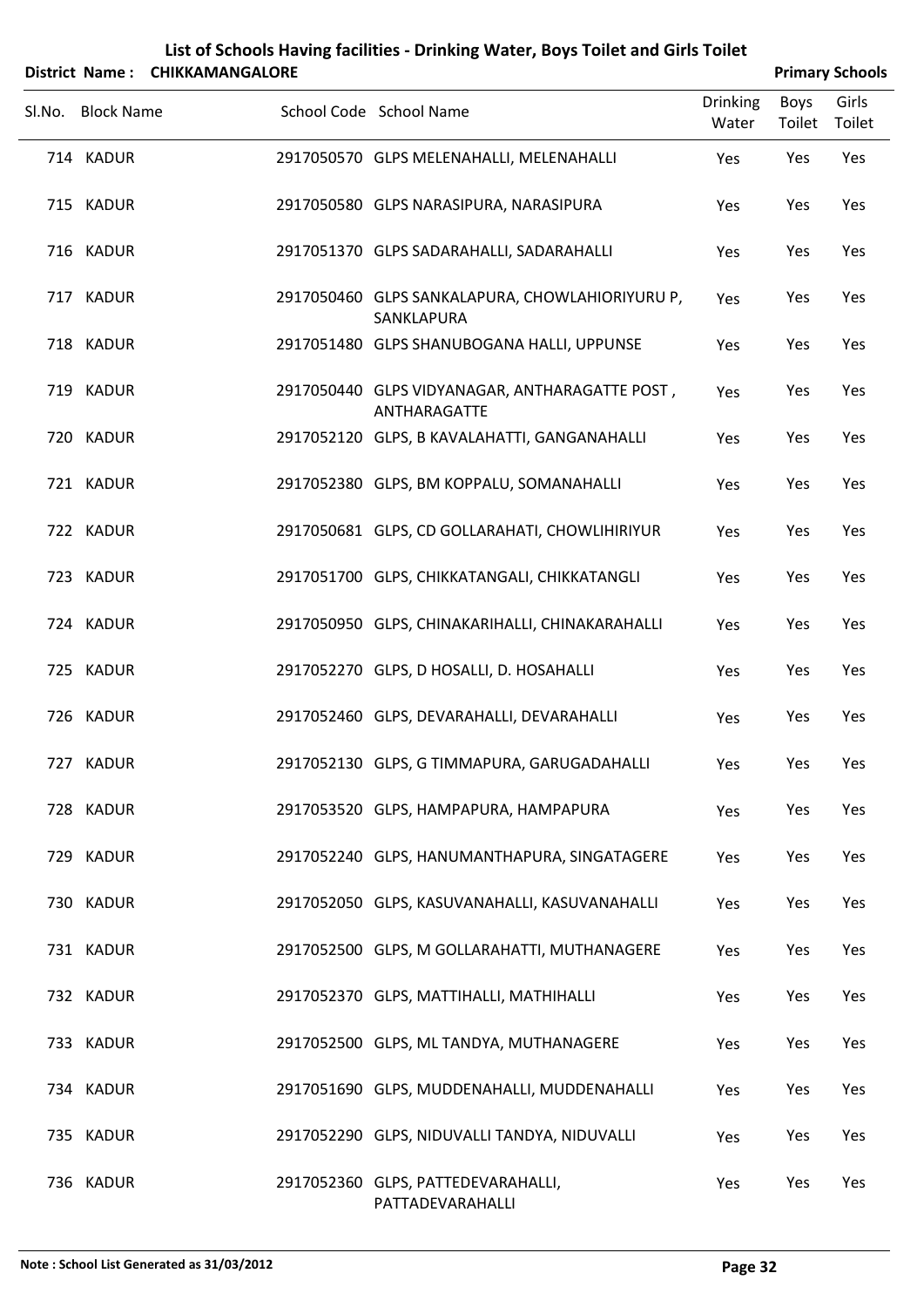|        |                   | District Name: CHIKKAMANGALORE |                                                               |                          |                       | <b>Primary Schools</b> |
|--------|-------------------|--------------------------------|---------------------------------------------------------------|--------------------------|-----------------------|------------------------|
| SI.No. | <b>Block Name</b> |                                | School Code School Name                                       | <b>Drinking</b><br>Water | <b>Boys</b><br>Toilet | Girls<br>Toilet        |
|        | 737 KADUR         |                                | 2917052470 GLPS, RANGAPURA, RANGAPURA                         | Yes                      | Yes                   | Yes                    |
|        | 738 KADUR         |                                | 2917052350 GLPS, S GOLLARAHATTI, SHETTYHALLI                  | Yes                      | Yes                   | Yes                    |
|        | 739 KADUR         |                                | 2917052440 GLPS, S KODIHALLI, S. KODIHALLI                    | Yes                      | Yes                   | Yes                    |
|        | 740 KADUR         |                                | 2917052050 GLPS, SD KOPPALU, KASUVANAHALLI                    | Yes                      | Yes                   | Yes                    |
|        | 741 KADUR         |                                | 2917052110 GLPS, UL TANDYA, UPPINAHALLI                       | Yes                      | Yes                   | Yes                    |
|        | 742 KADUR         |                                | 2917051540 GLPS, V BADAVANE MALLESWARA,<br>MALLESHWARA(RURAL) | Yes                      | Yes                   | Yes                    |
|        | 743 KADUR         |                                | 2917051120 GLPS, ADIGEREHALLI, HONNENAHALLI                   | Yes                      | Yes                   | Yes                    |
|        | 744 KADUR         |                                | 2917051970 GLPS, DEVARAHALLI, DEVARAHALLI                     | Yes                      | Yes                   | Yes                    |
|        | 745 KADUR         |                                | 2917051070 GLPS, HANUMANAHALLI, YAGATI                        | Yes                      | Yes                   | Yes                    |
|        | 746 KADUR         |                                | 2917053540 GLPS, HULIHALLI, HULIHALI                          | Yes                      | Yes                   | Yes                    |
|        | 747 KADUR         |                                | 2917050260 GLPS, JAILAXMIPURA, LINGALAPURA                    | Yes                      | Yes                   | Yes                    |
|        | 748 KADUR         |                                | 2917050920 GLPS, K M K NAGAR, YARADAKERE G                    | Yes                      | Yes                   | Yes                    |
|        | 749 KADUR         |                                | 2917052370 GLPS, MB COLONI, MATHIHALLI                        | Yes                      | Yes                   | Yes                    |
|        | 750 KADUR         |                                | 2917053530 GLPS, NARANAPURA, NARANAPURA                       | Yes                      | Yes                   | Yes                    |
|        | 751 KADUR         |                                | 2917053400 GLPS, RAJEEV GANDHI, WORD NO 23                    | Yes                      | Yes                   | Yes                    |
|        | 752 KADUR         |                                | 2917052380 GLPS, SL TANDYA, SOMANAHALLI                       | Yes                      | Yes                   | Yes                    |
|        | 753 KADUR         |                                | 2917052510 GLPS, T DODDIHATTI, THIMLAPURA                     | Yes                      | Yes                   | Yes                    |
|        | 754 KADUR         |                                | 2917051130 GLPS, UDIGERE TANDYA, UDUGERE                      | Yes                      | Yes                   | Yes                    |
|        | 755 KADUR         |                                | 2917050681 GMBHPS, CHOWLIHIRIYUR, CHOWLIHIRIYUR               | Yes                      | Yes                   | Yes                    |
|        | 756 KADUR         |                                | 2917052240 GMHPS, SINGATAGERE, SINGATAGERE                    | Yes                      | Yes                   | Yes                    |
|        | 757 KADUR         |                                | 2917052210 GOVT LOWER PRI SCHL DODDAHATTI,<br>KERESANTHE      | Yes                      | Yes                   | Yes                    |
|        | 758 KADUR         |                                | 2917052160 GOVT URDU L.P.SCHL. K-BIDARE, K BIDRE              | Yes                      | Yes                   | Yes                    |
|        | 759 KADUR         |                                | 2917051350 GUHPS YELLAMBALASE, YALAMBALASE                    | Yes                      | Yes                   | Yes                    |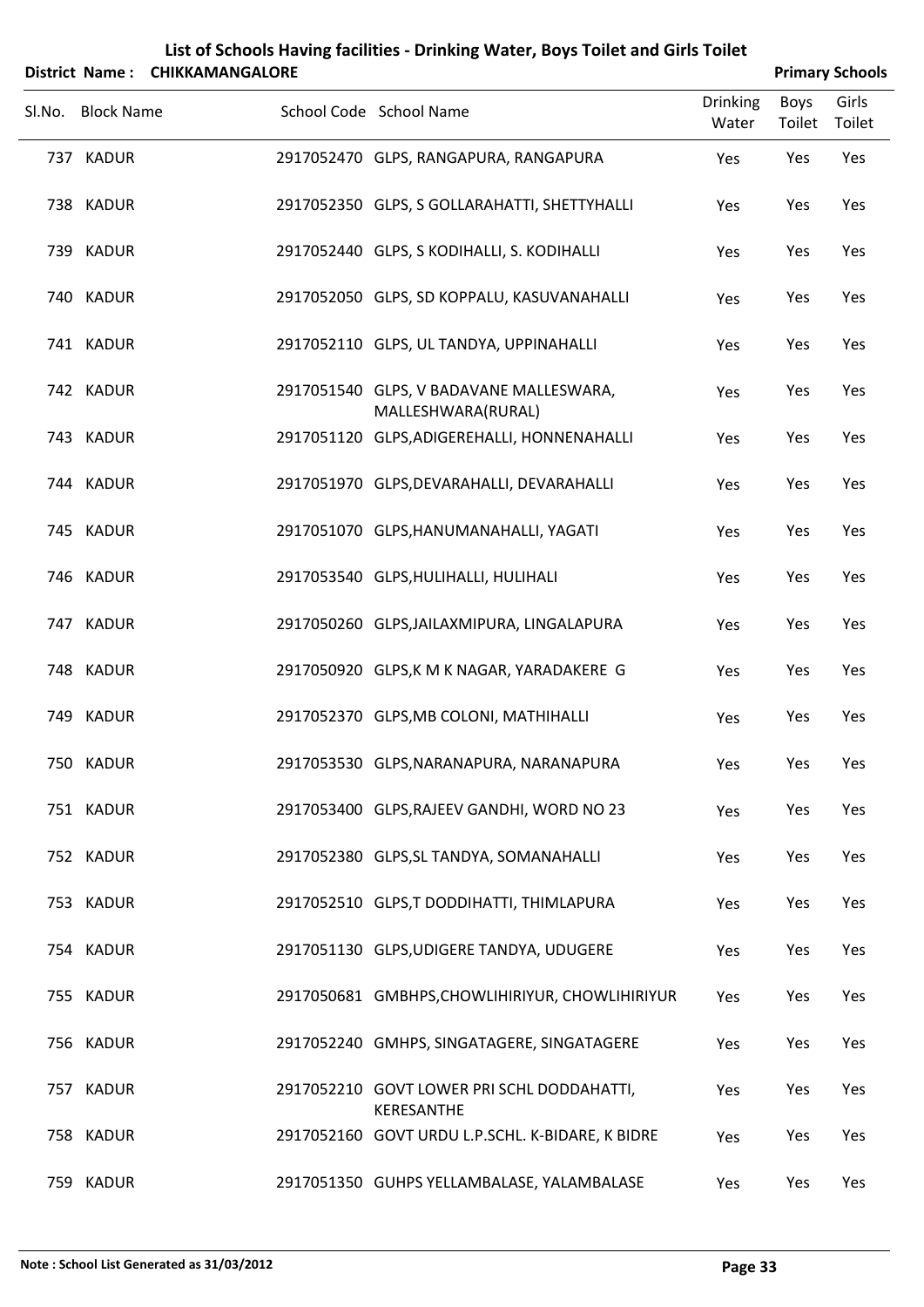|        |                   | District Name: CHIKKAMANGALORE |                                                           |                          |                | <b>Primary Schools</b> |
|--------|-------------------|--------------------------------|-----------------------------------------------------------|--------------------------|----------------|------------------------|
| SI.No. | <b>Block Name</b> |                                | School Code School Name                                   | <b>Drinking</b><br>Water | Boys<br>Toilet | Girls<br>Toilet        |
|        | 760 KADUR         |                                | 2917052470 GUHPS, RANGAPURA, RANGAPURA                    | Yes                      | Yes            | Yes                    |
|        | 761 KADUR         |                                | 2917052490 GUHPS, SIDDARAMNAHALLI,<br>SIDDARAMANAHALLI    | Yes                      | Yes            | Yes                    |
|        | 762 KADUR         |                                | 2917051060 GULPS, GARJE, GARJE                            | Yes                      | Yes            | Yes                    |
|        | 763 KADUR         |                                | 2917053400 GULPS, MUDIYAPPA BADAVANE, WORD NO<br>23       | Yes                      | Yes            | Yes                    |
|        | 764 KADUR         |                                | 2917053310 H.P.B.S. KADUR, WORD NO 14                     | Yes                      | Yes            | Yes                    |
|        | 765 KADUR         |                                | 2917053310 H.P.G.S. KM ROAD, WORD NO 14                   | Yes                      | Yes            | Yes                    |
|        | 766 KADUR         |                                | 2917050440 H.P.S. ANTHARAGATTE, ANTHARAGATTE              | Yes                      | Yes            | Yes                    |
|        | 767 KADUR         |                                | 2917051540 H.P.S. MALLESHWARA,<br>MALLESHWARA(RURAL)      | Yes                      | Yes            | Yes                    |
|        | 768 KADUR         |                                | 2917052160 H.P.S. K.BIDARE, K BIDRE                       | Yes                      | Yes            | Yes                    |
|        | 769 KADUR         |                                | 2917051510 H.P.S. NAGAGONDANAHALLI,<br>NAGAGONDANAHALLI   | Yes                      | Yes            | Yes                    |
|        | 770 KADUR         |                                | 2917051460 H.P.S. THURUVANAHALLI, THURUVANAHALLI          | Yes                      | Yes            | Yes                    |
|        | 771 KADUR         |                                | 2917050640 L.P.S. H.T. TANDYA, HADAGALU                   | Yes                      | Yes            | Yes                    |
|        | 772 KADUR         |                                | 2917050440 L.P.S. ANWAR COLONY, ANTHARAGATTE              | Yes                      | Yes            | Yes                    |
|        | 773 KADUR         |                                | 2917050930 L.P.S. V. VADDARAHATTI, VAKKALAGERE            | Yes                      | Yes            | Yes                    |
|        | 774 KADUR         |                                | 2917052300 L.P.S. DODANAKATTE, PANCHANAHALLI              | Yes                      | Yes            | Yes                    |
|        | 775 KADUR         |                                | 2917051070 L.P.S. K.H. MUDIYAPPA BADAVANE, YAG,<br>YAGATI | Yes                      | Yes            | Yes                    |
|        | 776 KOPPA         |                                | 2917020600 G.L.P.S. MAKKIKOPPA,, KULUR                    | Yes                      | Yes            | Yes                    |
|        | 777 KOPPA         |                                | 2917020190 GHPBS HARIHARAPURA, HARIHARAPURA               | Yes                      | Yes            | Yes                    |
|        | 778 KOPPA         |                                | 2917020190 GHPGS HARIHARAURA, HARIHARAPURA                | Yes                      | Yes            | Yes                    |
|        | 779 KOPPA         |                                | 2917020340 GHPS ABBIGADDE, KOPPA(RURAL)                   | Yes                      | Yes            | Yes                    |
|        | 780 KOPPA         |                                | 2917020630 GHPS ADIGEBYLU, ADIGEBYLU                      | Yes                      | Yes            | Yes                    |
|        | 781 KOPPA         |                                | 2917020590 GHPS AGALAGANDI, AGALAGANDI                    | Yes                      | Yes            | Yes                    |
|        | 782 KOPPA         |                                | 2917020610 GHPS ALAGESHWARA,<br>JAYAPURA(MEGUNDHA)        | Yes                      | Yes            | Yes                    |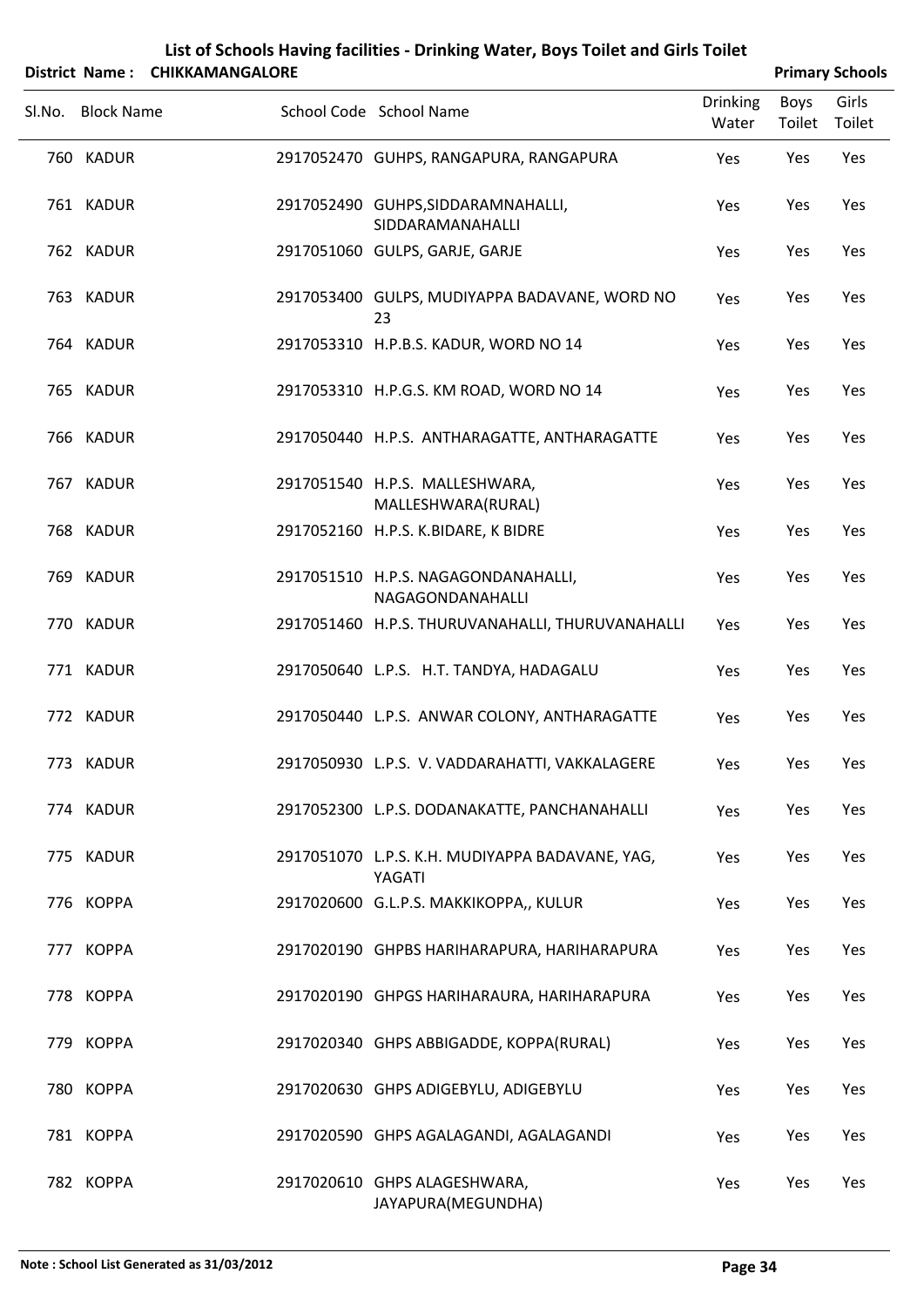|        | District Name:    | <b>CHIKKAMANGALORE</b> | List of Schools Having facilities - Drinking Water, Boys Toilet and Girls Toilet |                          |                | <b>Primary Schools</b> |
|--------|-------------------|------------------------|----------------------------------------------------------------------------------|--------------------------|----------------|------------------------|
| Sl.No. | <b>Block Name</b> |                        | School Code School Name                                                          | <b>Drinking</b><br>Water | Boys<br>Toilet | Girls<br>Toilet        |
|        | 783 KOPPA         |                        | 2917020950 GHPS ALNR MELINAPETE, WARD NO.1                                       | Yes                      | Yes            | Yes                    |
|        | 784 KOPPA         |                        | 2917020420 GHPS ANDAGARU, MARITHOTLU                                             | Yes                      | Yes            | Yes                    |
|        | 785 KOPPA         |                        | 2917020580 GHPS ATTIKULI, HEGGARU                                                | Yes                      | Yes            | Yes                    |
|        | 786 KOPPA         |                        | 2917020450 GHPS BAPUNJI, NUGGI                                                   | Yes                      | Yes            | Yes                    |
|        | 787 KOPPA         |                        | 2917020780 GHPS BASARIKATTE, HONNAGUNDI                                          | Yes                      | Yes            | Yes                    |
|        | 788 KOPPA         |                        | 2917020240 GHPS BELAVINAKODIGE, BELAVINAKODIGE                                   | Yes                      | Yes            | Yes                    |
|        | 789 KOPPA         |                        | 2917020730 GHPS BHARAKANA GHATTA,<br>BETHADAKOLALU                               | Yes                      | Yes            | Yes                    |
|        | 790 KOPPA         |                        | 2917020770 GHPS BILALUKOPPA, ATTIKUDIGE                                          | Yes                      | Yes            | Yes                    |
|        | 791 KOPPA         |                        | 2917020690 GHPS BYREDEVARU, BYREDEVARU                                           | Yes                      | Yes            | Yes                    |
|        | 792 KOPPA         |                        | 2917020930 GHPS CHOWKI, KESAVE                                                   | Yes                      | Yes            | Yes                    |
|        | 793 KOPPA         |                        | 2917020390 GHPS COWRI GUDDA, HARANDUR                                            | Yes                      | Yes            | Yes                    |
|        | 794 KOPPA         |                        | 2917020550 GHPS DAYAMBALLI, DAYAMBALLI                                           | Yes                      | Yes            | Yes                    |
|        | 795 KOPPA         |                        | 2917020180 GHPS DEVARAMANE, YADADANTI                                            | Yes                      | Yes            | Yes                    |
|        | 796 KOPPA         |                        | 2917020300 GHPS GUNAVANTHE BADAVANE,<br><b>GUNAVANTHE</b>                        | Yes                      | Yes            | Yes                    |
|        | 797 KOPPA         |                        | 2917020300 GHPS GUNAVANTHE, GUNAVANTHE                                           | Yes                      | Yes            | Yes                    |
|        | 798 KOPPA         |                        | 2917020210 GHPS GUNDAKAL, ASAGODU                                                | Yes                      | Yes            | Yes                    |
|        | 799 KOPPA         |                        | 2917020570 GHPS H HOSURU, H HOSURU                                               | Yes                      | Yes            | Yes                    |
|        | 800 KOPPA         |                        | 2917020700 GHPS HARALANE, HARALANE                                               | Yes                      | Yes            | Yes                    |
|        | 801 KOPPA         |                        | 2917020920 GHPS HEDSE, HEDDASE                                                   | Yes                      | Yes            | Yes                    |
|        | 802 KOPPA         |                        | 2917020750 GHPS HERUR, HERUR                                                     | Yes                      | Yes            | Yes                    |
|        | 803 KOPPA         |                        | 2917020620 GHPS HIREGADDE, HIREGADDE                                             | Yes                      | Yes            | Yes                    |
|        | 804 KOPPA         |                        | 2917020270 GHPS HOKKALIKE, BOLAPURA                                              | Yes                      | Yes            | Yes                    |
|        | 805 KOPPA         |                        | 2917020680 GHPS HULIGARADI, HULIGARADI                                           | Yes                      | Yes            | Yes                    |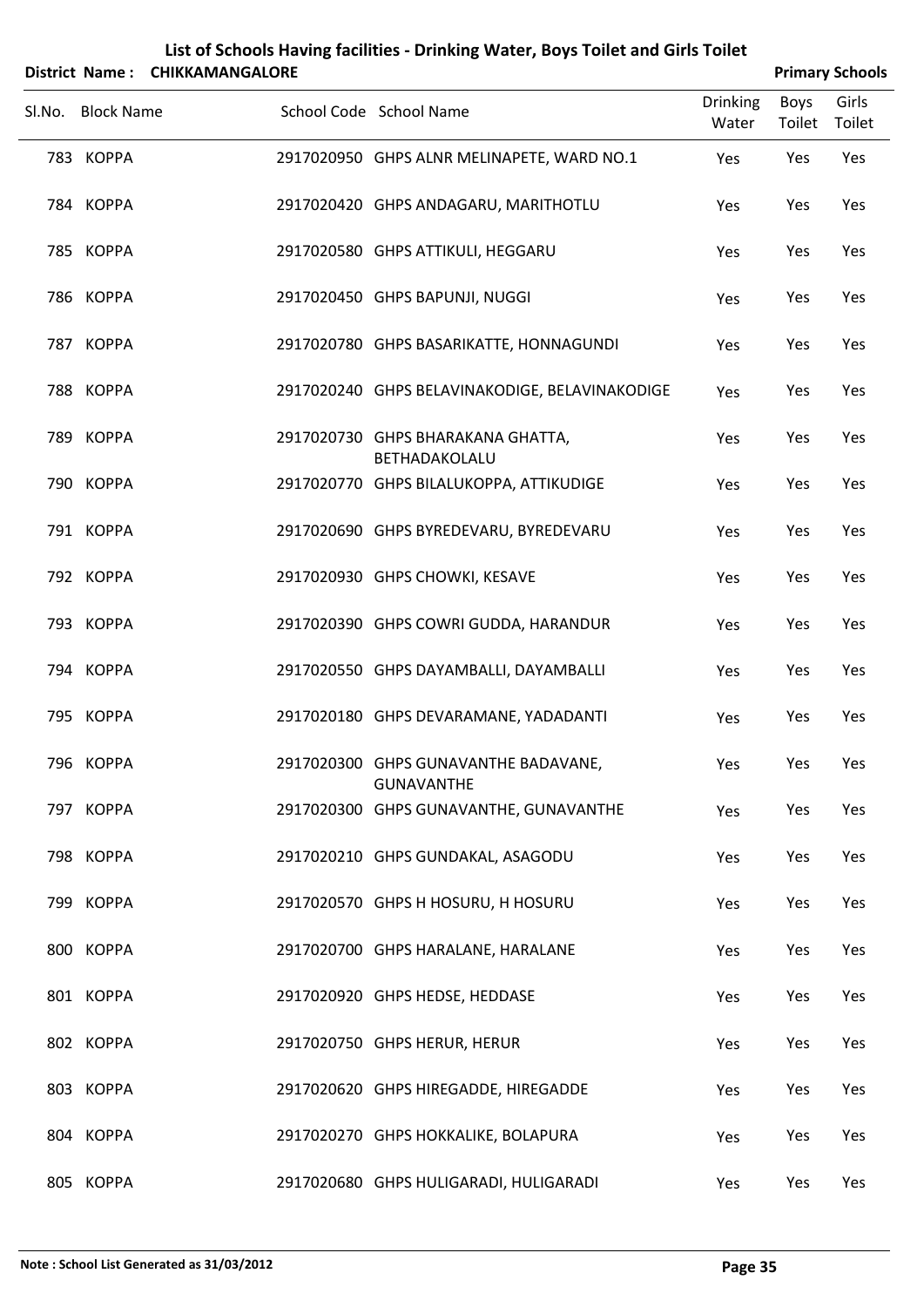|        | District Name:    | List of Schools Having facilities - Drinking Water, Boys Toilet and Girls Toilet<br><b>CHIKKAMANGALORE</b> | <b>Primary Schools</b>                         |                          |                       |                 |
|--------|-------------------|------------------------------------------------------------------------------------------------------------|------------------------------------------------|--------------------------|-----------------------|-----------------|
| SI.No. | <b>Block Name</b> |                                                                                                            | School Code School Name                        | <b>Drinking</b><br>Water | <b>Boys</b><br>Toilet | Girls<br>Toilet |
|        | 806 KOPPA         |                                                                                                            | 2917020440 GHPS JOGISARA, BINTRAVALLI          | Yes                      | Yes                   | Yes             |
|        | 807 KOPPA         |                                                                                                            | 2917020940 GHPS KACHKAL, SOMLAPURA             | Yes                      | Yes                   | Yes             |
|        | 808 KOPPA         |                                                                                                            | 2917020720 GHPS KALLUGUDDE, KALLUGUDDE         | Yes                      | Yes                   | Yes             |
|        | 809 KOPPA         |                                                                                                            | 2917020510 GHPS KARIMANE, THULUVINAKOPPA       | Yes                      | Yes                   | Yes             |
|        | 810 KOPPA         |                                                                                                            | 2917020770 GHPS KAVANAHALLA, ATTIKUDIGE        | Yes                      | Yes                   | Yes             |
|        | 811 KOPPA         |                                                                                                            | 2917020930 GHPS KESAVE, KESAVE                 | Yes                      | Yes                   | Yes             |
|        | 812 KOPPA         |                                                                                                            | 2917020360 GHPS KUNCHOORU, KUNCHUR             | Yes                      | Yes                   | Yes             |
|        | 813 KOPPA         |                                                                                                            | 2917020750 GHPS KUNDURU, HERUR                 | Yes                      | Yes                   | Yes             |
|        | 814 KOPPA         |                                                                                                            | 2917020200 GHPS KUNIMAKKI, KUNIMAKKI           | Yes                      | Yes                   | Yes             |
|        | 815 KOPPA         |                                                                                                            | 2917020560 GHPS LOKANATHAPURA, LOKANATHAPURA   | Yes                      | Yes                   | Yes             |
|        | 816 KOPPA         |                                                                                                            | 2917020650 GHPS MURUGADDE, MURUGADDE           | Yes                      | Yes                   | Yes             |
|        | 817 KOPPA         |                                                                                                            | 2917020390 GHPS RAGAVENDRA NAGARA, HARANDUR    | Yes                      | Yes                   | Yes             |
|        | 818 KOPPA         |                                                                                                            | 2917020800 GHPS SEEGODU, DEVAGODU              | Yes                      | Yes                   | Yes             |
|        | 819 KOPPA         |                                                                                                            | 2917020690 GHPS SHANTHIGRAMA, BYREDEVARU       | Yes                      | Yes                   | Yes             |
|        | 820 KOPPA         |                                                                                                            | 2917020290 GHPS SIDDARAMATA, KELAKULI          | Yes                      | Yes                   | Yes             |
|        | 821 KOPPA         |                                                                                                            | 2917020410 GHPS THALAMAKKI, THALAMAKKI         | Yes                      | Yes                   | Yes             |
|        | 822 KOPPA         |                                                                                                            | 2917020530 GHPS THENGINAMANE, KARIMANE         | Yes                      | Yes                   | Yes             |
|        | 823 KOPPA         |                                                                                                            | 2917020230 GHPS UTTAMESHWARA, BHUYANAKOTE      | Yes                      | Yes                   | Yes             |
|        | 824 KOPPA         |                                                                                                            | 2917020750 GHPS VEERAGALLU MAKKI, HERUR        | Yes                      | Yes                   | Yes             |
|        | 825 KOPPA         |                                                                                                            | 2917020640 GHPS YELEMADALU, YELEMADALU         | Yes                      | Yes                   | Yes             |
|        | 826 KOPPA         |                                                                                                            | 2917020150 GHPS, BILAGADDE, BILAGADDE          | Yes                      | Yes                   | Yes             |
|        | 827 KOPPA         |                                                                                                            | 2917020050 GHPS, HONAGARU, HONAGARU            | Yes                      | Yes                   | Yes             |
|        | 828 KOPPA         |                                                                                                            | 2917020090 GHPS, KALANAYAKANAKATTE, NILAVAGILU | Yes                      | Yes                   | Yes             |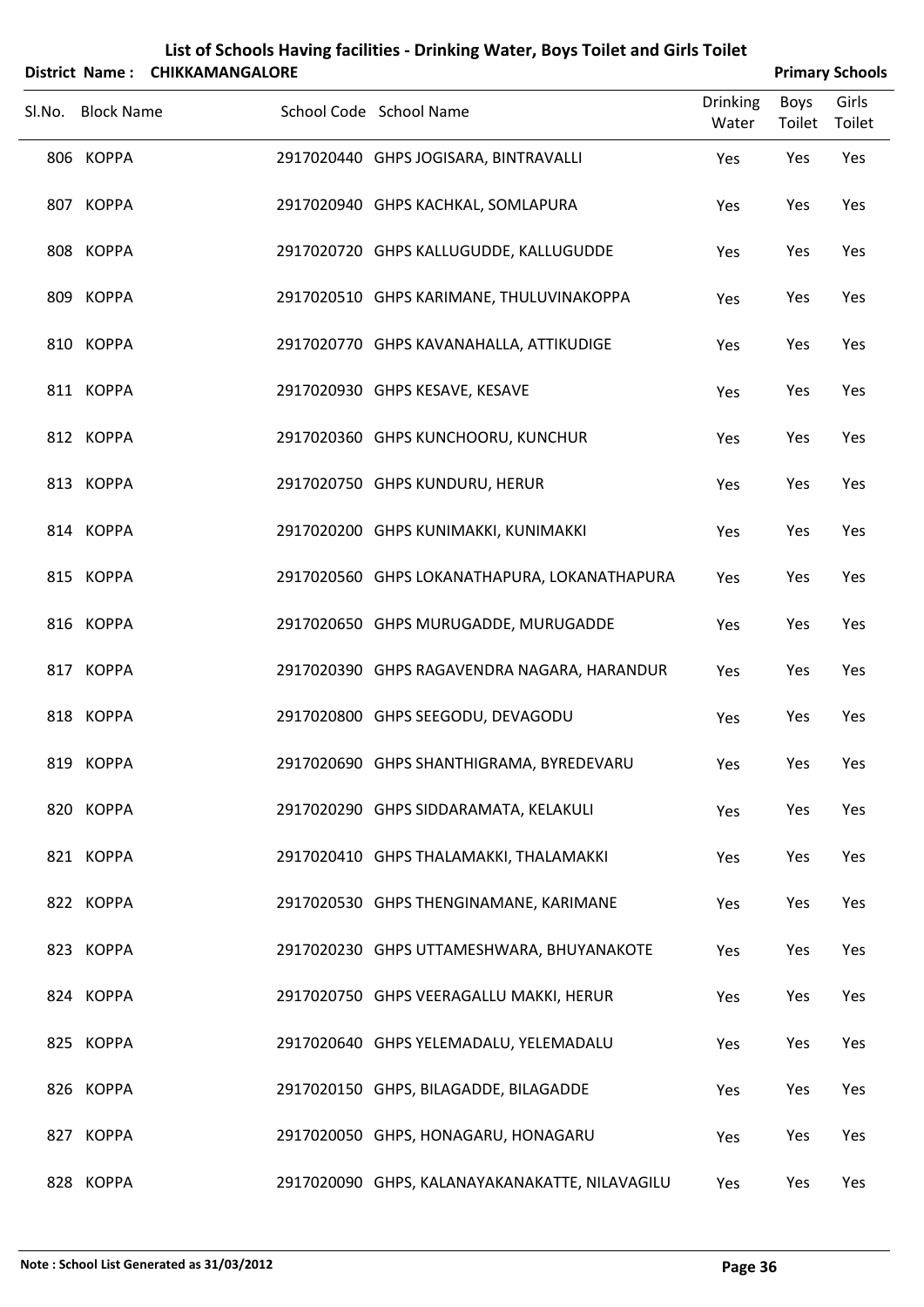|                   | District Name: CHIKKAMANGALORE |                                                    |                          |                       | <b>Primary Schools</b> |
|-------------------|--------------------------------|----------------------------------------------------|--------------------------|-----------------------|------------------------|
| Sl.No. Block Name |                                | School Code School Name                            | <b>Drinking</b><br>Water | <b>Boys</b><br>Toilet | Girls<br>Toilet        |
| 829 KOPPA         |                                | 2917020130 GHPS, KODUR, KODUR                      | Yes                      | Yes                   | Yes                    |
| 830 KOPPA         |                                | 2917020370 GHPS, ADADA, ADDADA                     | Yes                      | Yes                   | Yes                    |
| 831 KOPPA         |                                | 2917020380 GLPS AMMADI, AMMADI ESTATE              | Yes                      | Yes                   | Yes                    |
| 832 KOPPA         |                                | 2917020500 GLPS BELAGOLA, BELAGOLA                 | Yes                      | Yes                   | Yes                    |
| 833 KOPPA         |                                | 2917020450 GLPS BERUKUDIGE, NUGGI                  | Yes                      | Yes                   | Yes                    |
| 834 KOPPA         |                                | 2917020730 GLPS BETTADA KOLALU, BETHADAKOLALU      | Yes                      | Yes                   | Yes                    |
| 835 KOPPA         |                                | 2917020350 GLPS BRAHMANA KODU, NARASIPURA          | Yes                      | Yes                   | Yes                    |
| 836 KOPPA         |                                | 2917020620 GLPS CC HAKLU, HIREGADDE                | Yes                      | Yes                   | Yes                    |
| 837 KOPPA         |                                | 2917020210 GLPS CHITRAVALLI, ASAGODU               | Yes                      | Yes                   | Yes                    |
| 838 KOPPA         |                                | 2917020610 GLPS CHOWDIKATTE,<br>JAYAPURA(MEGUNDHA) | Yes                      | Yes                   | Yes                    |
| 839 KOPPA         |                                | 2917020800 GLPS DEVAGODU, DEVAGODU                 | Yes                      | Yes                   | Yes                    |
| 840 KOPPA         |                                | 2917020410 GLPS GANAPATHIKATTE, THALAMAKKI         | Yes                      | Yes                   | Yes                    |
| 841 KOPPA         |                                | 2917020670 GLPS GTM SITE, GUDDETHOTA               | Yes                      | Yes                   | Yes                    |
| 842 KOPPA         |                                | 2917020210 GLPS HONAGODU, ASAGODU                  | Yes                      | Yes                   | Yes                    |
| 843 KOPPA         |                                | 2917020570 GLPS HOTTINA KODIGE, H HOSURU           | Yes                      | Yes                   | Yes                    |
| 844 KOPPA         |                                | 2917020340 GLPS HULUMAKKI, KOPPA(RURAL)            | Yes                      | Yes                   | Yes                    |
| 845 KOPPA         |                                | 2917020240 GLPS HURULIHAKLU, BELAVINAKODIGE        | Yes                      | Yes                   | Yes                    |
| 846 KOPPA         |                                | 2917020750 GLPS HUTTINAGADDE, HERUR                | Yes                      | Yes                   | Yes                    |
| 847 KOPPA         |                                | 2917020190 GLPS JEMMITIGE, HARIHARAPURA            | Yes                      | Yes                   | Yes                    |
| 848 KOPPA         |                                | 2917020080 GLPS KARANGI, BHANDIGADI                | Yes                      | Yes                   | Yes                    |
| 849 KOPPA         |                                | 2917020580 GLPS KAREMANE, HEGGARU                  | Yes                      | Yes                   | Yes                    |
| 850 KOPPA         |                                | 2917020610 GLPS KATTEMANE, JAYAPURA(MEGUNDHA)      | Yes                      | Yes                   | Yes                    |
| 851 KOPPA         |                                | 2917020700 GLPS KITHLEGODLI, HARALANE              | Yes                      | Yes                   | Yes                    |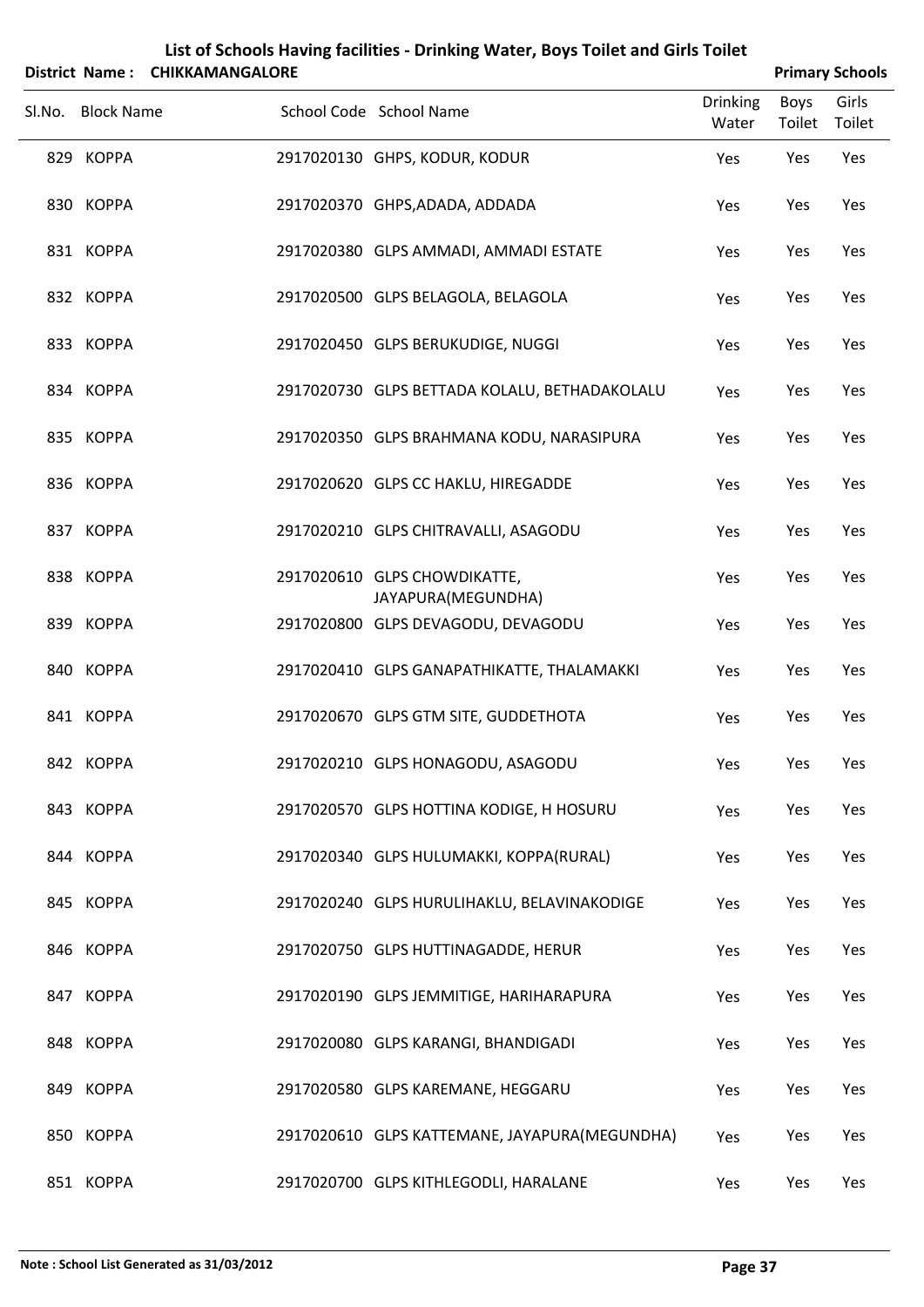|                   | District Name: CHIKKAMANGALORE |                                                 |                          |                       | <b>Primary Schools</b> |
|-------------------|--------------------------------|-------------------------------------------------|--------------------------|-----------------------|------------------------|
| Sl.No. Block Name |                                | School Code School Name                         | <b>Drinking</b><br>Water | <b>Boys</b><br>Toilet | Girls<br>Toilet        |
| 852 KOPPA         |                                | 2917020590 GLPS KOLEGODU, AGALAGANDI            | Yes                      | Yes                   | Yes                    |
| 853 KOPPA         |                                | 2917020690 GLPS KOTETHOTA, BYREDEVARU           | Yes                      | Yes                   | Yes                    |
| 854 KOPPA         |                                | 2917020480 GLPS MACHIKOPPA, MACHIKOPPA          | Yes                      | Yes                   | Yes                    |
| 855 KOPPA         |                                | 2917020510 GLPS MALAGARU, THULUVINAKOPPA        | Yes                      | Yes                   | Yes                    |
| 856 KOPPA         |                                | 2917020800 GLPS MEDAKKI, DEVAGODU               | Yes                      | Yes                   | Yes                    |
| 857 KOPPA         |                                | 2917020350 GLPS NARASIPURA, NARASIPURA          | Yes                      | Yes                   | Yes                    |
| 858 KOPPA         |                                | 2917020450 GLPS NUGGI, NUGGI                    | Yes                      | Yes                   | Yes                    |
| 859 KOPPA         |                                | 2917020450 GLPS QUARDIHILOW, NUGGI              | Yes                      | Yes                   | Yes                    |
| 860 KOPPA         |                                | 2917020390 GLPS SANNAKERE, HARANDUR             | Yes                      | Yes                   | Yes                    |
| 861 KOPPA         |                                | 2917020940 GLPS SOMALAPURA, SOMLAPURA           | Yes                      | Yes                   | Yes                    |
| 862 KOPPA         |                                | 2917020790 GLPS STHIRUR, STHIRUR                | Yes                      | Yes                   | Yes                    |
| 863 KOPPA         |                                | 2917020640 GLPS SUNKADA GADDE, YELEMADALU       | Yes                      | Yes                   | Yes                    |
| 864 KOPPA         |                                | 2917020220 GLPS TAMMADAVALLI, THAMMADAVALLI     | Yes                      | Yes                   | Yes                    |
| 865 KOPPA         |                                | 2917020460 GLPS TANUDI, TANUDI                  | Yes                      | Yes                   | Yes                    |
| 866 KOPPA         |                                | 2917020620 GLPS THUPPURU, HIREGADDE             | Yes                      | Yes                   | Yes                    |
| 867 KOPPA         |                                | 2917020660 GLPS VATEBACHALKHAN, VATE BACHALAKAN | Yes                      | Yes                   | Yes                    |
| 868 KOPPA         |                                | 2917020100 GLPS, HEGGARU, HEGGARU               | Yes                      | Yes                   | Yes                    |
| 869 KOPPA         |                                | 2917020040 GLPS, HULUKODU, HALMATHUR            | Yes                      | Yes                   | Yes                    |
| 870 KOPPA         |                                | 2917020040 GLPS, KAGIAN GOLLI, HALMATHUR        | Yes                      | Yes                   | Yes                    |
| 871 KOPPA         |                                | 2917020010 GLPS, KONGAVALLI, CHAVALAMANE        | Yes                      | Yes                   | Yes                    |
| 872 KOPPA         |                                | 2917020090 GLPS, MAHANTARA MATA, NILAVAGILU     | Yes                      | Yes                   | Yes                    |
| 873 KOPPA         |                                | 2917020140 GLPS, SHANUVALLI, SHANUVALLI         | Yes                      | Yes                   | Yes                    |
| 874 KOPPA         |                                | 2917020030 GLPS, SHILAKARADI, SHILAKARADI       | Yes                      | Yes                   | Yes                    |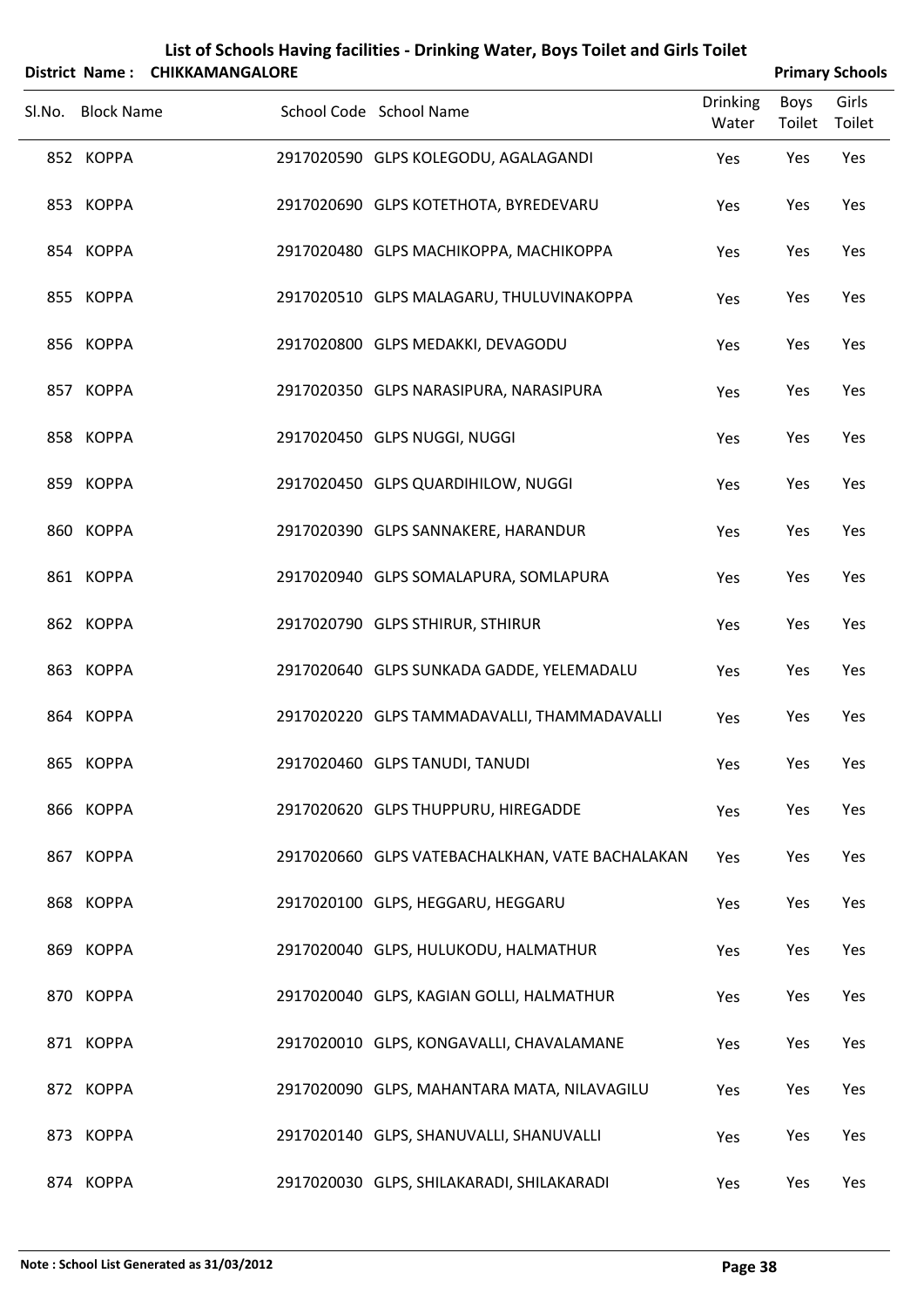|        |                   | District Name: CHIKKAMANGALORE | List of Schools Having facilities - Drinking Water, Boys Toilet and Girls Toilet |                          |                       | <b>Primary Schools</b> |
|--------|-------------------|--------------------------------|----------------------------------------------------------------------------------|--------------------------|-----------------------|------------------------|
| Sl.No. | <b>Block Name</b> |                                | School Code School Name                                                          | <b>Drinking</b><br>Water | <b>Boys</b><br>Toilet | Girls<br>Toilet        |
|        | 875 KOPPA         |                                | 2917020420 GLS HULUGARU, MARITHOTLU                                              | Yes                      | Yes                   | Yes                    |
|        | 876 KOPPA         |                                | 2917020280 GMHPS ALEMANE, HIREKODIGE                                             | Yes                      | Yes                   | Yes                    |
|        | 877 KOPPA         |                                | 2917020440 GMHPS BELAGADI, BINTRAVALLI                                           | Yes                      | Yes                   | Yes                    |
|        | 878 KOPPA         |                                | 2917020630 GMHPS CRS, ADIGEBYLU                                                  | Yes                      | Yes                   | Yes                    |
|        | 879 KOPPA         |                                | 2917020610 GMHPS JAYAPURA, JAYAPURA(MEGUNDHA)                                    | Yes                      | Yes                   | Yes                    |
|        | 880 KOPPA         |                                | 2917020890 GMHPS KELAPETE, WARD NO.10                                            | Yes                      | Yes                   | Yes                    |
|        | 881 KOPPA         |                                | 2917020840 GMHPS KOPPA TOWN, WARD NO.4                                           | Yes                      | Yes                   | Yes                    |
|        | 882 KOPPA         |                                | 2917020350 GMHPS NARVE, NARASIPURA                                               | Yes                      | Yes                   | Yes                    |
|        | 883 KOPPA         |                                | 2917020080 GMHPS, BHANDIGADI, BHANDIGADI                                         | Yes                      | Yes                   | Yes                    |
|        | 884 KOPPA         |                                | 2917020040 GMHPS, HALMATTUR, HALMATHUR                                           | Yes                      | Yes                   | Yes                    |
|        | 885 KOPPA         |                                | 2917020010 GMHPS, KAMMARADI, CHAVALAMANE                                         | Yes                      | Yes                   | Yes                    |
|        | 886 KOPPA         |                                | 2917020090 GMHPS, NILUVAGILU, NILAVAGILU                                         | Yes                      | Yes                   | Yes                    |
|        | 887 KOPPA         |                                | 2917020840 GUHPS KOPPA, WARD NO.4                                                | Yes                      | Yes                   | Yes                    |
|        | 888 KOPPA         |                                | 2917020260 HPS BOMLAPURA, BOMLAPURA                                              | Yes                      | Yes                   | Yes                    |
|        | 889 KOPPA         |                                | 2917020210 HPS MELUBILRE, ASAGODU                                                | Yes                      | Yes                   | Yes                    |
|        | 890 KOPPA         |                                | 2917020310 HPS SURYA DEVASTHANA, KUMBARAKOPPA                                    | Yes                      | Yes                   | Yes                    |
|        | 891 KOPPA         |                                | 2917020270 LPS BOLAPURA, BOLAPURA                                                | Yes                      | Yes                   | Yes                    |
|        | 892 KOPPA         |                                | 2917020260 LPS HOLAGODU, BOMLAPURA                                               | Yes                      | Yes                   | Yes                    |
|        | 893 KOPPA         |                                | 2917020320 LPS KAGGA, KAGGA                                                      | Yes                      | Yes                   | Yes                    |
|        | 894 KOPPA         |                                | 2917020080 LPS MELUKOPPA, BHANDIGADI                                             | Yes                      | Yes                   | Yes                    |
|        | 895 KOPPA         |                                | 2917020260 LPS MENASURU, BOMLAPURA                                               | Yes                      | Yes                   | Yes                    |
|        | 896 MOODIGERE     |                                | 2917070550 G.H.P.S, GUTTI, GUTTI                                                 | Yes                      | Yes                   | Yes                    |
| 897    | <b>MOODIGERE</b>  |                                | 2917070520 G.H.P.S, JAKKALI, HALIKE                                              | Yes                      | Yes                   | Yes                    |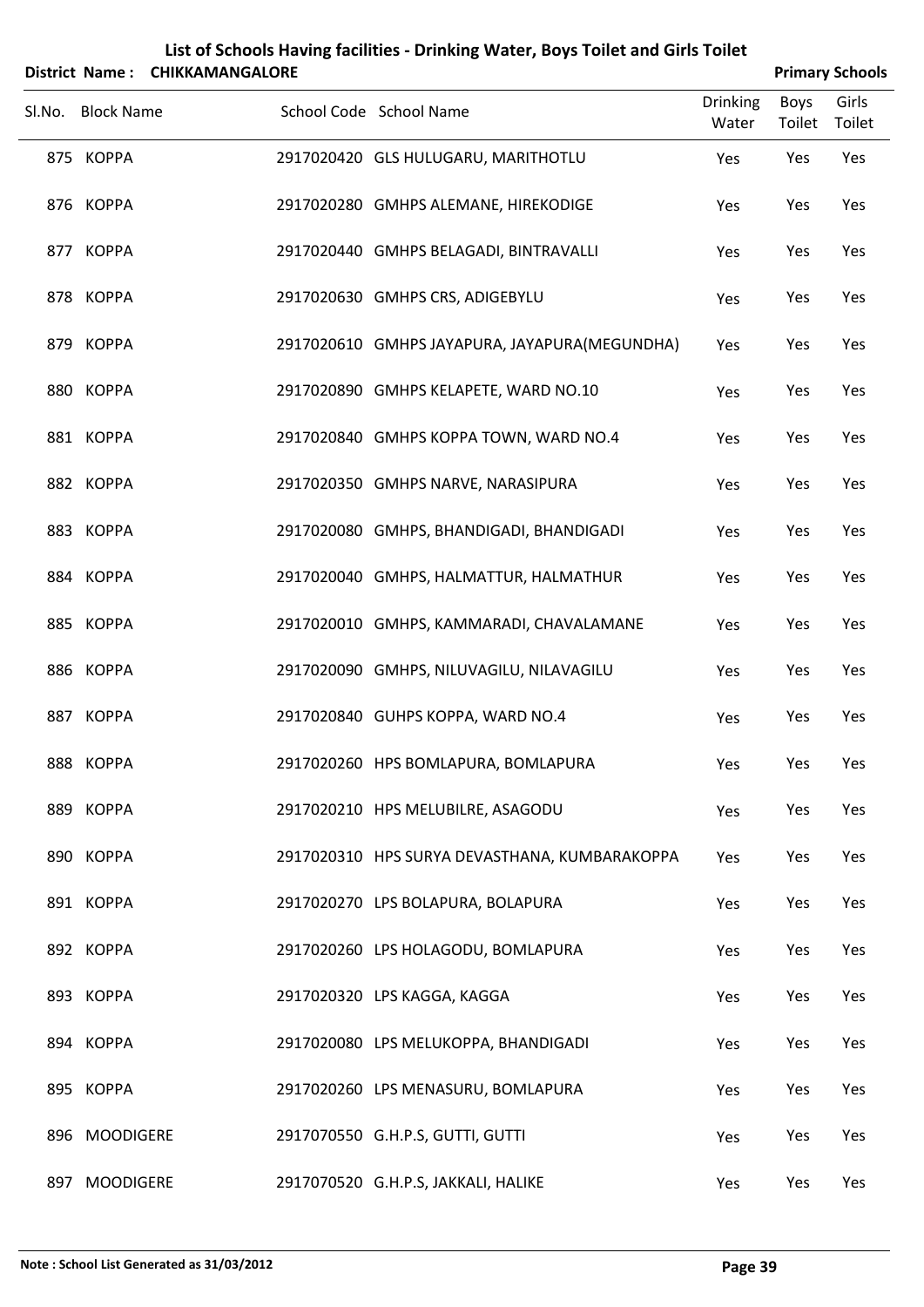|        | List of Schools Having facilities - Drinking Water, Boys Toilet and Girls Toilet<br>District Name: CHIKKAMANGALORE<br><b>Primary Schools</b> |  |  |                                                               |                          |                       |                 |  |  |
|--------|----------------------------------------------------------------------------------------------------------------------------------------------|--|--|---------------------------------------------------------------|--------------------------|-----------------------|-----------------|--|--|
| Sl.No. | <b>Block Name</b>                                                                                                                            |  |  | School Code School Name                                       | <b>Drinking</b><br>Water | <b>Boys</b><br>Toilet | Girls<br>Toilet |  |  |
|        | 898 MOODIGERE                                                                                                                                |  |  | 2917070400 G.H.P.S, KUNDUR, KUNDUR                            | Yes                      | Yes                   | Yes             |  |  |
| 899    | <b>MOODIGERE</b>                                                                                                                             |  |  | 2917070520 G.H.P.S., HALIKE, HALIKE                           | Yes                      | Yes                   | Yes             |  |  |
|        | 900 MOODIGERE                                                                                                                                |  |  | 2917070540 G.H.P.S., TRIPURA, TRIPURA                         | Yes                      | Yes                   | Yes             |  |  |
|        | 901 MOODIGERE                                                                                                                                |  |  | 2917070450 GHPS ATTIGERE, TARUVE                              | Yes                      | Yes                   | Yes             |  |  |
|        | 902 MOODIGERE                                                                                                                                |  |  | 2917070370 GHPS BANAKAL, BANAKAL                              | Yes                      | Yes                   | Yes             |  |  |
|        | 903 MOODIGERE                                                                                                                                |  |  | 2917070410 GHPS HALEHALLY, B. HOSAHALLI                       | Yes                      | Yes                   | Yes             |  |  |
|        | 904 MOODIGERE                                                                                                                                |  |  | 2917070380 GHPS HEGGDLU, HEGGODLU                             | Yes                      | Yes                   | Yes             |  |  |
|        | 905 MOODIGERE                                                                                                                                |  |  | 2917070790 GHPS MAKONAHALLI, KANNAPURA                        | Yes                      | Yes                   | Yes             |  |  |
|        | 906 MOODIGERE                                                                                                                                |  |  | 2917070380 GHPS MATHIKATTE, HEGGODLU                          | Yes                      | Yes                   | Yes             |  |  |
|        | 907 MOODIGERE                                                                                                                                |  |  | 2917071130 GHPS, KAMMARAGODU, KAMMARAGODU                     | Yes                      | Yes                   | Yes             |  |  |
|        | 908 MOODIGERE                                                                                                                                |  |  | 2917071170 GHPS, ANAJOORU, ANAJOORU                           | Yes                      | Yes                   | Yes             |  |  |
| 909    | <b>MOODIGERE</b>                                                                                                                             |  |  | 2917071190 GHPS, ANGADI, ANGADI                               | Yes                      | Yes                   | Yes             |  |  |
|        | 910 MOODIGERE                                                                                                                                |  |  | 2917070160 GHPS, ARAMANE TALAGOOR, ARAMANE<br><b>THALAGUR</b> | Yes                      | Yes                   | Yes             |  |  |
|        | 911 MOODIGERE                                                                                                                                |  |  | 2917070600 GHPS, BAKKI, BAKKI                                 | Yes                      | Yes                   | Yes             |  |  |
|        | 912 MOODIGERE                                                                                                                                |  |  | 2917070070 GHPS, BALEHOLE, KALASA                             | Yes                      | Yes                   | Yes             |  |  |
|        | 913 MOODIGERE                                                                                                                                |  |  | 2917070350 GHPS, BALUR, BALUR                                 | Yes                      | Yes                   | Yes             |  |  |
|        | 914 MOODIGERE                                                                                                                                |  |  | 2917070210 GHPS, BEERGOORU, COOVE                             | Yes                      | Yes                   | Yes             |  |  |
|        | 915 MOODIGERE                                                                                                                                |  |  | 2917071300 GHPS, BETTADAMANE, BETTADAMANE                     | Yes                      | Yes                   | Yes             |  |  |
|        | 916 MOODIGERE                                                                                                                                |  |  | 2917070860 GHPS, BIDARAHALLI, BIDARAHALLI                     | Yes                      | Yes                   | Yes             |  |  |
|        | 917 MOODIGERE                                                                                                                                |  |  | 2917070830 GHPS, BILAGOLA, BILAGOLA                           | Yes                      | Yes                   | Yes             |  |  |
|        | 918 MOODIGERE                                                                                                                                |  |  | 2917070970 GHPS, BILLURU, KADIDAL                             | Yes                      | Yes                   | Yes             |  |  |
| 919    | <b>MOODIGERE</b>                                                                                                                             |  |  | 2917071580 GHPS, CHINNIGA, JANNAPURA                          | Yes                      | Yes                   | Yes             |  |  |
|        | 920 MOODIGERE                                                                                                                                |  |  | 2917070950 GHPS, DARADAHALLI, DARADAHALLI                     | Yes                      | Yes                   | Yes             |  |  |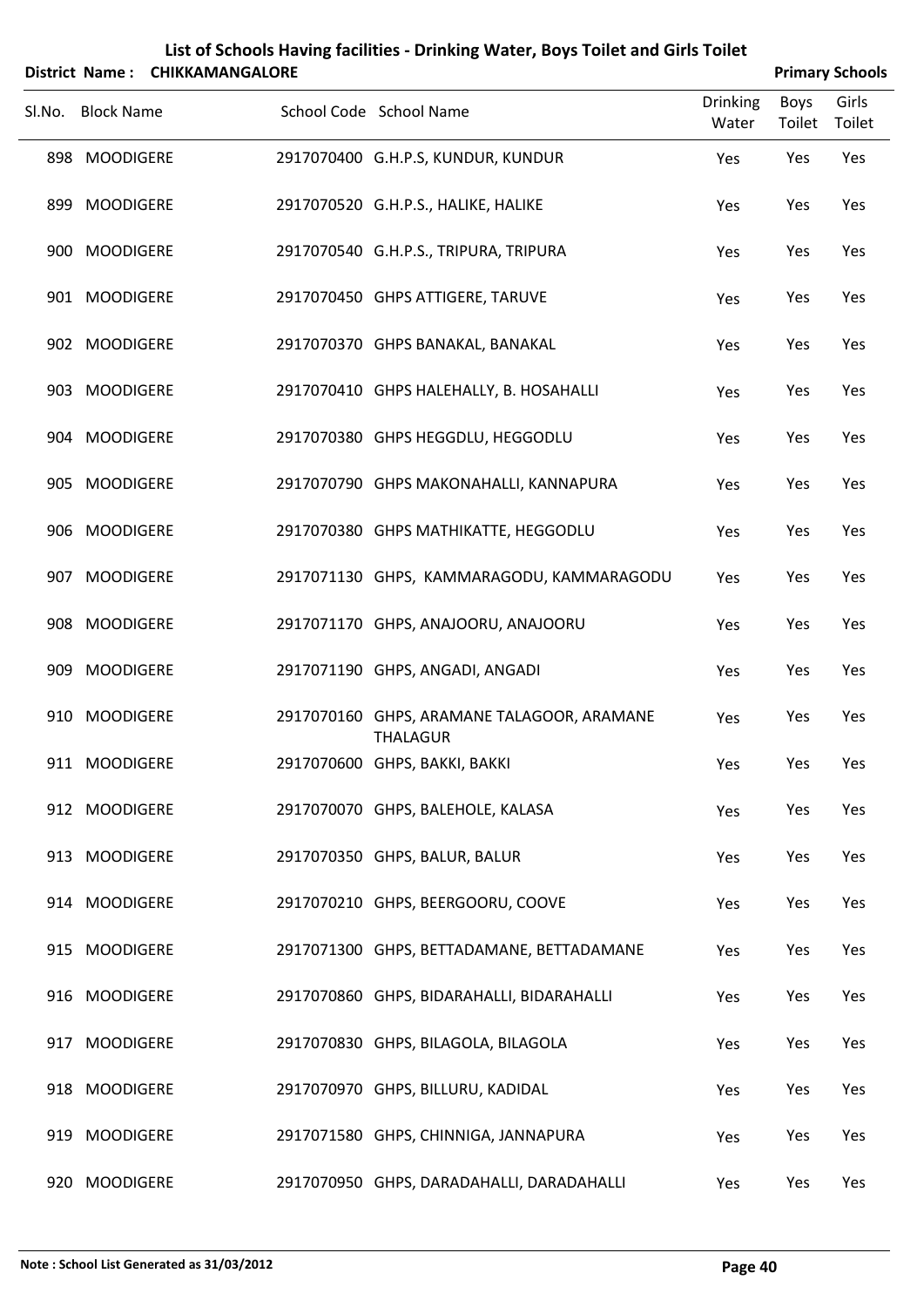|        |                   | District Name: CHIKKAMANGALORE |                                                      |                          | <b>Primary Schools</b> |                 |
|--------|-------------------|--------------------------------|------------------------------------------------------|--------------------------|------------------------|-----------------|
| Sl.No. | <b>Block Name</b> |                                | School Code School Name                              | <b>Drinking</b><br>Water | Boys<br>Toilet         | Girls<br>Toilet |
|        | 921 MOODIGERE     |                                | 2917071200 GHPS, DEVARUNDA, DEVARUNDA                | Yes                      | Yes                    | Yes             |
|        | 922 MOODIGERE     |                                | 2917070140 GHPS, DURGADAHALLI, DURGADAHALLI          | Yes                      | Yes                    | Yes             |
|        | 923 MOODIGERE     |                                | 2917071340 GHPS, G HOSALLI, G. HOSAHALLI             | Yes                      | Yes                    | Yes             |
|        | 924 MOODIGERE     |                                | 2917070210 GHPS, GABGAL, COOVE                       | Yes                      | Yes                    | Yes             |
|        | 925 MOODIGERE     |                                | 2917070070 GHPS, GANGANAKODIGE, KALASA               | Yes                      | Yes                    | Yes             |
|        | 926 MOODIGERE     |                                | 2917071140 GHPS, GONIBEEDU, GONIBIDU                 | Yes                      | Yes                    | Yes             |
|        | 927 MOODIGERE     |                                | 2917071210 GHPS, GOUDAHALLI, GOWDAHALLI              | Yes                      | Yes                    | Yes             |
|        | 928 MOODIGERE     |                                | 2917071060 GHPS, HALEKERE, HALEKERE                  | Yes                      | Yes                    | Yes             |
|        | 929 MOODIGERE     |                                | 2917070980 GHPS, HALUR, JOGANNANAKERE                | Yes                      | Yes                    | Yes             |
|        | 930 MOODIGERE     |                                | 2917070070 GHPS, HALUVALLI, KALASA                   | Yes                      | Yes                    | Yes             |
|        | 931 MOODIGERE     |                                | 2917071570 GHPS, HANDPOST, MUDIGERE,<br>HALEMUDIGERE | Yes                      | Yes                    | Yes             |
|        | 932 MOODIGERE     |                                | 2917071100 GHPS, HANTHURU, HANTHURU                  | Yes                      | Yes                    | Yes             |
| 933    | <b>MOODIGERE</b>  |                                | 2917070090 GHPS, HEMMAKKI, HEMMAKKI                  | Yes                      | Yes                    | Yes             |
|        | 934 MOODIGERE     |                                | 2917070690 GHPS, HESAGAL, HESAGAL                    | Yes                      | Yes                    | Yes             |
| 935    | <b>MOODIGERE</b>  |                                | 2917071390 GHPS, HIRESIGARA, HIRESIGARA              | Yes                      | Yes                    | Yes             |
|        | 936 MOODIGERE     |                                | 2917070030 GHPS, HORANADU, HORNADU                   | Yes                      | Yes                    | Yes             |
| 937    | <b>MOODIGERE</b>  |                                | 2917070010 GHPS, JAMBALE, SAMSE                      | Yes                      | Yes                    | Yes             |
|        | 938 MOODIGERE     |                                | 2917070310 GHPS, JAVALI, JAVALI                      | Yes                      | Yes                    | Yes             |
|        | 939 MOODIGERE     |                                | 2917071130 GHPS, K GADICHOUKA, KAMMARAGODU           | Yes                      | Yes                    | Yes             |
| 940    | <b>MOODIGERE</b>  |                                | 2917070030 GHPS, KALAKODU, HORNADU                   | Yes                      | Yes                    | Yes             |
| 941    | <b>MOODIGERE</b>  |                                | 2917070070 GHPS, KALMAKKI, KALASA                    | Yes                      | Yes                    | Yes             |
| 942    | <b>MOODIGERE</b>  |                                | 2917071080 GHPS, KANACHOORU, KANACHURU               | Yes                      | Yes                    | Yes             |
| 943    | <b>MOODIGERE</b>  |                                | 2917070090 GHPS, KELABHAGA, HEMMAKKI                 | Yes                      | Yes                    | Yes             |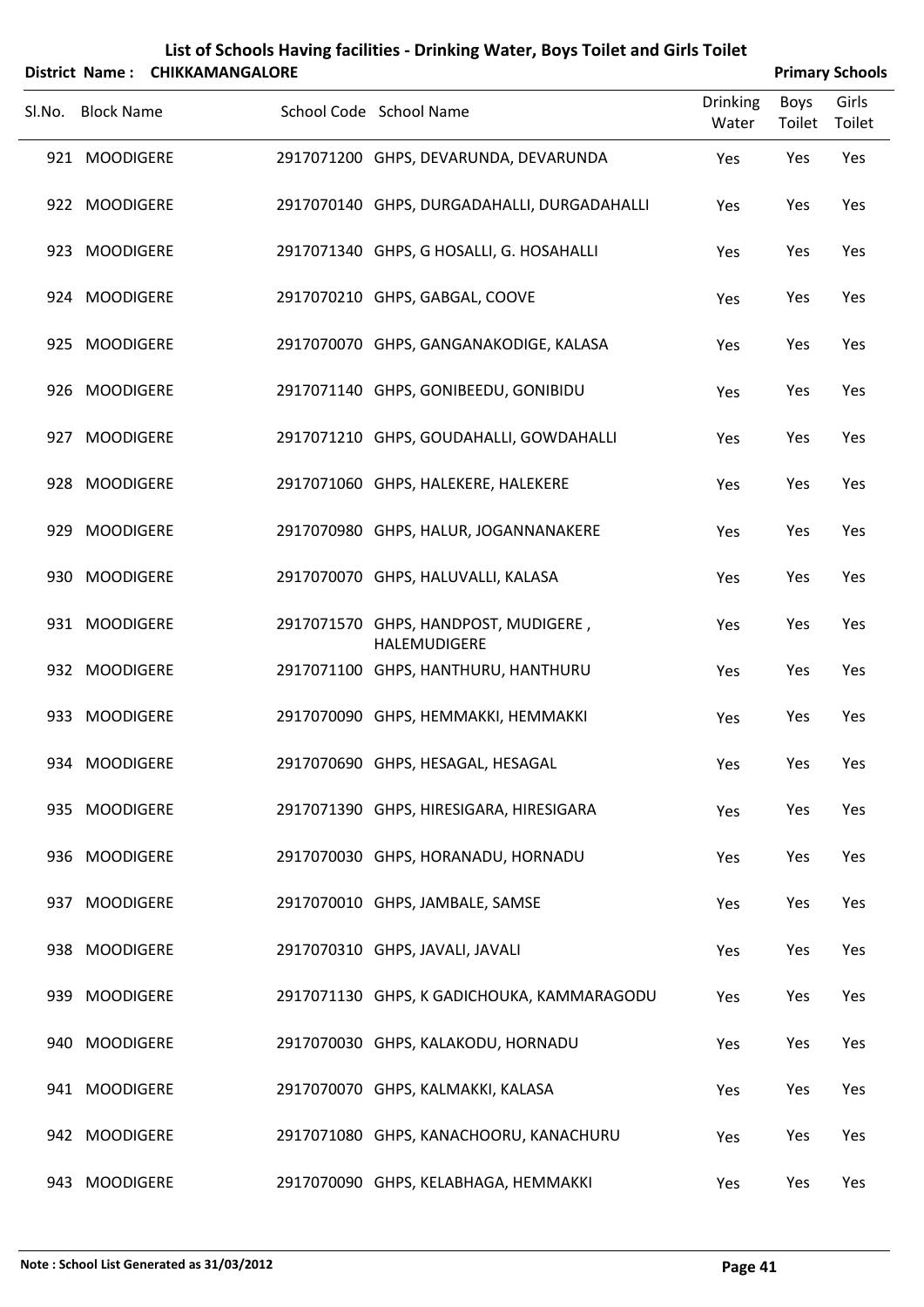|        | <b>District Name:</b> | <b>CHIKKAMANGALORE</b> | List of Schools Having facilities - Drinking Water, Boys Toilet and Girls Toilet |                          |                       | <b>Primary Schools</b> |
|--------|-----------------------|------------------------|----------------------------------------------------------------------------------|--------------------------|-----------------------|------------------------|
| SI.No. | <b>Block Name</b>     |                        | School Code School Name                                                          | <b>Drinking</b><br>Water | <b>Boys</b><br>Toilet | Girls<br>Toilet        |
|        | 944 MOODIGERE         |                        | 2917071370 GHPS, KIRUGUNDA, KIRUGUNDA                                            | Yes                      | Yes                   | Yes                    |
|        | 945 MOODIGERE         |                        | 2917070950 GHPS, KITHLEGANDI, DARADAHALLI                                        | Yes                      | Yes                   | Yes                    |
|        | 946 MOODIGERE         |                        | 2917070010 GHPS, KUDREMUKH, SAMSE                                                | Yes                      | Yes                   | Yes                    |
|        | 947 MOODIGERE         |                        | 2917070400 GHPS, KUNDUR ESTATE, KUNDUR                                           | Yes                      | Yes                   | Yes                    |
|        | 948 MOODIGERE         |                        | 2917070870 GHPS, LOKAVALLI, LOKAVALLI                                            | Yes                      | Yes                   | Yes                    |
|        | 949 MOODIGERE         |                        | 2917070220 GHPS, MALIGANADU, MALIGANADU                                          | Yes                      | Yes                   | Yes                    |
|        | 950 MOODIGERE         |                        | 2917070110 GHPS, MARASANIGE, MARASANIGE                                          | Yes                      | Yes                   | Yes                    |
|        | 951 MOODIGERE         |                        | 2917070320 GHPS, MARKAL, MARKAL                                                  | Yes                      | Yes                   | Yes                    |
|        | 952 MOODIGERE         |                        | 2917070210 GHPS, MAVINAKATTE, COOVE                                              | Yes                      | Yes                   | Yes                    |
|        | 953 MOODIGERE         |                        | 2917071270 GHPS, MEKANAGADDE, MEKANAGADDE                                        | Yes                      | Yes                   | Yes                    |
|        | 954 MOODIGERE         |                        | 2917070071 GHPS, MUNNURUPAL, KALASA                                              | Yes                      | Yes                   | Yes                    |
|        | 955 MOODIGERE         |                        | 2917070990 GHPS, MUTTIGEPURA, MUTHIGEPURA                                        | Yes                      | Yes                   | Yes                    |
|        | 956 MOODIGERE         |                        | 2917070010 GHPS, SAMSE, SAMSE                                                    | Yes                      | Yes                   | Yes                    |
|        | 957 MOODIGERE         |                        | 2917071030 GHPS, SATTIGANAHALLI, URUBAGE                                         | Yes                      | Yes                   | Yes                    |
|        | 958 MOODIGERE         |                        | 2917070260 GHPS, SUNKASALE, SUNKASALE                                            | Yes                      | Yes                   | Yes                    |
|        | 959 MOODIGERE         |                        | 2917070060 GHPS, TALAGODU, THALAGODU                                             | Yes                      | Yes                   | Yes                    |
|        | 960 MOODIGERE         |                        | 2917070070 GHPS, TODLU, KALASA                                                   | Yes                      | Yes                   | Yes                    |
|        | 961 MOODIGERE         |                        | 2917071320 GHPS, UDUSE, UDASE                                                    | Yes                      | Yes                   | Yes                    |
|        | 962 MOODIGERE         |                        | 2917070230 GHPS, KELAGURU, KELAGUR                                               | Yes                      | Yes                   | Yes                    |
|        | 963 MOODIGERE         |                        | 2917070410 GLPS B HOSALLY COLONY, B. HOSAHALLI                                   | Yes                      | Yes                   | Yes                    |
|        | 964 MOODIGERE         |                        | 2917070370 GLPS BANAKAL VILLAGE, BANAKAL                                         | Yes                      | Yes                   | Yes                    |
|        | 965 MOODIGERE         |                        | 2917070440 GLPS BINNADI, BINNADI                                                 | Yes                      | Yes                   | Yes                    |
|        | 966 MOODIGERE         |                        | 2917070371 GLPS DODDANANDI, BANAKAL                                              | Yes                      | Yes                   | Yes                    |

### **Note : School List Generated as 31/03/2012 Page 42**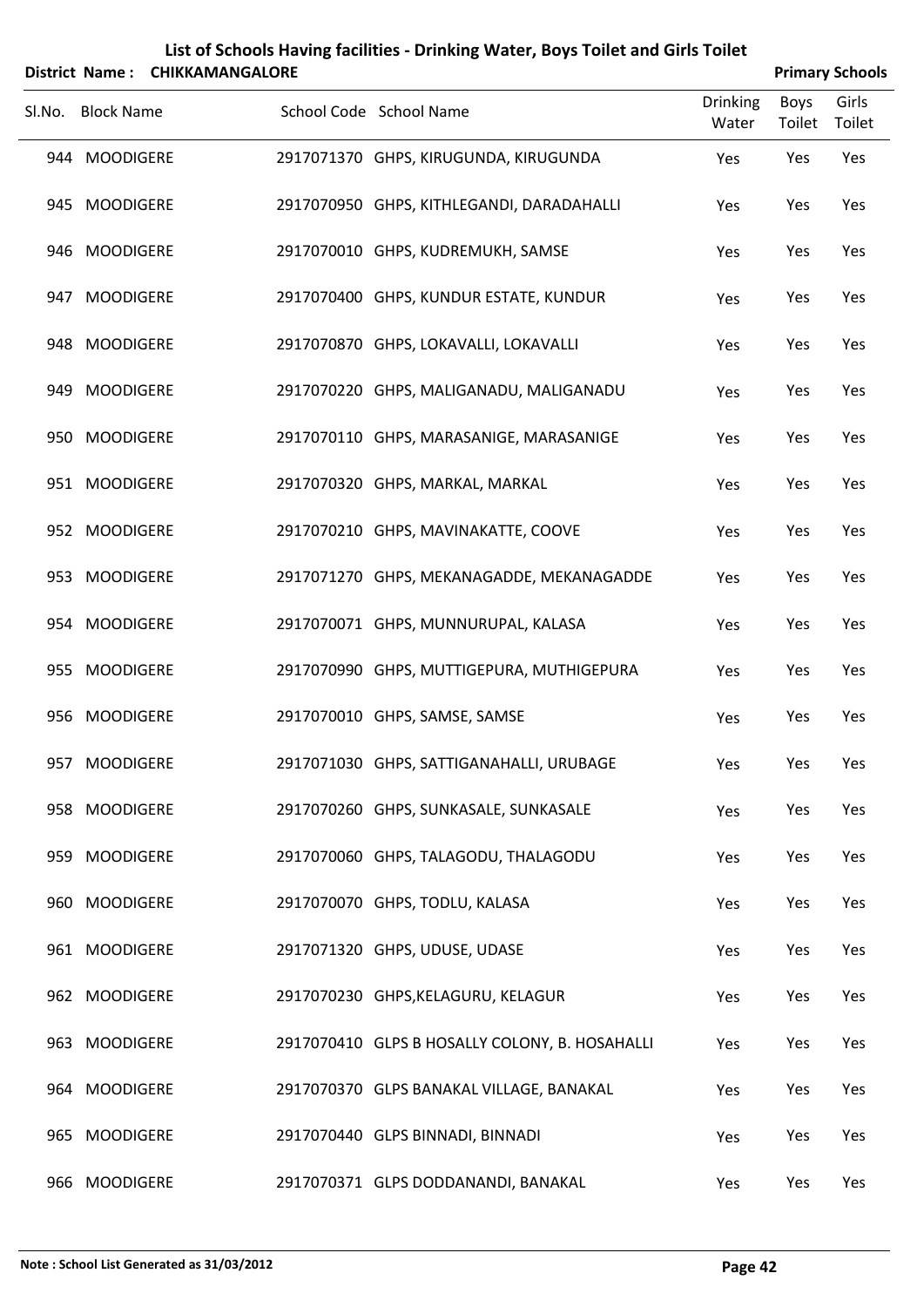| List of Schools Having facilities - Drinking Water, Boys Toilet and Girls Toilet<br><b>Primary Schools</b><br>District Name: |                                                                    |                                                                                                                                                                                                                                                                                                                                                                                                                                                        |                        |                                                                                                                                                                                                                                                                                                                                                                                                                                                                                                                                                                                                                                                                                                                                                                                                                                                                                                                                                                                            |                                                        |                                                                |  |  |  |
|------------------------------------------------------------------------------------------------------------------------------|--------------------------------------------------------------------|--------------------------------------------------------------------------------------------------------------------------------------------------------------------------------------------------------------------------------------------------------------------------------------------------------------------------------------------------------------------------------------------------------------------------------------------------------|------------------------|--------------------------------------------------------------------------------------------------------------------------------------------------------------------------------------------------------------------------------------------------------------------------------------------------------------------------------------------------------------------------------------------------------------------------------------------------------------------------------------------------------------------------------------------------------------------------------------------------------------------------------------------------------------------------------------------------------------------------------------------------------------------------------------------------------------------------------------------------------------------------------------------------------------------------------------------------------------------------------------------|--------------------------------------------------------|----------------------------------------------------------------|--|--|--|
|                                                                                                                              |                                                                    |                                                                                                                                                                                                                                                                                                                                                                                                                                                        |                        | <b>Drinking</b>                                                                                                                                                                                                                                                                                                                                                                                                                                                                                                                                                                                                                                                                                                                                                                                                                                                                                                                                                                            | Boys                                                   | Girls                                                          |  |  |  |
|                                                                                                                              |                                                                    |                                                                                                                                                                                                                                                                                                                                                                                                                                                        |                        |                                                                                                                                                                                                                                                                                                                                                                                                                                                                                                                                                                                                                                                                                                                                                                                                                                                                                                                                                                                            |                                                        | Toilet<br>Yes                                                  |  |  |  |
|                                                                                                                              |                                                                    |                                                                                                                                                                                                                                                                                                                                                                                                                                                        |                        |                                                                                                                                                                                                                                                                                                                                                                                                                                                                                                                                                                                                                                                                                                                                                                                                                                                                                                                                                                                            |                                                        |                                                                |  |  |  |
|                                                                                                                              |                                                                    |                                                                                                                                                                                                                                                                                                                                                                                                                                                        |                        |                                                                                                                                                                                                                                                                                                                                                                                                                                                                                                                                                                                                                                                                                                                                                                                                                                                                                                                                                                                            |                                                        | Yes                                                            |  |  |  |
|                                                                                                                              |                                                                    |                                                                                                                                                                                                                                                                                                                                                                                                                                                        |                        |                                                                                                                                                                                                                                                                                                                                                                                                                                                                                                                                                                                                                                                                                                                                                                                                                                                                                                                                                                                            |                                                        | Yes                                                            |  |  |  |
|                                                                                                                              |                                                                    |                                                                                                                                                                                                                                                                                                                                                                                                                                                        |                        | Yes                                                                                                                                                                                                                                                                                                                                                                                                                                                                                                                                                                                                                                                                                                                                                                                                                                                                                                                                                                                        | Yes                                                    | Yes                                                            |  |  |  |
|                                                                                                                              |                                                                    |                                                                                                                                                                                                                                                                                                                                                                                                                                                        |                        | Yes                                                                                                                                                                                                                                                                                                                                                                                                                                                                                                                                                                                                                                                                                                                                                                                                                                                                                                                                                                                        | Yes                                                    | Yes                                                            |  |  |  |
|                                                                                                                              |                                                                    |                                                                                                                                                                                                                                                                                                                                                                                                                                                        |                        | Yes                                                                                                                                                                                                                                                                                                                                                                                                                                                                                                                                                                                                                                                                                                                                                                                                                                                                                                                                                                                        | Yes                                                    | Yes                                                            |  |  |  |
|                                                                                                                              |                                                                    |                                                                                                                                                                                                                                                                                                                                                                                                                                                        |                        | Yes                                                                                                                                                                                                                                                                                                                                                                                                                                                                                                                                                                                                                                                                                                                                                                                                                                                                                                                                                                                        | Yes                                                    | Yes                                                            |  |  |  |
|                                                                                                                              |                                                                    |                                                                                                                                                                                                                                                                                                                                                                                                                                                        |                        | Yes                                                                                                                                                                                                                                                                                                                                                                                                                                                                                                                                                                                                                                                                                                                                                                                                                                                                                                                                                                                        | Yes                                                    | Yes                                                            |  |  |  |
|                                                                                                                              |                                                                    |                                                                                                                                                                                                                                                                                                                                                                                                                                                        |                        | Yes                                                                                                                                                                                                                                                                                                                                                                                                                                                                                                                                                                                                                                                                                                                                                                                                                                                                                                                                                                                        | Yes                                                    | Yes                                                            |  |  |  |
|                                                                                                                              |                                                                    |                                                                                                                                                                                                                                                                                                                                                                                                                                                        |                        | Yes                                                                                                                                                                                                                                                                                                                                                                                                                                                                                                                                                                                                                                                                                                                                                                                                                                                                                                                                                                                        | Yes                                                    | Yes                                                            |  |  |  |
|                                                                                                                              |                                                                    |                                                                                                                                                                                                                                                                                                                                                                                                                                                        |                        | Yes                                                                                                                                                                                                                                                                                                                                                                                                                                                                                                                                                                                                                                                                                                                                                                                                                                                                                                                                                                                        | Yes                                                    | Yes                                                            |  |  |  |
|                                                                                                                              |                                                                    |                                                                                                                                                                                                                                                                                                                                                                                                                                                        |                        |                                                                                                                                                                                                                                                                                                                                                                                                                                                                                                                                                                                                                                                                                                                                                                                                                                                                                                                                                                                            |                                                        | Yes                                                            |  |  |  |
|                                                                                                                              |                                                                    |                                                                                                                                                                                                                                                                                                                                                                                                                                                        |                        |                                                                                                                                                                                                                                                                                                                                                                                                                                                                                                                                                                                                                                                                                                                                                                                                                                                                                                                                                                                            |                                                        | Yes                                                            |  |  |  |
|                                                                                                                              |                                                                    |                                                                                                                                                                                                                                                                                                                                                                                                                                                        |                        |                                                                                                                                                                                                                                                                                                                                                                                                                                                                                                                                                                                                                                                                                                                                                                                                                                                                                                                                                                                            |                                                        |                                                                |  |  |  |
|                                                                                                                              |                                                                    |                                                                                                                                                                                                                                                                                                                                                                                                                                                        |                        |                                                                                                                                                                                                                                                                                                                                                                                                                                                                                                                                                                                                                                                                                                                                                                                                                                                                                                                                                                                            |                                                        | Yes                                                            |  |  |  |
|                                                                                                                              |                                                                    |                                                                                                                                                                                                                                                                                                                                                                                                                                                        |                        | Yes                                                                                                                                                                                                                                                                                                                                                                                                                                                                                                                                                                                                                                                                                                                                                                                                                                                                                                                                                                                        |                                                        | Yes                                                            |  |  |  |
|                                                                                                                              |                                                                    |                                                                                                                                                                                                                                                                                                                                                                                                                                                        |                        | Yes                                                                                                                                                                                                                                                                                                                                                                                                                                                                                                                                                                                                                                                                                                                                                                                                                                                                                                                                                                                        | Yes                                                    | Yes                                                            |  |  |  |
|                                                                                                                              |                                                                    |                                                                                                                                                                                                                                                                                                                                                                                                                                                        |                        | Yes                                                                                                                                                                                                                                                                                                                                                                                                                                                                                                                                                                                                                                                                                                                                                                                                                                                                                                                                                                                        | Yes                                                    | Yes                                                            |  |  |  |
|                                                                                                                              |                                                                    |                                                                                                                                                                                                                                                                                                                                                                                                                                                        |                        | Yes                                                                                                                                                                                                                                                                                                                                                                                                                                                                                                                                                                                                                                                                                                                                                                                                                                                                                                                                                                                        | Yes                                                    | Yes                                                            |  |  |  |
|                                                                                                                              |                                                                    |                                                                                                                                                                                                                                                                                                                                                                                                                                                        |                        | Yes                                                                                                                                                                                                                                                                                                                                                                                                                                                                                                                                                                                                                                                                                                                                                                                                                                                                                                                                                                                        | Yes                                                    | Yes                                                            |  |  |  |
|                                                                                                                              |                                                                    |                                                                                                                                                                                                                                                                                                                                                                                                                                                        |                        | Yes                                                                                                                                                                                                                                                                                                                                                                                                                                                                                                                                                                                                                                                                                                                                                                                                                                                                                                                                                                                        | Yes                                                    | Yes                                                            |  |  |  |
|                                                                                                                              |                                                                    |                                                                                                                                                                                                                                                                                                                                                                                                                                                        |                        | Yes                                                                                                                                                                                                                                                                                                                                                                                                                                                                                                                                                                                                                                                                                                                                                                                                                                                                                                                                                                                        | Yes                                                    | Yes                                                            |  |  |  |
|                                                                                                                              |                                                                    |                                                                                                                                                                                                                                                                                                                                                                                                                                                        |                        | Yes                                                                                                                                                                                                                                                                                                                                                                                                                                                                                                                                                                                                                                                                                                                                                                                                                                                                                                                                                                                        | Yes                                                    | Yes                                                            |  |  |  |
|                                                                                                                              |                                                                    |                                                                                                                                                                                                                                                                                                                                                                                                                                                        |                        |                                                                                                                                                                                                                                                                                                                                                                                                                                                                                                                                                                                                                                                                                                                                                                                                                                                                                                                                                                                            |                                                        | Yes                                                            |  |  |  |
|                                                                                                                              | 967<br>969<br>973<br>975<br>977<br>979<br>983<br>985<br>987<br>989 | <b>Block Name</b><br><b>MOODIGERE</b><br>968 MOODIGERE<br><b>MOODIGERE</b><br>970 MOODIGERE<br>971 MOODIGERE<br>972 MOODIGERE<br><b>MOODIGERE</b><br>974 MOODIGERE<br><b>MOODIGERE</b><br>976 MOODIGERE<br><b>MOODIGERE</b><br>978 MOODIGERE<br><b>MOODIGERE</b><br>980 MOODIGERE<br>981 MOODIGERE<br>982 MOODIGERE<br><b>MOODIGERE</b><br>984 MOODIGERE<br><b>MOODIGERE</b><br>986 MOODIGERE<br><b>MOODIGERE</b><br>988 MOODIGERE<br><b>MOODIGERE</b> | <b>CHIKKAMANGALORE</b> | School Code School Name<br>2917070370 GLPS GUDDATTI, BANAKAL<br>2917070790 GLPS KANNAPUR, KANNAPURA<br>2917070370 GLPS SABLI COLONY, BANAKAL<br>2917070780 GLPS SHARAVATHI, MUDASASI<br>2917070080 GLPS, ABRUGUDIGE, AMBINAKODIGE<br>2917070070 GLPS, ADKODU DARIMANE, KALASA<br>2917071150 GLPS, AGRAHARA, MUDIGERE, GAGRAHARA<br>2917070590 GLPS, BADAVANADINNE, KOLUR<br>2917070860 GLPS, BALEHALLI, BIDARAHALLI<br>2917070510 GLPS, BANAHALLI, PHALGUNI<br>2917070880 GLPS, BEEJUVALLI, BEEJAVALLI<br>2917071420 GLPS, BELAGODU, BELAGODU<br>2917070010 GLPS, BELLA, SAMSE<br>2917070530 GLPS, BETTAGERE, BETTAGERE<br>2917070090 GLPS, BHADRAKALI, HEMMAKKI<br>2917070170 GLPS, BILAGALI, BILAGALI<br>2917071040 GLPS, BYDUVALLI, BYDUVALLI<br>2917071250 GLPS, BYRAPURA, BYRAPURA<br>2917070210 GLPS, CHANDUVALLI, COOVE<br>2917071340 GLPS, DINNEKERE, G. HOSAHALLI<br>2917070940 GLPS, DUNDUGA, KUNNAHALLI<br>2917070120 GLPS, EDUR, EDUR<br>2917070720 GLPS, GOURIKERE, NANDIPURA | Water<br>Yes<br>Yes<br>Yes<br>Yes<br>Yes<br>Yes<br>Yes | Toilet<br>Yes<br>Yes<br>Yes<br>Yes<br>Yes<br>Yes<br>Yes<br>Yes |  |  |  |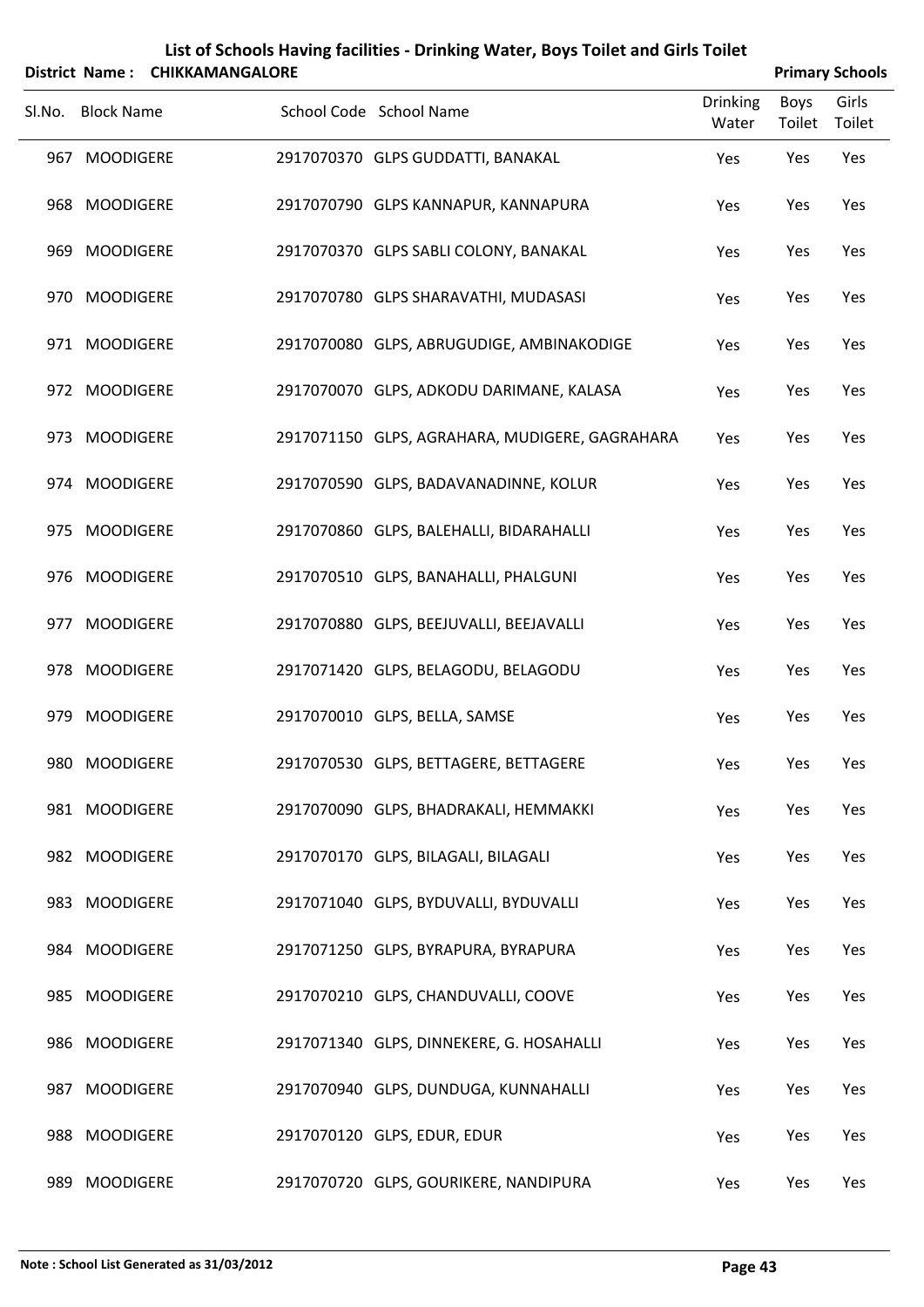|        |                       |                        |                         | List of Schools Having facilities - Drinking Water, Boys Toilet and Girls Toilet |                          |                       |                        |
|--------|-----------------------|------------------------|-------------------------|----------------------------------------------------------------------------------|--------------------------|-----------------------|------------------------|
|        | <b>District Name:</b> | <b>CHIKKAMANGALORE</b> |                         |                                                                                  |                          |                       | <b>Primary Schools</b> |
| SI.No. | <b>Block Name</b>     |                        | School Code School Name |                                                                                  | <b>Drinking</b><br>Water | <b>Boys</b><br>Toilet | Girls<br>Toilet        |
|        | 990 MOODIGERE         |                        |                         | 2917070150 GLPS, H BALIGE, BALIGE                                                | Yes                      | Yes                   | Yes                    |
|        | 991 MOODIGERE         |                        |                         | 2917070630 GLPS, HALEKOTE, HALEKOTE                                              | Yes                      | Yes                   | Yes                    |
|        | 992 MOODIGERE         |                        |                         | 2917070350 GLPS, HALLIKERE, BALUR                                                | Yes                      | Yes                   | Yes                    |
|        | 993 MOODIGERE         |                        |                         | 2917070980 GLPS, HANDAGULI, JOGANNANAKERE                                        | Yes                      | Yes                   | Yes                    |
|        | 994 MOODIGERE         |                        |                         | 2917071280 GLPS, HARMAKKI, HARMAKKI                                              | Yes                      | Yes                   | Yes                    |
|        | 995 MOODIGERE         |                        |                         | 2917071360 GLPS, HEGRAVALLI, HEGRAVALLI                                          | Yes                      | Yes                   | Yes                    |
|        | 996 MOODIGERE         |                        |                         | 2917070100 GLPS, HERADIKE, K. KELAGUR                                            | Yes                      | Yes                   | Yes                    |
|        | 997 MOODIGERE         |                        |                         | 2917071390 GLPS, HIRESIGIRA COLONY, HIRESIGARA                                   | Yes                      | Yes                   | Yes                    |
|        | 998 MOODIGERE         |                        |                         | 2917070071 GLPS, HORATTIMANE, KALASA                                             | Yes                      | Yes                   | Yes                    |
|        | 999 MOODIGERE         |                        |                         | 2917070490 GLPS, HOSAKERE COLONY, BANKENAHALLI                                   | Yes                      | Yes                   | Yes                    |
|        | 1000 MOODIGERE        |                        |                         | 2917071240 GLPS, HOSAKERE, HOSAKERE                                              | Yes                      | Yes                   | Yes                    |
|        | 1001 MOODIGERE        |                        |                         | 2917070210 GLPS, HOSAMPURA, COOVE                                                | Yes                      | Yes                   | Yes                    |
|        | 1002 MOODIGERE        |                        |                         | 2917071140 GLPS, HOSAPURA, GONIBIDU                                              | Yes                      | Yes                   | Yes                    |
|        | 1003 MOODIGERE        |                        |                         | 2917071110 GLPS, HOYSALALU, HOISALALU                                            | Yes                      | Yes                   | Yes                    |
|        | 1004 MOODIGERE        |                        |                         | 2917070130 GLPS, IDAKANI, IDKANI                                                 | Yes                      | Yes                   | Yes                    |
|        | 1005 MOODIGERE        |                        |                         | 2917070790 GLPS, INDIRANAGARA, KANNAPURA                                         | Yes                      | Yes                   | Yes                    |
|        | 1006 MOODIGERE        |                        |                         | 2917070710 GLPS, INDRAVALLI, INDRAVALLI                                          | Yes                      | Yes                   | Yes                    |
| 1007   | <b>MOODIGERE</b>      |                        |                         | 2917071100 GLPS, JENABYLU, HANTHURU                                              | Yes                      | Yes                   | Yes                    |
|        | 1008 MOODIGERE        |                        |                         | 2917070100 GLPS, K KELAGUR, K. KELAGUR                                           | Yes                      | Yes                   | Yes                    |
|        | 1009 MOODIGERE        |                        |                         | 2917071120 GLPS, K.CHANDRAPURA, CHANDRAPURA                                      | Yes                      | Yes                   | Yes                    |
|        | 1010 MOODIGERE        |                        |                         | 2917071410 GLPS, KADEMADKAL, KADEMADKAL                                          | Yes                      | Yes                   | Yes                    |
|        | 1011 MOODIGERE        |                        |                         | 2917070970 GLPS, KADIDALU, KADIDAL                                               | Yes                      | Yes                   | Yes                    |
|        | 1012 MOODIGERE        |                        |                         | 2917070510 GLPS, KALANATHAPURA, PHALGUNI                                         | Yes                      | Yes                   | Yes                    |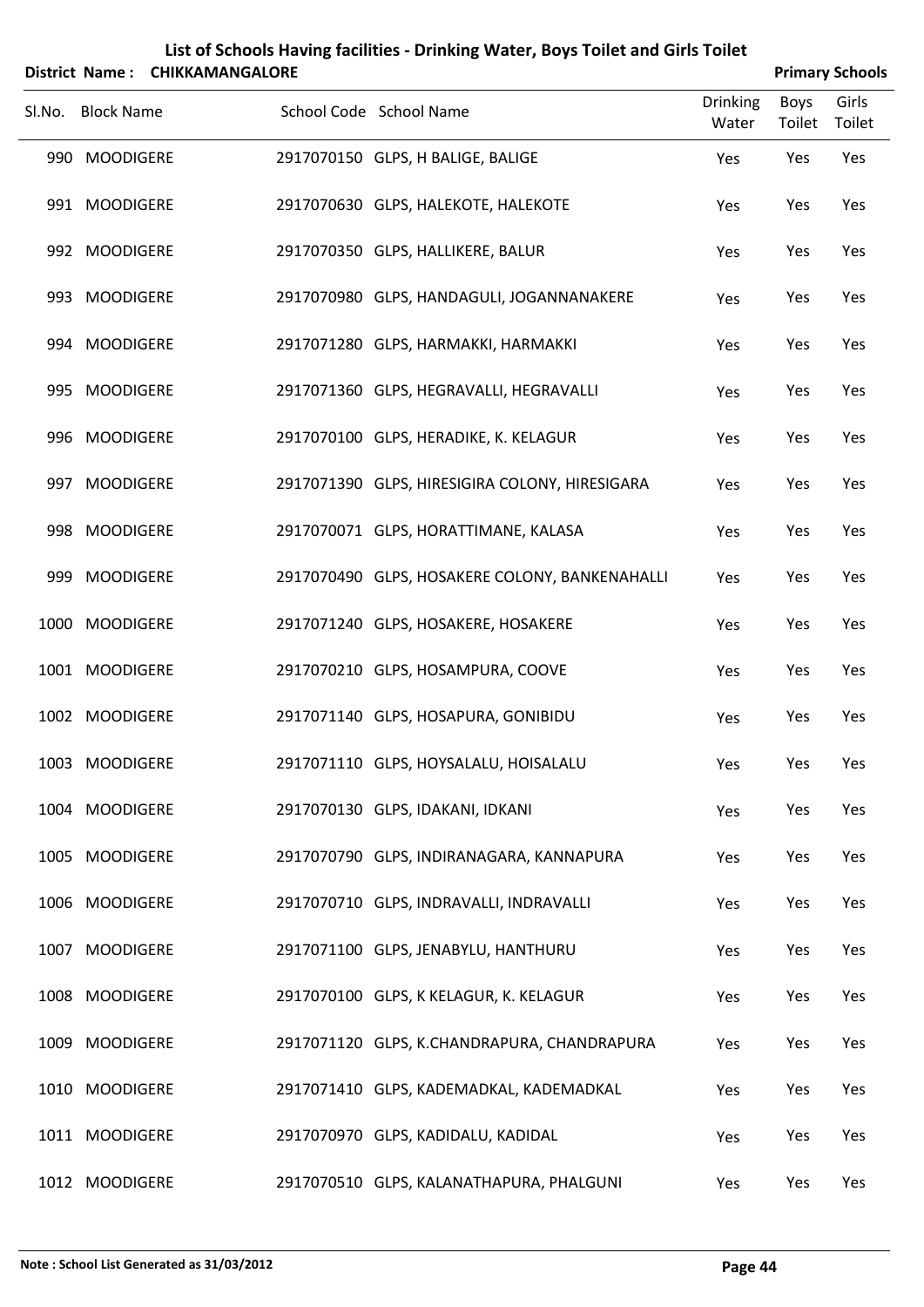|        | District Name:    | <b>CHIKKAMANGALORE</b>        | List of Schools Having facilities - Drinking Water, Boys Toilet and Girls Toilet |                          |                | <b>Primary Schools</b> |
|--------|-------------------|-------------------------------|----------------------------------------------------------------------------------|--------------------------|----------------|------------------------|
| SI.No. | <b>Block Name</b> | School Code School Name       |                                                                                  | <b>Drinking</b><br>Water | Boys<br>Toilet | Girls<br>Toilet        |
|        | 1013 MOODIGERE    |                               | 2917070310 GLPS, KALIKATTE, JAVALI                                               | Yes                      | Yes            | Yes                    |
|        | 1014 MOODIGERE    |                               | 2917071130 GLPS, KALLUGUDDA, KAMMARAGODU                                         | Yes                      | Yes            | Yes                    |
|        | 1015 MOODIGERE    |                               | 2917070180 GLPS, KALMANE, KALMANE                                                | Yes                      | Yes            | Yes                    |
|        | 1016 MOODIGERE    |                               | 2917071290 GLPS, KANNEHALLI, KANNEHALLI                                          | Yes                      | Yes            | Yes                    |
|        | 1017 MOODIGERE    |                               | 2917071430 GLPS, KASKEBYLU, KASKEBYLU                                            | Yes                      | Yes            | Yes                    |
|        | 1018 MOODIGERE    |                               | 2917070660 GLPS, KENJIGE, KENJIGE                                                | Yes                      | Yes            | Yes                    |
|        | 1019 MOODIGERE    |                               | 2917070150 GLPS, KIRUGALAMANE, BALIGE                                            | Yes                      | Yes            | Yes                    |
|        | 1020 MOODIGERE    |                               | 2917070740 GLPS, KOLAGODU, KOLUGODU                                              | Yes                      | Yes            | Yes                    |
|        | 1021 MOODIGERE    |                               | 2917070810 GLPS, KOLLIBYLU, KOLLIBYLU                                            | Yes                      | Yes            | Yes                    |
|        | 1022 MOODIGERE    | 2917070590 GLPS, KOLUR, KOLUR |                                                                                  | Yes                      | Yes            | Yes                    |
|        | 1023 MOODIGERE    |                               | 2917070190 GLPS, KOODLI, HADAVANI                                                | Yes                      | Yes            | Yes                    |
|        | 1024 MOODIGERE    | 2917070210 GLPS, KOOVE, COOVE |                                                                                  | Yes                      | Yes            | Yes                    |
|        | 1025 MOODIGERE    |                               | 2917070950 GLPS, KRISHNAPURA, DARADAHALLI                                        | Yes                      | Yes            | Yes                    |
|        | 1026 MOODIGERE    |                               | 2917070940 GLPS, KUNNAHALLI, KUNNAHALLI                                          | Yes                      | Yes            | Yes                    |
|        | 1027 MOODIGERE    |                               | 2917070280 GLPS, MADUGUNDI, MADUGUNDI                                            | Yes                      | Yes            | Yes                    |
|        | 1028 MOODIGERE    |                               | 2917070950 GLPS, MAGGALAMAKKI, DARADAHALLI                                       | Yes                      | Yes            | Yes                    |
|        | 1029 MOODIGERE    |                               | 2917070900 GLPS, MAKONAHALLI, MAKONAHALLI                                        | Yes                      | Yes            | Yes                    |
|        | 1030 MOODIGERE    |                               | 2917070310 GLPS, MALEMANE, JAVALI                                                | Yes                      | Yes            | Yes                    |
|        | 1031 MOODIGERE    |                               | 2917070030 GLPS, MANNINAPALU, HORNADU                                            | Yes                      | Yes            | Yes                    |
|        | 1032 MOODIGERE    |                               | 2917071430 GLPS, MAREBYLU, KASKEBYLU                                             | Yes                      | Yes            | Yes                    |
|        | 1033 MOODIGERE    |                               | 2917070071 GLPS, MAVINAKERE ESTATE, KALASA                                       | Yes                      | Yes            | Yes                    |
|        | 1034 MOODIGERE    |                               | 2917070290 GLPS, MEGUR, MEGUR                                                    | Yes                      | Yes            | Yes                    |
|        | 1035 MOODIGERE    |                               | 2917070110 GLPS, MELPAL, MARASANIGE                                              | Yes                      | Yes            | Yes                    |

### **Note : School List Generated as 31/03/2012 Page 45**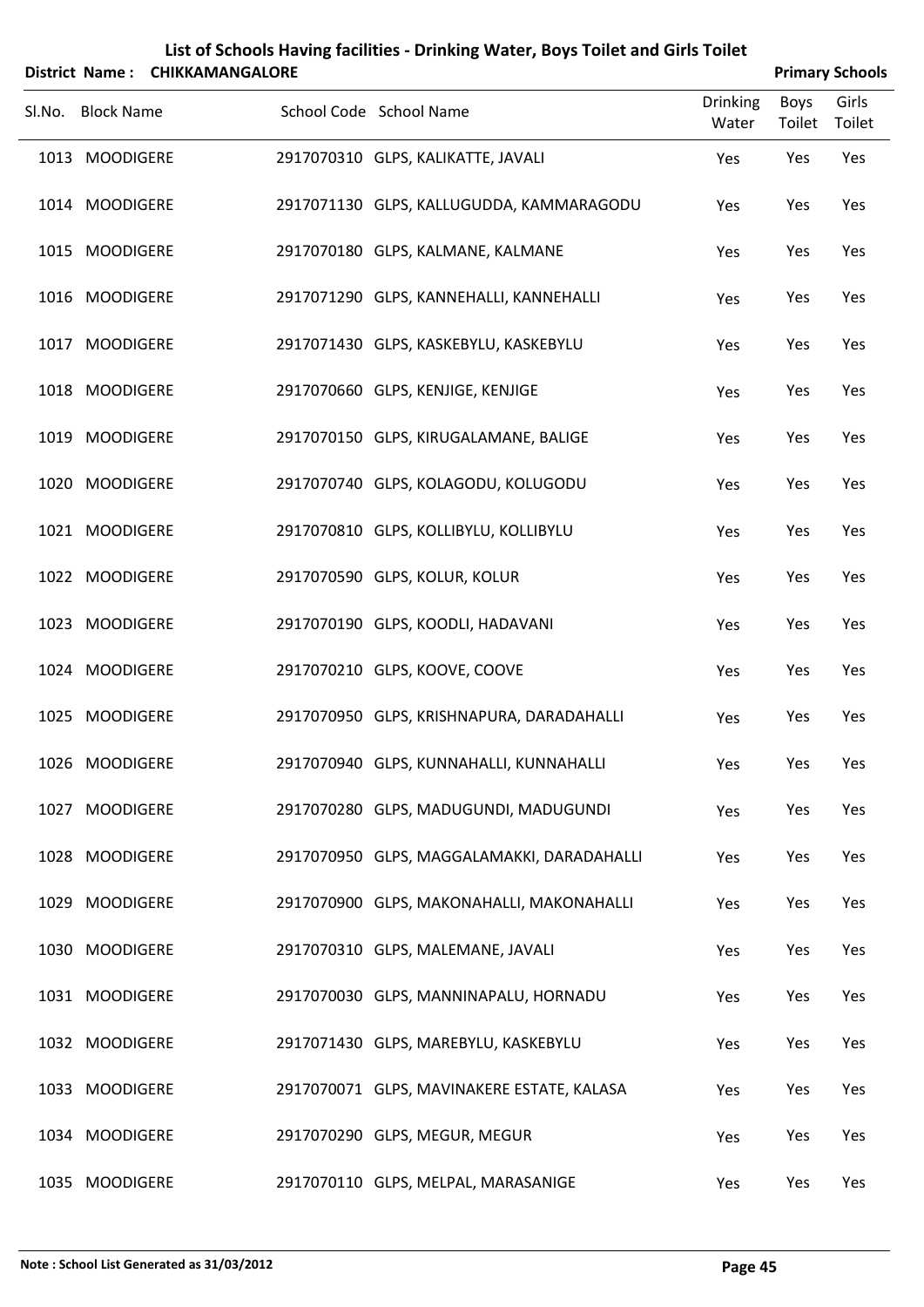|        |                       |                        |                         | List of Schools Having facilities - Drinking Water, Boys Toilet and Girls Toilet |                          |                |                        |
|--------|-----------------------|------------------------|-------------------------|----------------------------------------------------------------------------------|--------------------------|----------------|------------------------|
|        | <b>District Name:</b> | <b>CHIKKAMANGALORE</b> |                         |                                                                                  |                          |                | <b>Primary Schools</b> |
| Sl.No. | <b>Block Name</b>     |                        | School Code School Name |                                                                                  | <b>Drinking</b><br>Water | Boys<br>Toilet | Girls<br>Toilet        |
|        | 1036 MOODIGERE        |                        |                         | 2917070630 GLPS, MUGRAHALLI, HALEKOTE                                            | Yes                      | Yes            | Yes                    |
|        | 1037 MOODIGERE        |                        |                         | 2917070790 GLPS, NAGALAPURA, KANNAPURA                                           | Yes                      | Yes            | Yes                    |
|        | 1038 MOODIGERE        |                        |                         | 2917071160 GLPS, NIDAGODU, NIDAGODU                                              | Yes                      | Yes            | Yes                    |
|        | 1039 MOODIGERE        |                        |                         | 2917070150 GLPS, S BALIGE, BALIGE                                                | Yes                      | Yes            | Yes                    |
|        | 1040 MOODIGERE        |                        |                         | 2917070050 GLPS, SHANKARAKODIGE, THANUDI                                         | Yes                      | Yes            | Yes                    |
|        | 1041 MOODIGERE        |                        |                         | 2917070190 GLPS, T HADIONI, HADAVANI                                             | Yes                      | Yes            | Yes                    |
|        | 1042 MOODIGERE        |                        |                         | 2917070400 GLPS, TALAVARA, KUNDUR                                                | Yes                      | Yes            | Yes                    |
|        | 1043 MOODIGERE        |                        |                         | 2917070050 GLPS, TANUDI, THANUDI                                                 | Yes                      | Yes            | Yes                    |
|        | 1044 MOODIGERE        |                        |                         | 2917070900 GLPS, TUDIYALA, MAKONAHALLI                                           | Yes                      | Yes            | Yes                    |
|        | 1045 MOODIGERE        |                        |                         | 2917071230 GLPS, U HOSALLI, U. HOSAHALLI                                         | Yes                      | Yes            | Yes                    |
|        | 1046 MOODIGERE        |                        |                         | 2917071320 GLPS, UDUSE DINNEKERE, UDASE                                          | Yes                      | Yes            | Yes                    |
|        | 1047 MOODIGERE        |                        |                         | 2917071180 GLPS, UGGEHALLI, UGGEHALLI                                            | Yes                      | Yes            | Yes                    |
|        | 1048 MOODIGERE        |                        |                         | 2917070400 GLPS, VAGARKANEGADDE, KUNDUR                                          | Yes                      | Yes            | Yes                    |
|        | 1049 MOODIGERE        |                        |                         | 2917070350 GLPS, VATEKHAN, BALUR                                                 | Yes                      | Yes            | Yes                    |
|        | 1050 MOODIGERE        |                        |                         | 2917070130 GLPS, YELANDUR, IDKANI                                                | Yes                      | Yes            | Yes                    |
|        | 1051 MOODIGERE        |                        |                         | 2917070350 GLPS, B.HORATTI, BALUR                                                | Yes                      | Yes            | Yes                    |
|        | 1052 MOODIGERE        |                        |                         | 2917070130 GLPS, BILGUR, IDKANI                                                  | Yes                      | Yes            | Yes                    |
|        | 1053 MOODIGERE        |                        |                         | 2917070011 GLPS, JOGIKUMBRI, SAMSE                                               | Yes                      | Yes            | Yes                    |
|        | 1054 MOODIGERE        |                        |                         | 2917070070 GMHPS(BOYS), KALASA, KALASA                                           | Yes                      | Yes            | Yes                    |
|        | 1055 MOODIGERE        |                        |                         | 2917070070 GMHPS(GIRLS), KALASA, KALASA                                          | Yes                      | Yes            | Yes                    |
|        | 1056 MOODIGERE        |                        |                         | 2917070110 GMHPS, HIREBYLU, MARASANIGE                                           | Yes                      | Yes            | Yes                    |
| 1057   | <b>MOODIGERE</b>      |                        |                         | 2917071470 GMHPS, MUDIGERE, WARD NO-2                                            | Yes                      | Yes            | Yes                    |
|        | 1058 MOODIGERE        |                        |                         | 2917070330 GMHPS, NIDUVALE, NIDUVALE                                             | Yes                      | Yes            | Yes                    |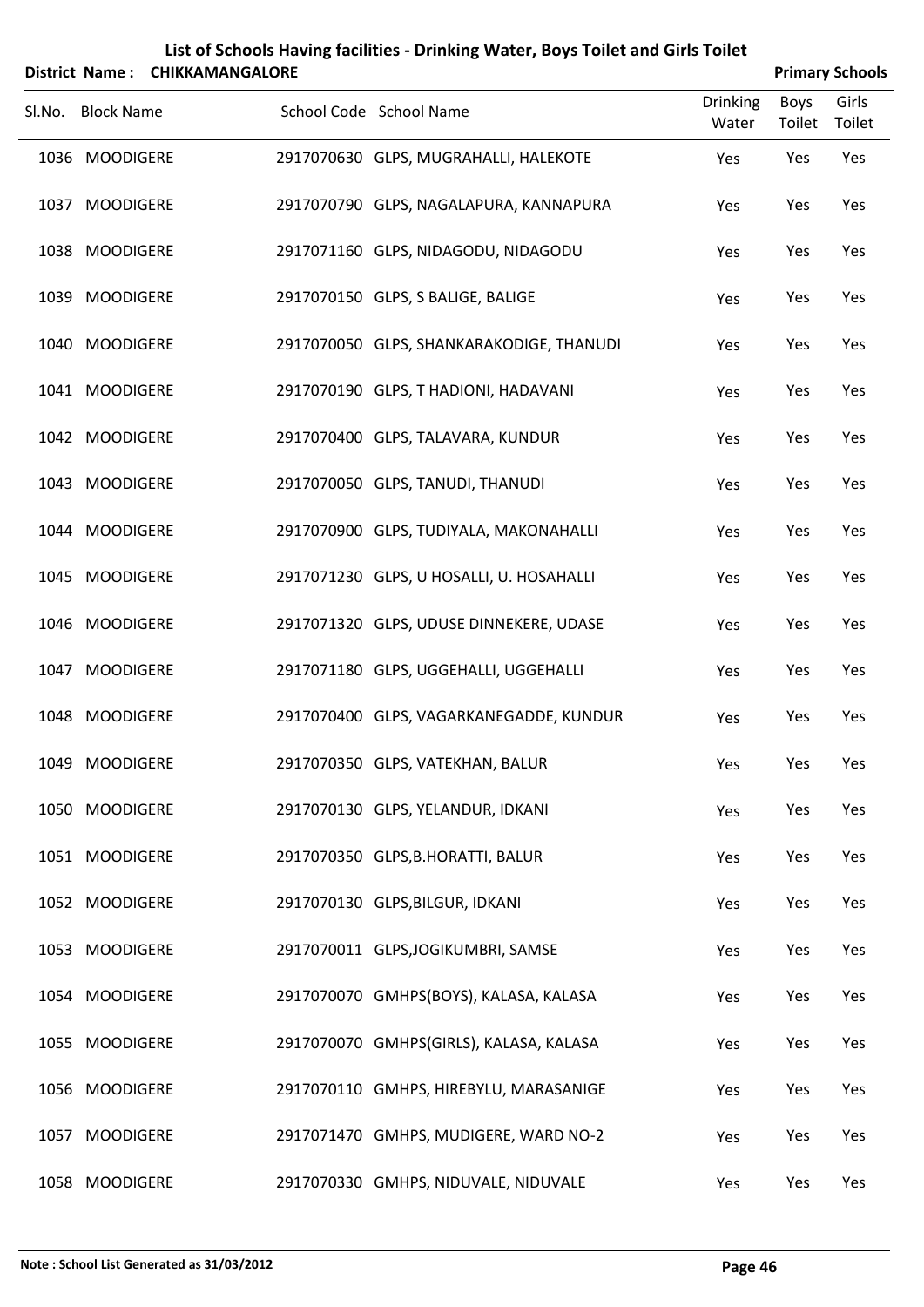| List of Schools Having facilities - Drinking Water, Boys Toilet and Girls Toilet<br><b>CHIKKAMANGALORE</b><br><b>Primary Schools</b><br><b>District Name:</b> |                   |                        |  |                                                                 |                          |                |                 |  |  |
|---------------------------------------------------------------------------------------------------------------------------------------------------------------|-------------------|------------------------|--|-----------------------------------------------------------------|--------------------------|----------------|-----------------|--|--|
| Sl.No.                                                                                                                                                        | <b>Block Name</b> |                        |  | School Code School Name                                         | <b>Drinking</b><br>Water | Boys<br>Toilet | Girls<br>Toilet |  |  |
|                                                                                                                                                               | 1059 MOODIGERE    |                        |  | 2917070430 GUHPS BANAKAL, KUDAHALLI                             | Yes                      | Yes            | Yes             |  |  |
|                                                                                                                                                               | 1060 MOODIGERE    |                        |  | 2917070860 GUHPS, BIDARAHALLI, BIDARAHALLI                      | Yes                      | Yes            | Yes             |  |  |
|                                                                                                                                                               | 1061 MOODIGERE    |                        |  | 2917071470 GUHPS, MUDIGERE, WARD NO-2                           | Yes                      | Yes            | Yes             |  |  |
|                                                                                                                                                               | 1062 MOODIGERE    |                        |  | 2917070830 GULPS, BILAGOLA, BILAGOLA                            | Yes                      | Yes            | Yes             |  |  |
|                                                                                                                                                               | 1063 MOODIGERE    |                        |  | 2917070520 GULPS, HORATTI, HALIKE                               | Yes                      | Yes            | Yes             |  |  |
|                                                                                                                                                               | 1064 MOODIGERE    |                        |  | 2917071400 GULPS, MUDIGERE, MUDIGERE                            | Yes                      | Yes            | Yes             |  |  |
|                                                                                                                                                               | 1065 MOODIGERE    |                        |  | 2917070500 H.P.S. BAGGASAGODU, BAGGASAGODU                      | Yes                      | Yes            | Yes             |  |  |
|                                                                                                                                                               | 1066 MOODIGERE    |                        |  | 2917070510 H.P.S. PHALGUNI, PHALGUNI                            | Yes                      | Yes            | Yes             |  |  |
| 1067                                                                                                                                                          | <b>MOODIGERE</b>  |                        |  | 2917071470 HPGS, MUDIGERE, WARD NO-2                            | Yes                      | Yes            | Yes             |  |  |
|                                                                                                                                                               | 1068 MOODIGERE    |                        |  | 2917070490 L.P.S. BANKENAHALLI, BANKENAHALLI                    | Yes                      | Yes            | Yes             |  |  |
|                                                                                                                                                               | 1069 MOODIGERE    |                        |  | 2917070800 LPS GATTADHAHALLI, GHATTADAHALLI                     | Yes                      | Yes            | Yes             |  |  |
|                                                                                                                                                               | 1070 MOODIGERE    |                        |  | 2917070071 LPS KALASESHWARA NAGARA(NewSchool),<br><b>KALASA</b> | Yes                      | Yes            | Yes             |  |  |
|                                                                                                                                                               |                   | 1071 NARASIMHARAJAPURA |  | 2917030540 GHPS B KANABOOR, B.KANABUR                           | Yes                      | Yes            | Yes             |  |  |
|                                                                                                                                                               |                   | 1072 NARASIMHARAJAPURA |  | 2917030490 GHPS ADUVALLI, ADUVALLI                              | Yes                      | Yes            | Yes             |  |  |
|                                                                                                                                                               |                   | 1073 NARASIMHARAJAPURA |  | 2917030480 GHPS ALEHALLI, ALEHALLI                              | Yes                      | Yes            | Yes             |  |  |
|                                                                                                                                                               |                   | 1074 NARASIMHARAJAPURA |  | 2917030050 GHPS BAIRAPURA, BYRAPURA                             | Yes                      | Yes            | Yes             |  |  |
|                                                                                                                                                               |                   | 1075 NARASIMHARAJAPURA |  | 2917030500 GHPS BALEHITHLU, KAREKESHWARA                        | Yes                      | Yes            | Yes             |  |  |
|                                                                                                                                                               |                   | 1076 NARASIMHARAJAPURA |  | 2917030460 GHPS HARAVARI, HARAVARI                              | Yes                      | Yes            | Yes             |  |  |
|                                                                                                                                                               |                   | 1077 NARASIMHARAJAPURA |  | 2917030230 GHPS HONNE KODIGE, HONNEKUDIGE                       | Yes                      | Yes            | Yes             |  |  |
|                                                                                                                                                               |                   | 1078 NARASIMHARAJAPURA |  | 2917030040 GHPS K KANABUR, K.KANABUR                            | Yes                      | Yes            | Yes             |  |  |
|                                                                                                                                                               |                   | 1079 NARASIMHARAJAPURA |  | 2917030170 GHPS KALLIKOPPA, SHIMSE                              | Yes                      | Yes            | Yes             |  |  |
|                                                                                                                                                               |                   | 1080 NARASIMHARAJAPURA |  | 2917030440 GHPS KANUR, KANUR                                    | Yes                      | Yes            | Yes             |  |  |
|                                                                                                                                                               |                   | 1081 NARASIMHARAJAPURA |  | 2917030500 GHPS KARKESHWARA, KAREKESHWARA                       | Yes                      | Yes            | Yes             |  |  |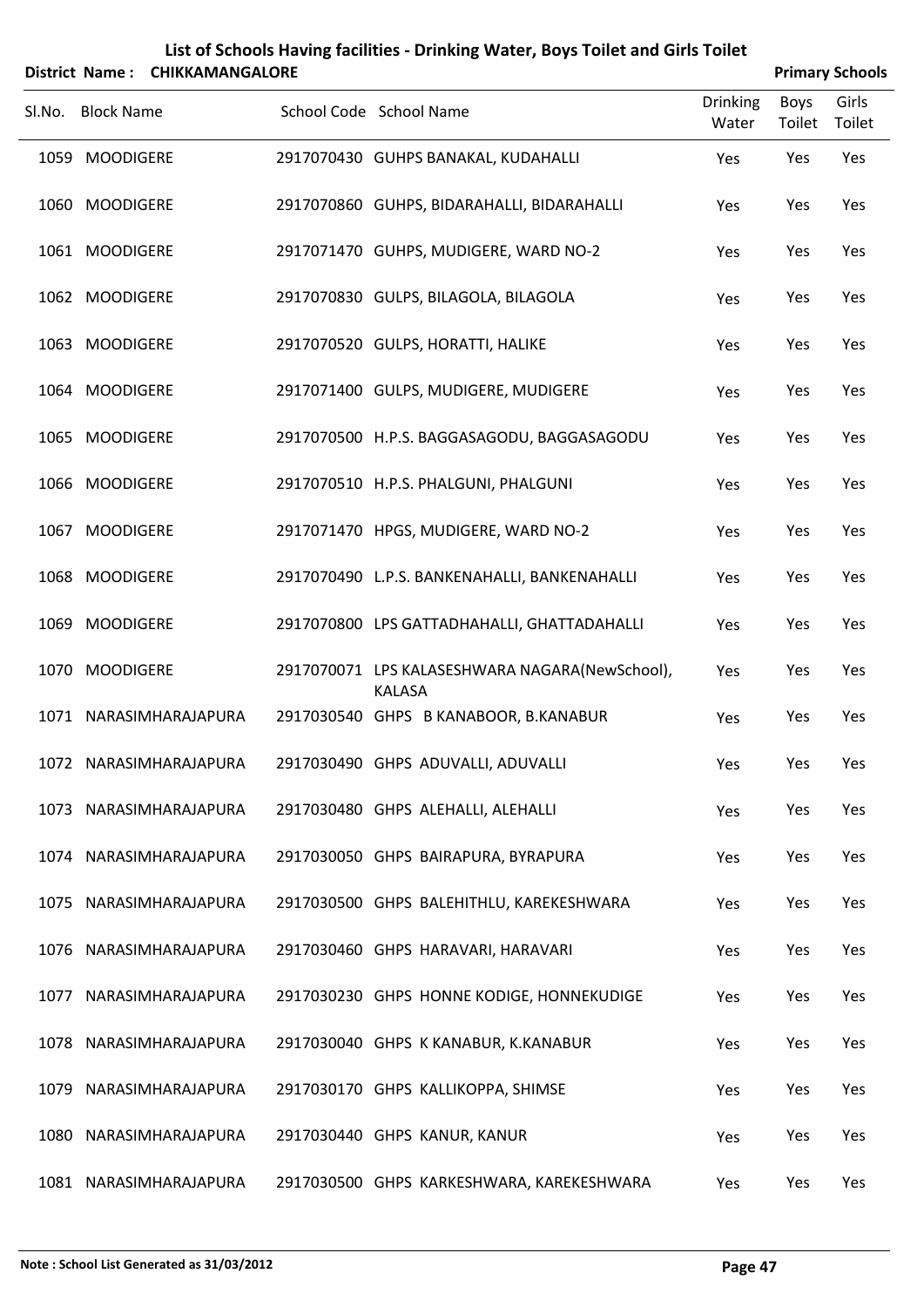|        |                   | District Name: CHIKKAMANGALORE |                                           |                          |                | <b>Primary Schools</b> |
|--------|-------------------|--------------------------------|-------------------------------------------|--------------------------|----------------|------------------------|
| SI.No. | <b>Block Name</b> |                                | School Code School Name                   | <b>Drinking</b><br>Water | Boys<br>Toilet | Girls<br>Toilet        |
|        |                   | 1082 NARASIMHARAJAPURA         | 2917030020 GHPS KONAKERE, KONAKERE        | Yes                      | Yes            | Yes                    |
|        |                   | 1083 NARASIMHARAJAPURA         | 2917030060 GHPS KUSABUR, KUSABUR          | Yes                      | Yes            | Yes                    |
|        |                   | 1084 NARASIMHARAJAPURA         | 2917030070 GHPS MADABOOR, MADABOOR        | Yes                      | Yes            | Yes                    |
|        |                   | 1085 NARASIMHARAJAPURA         | 2917030320 GHPS MALLANDUR, MALLANDARU     | Yes                      | Yes            | Yes                    |
|        |                   | 1086 NARASIMHARAJAPURA         | 2917030510 GHPS MEGARAMAKKI, MEGARAMAKKI  | Yes                      | Yes            | Yes                    |
|        |                   | 1087 NARASIMHARAJAPURA         | 2917030541 GHPS RAMBAPURI MUTT, B.KANABUR | Yes                      | Yes            | Yes                    |
|        |                   | 1088 NARASIMHARAJAPURA         | 2917030060 GHPS SATHKOLI, KUSABUR         | Yes                      | Yes            | Yes                    |
|        |                   | 1089 NARASIMHARAJAPURA         | 2917030080 GHPS SHETTYKOPPA, KADAHINABYLU | Yes                      | Yes            | Yes                    |
|        |                   | 1090 NARASIMHARAJAPURA         | 2917030130 GHPS SUSALAVANI, SOOSALAVANI   | Yes                      | Yes            | Yes                    |
|        |                   | 1091 NARASIMHARAJAPURA         | 2917030560 GHPS BANNUR, BANNUR            | Yes                      | Yes            | Yes                    |
|        |                   | 1092 NARASIMHARAJAPURA         | 2917030180 GHPS BASTHIMATA, MENSUR *      | Yes                      | Yes            | Yes                    |
|        |                   | 1093 NARASIMHARAJAPURA         | 2917030400 GHPS ECHIKERE, ECHIKERE        | Yes                      | Yes            | Yes                    |
|        |                   | 1094 NARASIMHARAJAPURA         | 2917030490 GHPS GADIGESHWARA, ADUVALLI    | Yes                      | Yes            | Yes                    |
|        |                   | 1095 NARASIMHARAJAPURA         | 2917030390 GHPS GUBBIGA, GUBBIGA          | Yes                      | Yes            | Yes                    |
|        |                   | 1096 NARASIMHARAJAPURA         | 2917030350 GHPS HALLIBAILU, KONODI        | Yes                      | Yes            | Yes                    |
|        |                   | 1097 NARASIMHARAJAPURA         | 2917030570 GHPS HALSUR, HALSUR            | Yes                      | Yes            | Yes                    |
|        |                   | 1098 NARASIMHARAJAPURA         | 2917030420 GHPS HOSAKERE, BALE            | Yes                      | Yes            | Yes                    |
|        |                   | 1099 NARASIMHARAJAPURA         | 2917030540 GHPS ITTIGE SIGODU, B.KANABUR  | Yes                      | Yes            | Yes                    |
|        |                   | 1100 NARASIMHARAJAPURA         | 2917030460 GHPS JOGIMAKKI, HARAVARI       | Yes                      | Yes            | Yes                    |
|        |                   | 1101 NARASIMHARAJAPURA         | 2917030360 GHPS KAMALAPURA, KAMALAPURA    | Yes                      | Yes            | Yes                    |
|        |                   | 1102 NARASIMHARAJAPURA         | 2917030580 GHPS MAGUNDI, MAGUNDI          | Yes                      | Yes            | Yes                    |
|        |                   | 1103 NARASIMHARAJAPURA         | 2917030420 GHPS MUDABAGILU, BALE          | Yes                      | Yes            | Yes                    |
|        |                   | 1104 NARASIMHARAJAPURA         | 2917035020 GHPS PETE, WARD NO-2           | Yes                      | Yes            | Yes                    |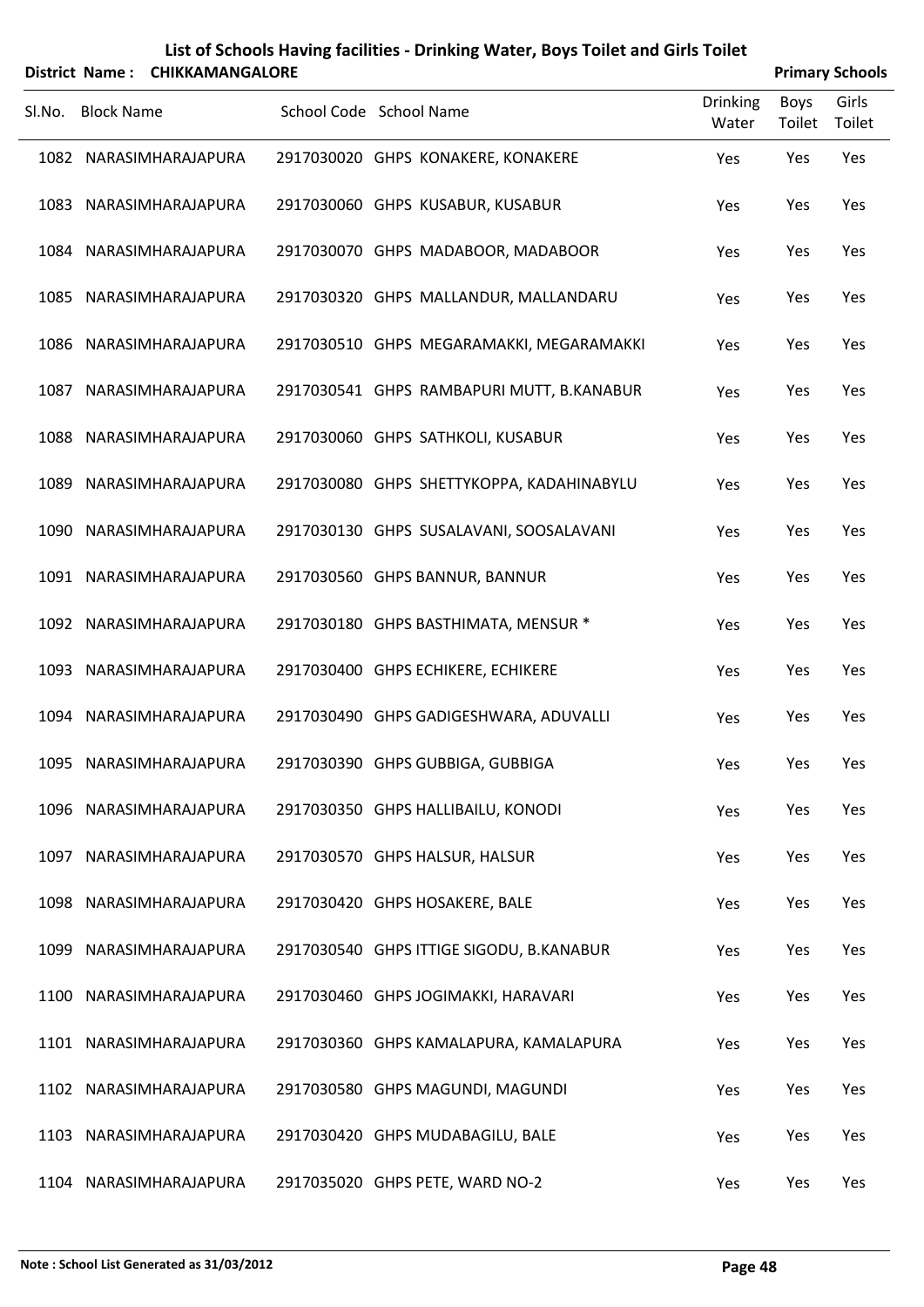| List of Schools Having facilities - Drinking Water, Boys Toilet and Girls Toilet |  |  |
|----------------------------------------------------------------------------------|--|--|
|                                                                                  |  |  |

|        |                   | District Name: CHIKKAMANGALORE |                         |                                             |                          |                | <b>Primary Schools</b> |
|--------|-------------------|--------------------------------|-------------------------|---------------------------------------------|--------------------------|----------------|------------------------|
| Sl.No. | <b>Block Name</b> |                                | School Code School Name |                                             | <b>Drinking</b><br>Water | Boys<br>Toilet | Girls<br>Toilet        |
|        |                   | 1105 NARASIMHARAJAPURA         |                         | 2917030340 GHPS SANKADAKUNI, BELLUR         | Yes                      | Yes            | Yes                    |
|        |                   | 1106 NARASIMHARAJAPURA         |                         | 2917030370 GHPS SEETHUR, SEETHUR            | Yes                      | Yes            | Yes                    |
|        |                   | 1107 NARASIMHARAJAPURA         |                         | 2917030450 GHPS VAGGADE, VAGGADE            | Yes                      | Yes            | Yes                    |
|        |                   | 1108 NARASIMHARAJAPURA         |                         | 2917030290 GHPS VARKATE, VARKATE            | Yes                      | Yes            | Yes                    |
|        |                   | 1109 NARASIMHARAJAPURA         |                         | 2917030050 GLPS ALADAHARA, BYRAPURA         | Yes                      | Yes            | Yes                    |
|        |                   | 1110 NARASIMHARAJAPURA         |                         | 2917030160 GLPS ALILAGERE, BADAGABYLU       | Yes                      | Yes            | Yes                    |
|        |                   | 1111 NARASIMHARAJAPURA         |                         | 2917030410 GLPS ARALI KOPPA, ARALIKOPPA     | Yes                      | Yes            | Yes                    |
|        |                   | 1112 NARASIMHARAJAPURA         |                         | 2917030500 GLPS BALEKHAN, KAREKESHWARA      | Yes                      | Yes            | Yes                    |
|        |                   | 1113 NARASIMHARAJAPURA         |                         | 2917030350 GLPS BEMMANE, KONODI             | Yes                      | Yes            | Yes                    |
|        |                   | 1114 NARASIMHARAJAPURA         |                         | 2917030080 GLPS BHADRA COLONY, KADAHINABYLU | Yes                      | Yes            | Yes                    |
|        |                   | 1115 NARASIMHARAJAPURA         |                         | 2917030030 GLPS CHABBENADU, MUTHINAKOPPA    | Yes                      | Yes            | Yes                    |
|        |                   | 1116 NARASIMHARAJAPURA         |                         | 2917030390 GLPS CHATNAHADLU, GUBBIGA        | Yes                      | Yes            | Yes                    |
|        |                   | 1117 NARASIMHARAJAPURA         |                         | 2917030160 GLPS DASANAGADDE, BADAGABYLU     | Yes                      | Yes            | Yes                    |
|        |                   | 1118 NARASIMHARAJAPURA         |                         | 2917030470 GLPS DAVANA, DAVANA              | Yes                      | Yes            | Yes                    |
|        |                   | 1119 NARASIMHARAJAPURA         |                         | 2917030060 GLPS DODDINATALA, KUSABUR        | Yes                      | Yes            | Yes                    |
|        |                   | 1120 NARASIMHARAJAPURA         |                         | 2917030080 GLPS GANDHIGRAMA, KADAHINABYLU   | Yes                      | Yes            | Yes                    |
|        |                   | 1121 NARASIMHARAJAPURA         |                         | 2917030100 GLPS GULLADAMANE, VITTALA        | Yes                      | Yes            | Yes                    |
|        |                   | 1122 NARASIMHARAJAPURA         |                         | 2917030440 GLPS HANTHUVANI, KANUR           | Yes                      | Yes            | Yes                    |
|        |                   | 1123 NARASIMHARAJAPURA         |                         | 2917030330 GLPS HATHUR, HATHUR              | Yes                      | Yes            | Yes                    |
|        |                   | 1124 NARASIMHARAJAPURA         |                         | 2917030020 GLPS HODEYALA, KONAKERE          | Yes                      | Yes            | Yes                    |
|        |                   | 1125 NARASIMHARAJAPURA         |                         | 2917030330 GLPS HONNEKOPPA, HATHUR          | Yes                      | Yes            | Yes                    |
|        |                   | 1126 NARASIMHARAJAPURA         |                         | 2917030420 GLPS HORABAILU, BALE             | Yes                      | Yes            | Yes                    |
|        |                   | 1127 NARASIMHARAJAPURA         |                         | 2917030040 GLPS K KANABUR COLONY, K.KANABUR | Yes                      | Yes            | Yes                    |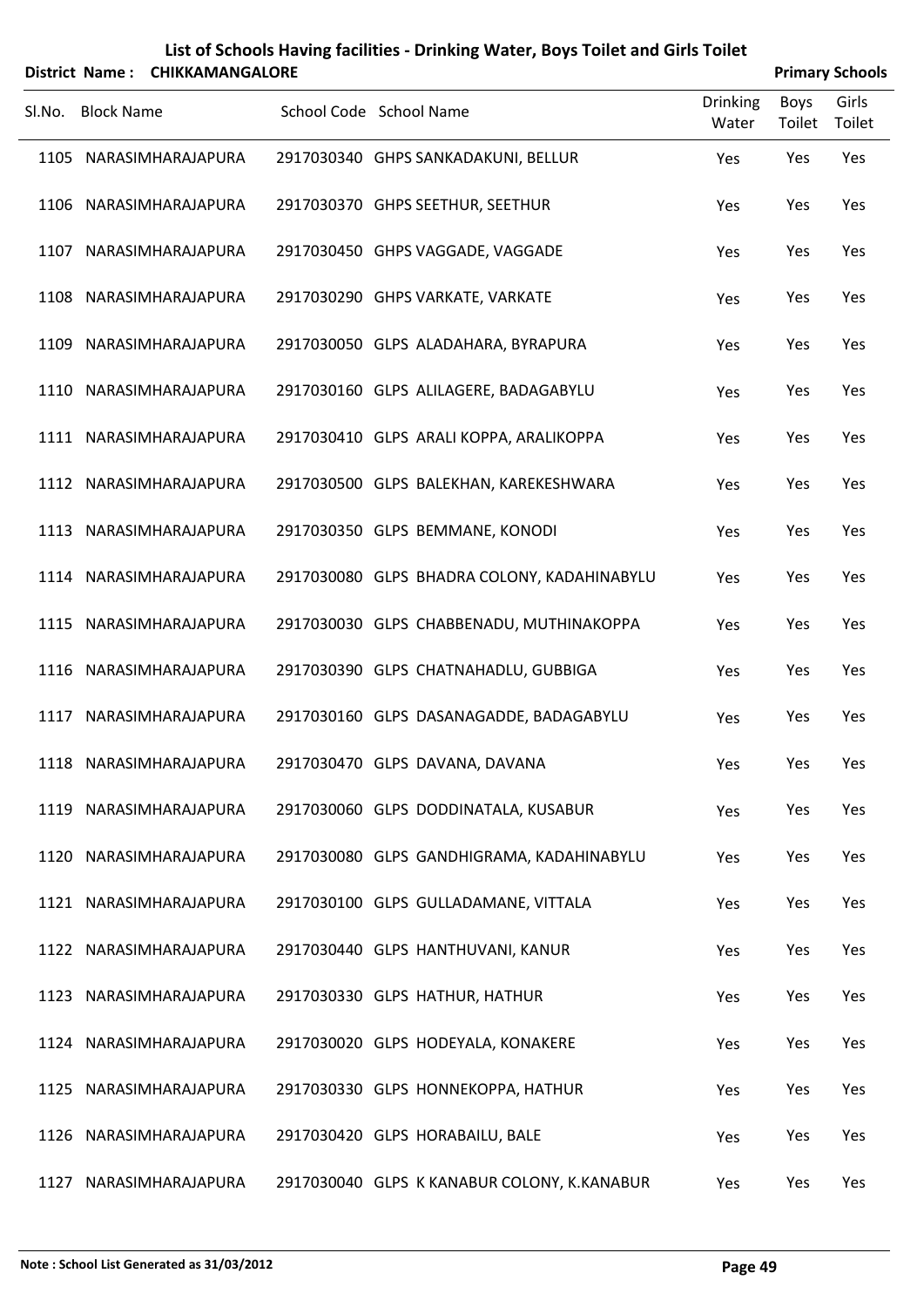|        |                   | District Name: CHIKKAMANGALORE |                         |                                            |                          |                | <b>Primary Schools</b> |
|--------|-------------------|--------------------------------|-------------------------|--------------------------------------------|--------------------------|----------------|------------------------|
| SI.No. | <b>Block Name</b> |                                | School Code School Name |                                            | <b>Drinking</b><br>Water | Boys<br>Toilet | Girls<br>Toilet        |
|        |                   | 1128 NARASIMHARAJAPURA         |                         | 2917030080 GLPS KADAHINABYLU, KADAHINABYLU | Yes                      | Yes            | Yes                    |
|        |                   | 1129 NARASIMHARAJAPURA         |                         | 2917030541 GLPS KADLEMAKKI, B.KANABUR      | Yes                      | Yes            | Yes                    |
|        |                   | 1130 NARASIMHARAJAPURA         |                         | 2917030010 GLPS KANIVE, KANIVE             | Yes                      | Yes            | Yes                    |
|        |                   | 1131 NARASIMHARAJAPURA         |                         | 2917030440 GLPS KEREMANE, KANUR            | Yes                      | Yes            | Yes                    |
|        |                   | 1132 NARASIMHARAJAPURA         |                         | 2917030520 GLPS KOLALE, KOLALE             | Yes                      | Yes            | Yes                    |
|        |                   | 1133 NARASIMHARAJAPURA         |                         | 2917030040 GLPS KORALAKOPPA, K.KANABUR     | Yes                      | Yes            | Yes                    |
|        |                   | 1134 NARASIMHARAJAPURA         |                         | 2917030030 GLPS KUSHALAPURA, MUTHINAKOPPA  | Yes                      | Yes            | Yes                    |
|        |                   | 1135 NARASIMHARAJAPURA         |                         | 2917030070 GLPS MADABUR COLONY, MADABOOR   | Yes                      | Yes            | Yes                    |
|        |                   | 1136 NARASIMHARAJAPURA         |                         | 2917030050 GLPS MARIDIBBA, BYRAPURA        | Yes                      | Yes            | Yes                    |
|        |                   | 1137 NARASIMHARAJAPURA         |                         | 2917030020 GLPS MUDUBA, KONAKERE           | Yes                      | Yes            | Yes                    |
|        |                   | 1138 NARASIMHARAJAPURA         |                         | 2917030370 GLPS NAGARAMAKKI, SEETHUR       | Yes                      | Yes            | Yes                    |
|        |                   | 1139 NARASIMHARAJAPURA         |                         | 2917030430 GLPS SANKSE, SANKSE             | Yes                      | Yes            | Yes                    |
|        |                   | 1140 NARASIMHARAJAPURA         |                         | 2917030300 GLPS SARYA, SARYA               | Yes                      | Yes            | Yes                    |
|        |                   | 1141 NARASIMHARAJAPURA         |                         | 2917030220 GLPS SHEEGUVANI, SHIRAGALALE *  | Yes                      | Yes            | Yes                    |
|        |                   | 1142 NARASIMHARAJAPURA         |                         | 2917030140 GLPS SOUTHIKERE, BALEKOPPA      | Yes                      | Yes            | Yes                    |
|        |                   | 1143 NARASIMHARAJAPURA         |                         | 2917030490 GLPS THORUVANI, ADUVALLI        | Yes                      | Yes            | Yes                    |
|        |                   | 1144 NARASIMHARAJAPURA         |                         | 2917030390 GLPS ARAKALI, GUBBIGA           | Yes                      | Yes            | Yes                    |
|        |                   | 1145 NARASIMHARAJAPURA         |                         | 2917030210 GLPS DINDINAKOPPA, NAGALAPURA * | Yes                      | Yes            | Yes                    |
|        |                   | 1146 NARASIMHARAJAPURA         |                         | 2917030500 GLPS GUBBUR, KAREKESHWARA       | Yes                      | Yes            | Yes                    |
|        |                   | 1147 NARASIMHARAJAPURA         |                         | 2917030190 GLPS HILUVALLI, HILUVALLI *     | Yes                      | Yes            | Yes                    |
|        |                   | 1148 NARASIMHARAJAPURA         |                         | 2917030500 GLPS HUNASEKOPPA, KAREKESHWARA  | Yes                      | Yes            | Yes                    |
|        |                   | 1149 NARASIMHARAJAPURA         |                         | 2917030560 GLPS JACSUN, BANNUR             | Yes                      | Yes            | Yes                    |
|        |                   | 1150 NARASIMHARAJAPURA         |                         | 2917030570 GLPS KABBINAMANNU, HALSUR       | Yes                      | Yes            | Yes                    |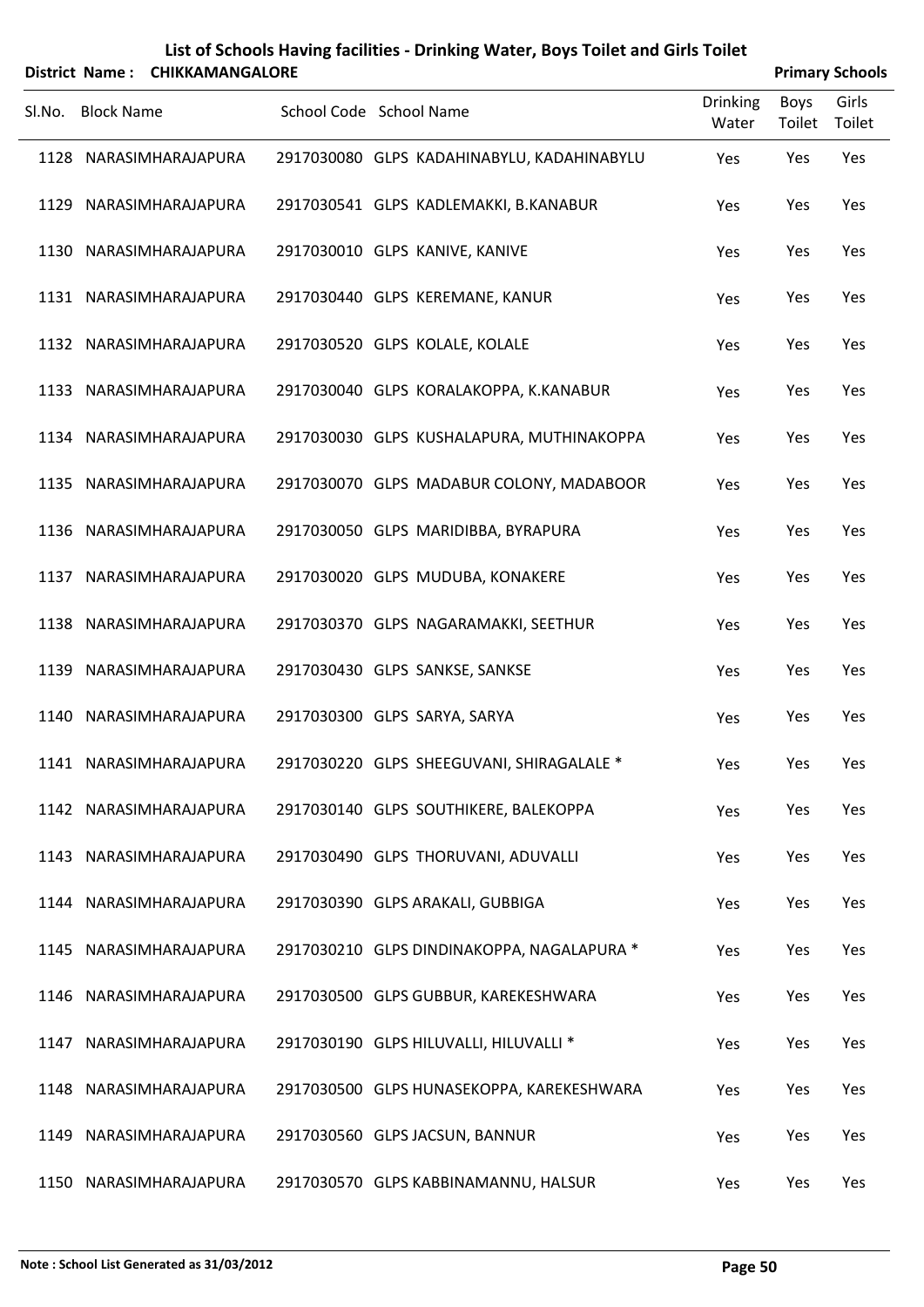| List of Schools Having facilities - Drinking Water, Boys Toilet and Girls Toilet |  |
|----------------------------------------------------------------------------------|--|
|                                                                                  |  |

|        |                   | District Name: CHIKKAMANGALORE |                                                 |                          |                | <b>Primary Schools</b> |
|--------|-------------------|--------------------------------|-------------------------------------------------|--------------------------|----------------|------------------------|
| SI.No. | <b>Block Name</b> |                                | School Code School Name                         | <b>Drinking</b><br>Water | Boys<br>Toilet | Girls<br>Toilet        |
|        |                   | 1151 NARASIMHARAJAPURA         | 2917030120 GLPS LINGAPURA, LINGAPURA            | Yes                      | Yes            | Yes                    |
|        |                   | 1152 NARASIMHARAJAPURA         | 2917030580 GLPS MAHALGODU, MAGUNDI              | Yes                      | Yes            | Yes                    |
|        |                   | 1153 NARASIMHARAJAPURA         | 2917030540 GLPS PETEKERE, B.KANABUR             | Yes                      | Yes            | Yes                    |
|        |                   | 1154 NARASIMHARAJAPURA         | 2917030170 GLPS SHIMSE, SHIMSE                  | Yes                      | Yes            | Yes                    |
|        |                   | 1155 NARASIMHARAJAPURA         | 2917030390 GLPS VAGADEKALLU, GUBBIGA            | Yes                      | Yes            | Yes                    |
|        |                   | 1156 NARASIMHARAJAPURA         | 2917030200 GLPS, KALLUGUDE, RAVOOR              | Yes                      | Yes            | Yes                    |
|        |                   | 1157 NARASIMHARAJAPURA         | 2917030520 GLPS, SRIPATHIKHAN, KOLALE           | Yes                      | Yes            | Yes                    |
|        |                   | 1158 NARASIMHARAJAPURA         | 2917030030 GMHPS MUTTHINAKOPPA, MUTHINAKOPPA    | Yes                      | Yes            | Yes                    |
|        |                   | 1159 NARASIMHARAJAPURA         | 2917030540 GMHPS BALEHONNUR, B.KANABUR          | Yes                      | Yes            | Yes                    |
|        |                   | 1160 NARASIMHARAJAPURA         | 2917030270 GTHPS NANDIGAVE, NANDIGAVE           | Yes                      | Yes            | Yes                    |
|        |                   | 1161 NARASIMHARAJAPURA         | 2917030030 GUHPS MUTHINAPURA, MUTHINAKOPPA      | Yes                      | Yes            | Yes                    |
|        |                   | 1162 NARASIMHARAJAPURA         | 2917030540 GUHPS BALEHONNUR, B.KANABUR          | Yes                      | Yes            | Yes                    |
|        |                   | 1163 NARASIMHARAJAPURA         | 2917035080 GUHPS N R PURA, WARD NO-8            | Yes                      | Yes            | Yes                    |
|        |                   | 1164 NARASIMHARAJAPURA         | 2917030030 GULPS HOSPETE, MUTHINAKOPPA          | Yes                      | Yes            | Yes                    |
|        |                   | 1165 NARASIMHARAJAPURA         | 2917035030 GULPS N R PURA, WARD NO-3            | Yes                      | Yes            | Yes                    |
|        |                   | 1166 NARASIMHARAJAPURA         | 2917030530 HPS MUDUGUNI, MUDUGUNI               | Yes                      | Yes            | Yes                    |
|        |                   | 1167 NARASIMHARAJAPURA         | 2917035070 MHPBS N R PURA, WARD NO-7            | Yes                      | Yes            | Yes                    |
|        |                   | 1168 NARASIMHARAJAPURA         | 2917030160 S.M.T GHPS BADAGABYLU, BADAGABYLU    | Yes                      | Yes            | Yes                    |
|        | 1169 SRINGERI     |                                | 2917015030 G.H.P.B.S SRINGERI, WARD-3           | Yes                      | Yes            | Yes                    |
|        | 1170 SRINGERI     |                                | 2917015040 G.H.P.G.S. SRINGERI, WARD-4          | Yes                      | Yes            | Yes                    |
|        | 1171 SRINGERI     |                                | 2917010350 G.H.P.S, DURGADEVSTHANA, ULUVALLI    | Yes                      | Yes            | Yes                    |
|        | 1172 SRINGERI     |                                | 2917015010 GG.H.P.URDHU SCHOOL SRINGERI, WARD-1 | Yes                      | Yes            | Yes                    |
|        | 1173 SRINGERI     |                                | 2917010310 GHPS ADDAGADDE, ADDAGADDE            | Yes                      | Yes            | Yes                    |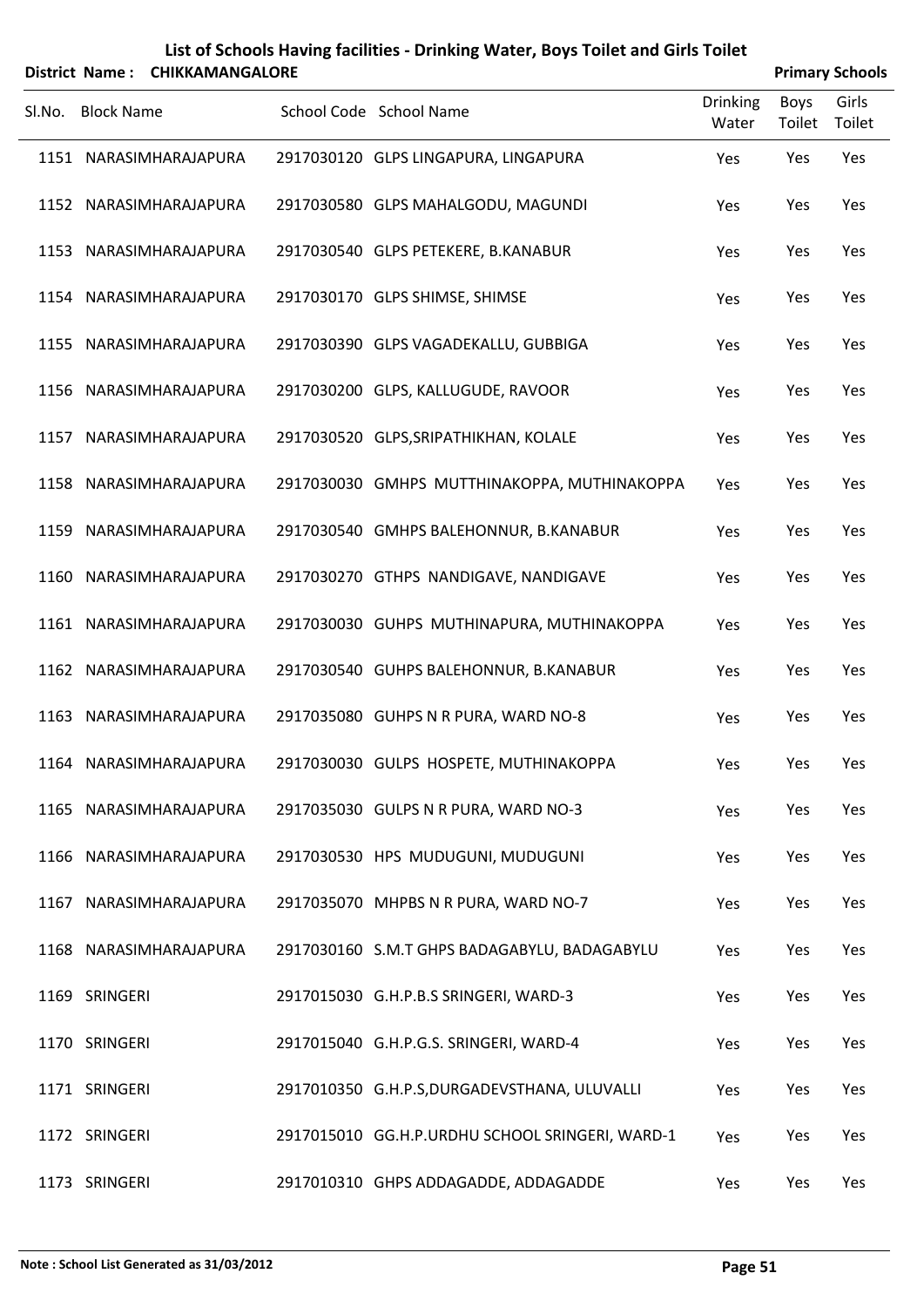|                   | District Name: CHIKKAMANGALORE | List of Schools Having facilities - Drinking Water, Boys Toilet and Girls Toilet |                          |                |                        |
|-------------------|--------------------------------|----------------------------------------------------------------------------------|--------------------------|----------------|------------------------|
|                   |                                |                                                                                  |                          |                | <b>Primary Schools</b> |
| Sl.No. Block Name |                                | School Code School Name                                                          | <b>Drinking</b><br>Water | Boys<br>Toilet | Girls<br>Toilet        |
| 1174 SRINGERI     |                                | 2917010330 GHPS ANEGUNDA, BELANDUR                                               | Yes                      | Yes            | Yes                    |
| 1175 SRINGERI     |                                | 2917010160 GHPS HARUR, HARURU (HARUR)                                            | Yes                      | Yes            | Yes                    |
| 1176 SRINGERI     |                                | 2917010360 GHPS KANCHI NAGARA, SRINGERI (RURAL) *                                | Yes                      | Yes            | Yes                    |
| 1177 SRINGERI     |                                | 2917010200 GHPS KEREKATTE, KERE                                                  | Yes                      | Yes            | Yes                    |
| 1178 SRINGERI     |                                | 2917010150 GHPS NEMMARU MAKKI, NEMMARU                                           | Yes                      | Yes            | Yes                    |
| 1179 SRINGERI     |                                | 2917010150 GHPS NEMMARU, NEMMARU                                                 | Yes                      | Yes            | Yes                    |
| 1180 SRINGERI     |                                | 2917010350 GHPS THYAVANA, ULUVALLI                                               | Yes                      | Yes            | Yes                    |
| 1181 SRINGERI     |                                | 2917010260 GHPS UDUTHALU, BALAGERE                                               | Yes                      | Yes            | Yes                    |
| 1182 SRINGERI     |                                | 2917010320 GHPS ULUVEBYLU, KAVADI                                                | Yes                      | Yes            | Yes                    |
| 1183 SRINGERI     |                                | 2917010360 GHPS VIDYANAGARA, SRINGERI (RURAL) *                                  | Yes                      | Yes            | Yes                    |
| 1184 SRINGERI     |                                | 2917010410 GHPS VIDYARANYAPURA, VIDYARANYAPURA                                   | Yes                      | Yes            | Yes                    |
| 1185 SRINGERI     |                                | 2917010090 GHPS. GUBBAGODU, GANDAGATTA                                           | Yes                      | Yes            | Yes                    |
| 1186 SRINGERI     |                                | 2917010340 GHPS. HONNAVALLI, HONNAVALLI                                          | Yes                      | Yes            | Yes                    |
| 1187 SRINGERI     |                                | 2917010400 GHPS. KALKATTE, MENASE                                                | Yes                      | Yes            | Yes                    |
| 1188 SRINGERI     |                                | 2917010070 GHPS. KIGGA, RUSHYASHRINGAPURA<br>(MARKAL)                            | Yes                      | Yes            | Yes                    |
| 1189 SRINGERI     |                                | 2917010090 GHPS. GANDAGATTA, GANDAGATTA                                          | Yes                      | Yes            | Yes                    |
| 1190 SRINGERI     |                                | 2917010070 GHPS. KOGINABYLU, RUSHYASHRINGAPURA<br>(MARKAL)                       | Yes                      | Yes            | Yes                    |
| 1191 SRINGERI     |                                | 2917010460 GHPS. KUNCHE BYLE, HERURU                                             | Yes                      | Yes            | Yes                    |
| 1192 SRINGERI     |                                | 2917010270 GHPS. NALLUR, NALLUR                                                  | Yes                      | Yes            | Yes                    |
| 1193 SRINGERI     |                                | 2917010440 GHPS. SHIDLE, VYKUNTAPURA                                             | Yes                      | Yes            | Yes                    |
| 1194 SRINGERI     |                                | 2917010110 GHPS. SINOODI, YEDADALLI                                              | Yes                      | Yes            | Yes                    |
| 1195 SRINGERI     |                                | 2917010480 GHPS. THEKKUR, KUTHAGODU                                              | Yes                      | Yes            | Yes                    |
| 1196 SRINGERI     |                                | 2917010440 GHPS. VAIKUNTAPURA, VYKUNTAPURA                                       | Yes                      | Yes            | Yes                    |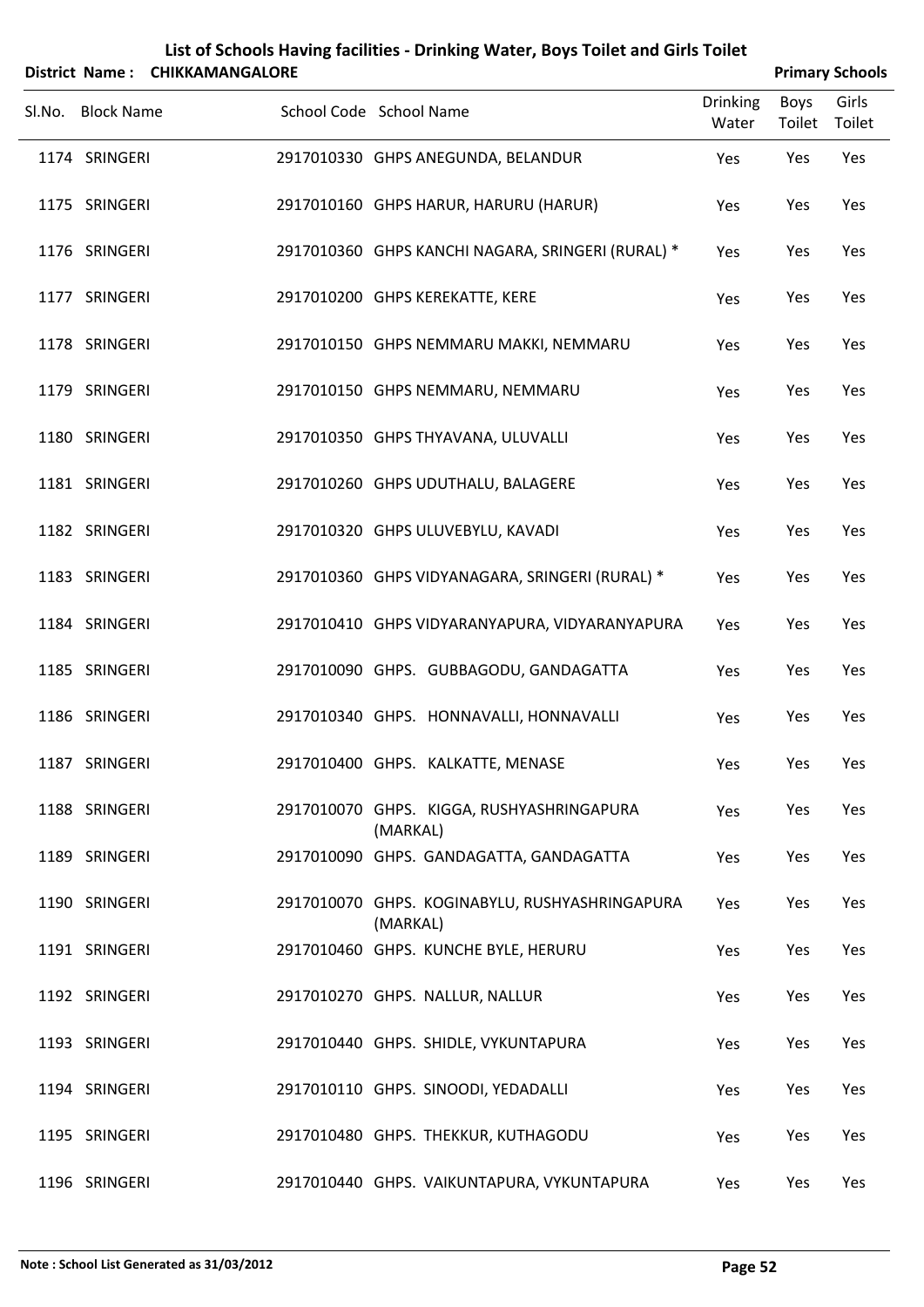|        |                   | District Name: CHIKKAMANGALORE | List of Schools Having facilities - Drinking Water, Boys Toilet and Girls Toilet |       |             | <b>Primary Schools</b> |
|--------|-------------------|--------------------------------|----------------------------------------------------------------------------------|-------|-------------|------------------------|
| Sl.No. | <b>Block Name</b> |                                | <b>Drinking</b><br>School Code School Name                                       |       | <b>Boys</b> | Girls                  |
|        |                   |                                |                                                                                  | Water | Toilet      | Toilet                 |
|        | 1197 SRINGERI     |                                | 2917010100 GHPS. YADADALU, YADADALU<br>Yes                                       |       | Yes         | Yes                    |
|        | 1198 SRINGERI     |                                | 2917010020 GHPS. BEGAR, BEGAR<br>Yes                                             |       | Yes         | Yes                    |
|        | 1199 SRINGERI     |                                | 2917010280 GHPS. DAREKOPPA, DAREKOPPA<br>Yes                                     |       | Yes         | Yes                    |
|        | 1200 SRINGERI     |                                | 2917010010 GHPS. DEVALEKOPPA, ASANABALU<br>Yes                                   |       | Yes         | Yes                    |
|        | 1201 SRINGERI     |                                | 2917010050 GHPS. MEEGA, MEEGA<br>Yes                                             |       | Yes         | Yes                    |
|        | 1202 SRINGERI     |                                | 2917010050 GLPS HUGGURADI, MEEGA<br>Yes                                          |       | Yes         | Yes                    |
|        | 1203 SRINGERI     |                                | 2917010110 GLPS. SIRIMANE, YEDADALLI<br>Yes                                      |       | Yes         | Yes                    |
|        | 1204 SRINGERI     |                                | 2917010110 GLPS DINDODI, YEDADALLI<br>Yes                                        |       | Yes         | Yes                    |
|        | 1205 SRINGERI     |                                | 2917010320 GLPS KAVADI, KAVADI<br>Yes                                            |       | Yes         | Yes                    |
|        | 1206 SRINGERI     |                                | 2917010240 GLPS MALNADU, MALANADU<br>Yes                                         |       | Yes         | Yes                    |
|        | 1207 SRINGERI     |                                | 2917010350 GLPS RAJANAGAR, ULUVALLI<br>Yes                                       |       | Yes         | Yes                    |
|        | 1208 SRINGERI     |                                | 2917010300 GLPS SINDUVALLI, KELAKOPPA<br>Yes                                     |       | Yes         | Yes                    |
|        | 1209 SRINGERI     |                                | 2917010140 GLPS TANIKODU, SUNKADAMAKKI<br>Yes                                    |       | Yes         | Yes                    |
|        | 1210 SRINGERI     |                                | 2917010310 GLPS THOREHDIU, ADDAGADDE<br>Yes                                      |       | Yes         | Yes                    |
|        | 1211 SRINGERI     |                                | 2917010430 GLPS. KOCHAVALLI, BETTAGERE<br>Yes                                    |       | Yes         | Yes                    |
|        | 1212 SRINGERI     |                                | 2917010080 GLPS. KOGODU, KOGODU<br>Yes                                           |       | Yes         | Yes                    |
|        | 1213 SRINGERI     |                                | 2917010450 GLPS. DODDAHONNE, KUNTHUR<br>Yes                                      |       | Yes         | Yes                    |
|        | 1214 SRINGERI     |                                | 2917010340 GLPS. KITHLE BAILU, HONNAVALLI<br>Yes                                 |       | Yes         | Yes                    |
|        | 1215 SRINGERI     |                                | 2917010030 GLPS. KUMBRA KODU, KUMBARAGODU<br>Yes                                 |       | Yes         | Yes                    |
|        | 1216 SRINGERI     |                                | 2917010490 GLPS. KUTHAGODU, GINIKAL<br>Yes                                       |       | Yes         | Yes                    |
|        | 1217 SRINGERI     |                                | 2917010010 GLPS. ASANABALU, ASANABALU<br>Yes                                     |       | Yes         | Yes                    |
|        | 1218 SRINGERI     |                                | 2917010440 GLPS. GOCHAVALLI, VYKUNTAPURA<br>Yes                                  |       | Yes         | Yes                    |
|        | 1219 SRINGERI     |                                | 2917010040 GLPS. KOPPANAMAKKI, NEELANDUR<br>Yes                                  |       | Yes         | Yes                    |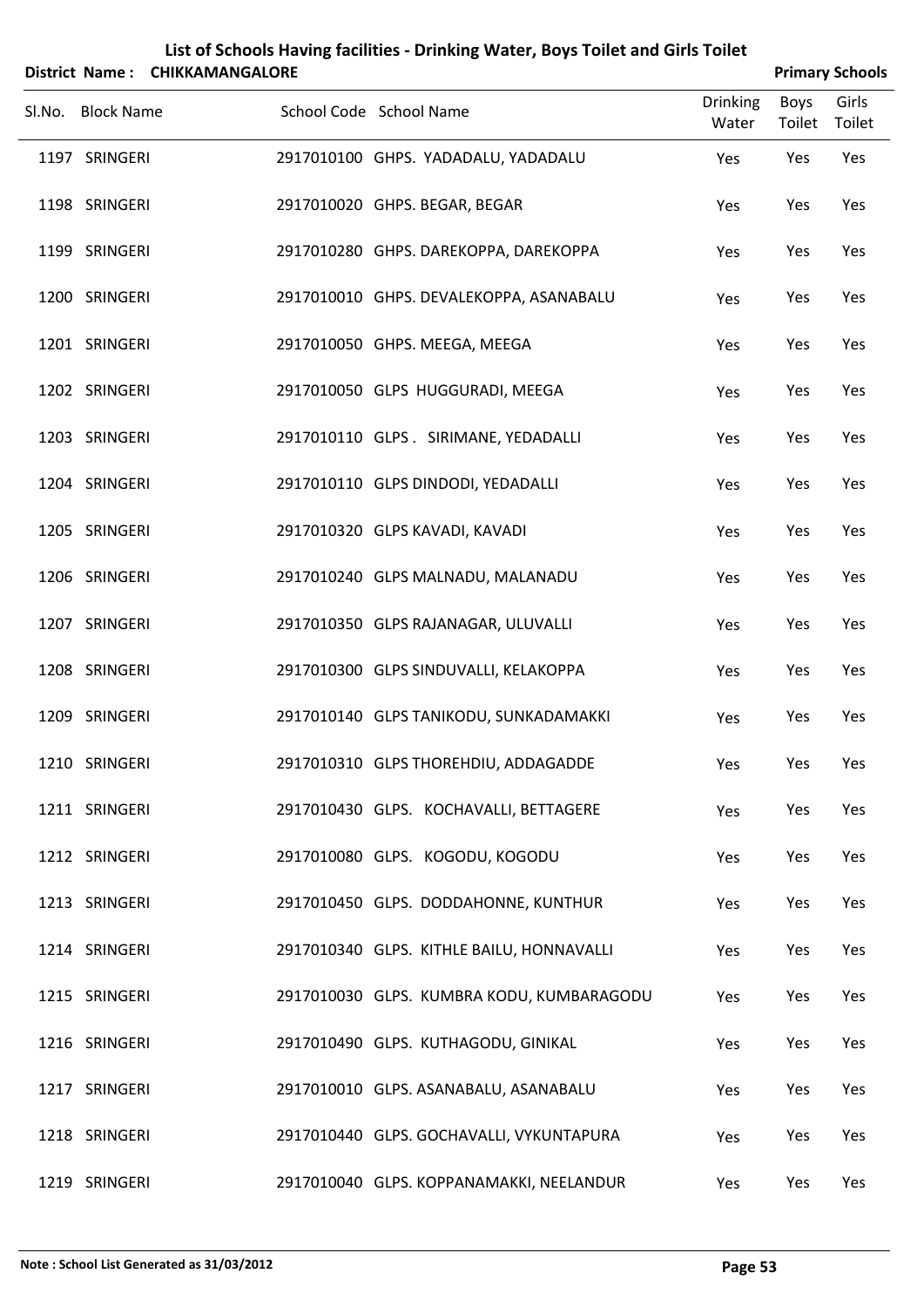| District Name: CHIKKAMANGALORE |                                                   |                          |                       | <b>Primary Schools</b> |
|--------------------------------|---------------------------------------------------|--------------------------|-----------------------|------------------------|
| Sl.No. Block Name              | School Code School Name                           | <b>Drinking</b><br>Water | <b>Boys</b><br>Toilet | Girls<br>Toilet        |
| 1220 SRINGERI                  | 2917010010 GLPS. KOTE, ASANABALU                  | Yes                      | Yes                   | Yes                    |
| 1221 SRINGERI                  | 2917010450 GLPS. KUNTHURMOULI, KUNTHUR            | Yes                      | Yes                   | Yes                    |
| 1222 SRINGERI                  | 2917010290 GLPS. MELUKOPPA, MELUKOPPA             | Yes                      | Yes                   | Yes                    |
| 1223 SRINGERI                  | 2917010340 GLPS. VADGINABYLU, HONNAVALLI          | Yes                      | Yes                   | Yes                    |
| 1224 SRINGERI                  | 2917010400 GMHPS. MENASE, MENASE                  | Yes                      | Yes                   | Yes                    |
| 1225 SRINGERI                  | 2917010370 H.P.S. MASIGE, MASIGE                  | Yes                      | Yes                   | Yes                    |
| 1226 SRINGERI                  | 2917010300 HPS KELAKOPPA, KELAKOPPA               | Yes                      | Yes                   | Yes                    |
| 1227 SRINGERI                  | 2917015110 L.P.S HANUMANTHA NAGARA, WARD-11       | Yes                      | Yes                   | Yes                    |
| 1228 SRINGERI                  | 2917010390 L.P.S KIKRE, KIKKARE (KIKKRE)          | Yes                      | Yes                   | Yes                    |
| 1229 SRINGERI                  | 2917010370 L.P.S KIRAKODU, MASIGE                 | Yes                      | Yes                   | Yes                    |
| 1230 SRINGERI                  | 2917010340 L.P.S MAKARASU, HONNAVALLI             | Yes                      | Yes                   | Yes                    |
| 1231 TARIKERE                  | 2917041540 GLPS.BANOOR, BANOOR                    | Yes                      | Yes                   | Yes                    |
| 1232 TARIKERE                  | 2917042730 G.M.H.P.S. TUDIPETE. TARIKERE, WARD-19 | Yes                      | Yes                   | Yes                    |
| 1233 TARIKERE                  | 2917042600 G.M.H.P.S.GALIHALLY, WARD-6            | Yes                      | Yes                   | Yes                    |
| 1234 TARIKERE                  | 2917041920 GEHPS. AJJAMPURA, AJJAMPURA            | Yes                      | Yes                   | Yes                    |
| 1235 TARIKERE                  | 2917041920 GHPBS. AJJAMPURA, AJJAMPURA            | Yes                      | Yes                   | Yes                    |
| 1236 TARIKERE                  | 2917040130 GHPGS LAKKAVALLI, LAKKAVALLI           | Yes                      | Yes                   | Yes                    |
| 1237 TARIKERE                  | 2917041920 GHPGS. AJJAMPURA, AJJAMPURA            | Yes                      | Yes                   | Yes                    |
| 1238 TARIKERE                  | 2917041490 GHPGS. SHIVANI, SHIVANI                | Yes                      | Yes                   | Yes                    |
| 1239 TARIKERE                  | 2917040060 GHPS GANJIGERE, GANJIGERE              | Yes                      | Yes                   | Yes                    |
| 1240 TARIKERE                  | 2917041560 GHPS ANUVANAHALLI, ANUVANAHALLI        | Yes                      | Yes                   | Yes                    |
| 1241 TARIKERE                  | 2917040270 GHPS BARGENAHALLI, BARGENAHALLI        | Yes                      | Yes                   | Yes                    |
| 1242 TARIKERE                  | 2917042830 GHPS BEGUR THANDYA, BEGUR TANDYA       | Yes                      | Yes                   | Yes                    |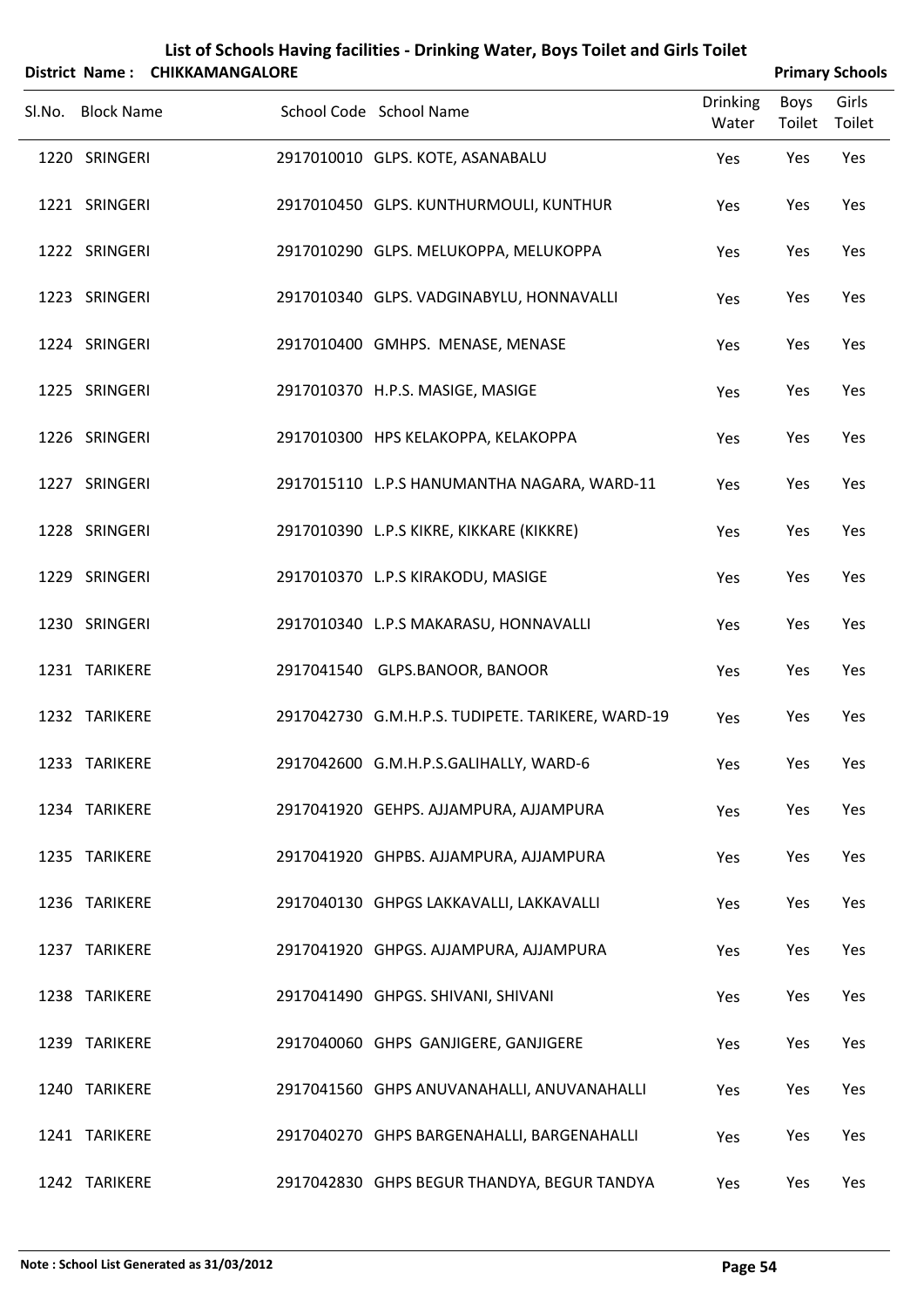|        | District Name:    | <b>CHIKKAMANGALORE</b> |                                                    |                          |                | <b>Primary Schools</b> |
|--------|-------------------|------------------------|----------------------------------------------------|--------------------------|----------------|------------------------|
| SI.No. | <b>Block Name</b> |                        | School Code School Name                            | <b>Drinking</b><br>Water | Boys<br>Toilet | Girls<br>Toilet        |
|        | 1243 TARIKERE     |                        | 2917042040 GHPS BEGUR, BEGUR                       | Yes                      | Yes            | Yes                    |
|        | 1244 TARIKERE     |                        | 2917041840 GHPS BOOTANAHALLI, BOOTI ANAHALLI       | Yes                      | Yes            | Yes                    |
|        | 1245 TARIKERE     |                        | 2917041390 GHPS BUKKAMBUDI, BUKKAMBUDI             | Yes                      | Yes            | Yes                    |
|        | 1246 TARIKERE     |                        | 2917041590 GHPS CHIKKANVANGALA, CHIKKANVANGALA     | Yes                      | Yes            | Yes                    |
|        | 1247 TARIKERE     |                        | 2917040240 GHPS DODDAKUNDUR, DODDAKUNDUR           | Yes                      | Yes            | Yes                    |
|        | 1248 TARIKERE     |                        | 2917041890 GHPS GADIHALLI, GADIHALLI               | Yes                      | Yes            | Yes                    |
|        | 1249 TARIKERE     |                        | 2917041830 GHPS GARAGADAHALLI, GARAGADAHALLI       | Yes                      | Yes            | Yes                    |
|        | 1250 TARIKERE     |                        | 2917040030 GHPS GOPALA BUSENA HALLI, GOPALA        | Yes                      | Yes            | Yes                    |
|        | 1251 TARIKERE     |                        | 2917040690 GHPS HADIKERE, HADIKERE                 | Yes                      | Yes            | Yes                    |
|        | 1252 TARIKERE     |                        | 2917040160 GHPS HALSUR, HALSUR                     | Yes                      | Yes            | Yes                    |
|        | 1253 TARIKERE     |                        | 2917041340 GHPS HARALAHALLI, HARALAHALLI           | Yes                      | Yes            | Yes                    |
|        | 1254 TARIKERE     |                        | 2917041630 GHPS HIREKANAVANGALA,<br>HIREKANVANGALA | Yes                      | Yes            | Yes                    |
|        | 1255 TARIKERE     |                        | 2917040760 GHPS HOSAHALLI THANDYA, HOSAHALLI       | Yes                      | Yes            | Yes                    |
|        | 1256 TARIKERE     |                        | 2917040170 GHPS HOSAMANE, MUDUGODU                 | Yes                      | Yes            | Yes                    |
|        | 1257 TARIKERE     |                        | 2917041610 GHPS JALDIHALLI, JALDIHALLI             | Yes                      | Yes            | Yes                    |
|        | 1258 TARIKERE     |                        | 2917041570 GHPS JAVOOR, JAVOOR                     | Yes                      | Yes            | Yes                    |
|        | 1259 TARIKERE     |                        | 2917041470 GHPS KANABAGATTE, KANABAGATTE           | Yes                      | Yes            | Yes                    |
|        | 1260 TARIKERE     |                        | 2917041270 GHPS KENCHAPURA, KENCHAPURA             | Yes                      | Yes            | Yes                    |
|        | 1261 TARIKERE     |                        | 2917040150 GHPS KENCHIKOPPA, KENCHIKOPPA           | Yes                      | Yes            | Yes                    |
|        | 1262 TARIKERE     |                        | 2917040790 GHPS KUNTINAMADU, KUNTINAMADU           | Yes                      | Yes            | Yes                    |
|        | 1263 TARIKERE     |                        | 2917040130 GHPS LAKKAVALLI, LAKKAVALLI             | Yes                      | Yes            | Yes                    |
|        | 1264 TARIKERE     |                        | 2917040860 GHPS LAKSHMISAGARA, LAKSHMISAGARA       | Yes                      | Yes            | Yes                    |
|        | 1265 TARIKERE     |                        | 2917042210 GHPS MUDIGERE, MUDIGERE                 | Yes                      | Yes            | Yes                    |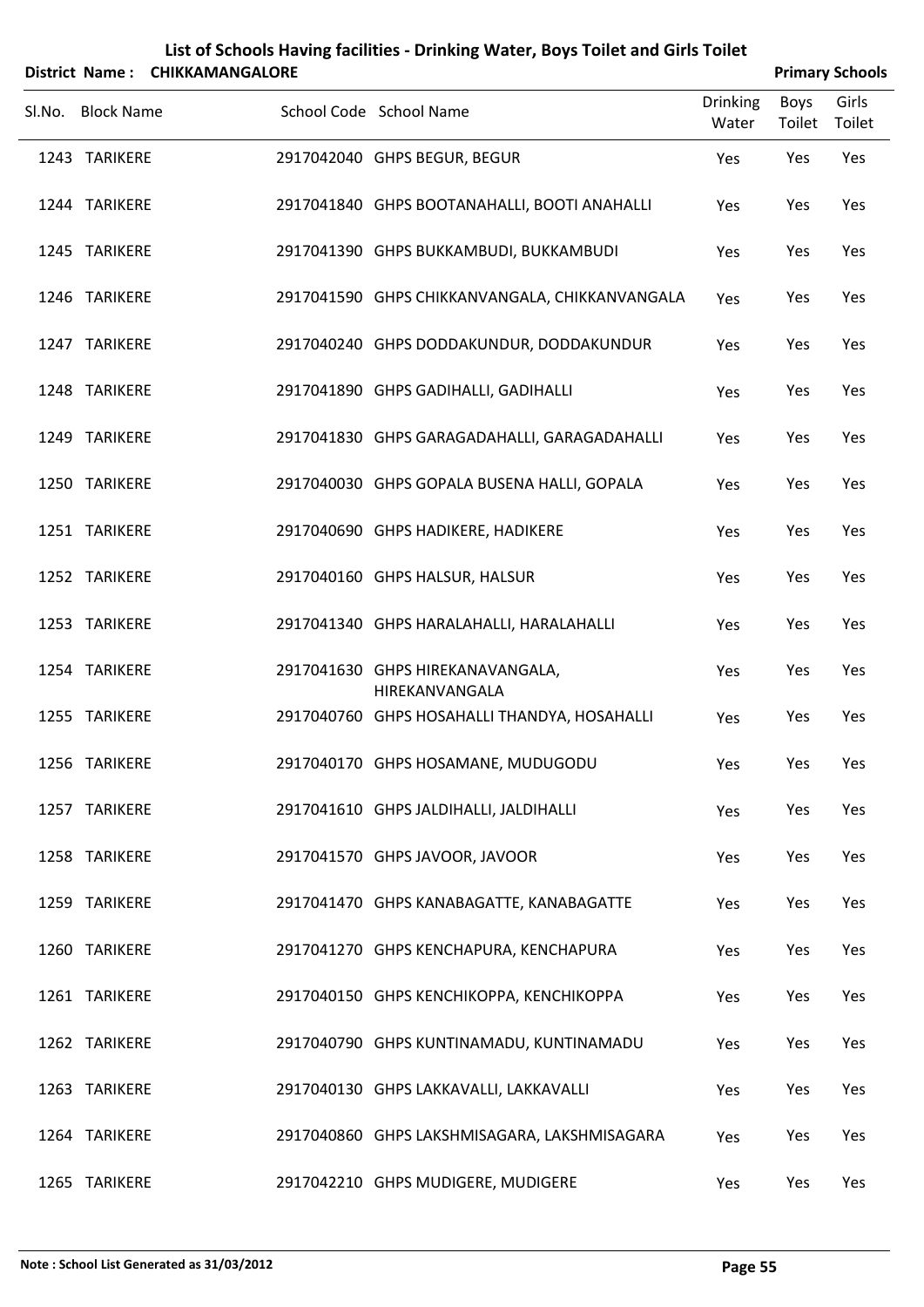|                   | District Name: CHIKKAMANGALORE |                                                 |                          |                       | <b>Primary Schools</b> |
|-------------------|--------------------------------|-------------------------------------------------|--------------------------|-----------------------|------------------------|
| Sl.No. Block Name |                                | School Code School Name                         | <b>Drinking</b><br>Water | <b>Boys</b><br>Toilet | Girls<br>Toilet        |
| 1266 TARIKERE     |                                | 2917042030 GHPS MUGALI, MUGALI                  | Yes                      | Yes                   | Yes                    |
| 1267 TARIKERE     |                                | 2917041740 GHPS NANDIPURA, NANDIPURA            | Yes                      | Yes                   | Yes                    |
| 1268 TARIKERE     |                                | 2917041921 GHPS NARAYANAPURA, AJJAMPURA         | Yes                      | Yes                   | Yes                    |
| 1269 TARIKERE     |                                | 2917040980 GHPS SAMATHALA, SAMATALA             | Yes                      | Yes                   | Yes                    |
| 1270 TARIKERE     |                                | 2917041680 GHPS TADAGA, TADAGA                  | Yes                      | Yes                   | Yes                    |
| 1271 TARIKERE     |                                | 2917040780 GHPS VITTALAPURA, VITTALAPURA        | Yes                      | Yes                   | Yes                    |
| 1272 TARIKERE     |                                | 2917040840 GHPS YEREHALLI THANDYA, YEREHALLI    | Yes                      | Yes                   | Yes                    |
| 1273 TARIKERE     |                                | 2917042720 GHPS, CHOUDESHWARI COLONY, WARD-18   | Yes                      | Yes                   | Yes                    |
| 1274 TARIKERE     |                                | 2917040200 GHPS, R INDIRANAGARA, SALEBORNAHALLI | Yes                      | Yes                   | Yes                    |
| 1275 TARIKERE     |                                | 2917042500 GHPS. BAGGAVALLY, BAGGAVALLI         | Yes                      | Yes                   | Yes                    |
| 1276 TARIKERE     |                                | 2917041710 GHPS. BASAVAPURA, BASAVAPURA         | Yes                      | Yes                   | Yes                    |
| 1277 TARIKERE     |                                | 2917040070 GHPS. BAVIKERE, BHAVIKERE            | Yes                      | Yes                   | Yes                    |
| 1278 TARIKERE     |                                | 2917041660 GHPS. BHAKTHANAKATTE, BHAKTHANAKATTE | Yes                      | Yes                   | Yes                    |
| 1279 TARIKERE     |                                | 2917042180 GHPS. CHANNAPURA, CHANNAPURA         | Yes                      | Yes                   | Yes                    |
| 1280 TARIKERE     |                                | 2917041100 GHPS. DODDABOKIKERE, DODDABOKIKERE   | Yes                      | Yes                   | Yes                    |
| 1281 TARIKERE     |                                | 2917040650 GHPS. DORANALU, DORANALU             | Yes                      | Yes                   | Yes                    |
| 1282 TARIKERE     |                                | 2917040460 GHPS. DUGLAPURA, DUGLAPURA           | Yes                      | Yes                   | Yes                    |
| 1283 TARIKERE     |                                | 2917042611 GHPS. GALIHALLI CROSS, WARD-7        | Yes                      | Yes                   | Yes                    |
| 1284 TARIKERE     |                                | 2917040660 GHPS. GERAMARADI, GERAMARADI         | Yes                      | Yes                   | Yes                    |
| 1285 TARIKERE     |                                | 2917040030 GHPS. GOPALA COLONY, GOPALA          | Yes                      | Yes                   | Yes                    |
| 1286 TARIKERE     |                                | 2917040830 GHPS. ITTIGE, ITTIGE                 | Yes                      | Yes                   | Yes                    |
| 1287 TARIKERE     |                                | 2917040670 GHPS. K. HOSURU, BETTADAHALLI        | Yes                      | Yes                   | Yes                    |
| 1288 TARIKERE     |                                | 2917041360 GHPS. KALLENAHALLI, KALLENAHALLI     | Yes                      | Yes                   | Yes                    |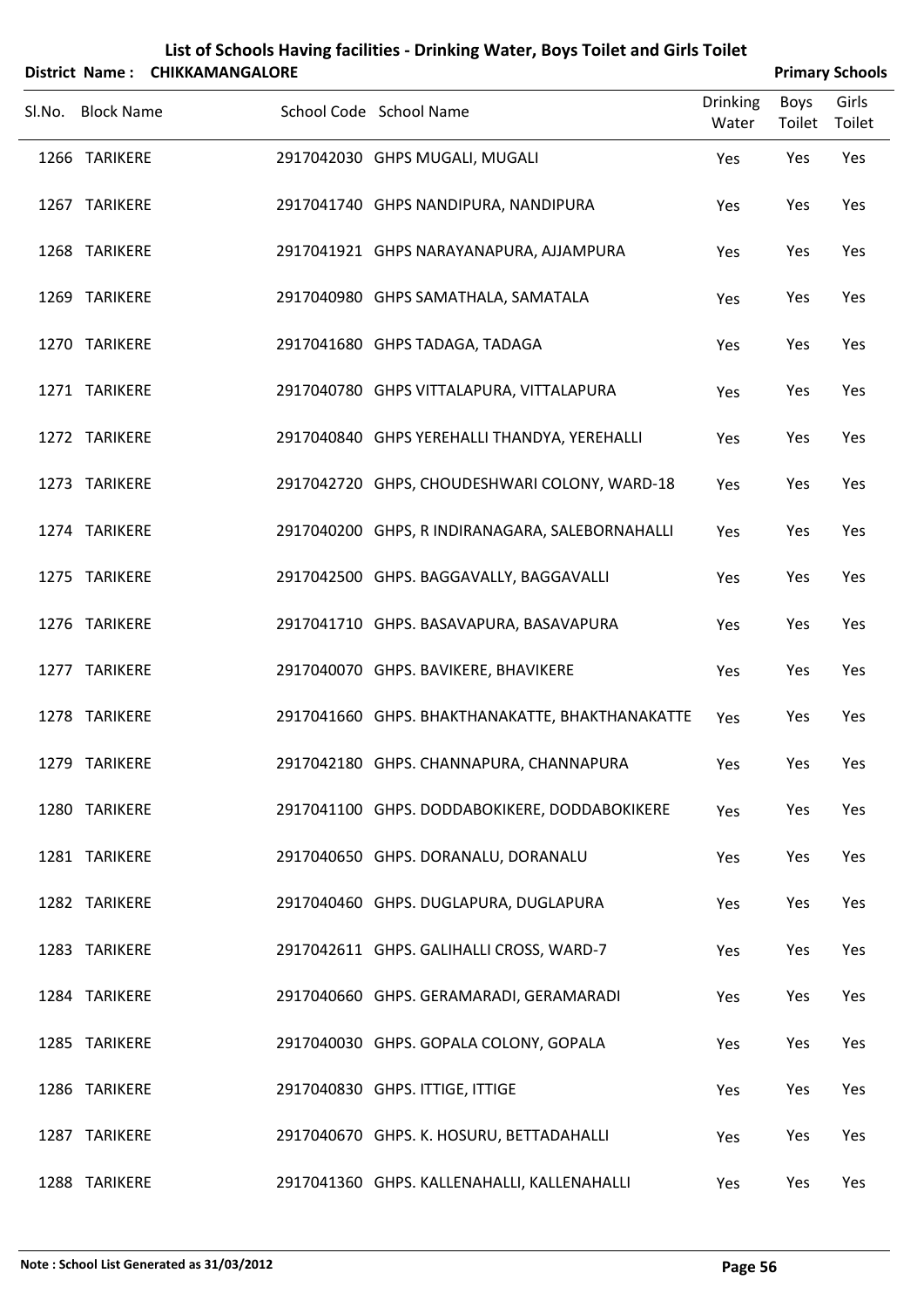|        |                   | District Name: CHIKKAMANGALORE |                                                             |                          |                | <b>Primary Schools</b> |
|--------|-------------------|--------------------------------|-------------------------------------------------------------|--------------------------|----------------|------------------------|
| Sl.No. | <b>Block Name</b> |                                | School Code School Name                                     | <b>Drinking</b><br>Water | Boys<br>Toilet | Girls<br>Toilet        |
|        | 1289 TARIKERE     |                                | 2917040040 GHPS. KARAKUCHI A COLONY, KARKUCHI               | Yes                      | Yes            | Yes                    |
|        | 1290 TARIKERE     |                                | 2917040040 GHPS. KARAKUCHI B COLONY, KARKUCHI               | Yes                      | Yes            | Yes                    |
|        | 1291 TARIKERE     |                                | 2917040670 GHPS. KEREHOSAHALLY, BETTADAHALLI                | Yes                      | Yes            | Yes                    |
|        | 1292 TARIKERE     |                                | 2917041130 GHPS. KORANAHALLI, KORANAHALLI                   | Yes                      | Yes            | Yes                    |
|        | 1293 TARIKERE     |                                | 2917042160 GHPS. KORATIKERE, KORATIKERE                     | Yes                      | Yes            | Yes                    |
|        | 1294 TARIKERE     |                                | 2917041250 GHPS. KUDLUR, KUDLUR                             | Yes                      | Yes            | Yes                    |
|        | 1295 TARIKERE     |                                | 2917040320 GHPS. M.C.HALLI, QUATRAS,<br>MALALICHANNENAHALLI | Yes                      | Yes            | Yes                    |
|        | 1296 TARIKERE     |                                | 2917041060 GHPS. MAKANAHALLI, MAKANAHALLI                   | Yes                      | Yes            | Yes                    |
|        | 1297 TARIKERE     |                                | 2917042670 GHPS. NAGAPPA COLONY, WARD-13                    | Yes                      | Yes            | Yes                    |
|        | 1298 TARIKERE     |                                | 2917042150 GHPS. NAGAVANGALA, NAGAVANGALA                   | Yes                      | Yes            | Yes                    |
|        | 1299 TARIKERE     |                                | 2917040410 GHPS. PERUMENAHALLI, PERUMENAHALLI               | Yes                      | Yes            | Yes                    |
|        | 1300 TARIKERE     |                                | 2917041170 GHPS. SANNABOKIKERE, BOKIKERE                    | Yes                      | Yes            | Yes                    |
|        | 1301 TARIKERE     |                                | 2917041080 GHPS. SHANUBHOGANAHALLI,<br>SHANUBHOGANAHALLI    | Yes                      | Yes            | Yes                    |
|        | 1302 TARIKERE     |                                | 2917041490 GHPS. SHIVANI, SHIVANI                           | Yes                      | Yes            | Yes                    |
|        | 1303 TARIKERE     |                                | 2917041990 GHPS. SOKKE, SOKKE                               | Yes                      | Yes            | Yes                    |
|        | 1304 TARIKERE     |                                | 2917042490 GHPS. T.RANGAPURA, T. RANGAPURA                  | Yes                      | Yes            | Yes                    |
|        | 1305 TARIKERE     |                                | 2917041550 GHPS. VEERAPURA, VEERAPURA                       | Yes                      | Yes            | Yes                    |
|        | 1306 TARIKERE     |                                | 2917040500 GHPS. YALUGERE, YALUGERE                         | Yes                      | Yes            | Yes                    |
|        | 1307 TARIKERE     |                                | 2917040350 GHPS.BELENAHALLI, BELENAHALLI                    | Yes                      | Yes            | Yes                    |
|        | 1308 TARIKERE     |                                | 2917040670 GHPS.BETTADAHALLI, BETTADAHALLI                  | Yes                      | Yes            | Yes                    |
|        | 1309 TARIKERE     |                                | 2917041000 GHPS.BETTATAVAREKERE,<br>BETTADAVAREKERE         | Yes                      | Yes            | Yes                    |
|        | 1310 TARIKERE     |                                | 2917041310 GHPS.CHEERANAHALLI, CHEERANAHALLI                | Yes                      | Yes            | Yes                    |
|        | 1311 TARIKERE     |                                | 2917041370 GHPS.DANDUR, DANDOOR                             | Yes                      | Yes            | Yes                    |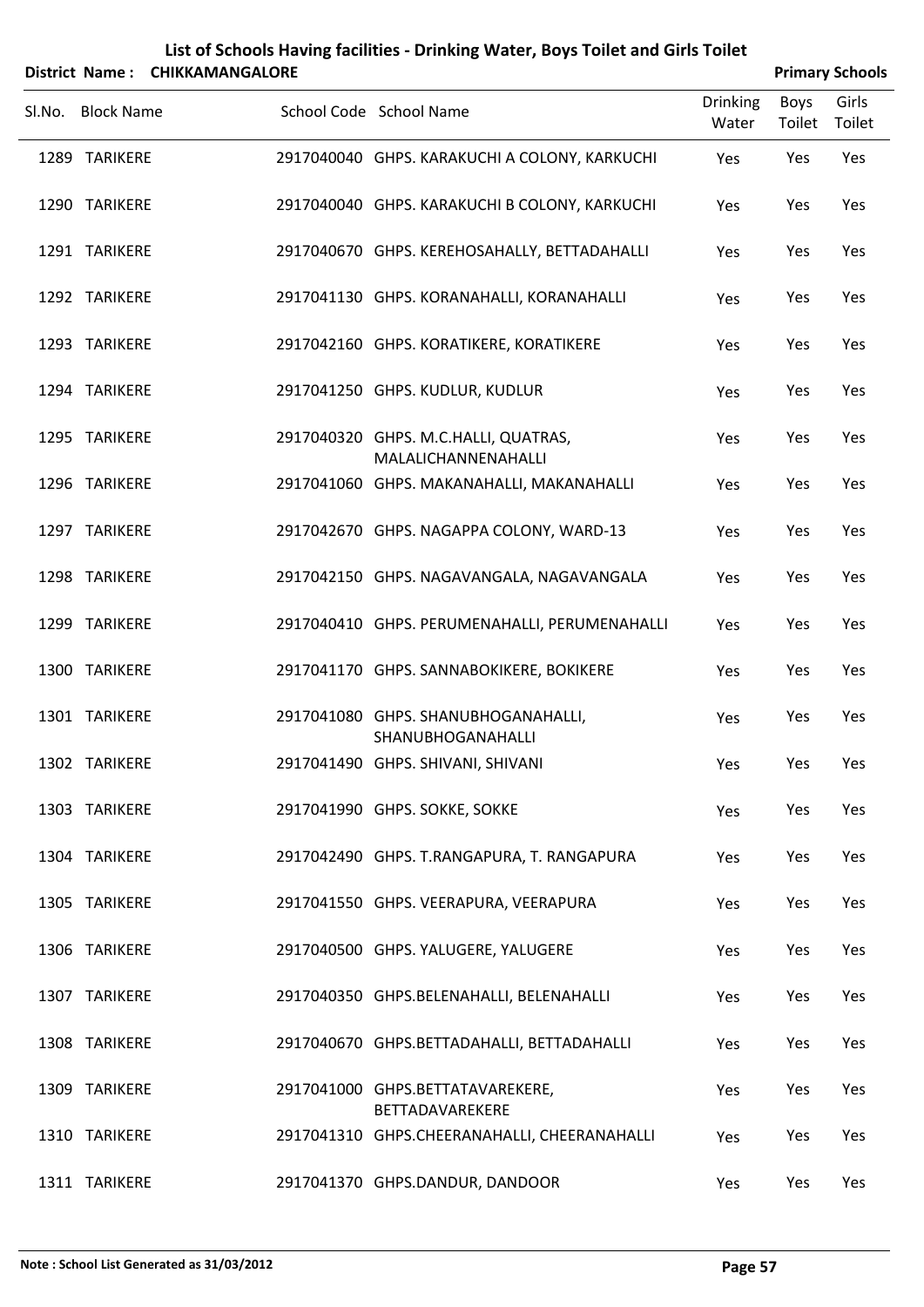|        |                                | District Name: CHIKKAMANGALORE |                                                                                            |                          | <b>Primary Schools</b> |                 |
|--------|--------------------------------|--------------------------------|--------------------------------------------------------------------------------------------|--------------------------|------------------------|-----------------|
| Sl.No. | <b>Block Name</b>              |                                | School Code School Name                                                                    | <b>Drinking</b><br>Water | Boys<br>Toilet         | Girls<br>Toilet |
|        | 1312 TARIKERE                  |                                | 2917041770 GHPS.GEJJEGONDANAHALLI,<br><b>GEJJEGONDANAHALLI</b>                             | Yes                      | Yes                    | Yes             |
|        | 1313 TARIKERE                  |                                | 2917041020 GHPS.K GOLLARAHALLI, GOLLARAHALLI                                               | Yes                      | Yes                    | Yes             |
|        | 1314 TARIKERE                  |                                | 2917041910 GLPKS. GOWRAPURA, GOWRAPURA                                                     | Yes                      | Yes                    | Yes             |
|        | 1315 TARIKERE                  |                                | 2917040810 GLPS A RAMANAHALLI, RAMENAHALLI                                                 | Yes                      | Yes                    | Yes             |
|        | 1316 TARIKERE                  |                                | 2917040071 GLPS BAVIKERE KORE, BHAVIKERE                                                   | Yes                      | Yes                    | Yes             |
|        | 1317 TARIKERE                  |                                | 2917040640 GLPS .BYRAPURA, BYRAPURA                                                        | Yes                      | Yes                    | Yes             |
|        | 1318 TARIKERE                  |                                | 2917040280 GLPS A GURUPURA, GURUPURA                                                       | Yes                      | Yes                    | Yes             |
|        | 1319 TARIKERE<br>1320 TARIKERE |                                | 2917040040 GLPS AHRIKERE BOVI CALONI, KARKUCHI<br>2917042600 GLPS AMBEDAKERE HUTTA, WARD-6 | Yes                      | Yes<br>Yes             | Yes<br>Yes      |
|        | 1321 TARIKERE                  |                                | 2917041820 GLPS ANNAPURA, ANNAPURA                                                         | Yes<br>Yes               | Yes                    | Yes             |
|        | 1322 TARIKERE                  |                                | 2917042820 GLPS ARABALA GOLLARA HATTI, ARABALA                                             | Yes                      | Yes                    | Yes             |
|        | 1323 TARIKERE                  |                                | <b>GOLLARAHATTI</b><br>2917041850 GLPS ARABALA, ARABALA                                    | Yes                      | Yes                    | Yes             |
|        | 1324 TARIKERE                  |                                | 2917042840 GLPS ARISHINAGATTA, ARISHINAGATTA                                               | Yes                      | Yes                    | Yes             |
|        | 1325 TARIKERE                  |                                | 2917041410 GLPS ATTIGATTA, ATTIGATTA                                                       | Yes                      | Yes                    | Yes             |
|        | 1326 TARIKERE                  |                                | 2917040280 GLPS B GURUPURA, GURUPURA                                                       | Yes                      | Yes                    | Yes             |
|        | 1327 TARIKERE                  |                                | 2917040321 GLPS BYRANAIKANAHALLI,<br>MALALICHANNENAHALLI                                   | Yes                      | Yes                    | Yes             |
|        | 1328 TARIKERE                  |                                | 2917040350 GLPS CHIKKATTUR, BELENAHALLI                                                    | Yes                      | Yes                    | Yes             |
|        | 1329 TARIKERE                  |                                | 2917040040 GLPS COWDA BOVI COLONY, KARKUCHI                                                | Yes                      | Yes                    | Yes             |
|        | 1330 TARIKERE                  |                                | 2917042540 GLPS DASARAHATTI, DASARAHATTI                                                   | Yes                      | Yes                    | Yes             |
|        | 1331 TARIKERE                  |                                | 2917040700 GLPS GANESHA PURA, NAGENAHALLI                                                  | Yes                      | Yes                    | Yes             |
|        | 1332 TARIKERE                  |                                | 2917041830 GLPS GARAGADAHALLY TANDYA,<br>GARAGADAHALLI                                     | Yes                      | Yes                    | Yes             |
|        | 1333 TARIKERE                  |                                | 2917041510 GLPS GIJIKATTE, GIJIKATTE                                                       | Yes                      | Yes                    | Yes             |

1334 TARIKERE 2917040270 GLPS GOWLIGARA CAMP, BARGENAHALLI Yes Yes Yes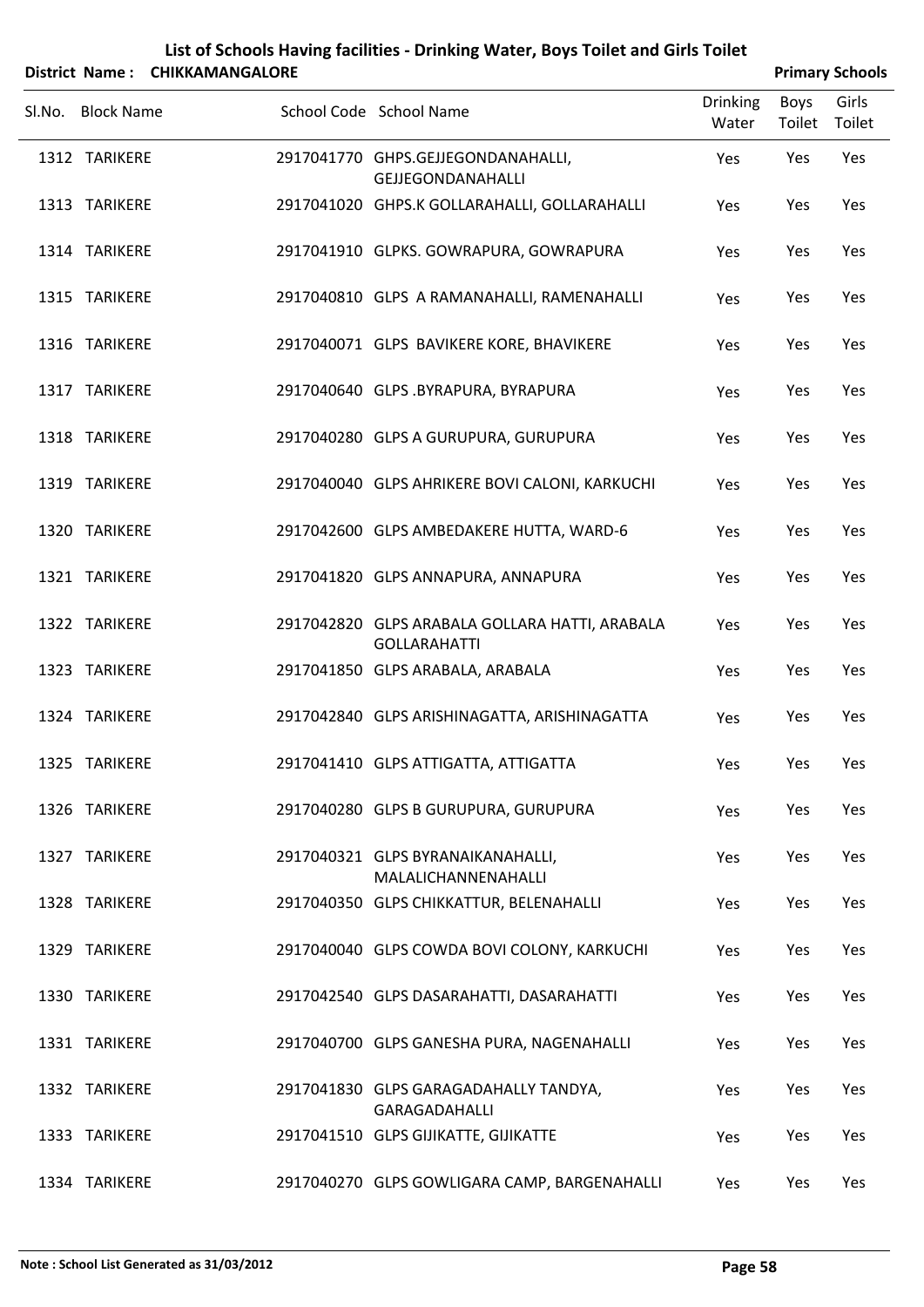|        |                   | District Name: CHIKKAMANGALORE |                                                     |                          |                       | <b>Primary Schools</b> |
|--------|-------------------|--------------------------------|-----------------------------------------------------|--------------------------|-----------------------|------------------------|
| Sl.No. | <b>Block Name</b> |                                | School Code School Name                             | <b>Drinking</b><br>Water | <b>Boys</b><br>Toilet | Girls<br>Toilet        |
|        | 1335 TARIKERE     |                                | 2917041860 GLPS GUDDADAHALLI, GUDDADAHALLI          | Yes                      | Yes                   | Yes                    |
|        | 1336 TARIKERE     |                                | 2917040260 GLPS HARUVANAHALLI, HARUVANAHALLI        | Yes                      | Yes                   | Yes                    |
|        | 1337 TARIKERE     |                                | 2917042050 GLPS HEGGADEHALLI, HEGGADEHALLI          | Yes                      | Yes                   | Yes                    |
|        | 1338 TARIKERE     |                                | 2917041570 GLPS JAVOOR HOSAHALLI, JAVOOR            | Yes                      | Yes                   | Yes                    |
|        | 1339 TARIKERE     |                                | 2917041880 GLPS KALLAPURA, KALLAPURA                | Yes                      | Yes                   | Yes                    |
|        | 1340 TARIKERE     |                                | 2917040100 GLPS KESARAKOPPA, KESARAKOPPA            | Yes                      | Yes                   | Yes                    |
|        | 1341 TARIKERE     |                                | 2917040820 GLPS LAKKENHALLI, LAKKENHALLI            | Yes                      | Yes                   | Yes                    |
|        | 1342 TARIKERE     |                                | 2917042080 GLPS MALENAHLLI, MALENAHALLI             | Yes                      | Yes                   | Yes                    |
|        | 1343 TARIKERE     |                                | 2917040120 GLPS MALIKOPPA, MALIKOPPA                | Yes                      | Yes                   | Yes                    |
|        | 1344 TARIKERE     |                                | 2917040230 GLPS MANDARAVALLI, MANDARAVALLIL         | Yes                      | Yes                   | Yes                    |
|        | 1345 TARIKERE     |                                | 2917040940 GLPS MEDIHALLI, MEDIHALLI                | Yes                      | Yes                   | Yes                    |
|        | 1346 TARIKERE     |                                | 2917040870 GLPS MIRLENAHALLI, MIRLENAHALLI          | Yes                      | Yes                   | Yes                    |
|        | 1347 TARIKERE     |                                | 2917040920 GLPS MUDUGUNDI, MUDUGUNDI                | Yes                      | Yes                   | Yes                    |
|        | 1348 TARIKERE     |                                | 2917041290 GLPS NAGABOVANAHALLI,<br>NAGABOVANAHALLI | Yes                      | Yes                   | Yes                    |
|        | 1349 TARIKERE     |                                | 2917041040 GLPS NARASIPURA, NARASIPURA              | Yes                      | Yes                   | Yes                    |
|        | 1350 TARIKERE     |                                | 2917040890 GLPS SAPPANAHALLY, NERLEKERE             | Yes                      | Yes                   | Yes                    |
|        | 1351 TARIKERE     |                                | 2917041600 GLPS SIDDAPURA, SIDDAPURA                | Yes                      | Yes                   | Yes                    |
|        | 1352 TARIKERE     |                                | 2917040020 GLPS SIDLIPURA, SIDDLIPURA               | Yes                      | Yes                   | Yes                    |
|        | 1353 TARIKERE     |                                | 2917040160 GLPS SINGAPURA HALASURGATE, HALSUR       | Yes                      | Yes                   | Yes                    |
|        | 1354 TARIKERE     |                                | 2917041420 GLPS SIRAGALIPURA, SIRAGALIPURA          | Yes                      | Yes                   | Yes                    |
|        | 1355 TARIKERE     |                                | 2917041800 GLPS SIRAGANAHALLI, SIRAGANAHALLI        | Yes                      | Yes                   | Yes                    |
|        | 1356 TARIKERE     |                                | 2917040110 GLPS SOMPURA, SOMPURA                    | Yes                      | Yes                   | Yes                    |
|        | 1357 TARIKERE     |                                | 2917042070 GLPS SOUTHNAHALLI, SOUTHNAHALLI          | Yes                      | Yes                   | Yes                    |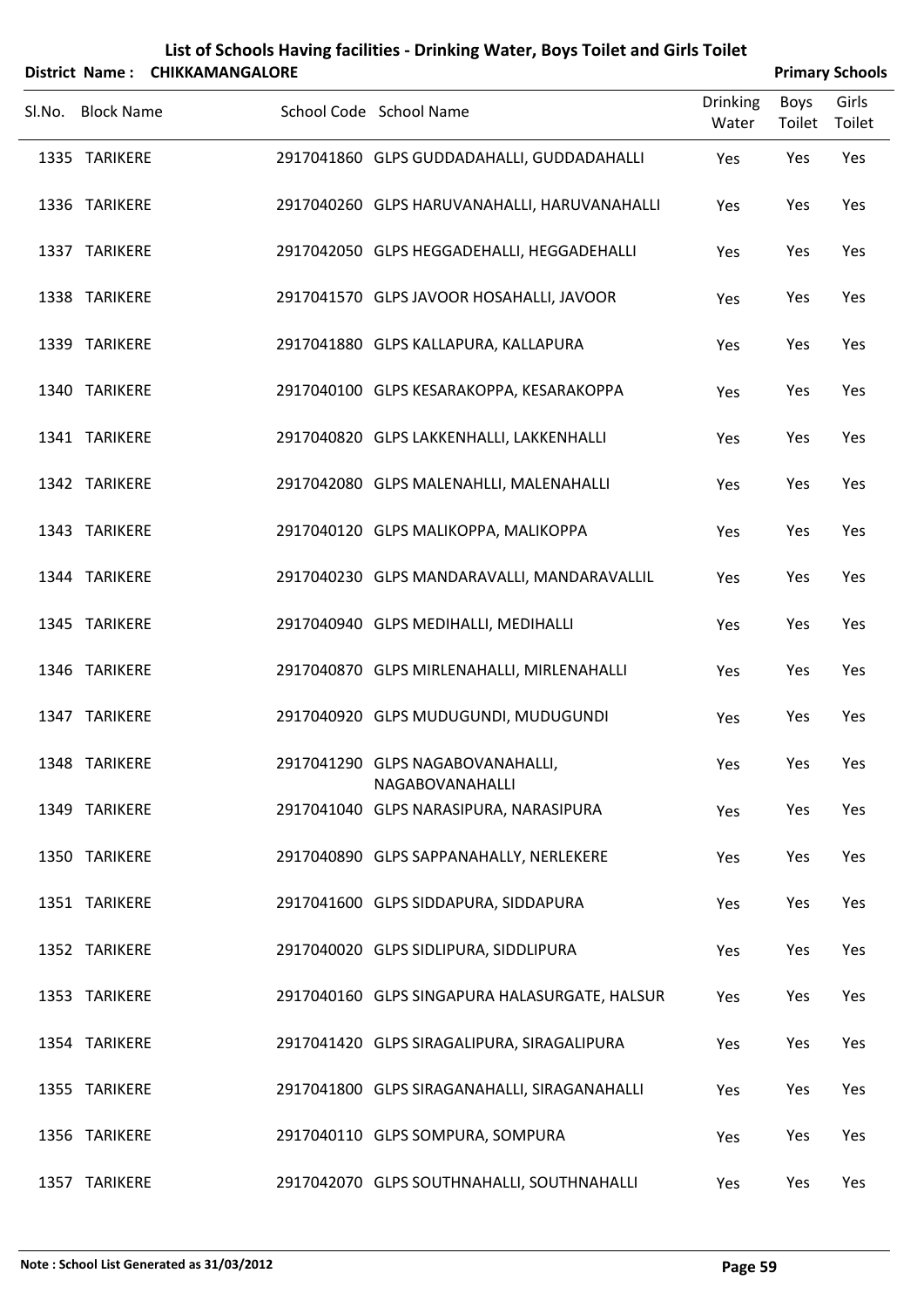|        |                   | District Name: CHIKKAMANGALORE |                                                          |                          | <b>Primary Schools</b> |                 |
|--------|-------------------|--------------------------------|----------------------------------------------------------|--------------------------|------------------------|-----------------|
| Sl.No. | <b>Block Name</b> |                                | School Code School Name                                  | <b>Drinking</b><br>Water | <b>Boys</b><br>Toilet  | Girls<br>Toilet |
|        | 1358 TARIKERE     |                                | 2917042020 GLPS THAMMATADAHALLI, TAMATADAHALLI           | Yes                      | Yes                    | Yes             |
|        | 1359 TARIKERE     |                                | 2917041620 GLPS THIMMAPURA, THIMMAPURA                   | Yes                      | Yes                    | Yes             |
|        | 1360 TARIKERE     |                                | 2917041940 GLPS TIPPAGONDANAHALLI,<br>THIPPAGONDANAHALLI | Yes                      | Yes                    | Yes             |
|        | 1361 TARIKERE     |                                | 2917040210 GLPS VADDARADIBBA, VADDARADIBBA               | Yes                      | Yes                    | Yes             |
|        | 1362 TARIKERE     |                                | 2917040840 GLPS YEREHALLI, YEREHALLI                     | Yes                      | Yes                    | Yes             |
|        | 1363 TARIKERE     |                                | 2917040570 GLPS, B.HOSUR, B.HOSUR                        | Yes                      | Yes                    | Yes             |
|        | 1364 TARIKERE     |                                | 2917042790 GLPS, BANDE COLONY, BANDE COLONY              | Yes                      | Yes                    | Yes             |
|        | 1365 TARIKERE     |                                | 2917041980 GLPS, KARADIPURA, KARANAGHATTA                | Yes                      | Yes                    | Yes             |
|        | 1366 TARIKERE     |                                | 2917042090 GLPS, MALLENAHALLI, MALLENAHALLI              | Yes                      | Yes                    | Yes             |
|        | 1367 TARIKERE     |                                | 2917042580 GLPS, PALEGARA CAMP, WARD-4                   | Yes                      | Yes                    | Yes             |
|        | 1368 TARIKERE     |                                | 2917042800 GLPS, KG HATTY, K.G. HATTY                    | Yes                      | Yes                    | Yes             |
|        | 1369 TARIKERE     |                                | 2917040131 GLPS, MN CAMP, LAKKAVALLI                     | Yes                      | Yes                    | Yes             |
|        | 1370 TARIKERE     |                                | 2917041490 GLPS. B.GOLLARAHATTI, SHIVANI                 | Yes                      | Yes                    | Yes             |
|        | 1371 TARIKERE     |                                | 2917040440 GLPS. A RANGAPURA, A.RANGAPURA                | Yes                      | Yes                    | Yes             |
|        | 1372 TARIKERE     |                                | 2917041670 GLPS. ABBINAHALALU, ABBINAHALALU              | Yes                      | Yes                    | Yes             |
|        | 1373 TARIKERE     |                                | 2917040810 GLPS. B RAMANAHALLI, RAMENAHALLI              | Yes                      | Yes                    | Yes             |
|        | 1374 TARIKERE     |                                | 2917040470 GLPS. B SIDDARAHALLI, SIDDARAHALLI            | Yes                      | Yes                    | Yes             |
|        | 1375 TARIKERE     |                                | 2917040320 GLPS. BASAVANAGARA,<br>MALALICHANNENAHALLI    | Yes                      | Yes                    | Yes             |
|        | 1376 TARIKERE     |                                | 2917041730 GLPS. BEERNAHALLI, BEERNAHALLI                | Yes                      | Yes                    | Yes             |
|        | 1377 TARIKERE     |                                | 2917040560 GLPS. CHAKONAHALLI, CHAKONAHALLI              | Yes                      | Yes                    | Yes             |
|        | 1378 TARIKERE     |                                | 2917041220 GLPS. GOLLARAHATTI(MUNDRE), MUNDRE            | Yes                      | Yes                    | Yes             |
|        | 1379 TARIKERE     |                                | 2917040330 GLPS. H RANGAPURA, H RANGAPURA                | Yes                      | Yes                    | Yes             |
|        | 1380 TARIKERE     |                                | 2917041780 GLPS. HEBBUR, HEBBUR                          | Yes                      | Yes                    | Yes             |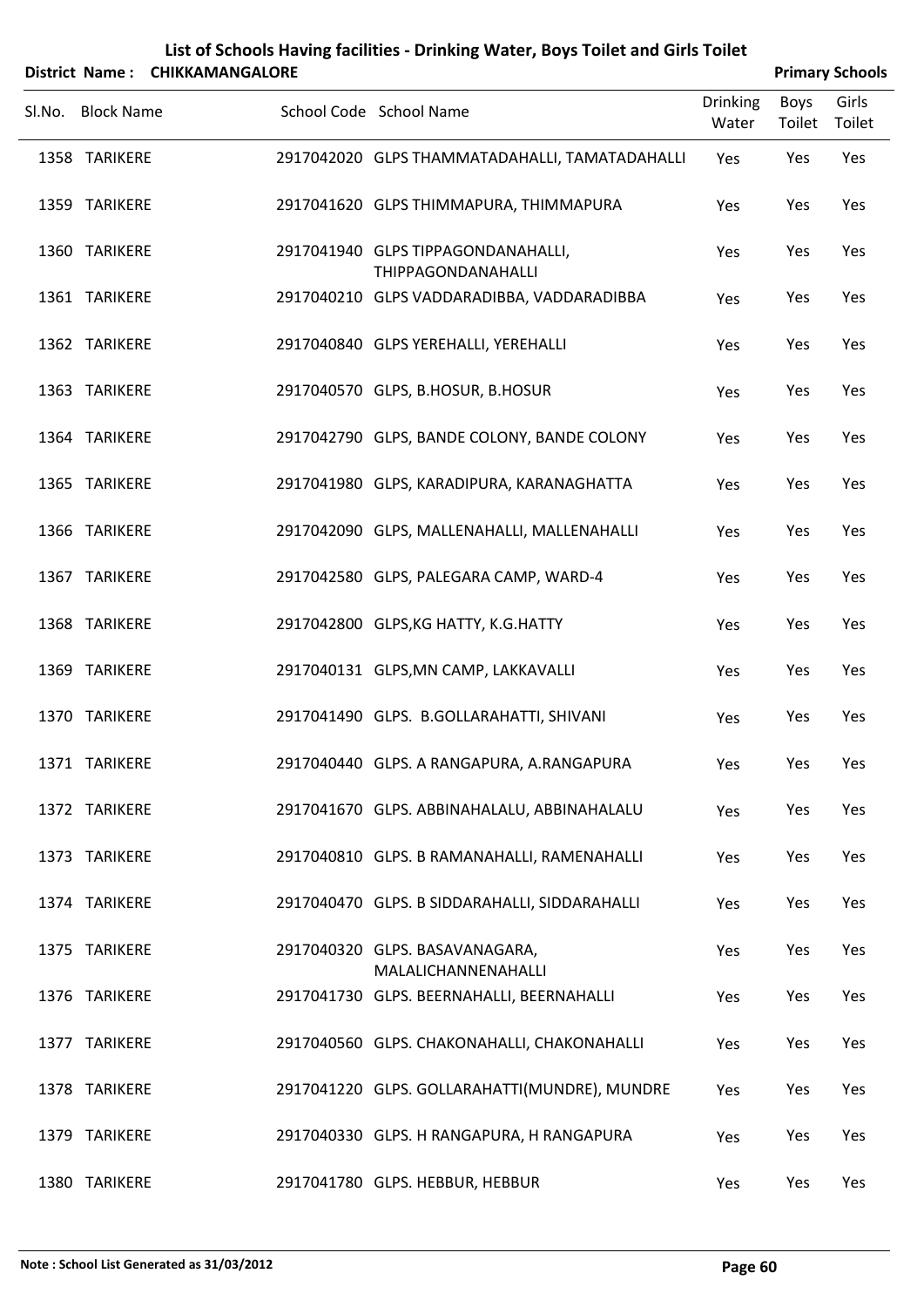|                   | District Name: CHIKKAMANGALORE |                                                       |                          |                       | <b>Primary Schools</b> |
|-------------------|--------------------------------|-------------------------------------------------------|--------------------------|-----------------------|------------------------|
| Sl.No. Block Name |                                | School Code School Name                               | <b>Drinking</b><br>Water | <b>Boys</b><br>Toilet | Girls<br>Toilet        |
| 1381 TARIKERE     |                                | 2917040400 GLPS. HIREKATHUR, HIREKATHUR               | Yes                      | Yes                   | Yes                    |
| 1382 TARIKERE     |                                | 2917041491 GLPS. HUCHANAHATTI, SHIVANI                | Yes                      | Yes                   | Yes                    |
| 1383 TARIKERE     |                                | 2917040350 GLPS. JAMBADAHALLA, BELENAHALLI            | Yes                      | Yes                   | Yes                    |
| 1384 TARIKERE     |                                | 2917040380 GLPS. JODIKODIHALLI, JODIKODIHALLI         | Yes                      | Yes                   | Yes                    |
| 1385 TARIKERE     |                                | 2917041330 GLPS. KAREHALLI, KAREHALLI                 | Yes                      | Yes                   | Yes                    |
| 1386 TARIKERE     |                                | 2917041650 GLPS. M HOSAHALLI, NARANAPURA              | Yes                      | Yes                   | Yes                    |
| 1387 TARIKERE     |                                | 2917041320 GLPS. NAGENAHALLI, NAGENAHALLI             | Yes                      | Yes                   | Yes                    |
| 1388 TARIKERE     |                                | 2917041240 GLPS. PUNDANAHALLI, PUNDANAHALLI           | Yes                      | Yes                   | Yes                    |
| 1389 TARIKERE     |                                | 2917040420 GLPS. SEETHAPURA KAVAL, SEETHAPURA         | Yes                      | Yes                   | Yes                    |
| 1390 TARIKERE     |                                | 2917041490 GLPS. SHAMBYNOOR, SHIVANI                  | Yes                      | Yes                   | Yes                    |
| 1391 TARIKERE     |                                | 2917041490 GLPS. SHIVANI, SHIVANI                     | Yes                      | Yes                   | Yes                    |
| 1392 TARIKERE     |                                | 2917041200 GLPS. SHIVAPURA, SHIVAPURA                 | Yes                      | Yes                   | Yes                    |
| 1393 TARIKERE     |                                | 2917040030 GLPS. SIDDESHWARA, GOPALA                  | Yes                      | Yes                   | Yes                    |
| 1394 TARIKERE     |                                | 2917042170 GLPS. SOMENAHALLI, SOMENAHALLI             | Yes                      | Yes                   | Yes                    |
| 1395 TARIKERE     |                                | 2917040460 GLPS. STATION DUGLAPURA, DUGLAPURA         | Yes                      | Yes                   | Yes                    |
| 1396 TARIKERE     |                                | 2917041491 GLPS. THAGGINAHALLI, SHIVANI               | Yes                      | Yes                   | Yes                    |
| 1397 TARIKERE     |                                | 2917042570 GLPS. UPPARABASAVANAHALLI, WARD-3          | Yes                      | Yes                   | Yes                    |
| 1398 TARIKERE     |                                | 2917041090 GLPS. VADERAHALLI, VADERAHALLI             | Yes                      | Yes                   | Yes                    |
| 1399 TARIKERE     |                                | 2917042780 GLPS. YERE HOSUR, YARE HOSUR               | Yes                      | Yes                   | Yes                    |
| 1400 TARIKERE     |                                | 2917041930 GLPS.ATTIMOGGE, ATTIMOGGE                  | Yes                      | Yes                   | Yes                    |
| 1401 TARIKERE     |                                | 2917041490 GLPS.SHIVANI RS, SHIVANI                   | Yes                      | Yes                   | Yes                    |
| 1402 TARIKERE     |                                | 2917041720 GLPS.THYARAJJANAHALLI,<br>THYARAJJANAHALLI | Yes                      | Yes                   | Yes                    |
| 1403 TARIKERE     |                                | 2917040040 GLPUS. KARKUCHI, KARKUCHI                  | Yes                      | Yes                   | Yes                    |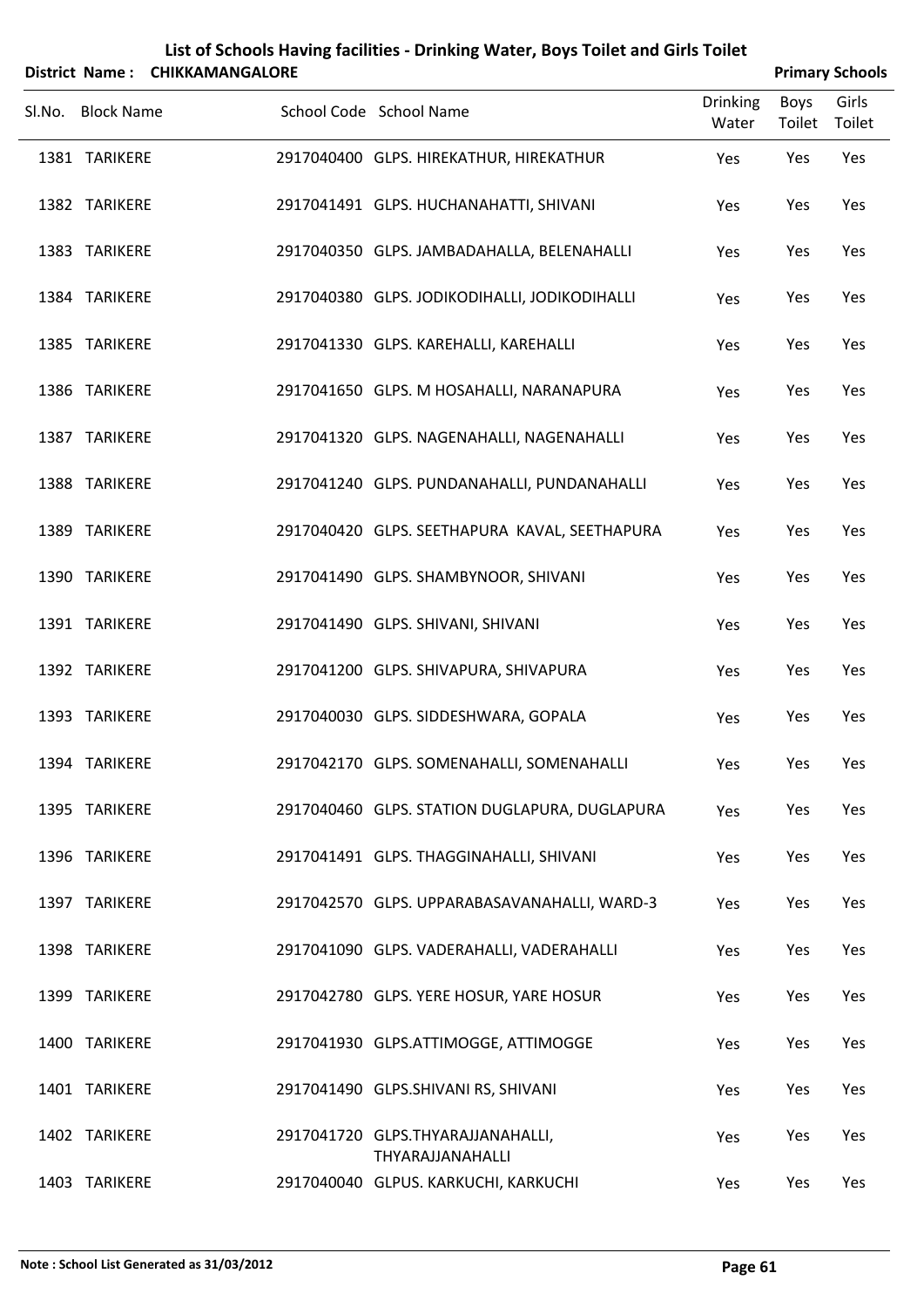|                   | District Name: CHIKKAMANGALORE |                                              |                          |                       | <b>Primary Schools</b> |
|-------------------|--------------------------------|----------------------------------------------|--------------------------|-----------------------|------------------------|
| Sl.No. Block Name |                                | School Code School Name                      | <b>Drinking</b><br>Water | <b>Boys</b><br>Toilet | Girls<br>Toilet        |
| 1404 TARIKERE     |                                | 2917040130 GMHPBS LAKKAVALLI, LAKKAVALLI     | Yes                      | Yes                   | Yes                    |
| 1405 TARIKERE     |                                | 2917042550 GMHPBS, TARIKERE, WARD-1          | Yes                      | Yes                   | Yes                    |
| 1406 TARIKERE     |                                | 2917041030 GMHPS HUNASEGHATTA, HUNASAGHATTA  | Yes                      | Yes                   | Yes                    |
| 1407 TARIKERE     |                                | 2917042010 GMHPS SOLLAPURA, SOLLAPUR         | Yes                      | Yes                   | Yes                    |
| 1408 TARIKERE     |                                | 2917042640 GMHPS, PETA, WARD-10              | Yes                      | Yes                   | Yes                    |
| 1409 TARIKERE     |                                | 2917040890 GMHPS, NERALAKERE, NERLEKERE      | Yes                      | Yes                   | Yes                    |
| 1410 TARIKERE     |                                | 2917040040 GMHPS.KARKUCHI, KARKUCHI          | Yes                      | Yes                   | Yes                    |
| 1411 TARIKERE     |                                | 2917040090 GMHPS.RANGENAHALLI, RANGENAHALLI  | Yes                      | Yes                   | Yes                    |
| 1412 TARIKERE     |                                | 2917041920 GNHPS. AJJAMPURA, AJJAMPURA       | Yes                      | Yes                   | Yes                    |
| 1413 TARIKERE     |                                | 2917041690 GPS.GIRIYAPURA, GIRIYAPURA        | Yes                      | Yes                   | Yes                    |
| 1414 TARIKERE     |                                | 2917040130 GTHPS LAKKAVALLI, LAKKAVALLI      | Yes                      | Yes                   | Yes                    |
| 1415 TARIKERE     |                                | 2917042660 GUGHPS. MG ROAD, WARD-12          | Yes                      | Yes                   | Yes                    |
| 1416 TARIKERE     |                                | 2917041280 GUHPS BILLAHALLI, BILLAHALLI      | Yes                      | Yes                   | Yes                    |
| 1417 TARIKERE     |                                | 2917041390 GUHPS BUKKAMBUDHI, BUKKAMBUDI     | Yes                      | Yes                   | Yes                    |
| 1418 TARIKERE     |                                | 2917040130 GUHPS LAKKAVALLI, LAKKAVALLI      | Yes                      | Yes                   | Yes                    |
| 1419 TARIKERE     |                                | 2917041920 GUHPS. AJJAMPURA, AJJAMPURA       | Yes                      | Yes                   | Yes                    |
| 1420 TARIKERE     |                                | 2917042700 GUHPS. BH ROAD, WRAD-16           | Yes                      | Yes                   | Yes                    |
| 1421 TARIKERE     |                                | 2917041360 GUHPS. KALLENAHALLI, KALLENAHALLI | Yes                      | Yes                   | Yes                    |
| 1422 TARIKERE     |                                | 2917042620 GULPBS. MAIN, TARIKERE, WARD-8    | Yes                      | Yes                   | Yes                    |
| 1423 TARIKERE     |                                | 2917040070 GULPS BHAVIKERE, BHAVIKERE        | Yes                      | Yes                   | Yes                    |
| 1424 TARIKERE     |                                | 2917040050 GULPS GUNDENAHALLI, GUNDENAHALLI  | Yes                      | Yes                   | Yes                    |
| 1425 TARIKERE     |                                | 2917041450 GULPS MAKANAHALLI, MAKANAHALLI    | Yes                      | Yes                   | Yes                    |
| 1426 TARIKERE     |                                | 2917040120 GULPS MALIKOPPA, MALIKOPPA        | Yes                      | Yes                   | Yes                    |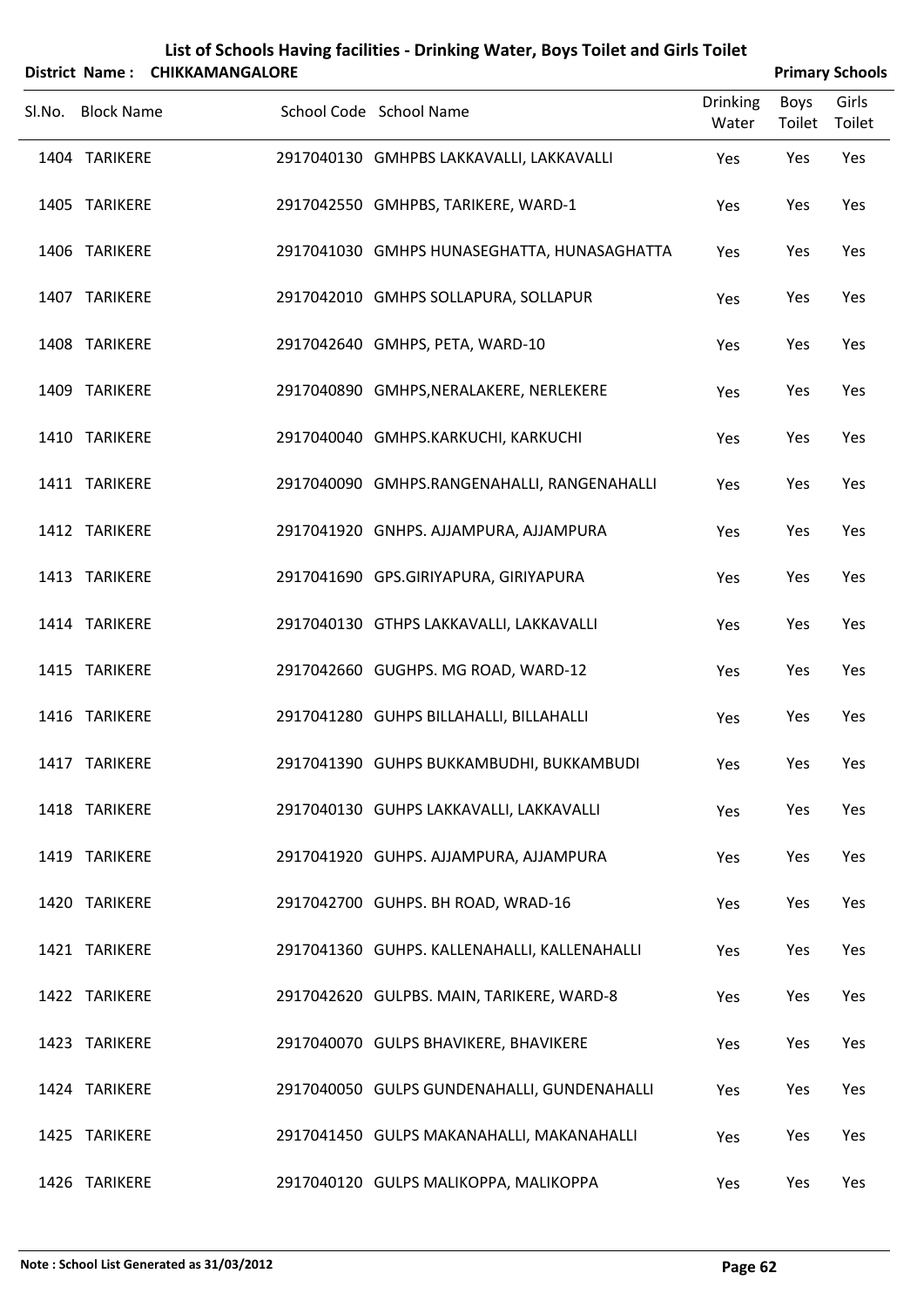| List of Schools Having facilities - Drinking Water, Boys Toilet and Girls Toilet<br><b>CHIKKAMANGALORE</b><br><b>Primary Schools</b><br>District Name: |                   |  |                                                         |                 |        |        |  |
|--------------------------------------------------------------------------------------------------------------------------------------------------------|-------------------|--|---------------------------------------------------------|-----------------|--------|--------|--|
|                                                                                                                                                        |                   |  |                                                         | <b>Drinking</b> | Boys   | Girls  |  |
|                                                                                                                                                        | Sl.No. Block Name |  | School Code School Name                                 | Water           | Toilet | Toilet |  |
|                                                                                                                                                        | 1427 TARIKERE     |  | 2917040700 GULPS NAGENAHALLI, NAGENAHALLI               | Yes             | Yes    | Yes    |  |
|                                                                                                                                                        | 1428 TARIKERE     |  | 2917040980 GULPS SAMATHALA, SAMATALA                    | Yes             | Yes    | Yes    |  |
|                                                                                                                                                        | 1429 TARIKERE     |  | 2917040600 GULPS, CHANNAPURA, CHANNAPURA                | Yes             | Yes    | Yes    |  |
|                                                                                                                                                        | 1430 TARIKERE     |  | 2917040200 GULPS, RANGENAHALLI, SALEBORNAHALLI          | Yes             | Yes    | Yes    |  |
|                                                                                                                                                        | 1431 TARIKERE     |  | 2917041930 GULPS. ATTIMOGGE, ATTIMOGGE                  | Yes             | Yes    | Yes    |  |
|                                                                                                                                                        | 1432 TARIKERE     |  | 2917042500 GULPS. BAGGAVALLY, BAGGAVALLI                | Yes             | Yes    | Yes    |  |
|                                                                                                                                                        | 1433 TARIKERE     |  | 2917040650 GULPS. DORANALU, DORANALU                    | Yes             | Yes    | Yes    |  |
|                                                                                                                                                        | 1434 TARIKERE     |  | 2917041910 GULPS. GOWRAPURA, GOWRAPURA                  | Yes             | Yes    | Yes    |  |
|                                                                                                                                                        | 1435 TARIKERE     |  | 2917042590 GULPS. KODICAMP, WARD-5                      | Yes             | Yes    | Yes    |  |
|                                                                                                                                                        | 1436 TARIKERE     |  | 2917040460 GULPS. STATION DUGLA PURA, DUGLAPURA         | Yes             | Yes    | Yes    |  |
|                                                                                                                                                        | 1437 TARIKERE     |  | 2917042740 H.P.S. MACHENAHALLI, WARD-20                 | Yes             | Yes    | Yes    |  |
|                                                                                                                                                        | 1438 TARIKERE     |  | 2917040880 HPS AMRUTAPURA, AMRUTAPURA                   | Yes             | Yes    | Yes    |  |
|                                                                                                                                                        | 1439 TARIKERE     |  | 2917041900 HPS KATIGANERE, KATIGANERE                   | Yes             | Yes    | Yes    |  |
|                                                                                                                                                        | 1440 TARIKERE     |  | 2917040700 HPS NAGENAHALLI, NAGENAHALLI                 | Yes             | Yes    | Yes    |  |
|                                                                                                                                                        | 1441 TARIKERE     |  | 2917041810 HPS. BANDRE, BANDRA                          | Yes             | Yes    | Yes    |  |
|                                                                                                                                                        | 1442 TARIKERE     |  | 2917041350 HPS. BANKANAKATTE, BANKANAKATTE              | Yes             | Yes    | Yes    |  |
|                                                                                                                                                        | 1443 TARIKERE     |  | 2917041150 HPS. CHATTANAHALLI, K. CHATTANAHALLI         | Yes             | Yes    | Yes    |  |
|                                                                                                                                                        | 1444 TARIKERE     |  | 2917041220 HPS. MUNDRE, MUNDRE                          | Yes             | Yes    | Yes    |  |
|                                                                                                                                                        | 1445 TARIKERE     |  | 2917041530 HPS. THYGADAKATTE, THYGADAKATTE              | Yes             | Yes    | Yes    |  |
|                                                                                                                                                        | 1446 TARIKERE     |  | 2917042580 HPS.HALIYUR, WARD-4                          | Yes             | Yes    | Yes    |  |
|                                                                                                                                                        | 1447 TARIKERE     |  | 2917042550 LPS AMBEDKAR KOTE CAMP, THARIKERE,<br>WARD-1 | Yes             | Yes    | Yes    |  |
|                                                                                                                                                        | 1448 TARIKERE     |  | 2917040960 LPS BOMMENAHALLI, BOMMENAHALLI               | Yes             | Yes    | Yes    |  |
|                                                                                                                                                        | 1449 TARIKERE     |  | 2917040620 LPS. ATTIGANLU, ATTIGANLU                    | Yes             | Yes    | Yes    |  |